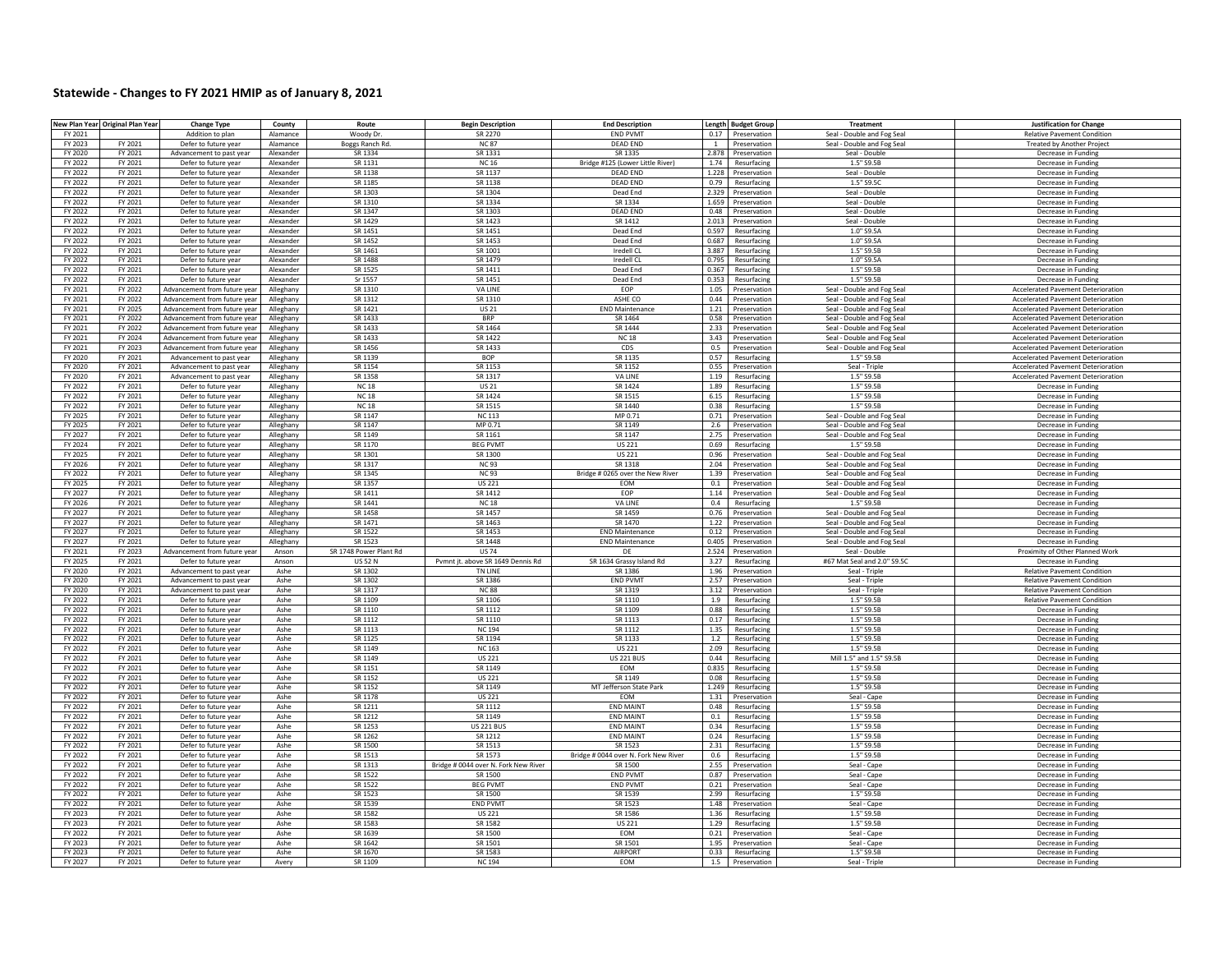| FY 2028 | FY 2021 | Defer to future year         | Avery            | SR 1113        | <b>US 221</b>               | <b>FOM</b>                 | 0.6            | Resurfacing            | 1.5" S9.5F                                                             | Decrease in Funding                       |
|---------|---------|------------------------------|------------------|----------------|-----------------------------|----------------------------|----------------|------------------------|------------------------------------------------------------------------|-------------------------------------------|
| FY 2023 | FY 2021 | Defer to future year         | Avery            | SR 1117        | SR 1114                     | EOM                        | 1.32           | Resurfacing            | 1.5" S9.5B                                                             | Decrease in Funding                       |
| FY 2025 | FY 2021 | Defer to future year         | Avery            | SR 1119        | SR 1114                     | SR 1138                    | 2.9            | Resurfacing            | 1.5" S9.5B                                                             | Decrease in Funding                       |
| FY 2028 | FY 2021 | Defer to future year         | Avery            | SR 1145        | SR 1144                     | <b>EOM</b>                 | 0.2            | Resurfacing            | 1.5" S9.5B                                                             | Decrease in Funding                       |
|         |         |                              |                  |                |                             |                            |                |                        |                                                                        |                                           |
| FY 2023 | FY 2021 | Defer to future year         | Avery            | SR 1301        | SR 1300                     | EOP                        | 1.91           | Resurfacing            | 1.5" S9.5B                                                             | Decrease in Funding                       |
| FY 2027 | FY 2021 | Defer to future year         | Avery            | SR 1343        | SR 1342                     | EOM                        | 1.02           | Preservation           | Seal - Triple                                                          | Decrease in Funding                       |
| FY 2028 | FY 2021 | Defer to future year         | Avery            | SR 1504        | <b>US 221</b>               | DF                         | 0.24           | Resurfacing            | 1.5" S9.5B                                                             | Decrease in Funding                       |
| FY 2025 | FY 2021 | Defer to future year         | Avery            | SR 1504        | SR 1505                     | US221                      | 0.58           | Resurfacing            | 1.5" S9.5B                                                             | Decrease in Funding                       |
| FY 2022 | FY 2021 | Defer to future year         | Avery            | SR 1505        | <b>US 221</b>               | SR 1504                    | 0.19           | Resurfacing            | 1.5" S9.5B                                                             | Decrease in Funding                       |
| FY 2027 | FY 2021 | Defer to future year         | Avery            | SR 1511        | <b>BOP</b>                  | SR 1530                    | 1.017          | Preservation           | Seal - Triple                                                          | Decrease in Funding                       |
| FY 2023 | FY 2021 | Defer to future year         | Avery            | SR 1518        | <b>BRP</b>                  | <b>US 221</b>              | 1.18           | Resurfacing            | 1.5" S9.5B                                                             | Decrease in Funding                       |
| FY 2028 | FY 2021 | Defer to future year         | Avery            | SR 1521        | <b>NC 181</b>               | DE                         | 0.2            | Resurfacing            | 1.5" S9.5B                                                             | Decrease in Funding                       |
| FY 2021 |         | Addition to plan             | Beaufort         | <b>NC45</b>    | HYDE COUNTY                 | NC 45/99 INTERSECT         | 0.53           | Rehabilitation         | Mill 2.5" and 2.5" I19.0C and 1.5" S9.5C                               | <b>Relative Pavement Condition</b>        |
| FY 2021 |         | Addition to plan             | Beaufort         | <b>NC45</b>    | NC 45/99 INTERSECT          | <b>HYDE COUNTY</b>         | 3.24           | <b>A</b> ehahilitation | Mill 2.5" and 2.5" I19.0C and 1.5" S9.50                               | <b>Relative Pavement Condition</b>        |
| FY 2021 |         | Addition to plan             | Beaufort         | SR 1106        | <b>NC33</b>                 | SR 1100                    | 2.114          | Preservation           | Seal - Double                                                          | <b>Relative Pavement Condition</b>        |
| FY 2021 |         | Addition to plan             | Beaufort         | SR 1107        | SR 1100                     | <b>DEAD END</b>            | 0.8            | Preservation           | Seal - Double                                                          | <b>Relative Pavement Condition</b>        |
| FY 2021 |         | Addition to plan             | Beaufort         | SR 1109        | SR 1106                     | <b>END MAINTENANCE</b>     | 0.596          | Preservation           | Seal - Double                                                          | <b>Relative Pavement Condition</b>        |
| FY 2021 |         | Addition to plan             | Beaufort         | SR 1179        | SR 1107                     | <b>END MAINTENANCE</b>     | 0.27           | Preservation           | Seal - Double                                                          | <b>Relative Pavement Condition</b>        |
| FY 2021 | FY 2022 | Advancement from future year | Beaufort         | <b>US 17</b>   | <b>CRAVEN COUNTY</b>        | 4 LANE SPLIT               | 3.386          | Resurfacing            | Mill 1.5" and 1.5" S9.50                                               | <b>Relative Pavement Condition</b>        |
| FY 2021 | FY 2025 | Advancement from future year | Beaufort         | SR 1423        | <b>MARTIN COUNTY</b>        | <b>NC171</b>               | 1.57           |                        | 1.5" S9.5B                                                             | <b>Relative Pavement Condition</b>        |
|         | FY 2025 |                              |                  | SR 1949        | SR 1950                     | NC 33                      | 1.664          | Resurfacing            | Seal - Double                                                          |                                           |
| FY 2021 |         | Advancement from future year | <b>Beaufort</b>  |                |                             |                            |                | Preservation           |                                                                        | <b>Relative Payement Condition</b>        |
| FY 2021 | FY 2025 | Advancement from future year | Beaufort         | SR 1950        | SR 1100                     | SR 1932                    | 4.887          | Preservation           | Seal - Double                                                          | <b>Relative Pavement Condition</b>        |
| FY 2026 | FY 2021 | Defer to future year         | Beaufort         | SR 1128        | SR 1127                     | SR 1129                    | 1.05           | Resurfacing            | 1.5" S9.5A                                                             | Decrease in Funding                       |
| FY 2026 | FY 2021 | Defer to future year         | Beaufort         | SR 1511        | SR 1422                     | <b>US17</b>                | $\overline{2}$ | Resurfacing            | 1.5" S9.5A                                                             | Decrease in Funding                       |
| FY 2026 | FY 2021 | Defer to future year         | <b>Beaufort</b>  | SR 1528        | <b>NC32</b>                 | <b>US 264</b>              | 5.44           | Resurfacing            | 1.5" S9.5B                                                             | Decrease in Funding                       |
| FY 2023 | FY 2021 | Defer to future year         | Bertie           | SR 1001        | SR 1366                     | US 17 Bus                  | 3.672          | Preservation           | Crack Seal                                                             | Decrease in Funding                       |
| FY 2023 | FY 2021 | Defer to future year         | Bertie           | SR 1002        | <b>NC42</b>                 | SR 1325                    | 1.44           | Preservation           | Crack Seal                                                             | Decrease in Funding                       |
| FY 2023 | FY 2021 | Defer to future year         | Bertie           | SR 1105        | Dead End                    | <b>US13</b>                | 1.11           | Preservation           | Seal - Double                                                          | Decrease in Fundin                        |
| FY 2023 | FY 2021 | Defer to future year         | Bertie           | SR 1108        | SR 1109                     | SR 1125                    | 7.731          | Preservation           | Seal - Double                                                          | Decrease in Funding                       |
| FY 2023 | FY 2021 | Defer to future year         | Bertie           | SR 1109        | SR 1108                     | SR 1110                    | 1.26           | Preservation           | Crack Sea                                                              | Decrease in Funding                       |
| FY 2023 | FY 2021 | Defer to future year         | Bertie           | SR 1110        | SR 1109                     | SR 1111                    |                | 1.33 Preservation      | Crack Seal                                                             | Decrease in Funding                       |
| FY 2023 | FY 2021 | Defer to future year         | <b>Bertie</b>    | SR 1119        | SR 1120                     | <b>NC11</b>                | $-1.1$         | Preservation           | Crack Seal                                                             | Decrease in Funding                       |
| FY 2023 | FY 2021 | Defer to future year         | Bertie           | SR 1143        | <b>NC 11</b>                | SR 1108                    | 0.43           | Preservation           | Crack Seal                                                             | Decrease in Funding                       |
| FY 2023 | FY 2021 | Defer to future year         | Bertie           | SR 1215        | SR 1200                     | Dead End                   | 1.21           | Preservation           | .75" S4.75A                                                            | Decrease in Funding                       |
| FY 2023 | FY 2021 | Defer to future year         | <b>Bertie</b>    | SR 1221        | SR 1260                     | <b>NC305</b>               | 3.142          | Preservation           | Crack Seal                                                             | Decrease in Funding                       |
| FY 2023 | FY 2021 | Defer to future year         | <b>Bertie</b>    | SR 1223        | Dead End                    | SR 1224                    | 0.4            | Preservation           | 75" \$4.75A                                                            | Decrease in Fundin                        |
| FY 2023 | FY 2021 | Defer to future year         | Bertie           | SR 1234        | <b>Hertford Co</b>          | <b>NC305</b>               | 0.25           | Preservation           | Crack Seal                                                             | Decrease in Funding                       |
| FY 2022 | FY 2021 |                              |                  | SR 1240        | <b>Hertford Co</b>          | SR 1235                    | 1.86           |                        |                                                                        |                                           |
| FY 2023 | FY 2021 | Defer to future year         | Bertie           | SR 1241        |                             | SR 1200                    |                | Preservation           | Crack Seal                                                             | Decrease in Funding                       |
|         |         | Defer to future year         | Bertie           |                | Dead End                    |                            | 0.15           | Preservation           | .75" S4.75A                                                            | Decrease in Funding                       |
| FY 2023 | FY 2021 | Defer to future year         | Bertie           | SR 1252        | Dead End                    | <b>NC 305</b>              | 0.509          | Preservation           | .75" S4.75A                                                            | Decrease in Funding                       |
| FY 2023 | FY 2021 | Defer to future year         | Bertie           | SR 1259        | Dead End                    | <b>NC305</b>               | 0.21           | Preservation           | .75" S4.75A                                                            | Decrease in Funding                       |
| FY 2023 | FY 2021 | Defer to future year         | Bertie           | SR 1260        | SR 1247                     | SR 1221                    | 1.33           | Preservation           | Crack Sea                                                              | Decrease in Fundin                        |
| FY 2023 | FY 2021 | Defer to future year         | Bertie           | SR 1300        | Pavement Change             | SR 1301                    | 1.13           | Preservation           | Crack Sea                                                              | Decrease in Funding                       |
| FY 2022 | FY 2021 | Defer to future year         | Bertie           | SR 1306        | SR 1304                     | SR 1307                    | 1.59           | Preservation           | Crack Seal                                                             | Decrease in Funding                       |
| FY 2022 | FY 2021 | Defer to future year         | Bertie           | SR 1307        | SR 1312                     | SR 1310                    | 1.8            | Preservation           | Crack Seal                                                             | Decrease in Funding                       |
| FY 2022 | FY 2021 | Defer to future year         | <b>Bertie</b>    | SR 1309        | Dead End                    | SR 1307                    | 0.4            | Preservation           | .75" S4.75A                                                            | Decrease in Funding                       |
| FY 2022 | FY 2021 | Defer to future year         | Bertie           | SR 1346        | SR 1301                     | SR 1344                    | 3.61           | Preservation           | Crack Seal                                                             | Decrease in Funding                       |
| FY 2022 | FY 2021 | Defer to future year         | Bertie           | SR 1372        | Dead End                    | SR 1307                    | 0.63           | Preservation           | .75" S4.75A                                                            | Decrease in Funding                       |
| FY 2022 | FY 2021 | Defer to future year         | <b>Bertie</b>    | SR 1373        | Dead End                    | SR 1310                    | 0.25           | Preservation           | .75" S4.75A                                                            | Decrease in Funding                       |
| FY 2022 | FY 2021 | Defer to future year         | <b>Bertie</b>    | SR 1377        | SR 1315                     | Dead End                   | 0.36           | Preservation           | <b>Crack Seal</b>                                                      | Decrease in Funding                       |
| FY 2022 | FY 2021 | Defer to future year         | Bertie           | SR 1384        | Dead End                    | <b>NC45</b>                | 0.638          | Preservation           | .75" S4.75A                                                            | Decrease in Funding                       |
| FY 2023 | FY 2021 | Defer to future year         | Bertie           | SR 1523        | SR 1521                     | <b>US13</b>                | 2.03           | Preservation           | Seal - Double                                                          | Decrease in Funding                       |
| FY 2021 |         | Addition to plan             | Brunswick        | <b>US 17</b>   | <b>NC 904</b>               | SR 1316                    | 4.96           | Resurfacing            | Mill 1.5" and 1.5" \$9.50                                              |                                           |
| FY 2021 |         | Addition to plan             | Brunswick        | <b>US17</b>    | SR 1316                     | <b>NC 904</b>              | 4.96           | Resurfacing            | Mill 1.5" and 1.5" \$9.50                                              |                                           |
| FY 2021 |         | Addition to plan             | Brunswick        | SR 1340        | SR 1342                     | <b>NC 211</b>              | 5.933          | Preservation           | <b>Full Depth Patching</b>                                             | <b>Accelerated Pavement Deterioration</b> |
| FY 2021 |         | Addition to plan             | Brunswick        | SR 1415        | SR 1700                     | <b>RXR</b>                 | 0.155          |                        |                                                                        | <b>Accelerated Pavement Deterioration</b> |
| FY 2021 |         | Addition to plan             | Brunswick        | SR 1419        | SR 1426                     | Columbus Co. Line          | 2.23           | Resurfacing            | Patching and #78 Mat Seal and 1.5" S9.5B<br><b>Full Depth Patching</b> |                                           |
|         |         |                              |                  | SR 1420        | SR 1419                     |                            | 0.417          | Preservation           | .75" S4.75A                                                            |                                           |
| FY 2021 |         | Addition to plan             | Brunswick        |                |                             | Dead End                   |                | Preservation           |                                                                        |                                           |
| FY 2021 |         | Addition to plan             | Brunswick        | SR 1422        | SR 1426                     | <b>Gist Creek</b>          |                | 2.94 Preservation      | <b>Full Depth Patching</b>                                             |                                           |
| FY 2021 |         | Addition to plan             | <b>Brunswick</b> | SR 1426        | SR 1428                     | SR 1472                    | 5.087          | Preservation           | <b>Full Depth Patching</b>                                             |                                           |
| FY 2021 |         | Addition to plan             | Brunswick        | 40001429       | SR 1426                     | CDS                        | 0.42           | Preservation           | 1.0" S4.75A                                                            |                                           |
| FY 2021 |         | Addition to plan             | Brunswick        | SR 1975        | SR 1137                     | <b>END MAINT</b>           | 0.527          | Resurfacing            | #67 Mat Seal and 1.5" S9.5B                                            | Route Added to State System               |
| FY 2021 |         | Addition to plan             | Brunswick        | Ramp 463       | <b>US 17N</b>               | <b>NC133</b>               | 0.2            | Resurfacing            | 1.5" \$9.50                                                            |                                           |
| FY 2021 | FY 2022 | Advancement from future year | Brunswick        | <b>NC 904</b>  | SR 1304                     | <b>US17</b>                | 2.695          | Resurfacing            | Patching and #78 Mat Seal and 1.5" S9.5B                               | <b>Accelerated Pavement Deterioration</b> |
| FY 2021 | FY 2022 | Advancement from future year | Brunswick        | SR 1335        | SR 1340                     | SR 1339                    | 0.333          | Resurfacing            | Full Depth Patching and 1.25" S9.5A                                    | <b>Accelerated Pavement Deterioration</b> |
| FY 2021 | FY 2022 | Advancement from future year | Brunswick        | SR 1335        | SR 1339                     | MP 8.3                     | 2.673          | Rehabilitation         | Mill 1.25" and 1.25" S9.5A                                             | Accelerated Pavement Deterioration        |
| FY 2021 | FY 2022 | Advancement from future year | Brunswick        | SR 1335        | MP 8 30                     | SR 1331                    | 2.342          | Rehabilitation         | Mill 1.25" and 1.25" S9.5A                                             | <b>Accelerated Pavement Deterioration</b> |
| FY 2021 | FY 2022 | Advancement from future year | Brunswick        | SR 1335        | SR 1331                     | SR 1332                    | 1.343          | Rehabilitation         | Mill 1.25" and 1.25" S9.5A                                             | <b>Accelerated Pavement Deterioration</b> |
| FY 2021 | FY 2022 | Advancement from future year | Brunswick        | SR 1335        | SR 1332                     | <b>NC 130</b>              | 1.075          | <b>Rehabilitation</b>  | Mill 1.25" and 1.25" S9.5A                                             | <b>Accelerated Pavement Deterioration</b> |
| FY 2021 | FY 2023 | Advancement from future year | Brunswick        | SR 1340        | SR 1335                     | MP 1.30                    | 1.299          | Rehabilitation         | Mill 1.25" and 1.25" S9.5B                                             | <b>Accelerated Pavement Deterioration</b> |
| FY 2021 | FY 2023 | Advancement from future year | <b>Brunswick</b> | SR 1340        | MP 1.30                     | <b>IUNIPR CRK</b>          | 1.329          | Rehabilitation         | Mill 1.25" and 1.25" S9.5B                                             | <b>Accelerated Pavement Deterioration</b> |
| FY 2021 | FY 2023 | Advancement from future year | <b>Brunswick</b> | SR 1340        | <b>IUNIPR CRK</b>           | SR 1342                    | 1.519          | Resurfacing            | Full Depth Patching and 1.5" S9.5B                                     | <b>Accelerated Pavement Deterioration</b> |
| FY 2021 | FY 2022 | Advancement from future year | Brunswick        | SR 1343        | SR 1342                     | SR 1361                    |                | 1.166 Rehabilitation   | Full Depth Patching and 1.5" S9.5B                                     | <b>Accelerated Pavement Deterioration</b> |
| FY 2021 | FY 2022 | Advancement from future year | <b>Brunswick</b> | SR 1343        | SR 1361                     | NC 211                     | 1.383          | Resurfacing            | Full Depth Patching and 1.5" S9.5B                                     | <b>Accelerated Payement Deterioration</b> |
| FY 2022 | FY 2021 | Defer to future year         |                  | <b>US 17 N</b> | SR 1461 Pvmt Joint North of | <b>US74</b>                | 3.9            | Rehabilitation         | Mill 2.0" and 2.0" S9.5C                                               | <b>Relative Pavement Condition</b>        |
|         |         |                              | <b>Brunswick</b> |                |                             |                            |                |                        |                                                                        |                                           |
| FY 2022 | FY 2021 | Defer to future year         | Brunswick        | <b>US 17 S</b> | <b>US 74 W</b>              | SR 1461 North of 0.23 mile | 3.917          | Rehabilitation         | Mill 2.0" and 2.0" S9.50                                               | <b>Relative Pavement Condition</b>        |
| FY 2023 | FY 2021 | Defer to future year         | Brunswick        | SR 1413        | SR 1701                     | SR 1411                    | 1.05           | <b>Rehabilitatio</b>   | Mill 1.25" and 1.25" S9.5B                                             | Decrease in Fundin                        |
| FY 2024 | FY 2021 | Defer to future year         | <b>Brunswick</b> | SR 1419        | SR 1426                     | Columbus Co. Line          | 2.234          | Resurfacing            | Mill 1.25" and 1.25" S9.5A                                             | Decrease in Funding                       |
| FY 2023 | FY 2021 | Defer to future year         | Brunswick        | SR 1422        | SR 1426                     | MP 1.50                    | 1.5            | Resurfacing            | Full Depth Patching and 1.25" S9.5E                                    | Decrease in Funding                       |
| FY 2023 | FY 2021 | Defer to future year         | Brunswick        | SR 1422        | MP 1.50                     | <b>PVMT CHG</b>            | 1.438          | Resurfacing            | Full Depth Patching and 1.25" S9.5B                                    | Decrease in Funding                       |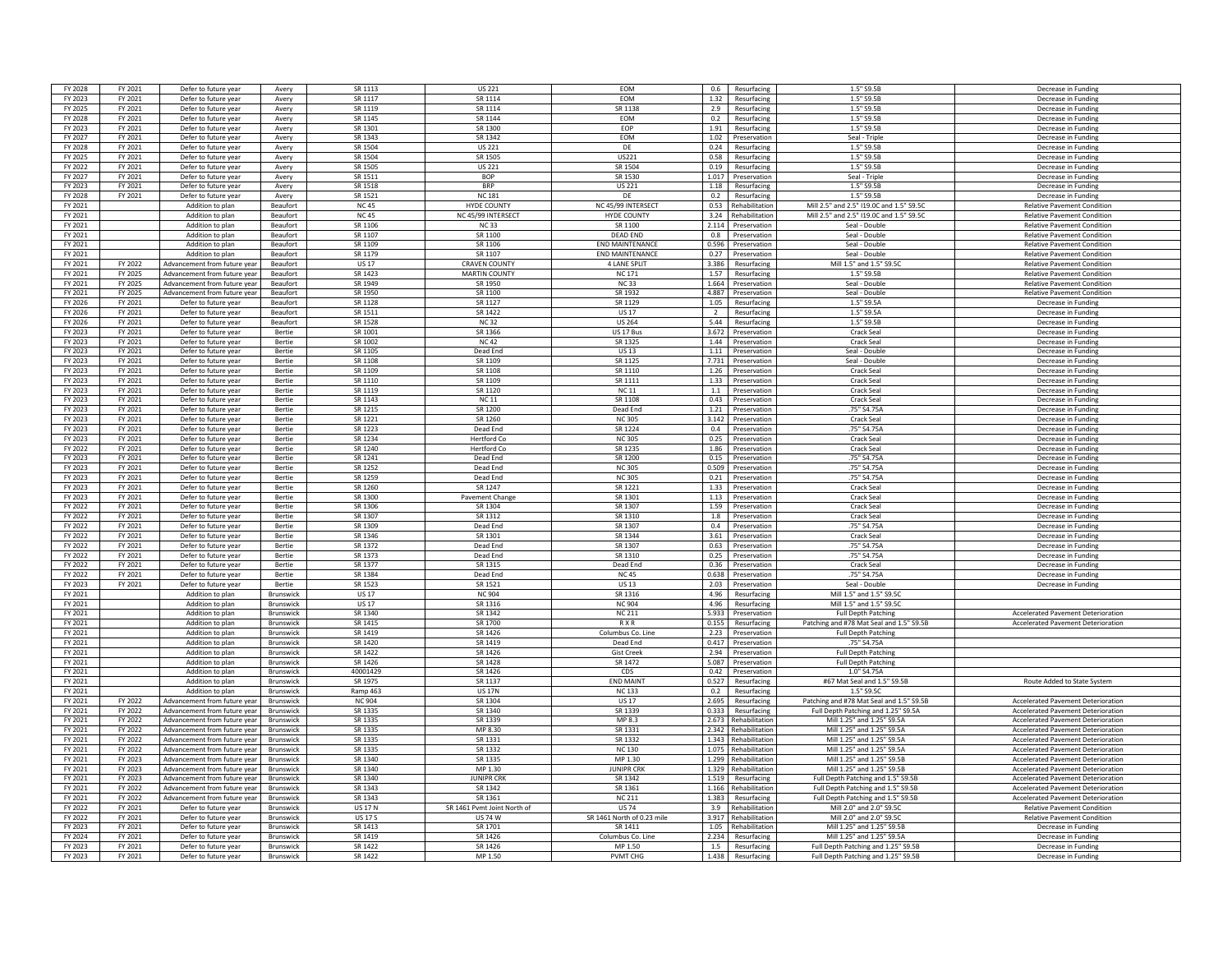| FY 2024 | FY 2021                   | Defer to future year                         | Brunswick        | SR 1453                  | SR 1430                | <b>END MAINT</b>               | 1.4          | Resurfacing                  | Full Depth Patching and 1.25" S9.5A                      | Decrease in Funding                        |
|---------|---------------------------|----------------------------------------------|------------------|--------------------------|------------------------|--------------------------------|--------------|------------------------------|----------------------------------------------------------|--------------------------------------------|
| FY 2022 | FY 2021                   | Defer to future year                         | Brunswick        | SR 1514                  | <b>US17</b>            | SR 1582                        |              | 1.596 Resurfacing            | Mill 1.25" and 1.25" S9.5A                               | Decrease in Funding                        |
| FY 2022 | FY 2021                   | Defer to future year                         | <b>Brunswick</b> | SR 1514                  | SR 1582                | <b>PVMT CHG</b>                | 0.609        | Resurfacing                  | Mill 1.25" and 1.25" S9.5A                               | Decrease in Funding                        |
| FY 2022 | FY 2021                   | Defer to future year                         | Brunswick        | SR 1514                  | <b>PVMT CHG</b>        | <b>NC87</b>                    | 0.408        | Resurfacing                  | 1.5" S9.5A                                               | Decrease in Funding                        |
| FY 2021 |                           | Addition to plan                             | Cabarrus         | SR 1161 Stallings Rd     | <b>Stallings Park</b>  | Raging Ridge Rd                | 0.47         | Resurfacing                  | 1.5" S9.5B                                               | <b>Accelerated Pavement Deterioration</b>  |
| FY 2021 |                           | Addition to plan                             | Cabarrus         | SR 2899 Opus Court       | SR 2898 Hawick Common  | cul-de-sac                     | 0.025        | Resurfacing                  | 1.5" \$9.58                                              | <b>Accelerated Pavement Deterioratio</b>   |
| FY 2021 |                           | Addition to plan                             | Cabarrus         | SR 2900 Drayton Lane     | SR 2898 Hawick Commons | cul-de-sac                     | 0.02         | Resurfacing                  | 1.5" S9.5B                                               | <b>Accelerated Pavement Deterioration</b>  |
| FY 2021 |                           | Addition to plan                             | Cabarrus         | SR 2901 Somerled Court   | SR 2898 Hawick Commons | cul-de-sac                     | 0.02         | Resurfacing                  | 1.5" S9.5B                                               | <b>Accelerated Pavement Deterioration</b>  |
| FY 2021 |                           | Addition to plan                             | Cabarrus         | SR 2956 Fairwoods Dr     | SR 2955 Northgreen Dr  | SR 1449 Harris Rd              | 0.379        | Resurfacing                  | 1.5" S9.5B                                               | <b>Accelerated Pavement Deterioration</b>  |
| FY 2021 | FY 2025                   | Advancement from future year                 | Cabarrus         | SR 1223 Appaloosa Ln     | cul de sac             | SR 1168 Robinson Ch Rd         | 0.4          | Resurfacing                  | Mill 1.25" and 1.25" S9.5B                               | <b>Accelerated Payement Deterioration</b>  |
| FY 2021 | FY 2022                   | Advancement from future year                 | Cabarrus         | SR 1223 Appaloosa Ln     | SR 1168 Robinson Ch Rd | cul-de-sac                     | 0.25         | Resurfacing                  | Mill 1.0" and 1.0" S9.5A                                 | <b>Accelerated Pavement Deterioration</b>  |
| FY 2021 |                           |                                              |                  |                          |                        |                                |              |                              |                                                          |                                            |
| FV 2021 | FY 2022<br><b>EV 2022</b> | Advancement from future year                 | Cabarrus         | SR 1224 Diablo Ct        | SR 1223 Appaloosa Ln   | Cul De Sac                     | 0.09         | Resurfacing                  | Mill 1.5" and 2.0" S9.5B                                 | <b>Accelerated Pavement Deterioration</b>  |
|         |                           | Advancement from future year                 | Cabarrus         | SR 1565 Blackberry Trail | Scaleyhark             | Polkberry Trail                | 0.69         | Preservation                 | Seal - Double and Fog Seal                               | Accelerated Pavement Deterioration         |
| FY 2021 | FY 2022                   | Advancement from future yea                  | Cabarrus         | SR 1576 Bent Oak Trail   | Scalybark              | Cul-de-sac                     | 0.42         | Preservation                 | Seal - Double and Fog Seal                               | <b>Accelerated Pavement Deterioration</b>  |
| FY 2021 | FY 2022                   | Advancement from future year                 | Cabarrus         | SR 1955 Hidden Forest Ln | cul-de-sac             | cul-de-sac                     | 0.385        | Resurfacing                  | Seal - Double and Fog Seal                               | <b>Accelerated Pavement Deterioration</b>  |
| FY 2021 | FY 2025                   | Advancement from future year                 | Cabarrus         | SR 1956 Spring Chase     | SR 1955 Hidden Forest  | cul de sac                     |              | 0.07 Resurfacing             | Full Depth Patching and 1.25" S9.5A                      | <b>Accelerated Pavement Deterioration</b>  |
| FY 2021 | FY 2022                   | Advancement from future year                 | Cabarrus         | SR 2316 Sivierton Dr     | SR 1223 Appaloosa Ln   | cul-de-sac                     | 0.28         | Resurfacing                  | Mill 1.25" and 1.25" S9.5A                               | <b>Accelerated Pavement Deterioration</b>  |
| FY 2021 | FY 2022                   | Advancement from future year                 | Cabarrus         | SR 2317 Mendora Dr       | SR 1223 Appaloosa Ln   | dead end                       | 0.16         | Resurfacing                  | Mill 1.25" and 1.25" S9.5A                               | <b>Accelerated Pavement Deterioration</b>  |
| FY 2021 | FY 2022                   | Advancement from future vea                  | Cabarrus         | SR 2318 Fellows Ln       | SR 2317 Mendora Dr     | dead end                       | 0.085        | Resurfacing                  | Mill 1.25" and 1.25" S9.5A                               | <b>Accelerated Pavement Deterioration</b>  |
| FY 2022 | FY 2021                   | Defer to future year                         | Caldwell         | <b>US 321 NB</b>         | SR 1109                | SR 1108                        | 2.23         | Resurfacing                  | Mill 1.5" and 1.5" S9.50                                 | Decrease in Funding                        |
| FY 2022 | FY 2021                   | Defer to future year                         | Caldwell         | <b>US 321 NB</b>         | SR 1108                | SR 1160                        | 2.21         | Resurfacing                  | Mill 1.5" and 1.5" S9.5C                                 | Decrease in Funding                        |
| FY 2022 | FY 2021                   | Defer to future year                         | Caldwell         | <b>NC18</b>              | SR 1550                | SR 1812                        | 2.77         | Resurfacing                  | 1.5" S9.5B                                               | Decrease in Funding                        |
| FY 2022 | FY 2021                   | Defer to future year                         | Caldwell         | <b>NC 268</b>            | SR 1514                | Bridge # 020 over Yadkin River |              | 1.83 Resurfacing             | 1.5" S9.5B                                               | Decrease in Funding                        |
| FY 2022 | FY 2021                   | Defer to future year                         | Caldwell         | SR 1100                  | <b>US 321 ALT</b>      | <b>FOM</b>                     | 0.5          | Preservation                 | Seal - Double and Fog Seal                               | Decrease in Funding                        |
| FY 2022 | FY 2021                   | Defer to future year                         | Caldwell         | SR 1109                  | Winchester Ave (NS)    | SR 1108                        | 0.27         | Resurfacing                  | Mill 1.5" and 1.5" S9.5B                                 | Decrease in Funding                        |
| FY 2022 | FY 2021                   | Defer to future year                         | Caldwell         | SR 1109                  | SR 1108                | <b>US321</b>                   | 0.21         | Resurfacing                  | Mill 1.5" and 1.5" S9.5B                                 | Decrease in Funding                        |
| FY 2022 | FY 2021                   | Defer to future year                         | Caldwell         | SR 1113                  | SR 1115                | SR 1114                        | 0.23         | Preservation                 | Seal - Double and Fog Sea                                | Decrease in Funding                        |
| FY 2022 | FY 2021                   | Defer to future year                         | Caldwell         | SR 1114                  | SR 1223                | SR 1113                        | 0.06         | Preservation                 | Seal - Double and Fog Seal                               | Decrease in Fundin                         |
| FY 2023 | FY 2021                   | Defer to future year                         | Caldwell         | SR 1123                  | MP 1.13                | SR 1124                        | 1.49         | Preservation                 | Seal - Triple                                            | Decrease in Funding                        |
| FY 2022 |                           |                                              |                  |                          | SR 1001                | SR 1123                        |              |                              |                                                          |                                            |
|         | FY 2021                   | Defer to future year                         | Caldwell         | SR 1124                  |                        | <b>US 321 ALT</b>              | 447          | 0.71 Preservation            | Seal - Double and Fog Seal                               | Decrease in Funding                        |
| FY 2022 | FY 2021                   | Defer to future year                         | Caldwell         | SR 1127                  | SR 1123                |                                |              | Resurfacing                  | 1.5" S9.5B                                               | Decrease in Funding                        |
| FY 2023 | FY 2021                   | Defer to future year                         | Caldwell         | SR 1133                  | SR 1131                | SR 1156                        | 1.18         | Preservation                 | Seal - Triple                                            | Decrease in Funding                        |
| FY 2022 | FY 2021                   | Defer to future year                         | Caldwell         | SR 1136                  | SR 1134                | SR 1137                        | 0.48         | Preservation                 | Seal - Triple                                            | Decrease in Funding                        |
| FY 2022 | FY 2021                   | Defer to future year                         | Caldwell         | SR 1140                  | SR 1139                | EOM                            | 1.15         | Preservation                 | Seal - Triple                                            | Decrease in Funding                        |
| FY 2022 | FY 2021                   | Defer to future year                         | Caldwell         | SR 1150                  | SR 1933                | <b>SCL Lenoi</b>               | 0.3          | Preservation                 | Seal - Triple                                            | Decrease in Funding                        |
| FY 2022 | FY 2021                   | Defer to future year                         | Caldwell         | SR 1190                  | US 64                  | SR 1387                        | 0.77         | Preservation                 | Seal - Triple                                            | Decrease in Funding                        |
| FY 2022 | FY 2021                   | Defer to future year                         | Caldwell         | SR 1212                  | SR 1127                | <b>FOM</b>                     |              | 0.43 Preservation            | Seal - Triple                                            | Decrease in Funding                        |
| FY 2022 | FY 2021                   | Defer to future year                         | Caldwell         | SR 1221                  | SR 1001                | MP 32                          | 0.32         | Preservation                 | Seal - Double and Fog Seal                               | Decrease in Funding                        |
| FY 2022 | FY 2021                   | Defer to future year                         | Caldwell         | SR 1221                  | MP 0.32                | BEG 16' PVT                    | 0.22         | Preservation                 | Seal - Double and Fog Seal                               | Decrease in Funding                        |
| FY 2022 | FY 2021                   | Defer to future year                         | Caldwell         | SR 1221                  | BEG 16' PVT            | EOM                            | 0.12         | Preservation                 | Seal - Double and Fog Seal                               | Decrease in Funding                        |
| FY 2022 | FY 2021                   | Defer to future year                         | Caldwell         | SR 1227                  | SR 1131                | SR 1133                        | 0.52         | Preservation                 | Seal - Double and Fog Seal                               | Decrease in Funding                        |
| FY 2022 | FY 2021                   | Defer to future year                         | Caldwell         | SR 1243                  | SR 1143                | SR 1273                        | 0.48         | Preservation                 | Seal - Double and Fog Seal                               | Decrease in Fundin                         |
| FY 2022 | FY 2021                   | Defer to future year                         | Caldwell         | SR 1262                  | SR 1142                | SR 1263                        | 0.07         | Preservation                 | Seal - Double and Fog Seal                               | Decrease in Funding                        |
| FY 2022 | FY 2021                   | Defer to future year                         | Caldwell         | SR 1263                  | SR 1142                | SR 1262                        |              | 0.13 Preservation            | Seal - Double and Fog Seal                               | Decrease in Funding                        |
| FY 2022 | FY 2021                   | Defer to future year                         | Caldwell         | SR 1268                  | SR 1266                | CDS                            | 0.14         | Preservation                 | Seal - Double and Fog Seal                               | Decrease in Funding                        |
| FY 2022 | FY 2021                   | Defer to future year                         | Caldwell         | SR 1269                  | SR 1266                | SR 1269                        | 0.21         | Preservation                 | Seal - Double and Fog Seal                               | Decrease in Funding                        |
| FY 2022 | FY 2021                   | Defer to future year                         | Caldwell         | SR 1270                  | SR 1266                | SR 1266                        | 0.12         | Preservation                 | Seal - Double and Fog Seal                               | Decrease in Funding                        |
| FY 2022 |                           |                                              | Caldwell         | SR 1273                  | SR 1243                | SR 1243                        |              |                              |                                                          |                                            |
| FY 2022 | FY 2021<br>FY 2021        | Defer to future year<br>Defer to future year | Caldwell         | SR 1280                  | SR 1001                | DF                             | 0.27<br>0.19 | Preservation<br>Preservation | Seal - Double and Fog Seal<br>Seal - Double and Fog Seal | Decrease in Funding<br>Decrease in Funding |
|         |                           |                                              |                  |                          |                        | <b>FOM</b>                     |              |                              |                                                          |                                            |
| FY 2022 | FY 2021                   | Defer to future year                         | Caldwell         | SR 1282                  | SR 1280                |                                | 0.22         | Preservation                 | Seal - Double and Fog Seal                               | Decrease in Funding                        |
| FY 2022 | FY 2021                   | Defer to future year                         | Caldwell         | SR 1287                  | SR 1145                | <b>EOM</b>                     |              | 0.57 Preservation            | Seal - Double and Fog Seal                               | Decrease in Funding                        |
| FY 2022 | FY 2021                   | Defer to future year                         | Caldwell         | SR 1290                  | SR 1287                | Cul-de-Sac                     |              | 0.49 Preservation            | Seal - Double and Fog Seal                               | Decrease in Funding                        |
| FY 2022 | FY 2021                   | Defer to future year                         | Caldwell         | SR 1322                  | SR 1324                | SR 1143                        | 0.51         | Preservation                 | Seal - Triple                                            | Decrease in Funding                        |
| FY 2022 | FY 2021                   | Defer to future year                         | Caldwell         | SR 1323                  | SR 1143                | EOM                            | 0.36         | Preservation                 | Seal - Double and Fog Seal                               | Decrease in Funding                        |
| FY 2022 | FY 2021                   | Defer to future year                         | Caldwell         | SR 1340                  | SR 1310                | <b>NC 90</b>                   | 1.75         | Preservation                 | Seal - Triple                                            | Decrease in Funding                        |
| FY 2022 | FY 2021                   | Defer to future year                         | Caldwell         | SR 1367                  | SR 1362                | NC 90                          | 0.99         | Preservation                 | Seal - Triple                                            | Decrease in Fundin                         |
| FY 2022 | FY 2021                   | Defer to future year                         | Caldwell         | SR 1377                  | SR 1323                | EOM                            | 0.51         | Preservation                 | Seal - Double and Fog Seal                               | Decrease in Fundin                         |
| FY 2022 | FY 2021                   | Defer to future year                         | Caldwell         | SR 1380                  | SR 1387                | SR 1320                        |              | 0.51 Preservation            | Seal - Triple                                            | Decrease in Funding                        |
| FY 2022 | FY 2021                   | Defer to future year                         | Caldwell         | SR 1416                  | SR 1303                | <b>EOM</b>                     | 0.36         | Preservation                 | Seal - Double and Fog Seal                               | Decrease in Funding                        |
| FY 2022 | FY 2021                   | Defer to future year                         | Caldwell         | SR 1418                  | SR 1142                | EOM                            | 0.24         | Preservation                 | Seal - Double and Fog Seal                               | Decrease in Funding                        |
| FY 2022 | FY 2021                   | Defer to future year                         | Caldwell         | SR 1717                  | SR 1809                | SR 1718                        | 1.79         | Preservation                 | Seal - Triple                                            | Decrease in Funding                        |
| FY 2022 | FY 2021                   | Defer to future year                         | Caldwell         | SR 1748                  | SR 1749                | SR 1751                        | 1.59         | Preservation                 | Seal - Triple                                            | Decrease in Funding                        |
| FY 2022 | FY 2021                   | Defer to future year                         | Caldwell         | SR 1749                  | SR 1748                | SR 1786                        | 0.54         | Preservation                 | Seal - Triple                                            | Decrease in Funding                        |
| FY 2022 | FY 2021                   | Defer to future year                         | Caldwell         | SR 1749                  | SR 1786                | SR 1002                        | 0.63         | Preservation                 | Seal - Triple                                            | Decrease in Fundin                         |
| FY 2022 | FY 2021                   | Defer to future year                         | Caldwell         | SR 1751                  | SR 1749                | SR 1748                        | 0.9          | Preservation                 | Seal - Triple                                            | Decrease in Funding                        |
| FY 2022 | FY 2021                   | Defer to future year                         | Caldwell         | SR 1901                  | SR 1112                | <b>FOM</b>                     |              | 0.19 Preservation            | Seal - Double and Fog Seal                               | Decrease in Funding                        |
| FY 2022 | FY 2021                   | Defer to future year                         | Caldwell         | SR 1902                  | SR 1221                | SR 1925                        | 0.37         | Preservation                 | Seal - Double and Fog Seal                               | Decrease in Funding                        |
| FY 2022 | FY 2021                   | Defer to future year                         | Caldwell         | SR 1903                  | SR 1902                | CUL-DE-SA                      | 0.14         | Preservation                 |                                                          | Decrease in Funding                        |
|         |                           |                                              |                  |                          |                        |                                |              |                              | Seal - Double and Fog Seal                               |                                            |
| FY 2022 | FY 2021                   | Defer to future year                         | Caldwell         | SR 1909                  | SR 1287                | CUL-DE-SAC                     | 0.05         | Preservation                 | Seal - Double and Fog Seal                               | Decrease in Fundin                         |
| FY 2022 | FY 2021                   | Defer to future year                         | Caldwell         | SR 1910                  | SR 1287                | <b>FOM</b>                     | 0.05         | Preservation                 | Seal - Double and Fog Seal                               | Decrease in Fundin                         |
| FY 2022 | FY 2021                   | Defer to future year                         | Caldwell         | SR 1911                  | SR 1287                | CUI-DE-SA                      | 0.05         | Preservation                 | Seal - Double and Fog Seal                               | Decrease in Fundin                         |
| FY 2022 | FY 2021                   | Defer to future year                         | Caldwell         | SR 1912                  | SR 1287                | CUL-DE-SAC                     |              | 0.12 Preservation            | Seal - Double and Fog Seal                               | Decrease in Funding                        |
| FY 2022 | FY 2021                   | Defer to future year                         | Caldwell         | SR 1913                  | SR 1290                | CUL-DE-SAC                     |              | 0.07 Preservation            | Seal - Double and Fog Seal                               | Decrease in Funding                        |
| FY 2022 | FY 2021                   | Defer to future year                         | Caldwell         | SR 1914                  | SR 1290                | EOM                            | 0.05         | Preservation                 | Seal - Double and Fog Seal                               | Decrease in Funding                        |
| FY 2022 | FY 2021                   | Defer to future year                         | Caldwell         | SR 1915                  | SR 1290                | <b>FOM</b>                     | 0.08         | Preservation                 | Seal - Double and Fog Seal                               | Decrease in Funding                        |
| FY 2022 | FY 2021                   | Defer to future year                         | Caldwell         | SR 1916                  | SR 1290                | CUL-DE-SA                      | 0.05         | Preservation                 | Seal - Double and Fog Seal                               | Decrease in Funding                        |
| FY 2022 | FY 2021                   | Defer to future year                         | Caldwell         | SR 1927                  | SR 1124                | <b>FOM</b>                     | 0.08         | Preservation                 | Seal - Double and Fog Seal                               | Decrease in Funding                        |
| FY 2022 | FY 2021                   | Defer to future year                         | Caldwell         | SR 1925                  | SR 1902                | CUL-DE-SAC                     | 0.08         | Preservation                 | Seal - Double and Fog Seal                               | Decrease in Funding                        |
| FY 2022 | FY 2021                   | Defer to future year                         | Caldwell         | SR 1934                  | SR 1933                | EOM                            | 0.17         | Preservation                 | Seal - Triple                                            | Decrease in Funding                        |
| FY 2022 | FY 2021                   | Defer to future year                         | Caldwell         | SR 1940                  | SR 1142                | CUI-DE-SAC                     |              | 0.44 Preservation            | Seal - Double and Fog Seal                               | Decrease in Funding                        |
|         |                           |                                              |                  |                          |                        |                                |              |                              |                                                          |                                            |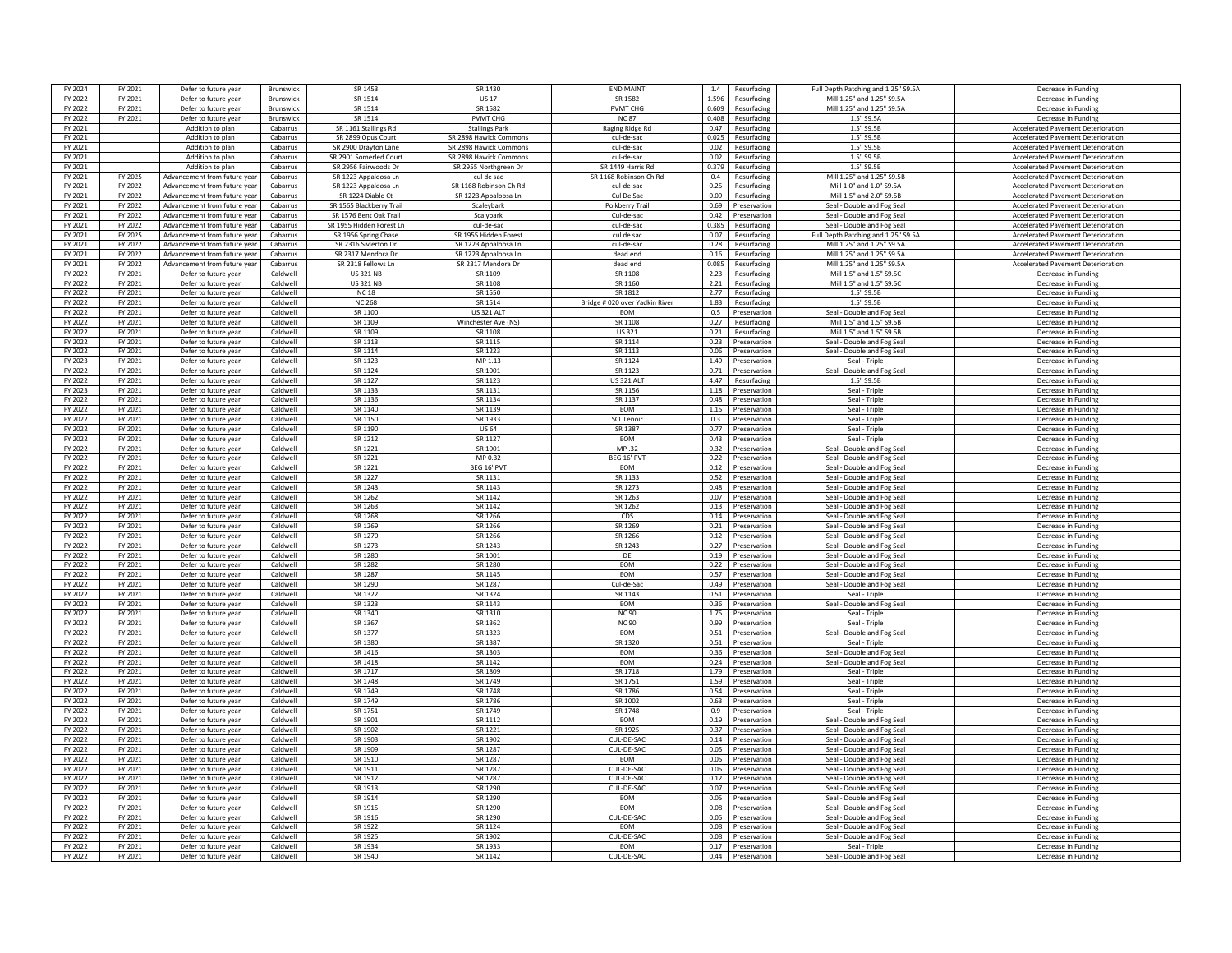| FY 2022            | FY 2021            | Defer to future year                         | Caldwell             | SR 1941                     | SR 1940                                  | CUI-DE-SAC             | 0.1   | Preservation                     | Seal - Double and Fog Seal                                | Decrease in Funding                                                                                          |
|--------------------|--------------------|----------------------------------------------|----------------------|-----------------------------|------------------------------------------|------------------------|-------|----------------------------------|-----------------------------------------------------------|--------------------------------------------------------------------------------------------------------------|
| FY 2022            | FY 2021            | Defer to future year                         | Caldwell             | SR 1942                     | SR 1940                                  | CUL-DE-SAC             |       | 0.12 Preservation                | Seal - Double and Fog Seal                                | Decrease in Funding                                                                                          |
| FY 2022            | FY 2021            | Defer to future year                         | Caldwell             | SR 1943                     | SR 1940                                  | CUL-DE-SAC             |       | 0.12 Preservation                | Seal - Double and Fog Seal                                | Decrease in Funding                                                                                          |
| FY 2022            | FY 2021            | Defer to future year                         | Caldwell             | SR 1944                     | SR 1940                                  | CUL-DE-SAC             | 0.12  | Preservation                     | Seal - Double and Fog Seal                                | Decrease in Funding                                                                                          |
|                    |                    |                                              |                      |                             |                                          |                        |       |                                  |                                                           |                                                                                                              |
| FY 2022            | FY 2021            | Defer to future year                         | Caldwell             | SR 1953                     | <b>US 64</b>                             | EOM                    | 0.25  | Preservation                     | Seal - Double and Fog Seal                                | Decrease in Funding                                                                                          |
| FY 2022            | FY 2021            | Defer to future year                         | Caldwell             | SR 1954                     | SR 1134                                  | CUL-DE-SAC             | 0.1   | Preservation                     | Seal - Double and Fog Seal                                | Decrease in Funding                                                                                          |
| FY 2022            | FY 2021            | Defer to future year                         | Caldwell             | SR 1955                     | SR 1136                                  | <b>FOM</b>             |       | 0.29 Preservation                | Seal - Double and Fog Seal                                | Decrease in Funding                                                                                          |
| FY 2022            | FY 2021            | Defer to future year                         | Caldwell             | SR 1961                     | SR 1902                                  | EOM                    | 0.2   | Preservation                     | Seal - Double and Fog Seal                                | Decrease in Fundin                                                                                           |
| FY 2022            | FY 2021            | Defer to future year                         | Camden               | <b>US 17 NB</b>             | Pasquotank Co                            | Va Line                | 9.56  | Preservation                     | Crack Seal                                                | Decrease in Funding                                                                                          |
| FY 2022            | FY 2021            | Defer to future year                         | Camden               | <b>US 17 SB</b>             | VA Line                                  | Pasquotank Co          |       | 9.553 Preservation               | Crack Seal                                                | Decrease in Funding                                                                                          |
| FY 2022            | FY 2021            | Defer to future year                         | Camden               | SR 1213                     | SR 1215                                  | Dead End               | 0.181 | Preservation                     | 1.25" S4.75A                                              | Decrease in Funding                                                                                          |
| FY 2022            | FY 2021            | Defer to future year                         | Camden               | SR 1214                     | <b>US17</b>                              | Dead End               | 0.16  | Preservation                     | 1.25" S4.75A                                              | Decrease in Funding                                                                                          |
| FY 2022            | FY 2021            | Defer to future year                         | Camden               | SR 1215                     | SR 1245                                  | Dead End               | 0.36  | Preservation                     | 1.25" S4.75A                                              | Decrease in Funding                                                                                          |
| FY 2022            | FY 2021            | Defer to future year                         | Camden               | SR 1216                     | SR 1215                                  | Dead End               | 0.08  | Preservation                     | 1.25" S4.75A                                              | Decrease in Funding                                                                                          |
| FY 2022            | FY 2021            | Defer to future year                         | Camden               | SR 1216                     | Dead End                                 | <b>US17</b>            | 0.261 | Preservation                     | 1.25" S4.75A                                              | Decrease in Funding                                                                                          |
| FY 2022            | FY 2021            | Defer to future year                         | Camden               | SR 1218                     | SR 1216                                  | <b>US17</b>            |       | 0.07 Preservation                | 1.25" S4.75A                                              | Decrease in Funding                                                                                          |
| FY 2022            | FY 2021            | Defer to future year                         | Camden               | SR 1245                     | Dead End                                 | <b>US 17</b>           | 0.51  | Preservation                     | 1.0" S4.75A                                               | Decrease in Funding                                                                                          |
| FY 2022            | FY 2021            | Defer to future year                         | Camden               | SR 1247                     | Dead End                                 | <b>US17</b>            | 0.13  | Preservation                     | 1.0" S4.75A                                               | Decrease in Funding                                                                                          |
|                    |                    |                                              |                      |                             |                                          | SR 1219                |       | Preservation                     | 1.0" S4.75A                                               |                                                                                                              |
| FY 2022            | FY 2021            | Defer to future year                         | Camden               | SR 1252                     | Dead End                                 |                        | 0.35  |                                  |                                                           | Decrease in Funding                                                                                          |
| FY 2022            | FY 2021            | Defer to future year                         | Camden               | SR 1253                     | Dead End                                 | SR 1224                | 0.5   | Preservation                     | 1.0" S4.75A                                               | Decrease in Funding                                                                                          |
| FY 2022            | FY 2021            | Defer to future year                         | Camden               | SR 1254                     | SR 1255                                  | <b>US17</b>            |       | 0.05 Preservation                | 1.0" S4.75A                                               | Decrease in Funding                                                                                          |
| FY 2022            | FY 2021            | Defer to future year                         | Camden               | SR 1255                     | SR 1256                                  | SR 1254                | 0.07  | Preservation                     | 1.0" S4.75A                                               | Decrease in Fundin                                                                                           |
| FY 2022            | FY 2021            | Defer to future year                         | Camden               | SR 1256                     | CDS                                      | SR 1255                |       | 0.24 Preservation                | 1.0" S4.75A                                               | Decrease in Funding                                                                                          |
| FY 2022            | FY 2021            | Defer to future year                         | Camden               | SR 1258                     | <b>US17</b>                              | US 17 Bypass           |       | 0.07 Preservation                | 1.0" S4.75A                                               | Decrease in Funding                                                                                          |
| FY 2022            | FY 2021            | Defer to future year                         | Camden               | SR 1266                     | Dead End                                 | SR 1266                | 0.04  | Preservation                     | 1.0" S4.75A                                               | Decrease in Funding                                                                                          |
| FY 2022            | FY 2021            | Defer to future year                         | Camden               | SR 1267                     | Dead End                                 | SR 1213                | 0.11  | Preservation                     | 1.0" S4.75A                                               | Decrease in Funding                                                                                          |
| FY 2022            | FY 2021            | Defer to future year                         | Camden               | SR 1269                     | Dead End                                 | SR 1236                | 0.37  | Preservation                     | 1.0" S4.75A                                               | Decrease in Funding                                                                                          |
| FY 2022            | FY 2021            | Defer to future year                         | Camden               | SR 1280                     | Dead End                                 | NC 343                 | 0.303 | Preservation                     | 1.0" S4.75A                                               | Decrease in Funding                                                                                          |
| FY 2022            | FY 2021            | Defer to future year                         | Camden               | SR 1281                     | Dead End                                 | SR 1224                | 0.316 | Preservation                     | 1.0" S4.75A                                               | Decrease in Funding                                                                                          |
| FY 2022            | FY 2021            | Defer to future year                         | Camden               | SR 1282                     | Dead End                                 | SR 1225                |       | 0.065 Preservation               | 1.0" S4.75A                                               | Decrease in Funding                                                                                          |
| FY 2022            | FY 2021            | Defer to future year                         | Camden               | SR 1283                     | Dead End                                 | SR 1282                | 0.174 | Preservation                     | 1.0" S4.75A                                               | Decrease in Funding                                                                                          |
| FY 2022            | FY 2021            | Defer to future year                         | Camden               | SR 1284                     | SR 1286                                  | <b>US17</b>            | 0.497 | Preservation                     | 1.0" S4.75A                                               | Decrease in Funding                                                                                          |
| FY 2022            | FY 2021            | Defer to future year                         | Camden               | SR 1285                     | Dead ENd                                 | SR 1286                | 0.756 | Preservation                     | 1.0" S4.75A                                               | Decrease in Funding                                                                                          |
| FY 2022            | FY 2021            | Defer to future year                         | Camden               | SR 1286                     | SR 1288                                  | SR 1285                | 0.842 | Preservation                     | 1.0" S4.75A                                               | Decrease in Funding                                                                                          |
| FY 2022            | FY 2021            | Defer to future year                         | Camden               | SR 1287                     | Dead End                                 | SR 1286                |       | 0.055 Preservation               | 1.0" S4.75A                                               | Decrease in Funding                                                                                          |
|                    |                    |                                              |                      |                             |                                          | SR 1233                |       |                                  |                                                           |                                                                                                              |
| FY 2022            | FY 2021            | Defer to future year                         | Camden               | SR 1288                     | SR 1284                                  |                        | 0.128 | Preservation                     | 1.0" S4.75A                                               | Decrease in Funding                                                                                          |
| FY 2021            |                    | Addition to plan                             | Carteret             | SR 1774                     | SR 1646<br>SR 1646                       | DEAD END               | 0.079 | Resurfacing                      | Mill 1.5" and 1.5" S9.5B                                  | Proximity of Other Planned Work                                                                              |
| FY 2021            |                    | Addition to plan                             | Carteret             | SR 1781                     |                                          | <b>DEAD END</b>        | 0.067 | Resurfacing                      | Mill 1.5" and 1.5" S9.5B                                  | Proximity of Other Planned Work                                                                              |
| FY 2021            | FY 2023            | Advancement from future vear                 | Carteret             | SR 1176                     | SR 1627                                  | SR 1177                | 2.245 | Resurfacing                      | 1.5" S9.5B                                                | Proximity of Other Planned Work                                                                              |
| FY 2023            | FY 2021            | Defer to future year                         | Carteret             | <b>US 70 B</b>              | SR 1151                                  | <b>5 LANE SECTION</b>  | 0.94  | Resurfacing                      | Mill 1.5" and 1.5" S9.50                                  | Decrease in Funding                                                                                          |
| FY 2026            | FY 2021            | Defer to future year                         | Carteret             | SR 1150                     | <b>US 70</b>                             | <b>END MAINTENANCE</b> | 0.687 | Resurfacing                      | 1.5" S9.5A                                                | Decrease in Funding                                                                                          |
| FY 2023            | FY 2021            | Defer to future year                         |                      |                             |                                          |                        |       |                                  |                                                           |                                                                                                              |
|                    |                    |                                              | Carteret             | SR 1175                     | <b>US 70</b>                             | <b>FND MAINT</b>       | 0.534 | Resurfacing                      | 1.25" S9.5B                                               | Decrease in Funding                                                                                          |
| FY 2023            | FY 2021            | Defer to future year                         | Carteret             | SR 1205                     | <b>FND MAIN</b>                          | <b>FND MAINT</b>       | 0.919 | Resurfacing                      | 1.25" S9.5R                                               | Decrease in Funding                                                                                          |
| FY 2023            | FY 2021            | Defer to future year                         | Carteret             | SR 1268                     | <b>NC 24</b>                             | DEAD END               | 0.419 | Resurfacing                      | 1.25" S9.5B                                               | Decrease in Funding                                                                                          |
| FY 2022            | FY 2021            | Defer to future year                         | Carteret             | SR 1299                     | <b>NC 101</b>                            | Campen Road            | 0.337 | Resurfacing                      | 1.5" S9.5B                                                | Decrease in Funding                                                                                          |
| FY 2022            | FY 2021            | Defer to future year                         | Carteret             | SR 1300                     | <b>NELSON BAY ROAD</b>                   | SR 1318                | 5.358 | Resurfacing                      | 2.5" I19.0C and 1.5" S9.5C                                | Decrease in Funding                                                                                          |
|                    |                    |                                              |                      | SR 1318                     | SR 1300                                  | SR 1407                |       |                                  | 2.5" I19.0C and 1.5" S9.50                                |                                                                                                              |
| FY 2022            | FY 2021            | Defer to future year                         | Carteret             |                             |                                          |                        | 2.36  | Resurfacing                      |                                                           | Decrease in Funding                                                                                          |
| FY 2022<br>FY 2022 | FY 2021<br>FY 2021 | Defer to future year<br>Defer to future year | Carteret<br>Carteret | <b>US70</b><br><b>US 70</b> | <b>BRIDGE 29</b><br>BRIDGE <sub>29</sub> | SR 1301<br>SR 1301     | 3.145 | Resurfacing<br>0.082 Resurfacing | Mill 1.75" and 1.75" S9.50<br>Mill 1.75" and 1.75" \$9.50 | Conflicts with Other Projects (STIP; Municipal; Etc)<br>Conflicts with Other Projects (STIP: Municipal: Etc) |
|                    |                    |                                              |                      |                             |                                          |                        |       |                                  |                                                           |                                                                                                              |
| FY 2021            |                    | Addition to plan                             | Caswell              | Little Mill Creek Rd.       | SR 1360                                  | <b>END MAINT</b>       | 0.192 | Resurfacing                      | #78 Mat Seal and 1.5" S9.5B                               | <b>Relative Pavement Condition</b>                                                                           |
| FY 2021            |                    | Addition to plan                             | Caswell              | Shadow Ridge Rd.            | SR 1379                                  | DEAD END               | 0.104 | Resurfacing                      | #78 Mat Seal and 1.5" S9.5B                               | <b>Relative Pavement Condition</b>                                                                           |
| FY 2021            |                    | Addition to plan                             | Caswell              | <b>Hines Hatchet Rd</b>     | SR 1500                                  | <b>FND MAINT</b>       | 0.79  | Preservation                     | Seal - Double and Fog Seal                                | <b>Relative Pavement Condition</b>                                                                           |
| FY 2021            |                    | Addition to plan                             | Caswell              | Zimmerman Rd.               | <b>NC 62</b>                             | <b>END MAINT</b>       | 1.4   | Preservation                     | Seal - Double and Fog Seal                                | <b>Relative Pavement Condition</b>                                                                           |
| FY 2021            |                    | Addition to plan                             | Catawba              | SR 1166                     | SR 1005                                  | Dead End               | 0.59  | Resurfacing                      | Full Depth Patching and 1.5" S9.5E                        | <b>Accelerated Pavement Deterioration</b>                                                                    |
| FY 2021            |                    | Addition to plan                             | Cherokee             | SR 1127                     | SR 1130                                  | <b>US 64</b>           | 2.49  | Preservation                     | Seal - Double and Fog Seal                                | Accelerated Pavement Deterioration                                                                           |
| FY 2021            |                    | Addition to plan                             | Cherokee             | SR 1351                     | SR 1350                                  | SR 1345                | 2.06  | Preservation                     | Seal - Double and Fog Seal                                | <b>Accelerated Pavement Deterioration</b>                                                                    |
| FY 2021            |                    | Addition to plan                             | Cherokee             | SR 1366                     | SR 1368                                  | SR 1370                | 0.97  | Preservation                     | Seal - Double and Fog Seal                                | <b>Accelerated Pavement Deterioration</b>                                                                    |
| FY 2021            |                    | Addition to plan                             | Cherokee             | SR 1370                     | SR 1366                                  | SR 1373                |       | 1.35 Preservation                | Seal - Double and Fog Seal                                | <b>Accelerated Pavement Deterioration</b>                                                                    |
| FY 2021            |                    | Addition to plan                             | Cherokee             | SR 1426                     | <b>US 19</b>                             | <b>US19</b>            |       | 2.6 Preservation                 | Seal - Double and Fog Seal                                | <b>Accelerated Pavement Deterioration</b>                                                                    |
| FY 2021            |                    | Addition to plan                             | Cherokee             | SR 1531                     | SR 1670                                  | SR 1687                | 1.38  | Preservation                     | Seal - Double and Fog Seal                                | <b>Accelerated Pavement Deterioration</b>                                                                    |
| FY 2021            |                    | Addition to plan                             | Cherokee             | SR 1532                     | SR 1531                                  | SR 1531                | 2.95  | Preservation                     | Seal - Double and Fog Seal                                | <b>Accelerated Pavement Deterioration</b>                                                                    |
| FY 2021            |                    | Addition to plan                             | Cherokee             | Sr 1554                     | SR 1555                                  | SR 1651                | 1.33  | Preservation                     | Seal - Double and Fog Seal                                | <b>Accelerated Pavement Deterioration</b>                                                                    |
| FY 2021            |                    | Addition to plan                             | Cherokee             | <b>SR 1555</b>              | SR 1531                                  | SR 1544                |       | 2.07 Preservation                | Seal - Double and Fog Seal                                | <b>Accelerated Payement Deterioration</b>                                                                    |
| FY 2021            |                    | Addition to plan                             | Cherokee             | SR 1590                     | <b>US 129</b>                            | EOM                    | 3.66  | Preservation                     | Seal - Double Mat and Double Sea                          | <b>Accelerated Pavement Deterioration</b>                                                                    |
| FY 2021            |                    | Addition to plan                             | Cherokee             | SR 1651                     | <b>US 19</b>                             | SR 1554                |       | 0.17 Preservation                | Seal - Double and Fog Seal                                | Accelerated Pavement Deterioration                                                                           |
| FY 2021            |                    | Addition to plan                             | Cherokee             | SR 1670                     | <b>NC141</b>                             | <b>SR 1533</b>         |       | 0.94 Preservation                | Seal - Double and Fog Seal                                | <b>Accelerated Pavement Deterioration</b>                                                                    |
|                    |                    | Advancement to nast year                     | Cherokee             |                             |                                          |                        | 1.47  | Preservation                     |                                                           | <b>Accelerated Pavement Deterioration</b>                                                                    |
| FY 2020            | FY 2021            |                                              |                      | SR 1342                     | SR 1331                                  | SR 1345                |       |                                  | Seal - Double and Fog Seal                                |                                                                                                              |
| FY 2020            | FY 2021            | Advancement to past year                     | Cherokee             | SR 1345                     | SR 1331                                  | EOM                    | 3.95  | Preservation                     | Seal - Double and Fog Seal                                | <b>Accelerated Pavement Deterioration</b>                                                                    |
| FY 2020            | FY 2021            | Advancement to past year                     | Cherokee             | SR 1347                     | SR 1345                                  | EOP                    | 1.09  | Preservation                     | Seal - Double and Fog Seal                                | <b>Accelerated Pavement Deterioration</b>                                                                    |
| FY 2020            | FY 2021            | Advancement to past year                     | Cherokee             | SR 1407                     | SR 1331                                  | SR 1331                |       | 0.63 Preservation                | Seal - Double and Fog Seal                                | <b>Accelerated Pavement Deterioration</b>                                                                    |
| FY 2022            | FY 2021            | Defer to future year                         | Cherokee             | SR 1154                     | SR 1156                                  | SR 1147                | 1.56  | Preservation                     | Seal - Double and Fog Seal                                | Decrease in Fundin                                                                                           |
| FY 2022            | FY 2021            | Defer to future year                         | Cherokee             | SR 1157                     | SR 1150                                  | <b>NC 294</b>          |       | 1.8 Preservation                 | Seal - Double and Fog Seal                                | Decrease in Funding                                                                                          |
| FY 2022            | FY 2021            | Defer to future year                         | Cherokee             | SR 1302                     | SR 1301                                  | SR 1303                |       | 1.24 Preservation                | Seal - Double and Fog Seal                                | Decrease in Funding                                                                                          |
| FY 2022            | FY 2021            | Defer to future year                         | Cherokee             | SR 1315                     | SR 1314                                  | <b>END MAINT</b>       | 0.901 | Preservation                     | Seal - Double and Fog Seal                                | Decrease in Funding                                                                                          |
| FY 2022            | FY 2021            | Defer to future year                         | Cherokee             | SR 1339                     | SR 1331                                  | <b>FOM</b>             | 0.57  | Preservation                     | Seal - Double and Fog Seal                                | Decrease in Funding                                                                                          |
| FY 2022            | FY 2021            | Defer to future year                         | Cherokee             | SR 1346                     | SR 1331                                  | <b>FOM</b>             | 0.67  | Preservation                     | Seal - Double and Fog Seal                                | Decrease in Funding                                                                                          |
| FY 2022            | FY 2021            | Defer to future year                         | Cherokee             | SR 1348                     | SR 1331                                  | <b>FOM</b>             | 1.6   | Preservation                     | Seal - Double and Fog Seal                                | Decrease in Funding                                                                                          |
| FY 2022            | FY 2021            | Defer to future year                         | Cherokee             | SR 1349                     | SR 1331                                  | EOM                    | 0.91  | Preservation                     | Seal - Double and Fog Seal                                | Decrease in Fundin                                                                                           |
| FY 2022            | FY 2021            | Defer to future year                         | Cherokee             | SR 1353                     | SR 1345                                  | EOM                    |       | 1.64 Preservation                | Seal - Double and Fog Seal                                | Decrease in Funding                                                                                          |
| FY 2022            | FY 2021            | Defer to future year                         | Cherokee             | SR 1358                     | SR 1326                                  | <b>FOM</b>             |       | 0.59 Preservation                | Seal - Double and Fog Seal                                | Decrease in Funding                                                                                          |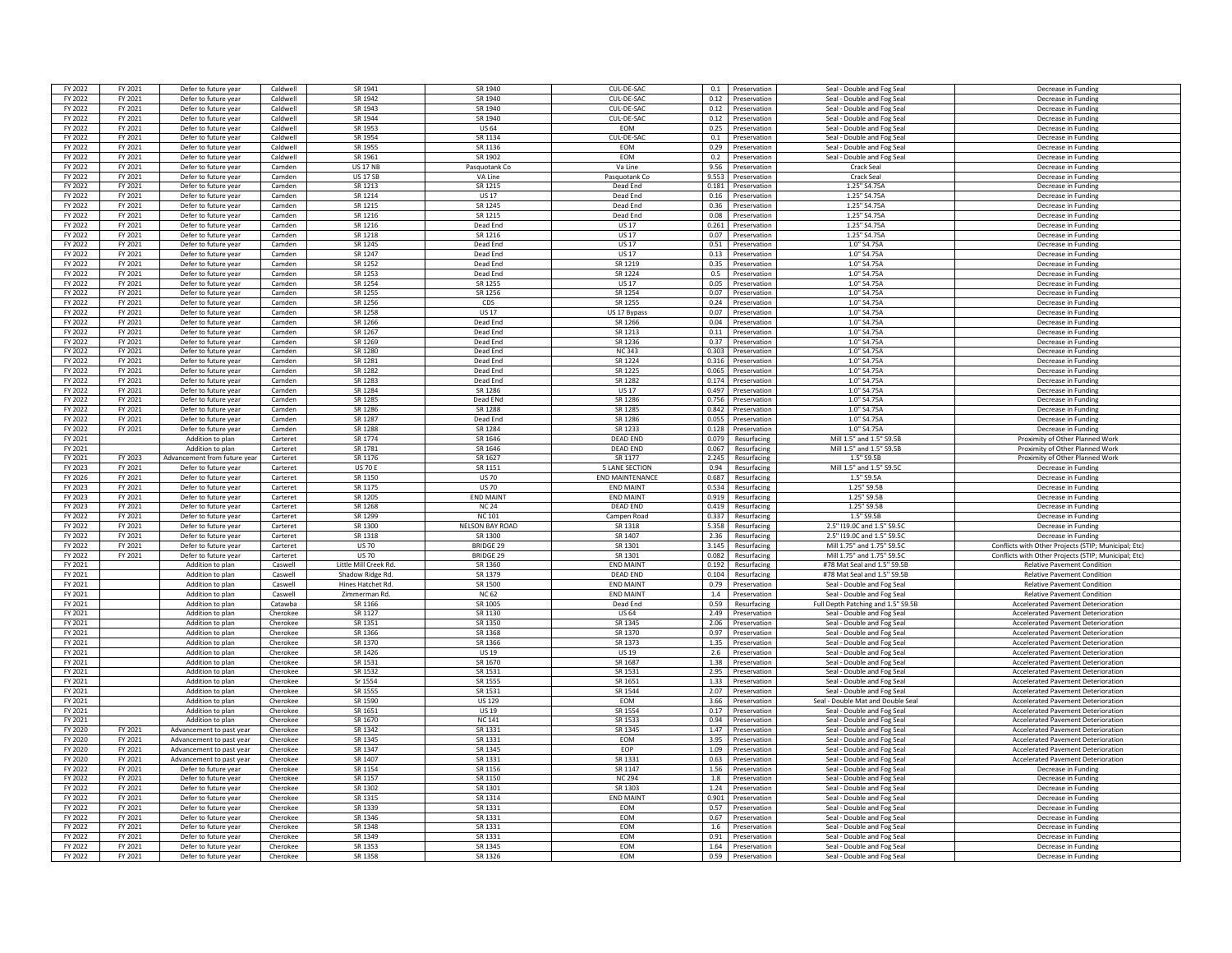| FY 2021<br>Defer to future year<br>FY 2022<br>FY 2021<br>Defer to future year<br>Cherokee<br>SR 1361<br>SR 1326<br>SR 1326<br>0.7 Preservation<br>FY 2022<br>FY 2021<br>SR 1453<br>SR 1454<br><b>FND MAINT</b><br>Defer to future year<br>0.78 Preservation<br>Cherokee<br>FY 2022<br>FY 2021<br>Defer to future year<br>Cherokee<br>SR 1593<br><b>US 64</b><br>SR 1667<br>0.93<br>Preservation<br>FY 2021<br>SR 1594<br>SR 1596<br>FY 2022<br>Defer to future yea<br>Cherokee<br>SR 1593<br>0.75<br>Preservation<br>SR 1204<br>SR 1204<br>FY 2021<br>Addition to plan<br>Chowan<br>US 17 Bypass<br>0.407<br>Resurfacing<br>FY 2023<br>FY 2021<br>SR 1129<br><b>End Maint</b><br><b>NC 94</b><br>Defer to future year<br>Chowan<br>1.16<br>Preservation<br>FY 2023<br>FY 2021<br>Defer to future year<br>Chowan<br>SR 1130<br>US 17 Bus<br>US 17 Bus<br>0.25 Preservation<br>FY 2023<br>FY 2021<br>Defer to future year<br>Chowan<br>SR 1131<br>SR 1129<br><b>NC 94</b><br>0.39 Preservation<br>SR 1136<br>US 17 Bus<br>FY 2023<br>FY 2021<br>Defer to future year<br>Chowan<br>SR 1135<br>0.23 Preservation<br>FY 2023<br>FY 2021<br>SR 1137<br>SR 1135<br>SR 1138<br>0.07<br>Defer to future year<br>Chowan<br>Preservation<br>FY 2023<br>FY 2021<br>SR 1138<br>SR 1136<br>SR 1201<br>Defer to future year<br>Chowan<br>0.25<br>Preservation<br>SR 1139<br>SR 1138<br><b>US17</b><br>FY 2023<br>FY 2021<br>Defer to future year<br>Chowan<br>0.12<br>Preservation | Seal - Double and Fog Seal<br>Seal - Double and Fog Seal<br>Decrease in Funding<br>Seal - Double and Fog Seal<br>Decrease in Funding |
|---------------------------------------------------------------------------------------------------------------------------------------------------------------------------------------------------------------------------------------------------------------------------------------------------------------------------------------------------------------------------------------------------------------------------------------------------------------------------------------------------------------------------------------------------------------------------------------------------------------------------------------------------------------------------------------------------------------------------------------------------------------------------------------------------------------------------------------------------------------------------------------------------------------------------------------------------------------------------------------------------------------------------------------------------------------------------------------------------------------------------------------------------------------------------------------------------------------------------------------------------------------------------------------------------------------------------------------------------------------------------------------------------------------------------------------------------------------------|--------------------------------------------------------------------------------------------------------------------------------------|
|                                                                                                                                                                                                                                                                                                                                                                                                                                                                                                                                                                                                                                                                                                                                                                                                                                                                                                                                                                                                                                                                                                                                                                                                                                                                                                                                                                                                                                                                     |                                                                                                                                      |
|                                                                                                                                                                                                                                                                                                                                                                                                                                                                                                                                                                                                                                                                                                                                                                                                                                                                                                                                                                                                                                                                                                                                                                                                                                                                                                                                                                                                                                                                     |                                                                                                                                      |
|                                                                                                                                                                                                                                                                                                                                                                                                                                                                                                                                                                                                                                                                                                                                                                                                                                                                                                                                                                                                                                                                                                                                                                                                                                                                                                                                                                                                                                                                     | Seal - Double and Fog Seal<br>Decrease in Funding                                                                                    |
|                                                                                                                                                                                                                                                                                                                                                                                                                                                                                                                                                                                                                                                                                                                                                                                                                                                                                                                                                                                                                                                                                                                                                                                                                                                                                                                                                                                                                                                                     | Decrease in Funding                                                                                                                  |
|                                                                                                                                                                                                                                                                                                                                                                                                                                                                                                                                                                                                                                                                                                                                                                                                                                                                                                                                                                                                                                                                                                                                                                                                                                                                                                                                                                                                                                                                     | Seal - Double and Fog Seal                                                                                                           |
|                                                                                                                                                                                                                                                                                                                                                                                                                                                                                                                                                                                                                                                                                                                                                                                                                                                                                                                                                                                                                                                                                                                                                                                                                                                                                                                                                                                                                                                                     | 1.5" S9.5B<br><b>Relative Pavement Condition</b>                                                                                     |
|                                                                                                                                                                                                                                                                                                                                                                                                                                                                                                                                                                                                                                                                                                                                                                                                                                                                                                                                                                                                                                                                                                                                                                                                                                                                                                                                                                                                                                                                     | .75" S4.75A<br>Decrease in Funding                                                                                                   |
|                                                                                                                                                                                                                                                                                                                                                                                                                                                                                                                                                                                                                                                                                                                                                                                                                                                                                                                                                                                                                                                                                                                                                                                                                                                                                                                                                                                                                                                                     | .75" S4.75A<br>Decrease in Funding                                                                                                   |
|                                                                                                                                                                                                                                                                                                                                                                                                                                                                                                                                                                                                                                                                                                                                                                                                                                                                                                                                                                                                                                                                                                                                                                                                                                                                                                                                                                                                                                                                     | .75" S4.75A<br>Decrease in Funding                                                                                                   |
|                                                                                                                                                                                                                                                                                                                                                                                                                                                                                                                                                                                                                                                                                                                                                                                                                                                                                                                                                                                                                                                                                                                                                                                                                                                                                                                                                                                                                                                                     | .75" S4.75A<br>Decrease in Funding                                                                                                   |
|                                                                                                                                                                                                                                                                                                                                                                                                                                                                                                                                                                                                                                                                                                                                                                                                                                                                                                                                                                                                                                                                                                                                                                                                                                                                                                                                                                                                                                                                     | .75" S4.75A<br>Decrease in Funding                                                                                                   |
|                                                                                                                                                                                                                                                                                                                                                                                                                                                                                                                                                                                                                                                                                                                                                                                                                                                                                                                                                                                                                                                                                                                                                                                                                                                                                                                                                                                                                                                                     | .75" S4.75A<br>Decrease in Funding                                                                                                   |
|                                                                                                                                                                                                                                                                                                                                                                                                                                                                                                                                                                                                                                                                                                                                                                                                                                                                                                                                                                                                                                                                                                                                                                                                                                                                                                                                                                                                                                                                     | .75" S4.75A<br>Decrease in Funding                                                                                                   |
| FY 2023<br>SR 1150<br>CDS<br>FY 2021<br>Defer to future yea<br>CDS<br>0.07<br>Chowan<br>Preservation                                                                                                                                                                                                                                                                                                                                                                                                                                                                                                                                                                                                                                                                                                                                                                                                                                                                                                                                                                                                                                                                                                                                                                                                                                                                                                                                                                | .75" S4.75A<br>Decrease in Funding                                                                                                   |
| FY 2023<br>FY 2021<br>Defer to future year<br>Chowan<br>SR 1162<br>Dead End<br>SR 1129<br>0.07<br>Preservation                                                                                                                                                                                                                                                                                                                                                                                                                                                                                                                                                                                                                                                                                                                                                                                                                                                                                                                                                                                                                                                                                                                                                                                                                                                                                                                                                      | .75" S4.75A<br>Decrease in Funding                                                                                                   |
| FY 2023<br>FY 2021<br>Defer to future year<br>Chowan<br>SR 1168<br>Dead End<br><b>NC 94</b><br>0.13 Preservation                                                                                                                                                                                                                                                                                                                                                                                                                                                                                                                                                                                                                                                                                                                                                                                                                                                                                                                                                                                                                                                                                                                                                                                                                                                                                                                                                    | .75" S4.75A<br>Decrease in Funding                                                                                                   |
| FY 2021<br>SR 1171<br><b>NC 94</b><br><b>NC 94</b><br>FY 2023<br>Defer to future year<br>Chowan<br>0.418 Preservation                                                                                                                                                                                                                                                                                                                                                                                                                                                                                                                                                                                                                                                                                                                                                                                                                                                                                                                                                                                                                                                                                                                                                                                                                                                                                                                                               | .75" S4.75A<br>Decrease in Funding                                                                                                   |
| FY 2023<br>FY 2021<br>Defer to future year<br>SR 1174<br>SR 1174<br><b>US17</b><br>Chowan<br>0.256<br>Preservation                                                                                                                                                                                                                                                                                                                                                                                                                                                                                                                                                                                                                                                                                                                                                                                                                                                                                                                                                                                                                                                                                                                                                                                                                                                                                                                                                  | .75" S4.75A<br>Decrease in Funding                                                                                                   |
| SR 1201<br>SR 1136<br>US 17 Bus<br>FY 2023<br>FY 2021<br>Defer to future year<br>Chowan<br>0.24<br>Preservation                                                                                                                                                                                                                                                                                                                                                                                                                                                                                                                                                                                                                                                                                                                                                                                                                                                                                                                                                                                                                                                                                                                                                                                                                                                                                                                                                     | .75" S4.75A<br>Decrease in Funding                                                                                                   |
| SR 1265<br>Chowan<br>Dead End<br>SR 1202<br>Preservation                                                                                                                                                                                                                                                                                                                                                                                                                                                                                                                                                                                                                                                                                                                                                                                                                                                                                                                                                                                                                                                                                                                                                                                                                                                                                                                                                                                                            | .75" S4.75A<br>Decrease in Funding                                                                                                   |
| FY 2023<br>FY 2021<br>Defer to future year<br>0.11<br>SR 1123<br>SR 1100<br>SR 1100<br>FY 2021<br>Addition to plan<br>Clav<br>1.263<br>Preservation                                                                                                                                                                                                                                                                                                                                                                                                                                                                                                                                                                                                                                                                                                                                                                                                                                                                                                                                                                                                                                                                                                                                                                                                                                                                                                                 | Seal - Double and Fog Seal<br>Accelerated Pavement Deterioratio                                                                      |
| 2.258                                                                                                                                                                                                                                                                                                                                                                                                                                                                                                                                                                                                                                                                                                                                                                                                                                                                                                                                                                                                                                                                                                                                                                                                                                                                                                                                                                                                                                                               |                                                                                                                                      |
| FY 2021<br>Addition to plan<br>Clay<br>SR 1125<br>SR 1100<br>SR 1100<br>Preservation                                                                                                                                                                                                                                                                                                                                                                                                                                                                                                                                                                                                                                                                                                                                                                                                                                                                                                                                                                                                                                                                                                                                                                                                                                                                                                                                                                                | Seal - Double and Fog Seal<br><b>Accelerated Pavement Deterioration</b>                                                              |
| SR 1127<br>SR 1126<br>SR 1126<br>1.019 Preservation<br>FY 2021<br>Addition to plan<br>Clay                                                                                                                                                                                                                                                                                                                                                                                                                                                                                                                                                                                                                                                                                                                                                                                                                                                                                                                                                                                                                                                                                                                                                                                                                                                                                                                                                                          | Seal - Double and Fog Seal<br><b>Accelerated Pavement Deterioration</b>                                                              |
| SR 1191<br>SR 1100<br>FY 2021<br>Addition to plan<br>Clay<br><b>FOM</b><br>0.609 Preservation                                                                                                                                                                                                                                                                                                                                                                                                                                                                                                                                                                                                                                                                                                                                                                                                                                                                                                                                                                                                                                                                                                                                                                                                                                                                                                                                                                       | Seal - Double and Fog Seal<br><b>Accelerated Payement Deterioration</b>                                                              |
| FY 2021<br>Clay<br>SR 1192<br>SR 1100<br>SR 1125<br>0.46<br>Addition to plan<br>Preservation                                                                                                                                                                                                                                                                                                                                                                                                                                                                                                                                                                                                                                                                                                                                                                                                                                                                                                                                                                                                                                                                                                                                                                                                                                                                                                                                                                        | Seal - Double and Fog Seal<br><b>Accelerated Pavement Deterioration</b>                                                              |
| FY 2021<br>SR 1123<br>SR 1100<br>SR 1100<br>FY 2022<br>Defer to future yea<br>Clay<br>1.263<br>Preservation                                                                                                                                                                                                                                                                                                                                                                                                                                                                                                                                                                                                                                                                                                                                                                                                                                                                                                                                                                                                                                                                                                                                                                                                                                                                                                                                                         | Seal - Double and Fog Seal<br>Decrease in Funding                                                                                    |
| FY 2022<br>FY 2021<br>Defer to future year<br>Clay<br>SR 1125<br>SR 1100<br>SR 1100<br>2.258<br>Preservation                                                                                                                                                                                                                                                                                                                                                                                                                                                                                                                                                                                                                                                                                                                                                                                                                                                                                                                                                                                                                                                                                                                                                                                                                                                                                                                                                        | Seal - Double and Fog Seal<br>Decrease in Funding                                                                                    |
| SR 1100<br>FY 2022<br>SR 1126<br><b>US64</b><br>4.146<br>FY 2021<br>Defer to future year<br>Clay<br>Preservation                                                                                                                                                                                                                                                                                                                                                                                                                                                                                                                                                                                                                                                                                                                                                                                                                                                                                                                                                                                                                                                                                                                                                                                                                                                                                                                                                    | Seal - Double and Fog Seal<br>Decrease in Funding                                                                                    |
| FY 2022<br>FY 2021<br>Defer to future year<br>Clay<br>SR 1127<br>SR 1126<br>SR 1126<br>1.019<br>Preservation                                                                                                                                                                                                                                                                                                                                                                                                                                                                                                                                                                                                                                                                                                                                                                                                                                                                                                                                                                                                                                                                                                                                                                                                                                                                                                                                                        | Seal - Double and Fog Seal<br>Decrease in Funding                                                                                    |
| FY 2022<br>FY 2021<br>Defer to future year<br>Clay<br>SR 1191<br>SR 1100<br><b>END MAINT</b><br>0.609 Preservation                                                                                                                                                                                                                                                                                                                                                                                                                                                                                                                                                                                                                                                                                                                                                                                                                                                                                                                                                                                                                                                                                                                                                                                                                                                                                                                                                  | Seal - Double and Fog Seal<br>Decrease in Funding                                                                                    |
| SR 1192<br>SR 1100<br>SR 1125<br>FY 2022<br>FY 2021<br>Defer to future year<br>Clay<br>0.46 Preservation                                                                                                                                                                                                                                                                                                                                                                                                                                                                                                                                                                                                                                                                                                                                                                                                                                                                                                                                                                                                                                                                                                                                                                                                                                                                                                                                                            | Seal - Double and Fog Seal<br>Decrease in Funding                                                                                    |
| FY 2021<br>FY 2022<br>Defer to future year<br>Cleveland<br><b>US 74</b><br>Rutherford Co<br><b>Bridge</b><br>2.77<br>Resurfacing                                                                                                                                                                                                                                                                                                                                                                                                                                                                                                                                                                                                                                                                                                                                                                                                                                                                                                                                                                                                                                                                                                                                                                                                                                                                                                                                    | 1.5" S9.5C                                                                                                                           |
| FY 2024<br>FY 2021<br>Defer to future year<br>Cleveland<br><b>NC 182</b><br>N.C. 18<br>S.R. 1001<br>0.529<br>Resurfacing                                                                                                                                                                                                                                                                                                                                                                                                                                                                                                                                                                                                                                                                                                                                                                                                                                                                                                                                                                                                                                                                                                                                                                                                                                                                                                                                            | 1.5" S9.5B                                                                                                                           |
| FY 2024<br>FY 2021<br>Defer to future year<br><b>NC 182</b><br>S.R. 1001<br>Lincoln Co Line<br>2.18<br>Cleveland<br>Resurfacing                                                                                                                                                                                                                                                                                                                                                                                                                                                                                                                                                                                                                                                                                                                                                                                                                                                                                                                                                                                                                                                                                                                                                                                                                                                                                                                                     | 1.5" S9.5E                                                                                                                           |
| FY 2021<br>Defer to future year<br>SR 1005<br>SR 1809<br>SR 1827<br>5.04 Resurfacing<br>FY 2022<br>Cleveland                                                                                                                                                                                                                                                                                                                                                                                                                                                                                                                                                                                                                                                                                                                                                                                                                                                                                                                                                                                                                                                                                                                                                                                                                                                                                                                                                        | 1.5" S9.5F                                                                                                                           |
| FY 2023<br>FY 2021<br>Defer to future year<br>SR 1190<br>SR 1003<br>SR 1189<br>0.39 Resurfacing<br>Cleveland                                                                                                                                                                                                                                                                                                                                                                                                                                                                                                                                                                                                                                                                                                                                                                                                                                                                                                                                                                                                                                                                                                                                                                                                                                                                                                                                                        | 1.5" S9.5B                                                                                                                           |
| FY 2022<br>FY 2021<br>Defer to future year<br>40001323<br>SR 1341<br>SR 1313<br>1.57 Resurfacing<br>Cleveland                                                                                                                                                                                                                                                                                                                                                                                                                                                                                                                                                                                                                                                                                                                                                                                                                                                                                                                                                                                                                                                                                                                                                                                                                                                                                                                                                       | 1.5" S9.5B                                                                                                                           |
| FY 2021<br>SR 1327<br><b>SR 1388</b><br>SR 1351<br>FY 2024<br>Defer to future year<br>Cleveland<br>4.61 Resurfacing                                                                                                                                                                                                                                                                                                                                                                                                                                                                                                                                                                                                                                                                                                                                                                                                                                                                                                                                                                                                                                                                                                                                                                                                                                                                                                                                                 | 1.5" \$9.5B and Wider                                                                                                                |
| FY 2023<br>FY 2021<br>SR 1327<br>SR 1328<br><b>Rutherford Co.</b><br>0.67<br>Defer to future year<br>Cleveland<br>Preservation                                                                                                                                                                                                                                                                                                                                                                                                                                                                                                                                                                                                                                                                                                                                                                                                                                                                                                                                                                                                                                                                                                                                                                                                                                                                                                                                      | Seal - Double                                                                                                                        |
| FY 2023<br>FY 2021<br>Defer to future year<br>Cleveland<br>SR 1329<br>SR 1327<br>SR 1328<br>1.07<br>Preservation                                                                                                                                                                                                                                                                                                                                                                                                                                                                                                                                                                                                                                                                                                                                                                                                                                                                                                                                                                                                                                                                                                                                                                                                                                                                                                                                                    | Seal - Double                                                                                                                        |
| FY 2023<br>FY 2021<br>Defer to future year<br>SR 1330<br>SR 1337<br>SR 1168<br>2.554<br>Cleveland<br>Preservation                                                                                                                                                                                                                                                                                                                                                                                                                                                                                                                                                                                                                                                                                                                                                                                                                                                                                                                                                                                                                                                                                                                                                                                                                                                                                                                                                   | Seal - Double                                                                                                                        |
| SR 1327<br>FY 2024<br>FY 2021<br>SR 1337<br>SR 1330<br>0.7<br>Defer to future year<br>Cleveland<br>Preservation                                                                                                                                                                                                                                                                                                                                                                                                                                                                                                                                                                                                                                                                                                                                                                                                                                                                                                                                                                                                                                                                                                                                                                                                                                                                                                                                                     | Seal - Double                                                                                                                        |
| FY 2024<br>FY 2021<br>Defer to future year<br>Cleveland<br>SR 1334<br>SR 1325<br>SR 1337<br>1.12<br>Preservation                                                                                                                                                                                                                                                                                                                                                                                                                                                                                                                                                                                                                                                                                                                                                                                                                                                                                                                                                                                                                                                                                                                                                                                                                                                                                                                                                    | Seal - Double                                                                                                                        |
| FY 2021<br>SR 1339<br>SR 1337<br>SR 1313<br>1.158 Resurfacing<br>FY 2022<br>Defer to future year<br>Cleveland                                                                                                                                                                                                                                                                                                                                                                                                                                                                                                                                                                                                                                                                                                                                                                                                                                                                                                                                                                                                                                                                                                                                                                                                                                                                                                                                                       | 1.5" S9.5B                                                                                                                           |
|                                                                                                                                                                                                                                                                                                                                                                                                                                                                                                                                                                                                                                                                                                                                                                                                                                                                                                                                                                                                                                                                                                                                                                                                                                                                                                                                                                                                                                                                     |                                                                                                                                      |
| FY 2023<br>FY 2021<br>Defer to future year<br>Cleveland<br>SR 1341<br>SR 1313<br>SR 1350<br>4.03 Resurfacing<br>SR 1325<br>SR 1327<br>FY 2023<br>FY 2021<br>Defer to future year<br>SR 1353<br>0.77 Preservation<br>Cleveland                                                                                                                                                                                                                                                                                                                                                                                                                                                                                                                                                                                                                                                                                                                                                                                                                                                                                                                                                                                                                                                                                                                                                                                                                                       | 1.5" S9.5B<br>Seal - Double                                                                                                          |
|                                                                                                                                                                                                                                                                                                                                                                                                                                                                                                                                                                                                                                                                                                                                                                                                                                                                                                                                                                                                                                                                                                                                                                                                                                                                                                                                                                                                                                                                     |                                                                                                                                      |
|                                                                                                                                                                                                                                                                                                                                                                                                                                                                                                                                                                                                                                                                                                                                                                                                                                                                                                                                                                                                                                                                                                                                                                                                                                                                                                                                                                                                                                                                     | Seal - Double                                                                                                                        |
| FY 2023<br>FY 2021<br>Defer to future year<br>SR 1367<br>SR 1351<br>SR 1352<br>1.58<br>Cleveland<br>Preservation                                                                                                                                                                                                                                                                                                                                                                                                                                                                                                                                                                                                                                                                                                                                                                                                                                                                                                                                                                                                                                                                                                                                                                                                                                                                                                                                                    |                                                                                                                                      |
| SR 1371<br>SR 1387<br>SR 1369<br>FY 2023<br>FY 2021<br>Defer to future year<br>Cleveland<br>1.5<br>Preservation                                                                                                                                                                                                                                                                                                                                                                                                                                                                                                                                                                                                                                                                                                                                                                                                                                                                                                                                                                                                                                                                                                                                                                                                                                                                                                                                                     | Seal - Double                                                                                                                        |
| SR 1373<br>SR 1361<br>SR 1376<br>FY 2023<br>FY 2021<br>0.872<br>Defer to future year<br>Cleveland<br>Preservation                                                                                                                                                                                                                                                                                                                                                                                                                                                                                                                                                                                                                                                                                                                                                                                                                                                                                                                                                                                                                                                                                                                                                                                                                                                                                                                                                   | Seal - Double<br>Duplicate Record / Error                                                                                            |
| FY 2023<br>FY 2021<br>Defer to future year<br>SR 1373<br>SR 1361<br>SR 1376<br>Cleveland<br>0.036<br>Preservation                                                                                                                                                                                                                                                                                                                                                                                                                                                                                                                                                                                                                                                                                                                                                                                                                                                                                                                                                                                                                                                                                                                                                                                                                                                                                                                                                   | Seal - Double<br>Duplicate Record / Error                                                                                            |
| Defer to future year<br>SR 1380<br>SR 1327<br><b>Rutherford Co</b><br>0.42 Preservation<br>FY 2023<br>FY 2021<br>Cleveland                                                                                                                                                                                                                                                                                                                                                                                                                                                                                                                                                                                                                                                                                                                                                                                                                                                                                                                                                                                                                                                                                                                                                                                                                                                                                                                                          | Seal - Double                                                                                                                        |
| FY 2023<br>FY 2021<br>Defer to future year<br>Cleveland<br>SR 1381<br>SR 1380<br>Rutherford Co<br>0.15 Preservation                                                                                                                                                                                                                                                                                                                                                                                                                                                                                                                                                                                                                                                                                                                                                                                                                                                                                                                                                                                                                                                                                                                                                                                                                                                                                                                                                 | Seal - Double                                                                                                                        |
| FY 2021<br>SR 1383<br>SR 1351<br>FY 2023<br>Defer to future year<br>Rutherford Co.<br>0.23<br>Cleveland<br>Preservation                                                                                                                                                                                                                                                                                                                                                                                                                                                                                                                                                                                                                                                                                                                                                                                                                                                                                                                                                                                                                                                                                                                                                                                                                                                                                                                                             | Seal - Double                                                                                                                        |
| FY 2024<br>FY 2021<br>Defer to future year<br>Cleveland<br>SR 1387<br>SR 1376<br>Rutherford Co<br>1.33<br>Preservation                                                                                                                                                                                                                                                                                                                                                                                                                                                                                                                                                                                                                                                                                                                                                                                                                                                                                                                                                                                                                                                                                                                                                                                                                                                                                                                                              | Seal - Double                                                                                                                        |
| SR 1393<br><b>NC 226</b><br>SR 1376<br>FY 2023<br>FY 2021<br>Defer to future yea<br>Cleveland<br>0.48<br>Preservation                                                                                                                                                                                                                                                                                                                                                                                                                                                                                                                                                                                                                                                                                                                                                                                                                                                                                                                                                                                                                                                                                                                                                                                                                                                                                                                                               | Seal - Doubl                                                                                                                         |
| SR 1525<br>SR 1523<br>SR 1529<br>FY 2023<br>FY 2021<br>Cleveland<br>1.242<br>Preservation                                                                                                                                                                                                                                                                                                                                                                                                                                                                                                                                                                                                                                                                                                                                                                                                                                                                                                                                                                                                                                                                                                                                                                                                                                                                                                                                                                           | Seal - Double                                                                                                                        |
| Defer to future year<br>FY 2026<br>FY 2021<br>Defer to future year<br>Cleveland<br>SR 1530<br>SR 1533<br>SR 1536<br>0.97<br>Preservation                                                                                                                                                                                                                                                                                                                                                                                                                                                                                                                                                                                                                                                                                                                                                                                                                                                                                                                                                                                                                                                                                                                                                                                                                                                                                                                            | Seal - Double                                                                                                                        |
| FY 2023<br>FY 2021<br>Defer to future year<br>Cleveland<br>SR 1536<br>Rutherford co line<br>SR 1530<br>0.71 Preservation                                                                                                                                                                                                                                                                                                                                                                                                                                                                                                                                                                                                                                                                                                                                                                                                                                                                                                                                                                                                                                                                                                                                                                                                                                                                                                                                            | Seal - Double                                                                                                                        |
| SR 1560<br>SR 1529                                                                                                                                                                                                                                                                                                                                                                                                                                                                                                                                                                                                                                                                                                                                                                                                                                                                                                                                                                                                                                                                                                                                                                                                                                                                                                                                                                                                                                                  | 1.5" S9.5B                                                                                                                           |
| FY 2022<br>FY 2021<br>Defer to future year<br>Cleveland<br>Dead End<br>0.4 Resurfacing<br>FY 2021<br>40001846<br>SR 1842<br>SR 1827<br>FY 2022<br>Defer to future year<br>0.211 Resurfacing<br>Cleveland                                                                                                                                                                                                                                                                                                                                                                                                                                                                                                                                                                                                                                                                                                                                                                                                                                                                                                                                                                                                                                                                                                                                                                                                                                                            | 1.5" S9.5B                                                                                                                           |
| Addition to plan<br>Columbus<br>1.16<br>Preservation                                                                                                                                                                                                                                                                                                                                                                                                                                                                                                                                                                                                                                                                                                                                                                                                                                                                                                                                                                                                                                                                                                                                                                                                                                                                                                                                                                                                                |                                                                                                                                      |
| FY 2021<br>SR 1321<br>SR 1322<br>SR 1323                                                                                                                                                                                                                                                                                                                                                                                                                                                                                                                                                                                                                                                                                                                                                                                                                                                                                                                                                                                                                                                                                                                                                                                                                                                                                                                                                                                                                            | Seal - Double<br>Split Original Section (Treatment; Shoulder Type; Etc)                                                              |
| FY 2021<br>SR 1732<br>Bladen Co.<br>SR 1731<br>FY 2023<br>Defer to future yea<br>Columbus<br>0.85<br>Preservation<br>SR 1748<br>SR 1735<br>FY 2021<br>Columbus<br>Preservation                                                                                                                                                                                                                                                                                                                                                                                                                                                                                                                                                                                                                                                                                                                                                                                                                                                                                                                                                                                                                                                                                                                                                                                                                                                                                      | Seal - Doubl<br>Decrease in Funding<br>Seal - Double                                                                                 |
| FY 2023<br>Defer to future year<br>End Pvm<br>0.41                                                                                                                                                                                                                                                                                                                                                                                                                                                                                                                                                                                                                                                                                                                                                                                                                                                                                                                                                                                                                                                                                                                                                                                                                                                                                                                                                                                                                  | Decrease in Funding                                                                                                                  |
| FY 2023<br>FY 2021<br>SR 1800<br><b>NC 214</b><br><b>US74</b><br>Defer to future year<br>Columbus<br>0.67<br>Preservation                                                                                                                                                                                                                                                                                                                                                                                                                                                                                                                                                                                                                                                                                                                                                                                                                                                                                                                                                                                                                                                                                                                                                                                                                                                                                                                                           | Seal - Double<br>Decrease in Funding                                                                                                 |
| SR 1740<br>SR 1800<br>FY 2023<br>FY 2021<br>Defer to future year<br>Columbus<br>SR 1801<br>1.82 Preservation                                                                                                                                                                                                                                                                                                                                                                                                                                                                                                                                                                                                                                                                                                                                                                                                                                                                                                                                                                                                                                                                                                                                                                                                                                                                                                                                                        | Seal - Double<br><b>Treated by Another Project</b>                                                                                   |
| FY 2023<br>FY 2021<br>Defer to future year<br>Columbus<br>SR 1802<br>Bladen Co.<br>SR 1800<br>1.658 Preservation                                                                                                                                                                                                                                                                                                                                                                                                                                                                                                                                                                                                                                                                                                                                                                                                                                                                                                                                                                                                                                                                                                                                                                                                                                                                                                                                                    | Seal - Double<br>Decrease in Funding                                                                                                 |
| FY 2021<br>SR 1803<br>SR 1801<br>FY 2023<br>Defer to future year<br>Columbus<br><b>End Maint</b><br>0.5<br>Preservation                                                                                                                                                                                                                                                                                                                                                                                                                                                                                                                                                                                                                                                                                                                                                                                                                                                                                                                                                                                                                                                                                                                                                                                                                                                                                                                                             | Seal - Double<br>Decrease in Funding                                                                                                 |
| FY 2023<br>FY 2021<br>Defer to future year<br>SR 1806<br>SR 1836<br><b>NC 214</b><br>3.88<br>Preservation<br>Columbus                                                                                                                                                                                                                                                                                                                                                                                                                                                                                                                                                                                                                                                                                                                                                                                                                                                                                                                                                                                                                                                                                                                                                                                                                                                                                                                                               | Seal - Double<br>Decrease in Funding                                                                                                 |
| FY 2023<br>FY 2021<br>Defer to future year<br>Columbus<br>SR 1806<br><b>NC 214</b><br>SR 1800<br>1.04<br>Preservation                                                                                                                                                                                                                                                                                                                                                                                                                                                                                                                                                                                                                                                                                                                                                                                                                                                                                                                                                                                                                                                                                                                                                                                                                                                                                                                                               | Seal - Double<br>Decrease in Funding                                                                                                 |
| FY 2023<br>FY 2021<br>Defer to future year<br>Columbus<br>SR 1807<br><b>Bladen Co</b><br>SR 1740<br>0.096<br>Preservation                                                                                                                                                                                                                                                                                                                                                                                                                                                                                                                                                                                                                                                                                                                                                                                                                                                                                                                                                                                                                                                                                                                                                                                                                                                                                                                                           | Seal - Double<br>Decrease in Funding                                                                                                 |
| SR 1808<br><b>NC 87</b><br>SR 1740<br>FY 2023<br>FY 2021<br>Defer to future year<br>2.24<br>Columbus<br>Preservation                                                                                                                                                                                                                                                                                                                                                                                                                                                                                                                                                                                                                                                                                                                                                                                                                                                                                                                                                                                                                                                                                                                                                                                                                                                                                                                                                | Seal - Double<br>Decrease in Funding                                                                                                 |
| FY 2023<br>FY 2021<br>Defer to future year<br>Columbus<br>SR 1809<br>Bladen Co.<br>SR 1808<br>0.827<br>Preservation                                                                                                                                                                                                                                                                                                                                                                                                                                                                                                                                                                                                                                                                                                                                                                                                                                                                                                                                                                                                                                                                                                                                                                                                                                                                                                                                                 | Seal - Double<br>Decrease in Funding                                                                                                 |
| FY 2023<br>FY 2021<br>Defer to future year<br>SR 1810<br>Bladen Co.<br><b>NC 87</b><br>Columbus<br>0.265 Preservation                                                                                                                                                                                                                                                                                                                                                                                                                                                                                                                                                                                                                                                                                                                                                                                                                                                                                                                                                                                                                                                                                                                                                                                                                                                                                                                                               | Seal - Double<br>Decrease in Funding                                                                                                 |
| FY 2021<br>SR 1811<br><b>NC87</b><br>FY 2023<br>Defer to future year<br>Columbus<br>Dead End<br>0.5 Preservation                                                                                                                                                                                                                                                                                                                                                                                                                                                                                                                                                                                                                                                                                                                                                                                                                                                                                                                                                                                                                                                                                                                                                                                                                                                                                                                                                    | Seal - Double<br>Decrease in Funding                                                                                                 |
| FY 2021<br>SR 1812<br>NC <sub>11</sub><br>Cul De Sac<br>0.58<br>FY 2023<br>Defer to future year<br>Columbus<br>Preservation                                                                                                                                                                                                                                                                                                                                                                                                                                                                                                                                                                                                                                                                                                                                                                                                                                                                                                                                                                                                                                                                                                                                                                                                                                                                                                                                         | Seal - Double<br>Decrease in Funding                                                                                                 |
| SR 1813<br>FY 2023<br>FY 2021<br>Defer to future year<br>Columbus<br>SR 1812<br>SR 1814<br>0.99<br>Preservation                                                                                                                                                                                                                                                                                                                                                                                                                                                                                                                                                                                                                                                                                                                                                                                                                                                                                                                                                                                                                                                                                                                                                                                                                                                                                                                                                     | Seal - Double<br>Decrease in Funding                                                                                                 |
| FY 2023<br>FY 2021<br>Defer to future yea<br>Columbus<br>SR 1815<br>SR 1740<br><b>NC 87</b><br>0.69<br>Preservation                                                                                                                                                                                                                                                                                                                                                                                                                                                                                                                                                                                                                                                                                                                                                                                                                                                                                                                                                                                                                                                                                                                                                                                                                                                                                                                                                 | Seal - Double<br>Decrease in Funding                                                                                                 |
| FY 2023<br>FY 2021<br>SR 1816<br><b>NC87</b><br>Defer to future year<br><b>Fnd Maint</b><br>0.88<br>Columbus<br>Preservation                                                                                                                                                                                                                                                                                                                                                                                                                                                                                                                                                                                                                                                                                                                                                                                                                                                                                                                                                                                                                                                                                                                                                                                                                                                                                                                                        | Seal - Double<br>Decrease in Funding                                                                                                 |
| FY 2023<br>FY 2021<br>Defer to future year<br>Columbus<br>SR 1818<br>SR 1820<br><b>Brunswick Co</b><br>2.37<br>Preservation<br>FY 2023<br>FY 2021<br>Defer to future year<br>SR 1819<br>SR 1818<br><b>End Maint</b><br>0.25 Preservation<br>Columbus                                                                                                                                                                                                                                                                                                                                                                                                                                                                                                                                                                                                                                                                                                                                                                                                                                                                                                                                                                                                                                                                                                                                                                                                                | Seal - Double<br><b>Treated by Another Project</b><br>Seal - Double<br>Decrease in Funding                                           |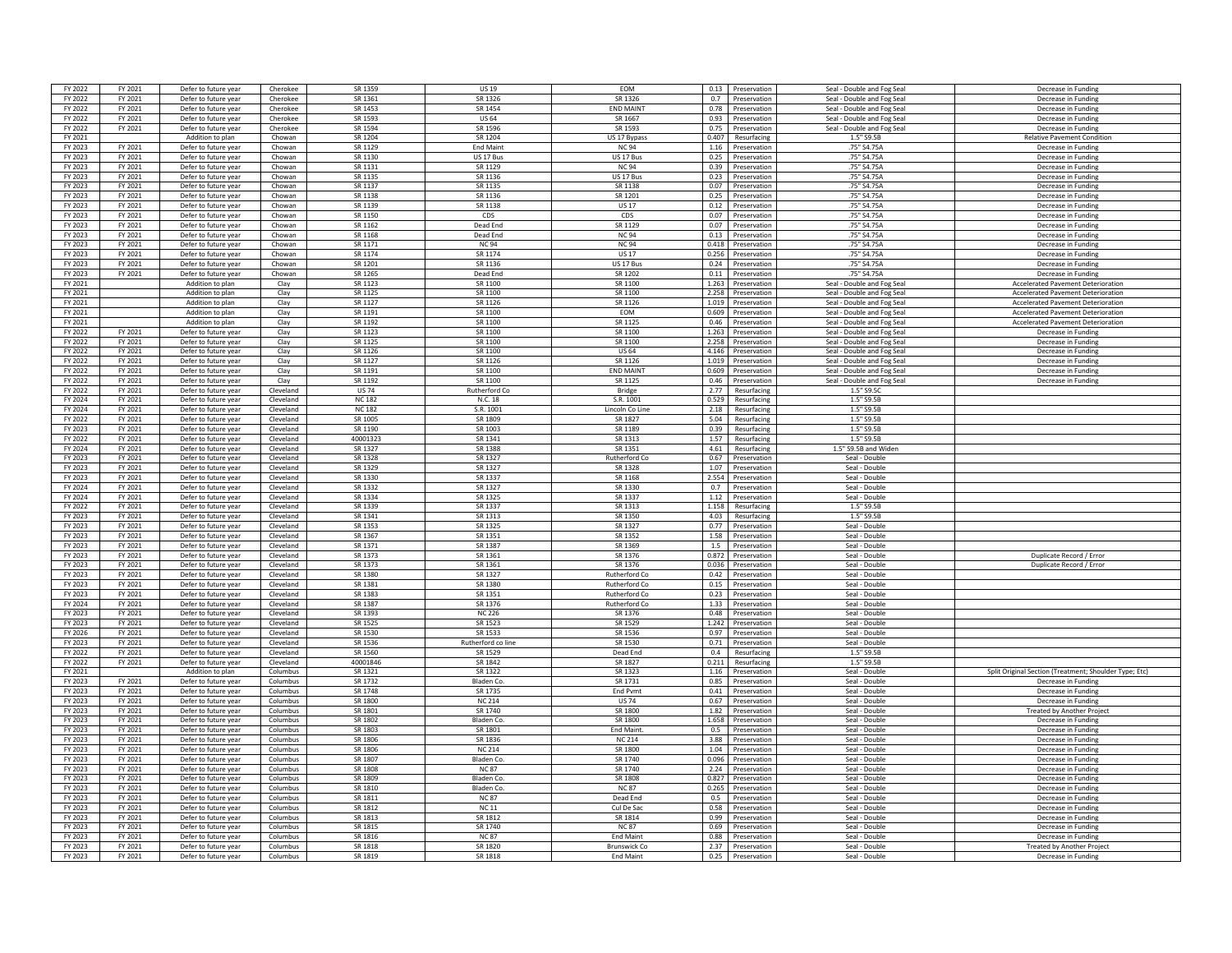| FY 2023            | FY 2021            | Defer to future yea                                          | Columbus         | SR 1820            | <b>Brunswick Co</b>           | SR 1878                         |              | 1.188 Preservation               | Seal - Double                | <b>Treated by Another Project</b>                                        |
|--------------------|--------------------|--------------------------------------------------------------|------------------|--------------------|-------------------------------|---------------------------------|--------------|----------------------------------|------------------------------|--------------------------------------------------------------------------|
| FY 2023            | FY 2021            | Defer to future year                                         | Columbus         | SR 1821            | <b>US 74</b>                  | Dead End                        |              | 0.529 Preservation               | Seal - Double                | Decrease in Funding                                                      |
| FY 2023            | FY 2021            | Defer to future year                                         | Columbus         | SR 1822            | SR 1823                       | <b>US 74</b>                    | 0.37         | Preservation                     | Seal - Double                | Decrease in Funding                                                      |
| FY 2023            | FY 2021            | Defer to future year                                         | Columbus         | SR 1822            | <b>US74</b>                   | Dead End                        | 0.552        | Preservation                     | Seal - Double                | Decrease in Funding                                                      |
| FY 2023            | FY 2021            | Defer to future year                                         | Columbus         | SR 1823            | <b>US74</b>                   | SR 1824                         | 1.164        | Preservation                     | Seal - Double                | Decrease in Funding                                                      |
| FY 2023            | FY 2021            | Defer to future year                                         | Columbus         | SR 1824            | SR 1843                       | <b>US74</b>                     | 4.141        | Preservation                     | Seal - Double                | Decrease in Fundin                                                       |
| FY 2023            | FY 2021            | Defer to future year                                         | Columbus         | SR 1844            | <b>US74</b>                   | <b>NC11</b>                     | 0.86         | Preservation                     | Seal - Double                | Decrease in Funding                                                      |
| FY 2023            | FY 2021            | Defer to future year                                         | Columbus         | SR 1845            | SR 1740                       | SR 1846                         |              | 1.46 Preservation                | Seal - Double                | Decrease in Funding                                                      |
| FY 2023            | FY 2021            | Defer to future year                                         | Columbus         | SR 1847            | SR 1740                       | Dead End                        |              | 0.83 Preservation                | Seal - Double                | Decrease in Funding                                                      |
| FY 2023            | FY 2021            | Defer to future year                                         | Columbus         | SR 1852            | Bladen Co                     | Bladen Co.                      |              | 0.445 Preservation               | Seal - Double                | Decrease in Funding                                                      |
| FY 2023            | FY 2021            | Defer to future year                                         | Columbus         | SR 1853            | <b>Bladen Co</b>              | SR 1740                         | 0.121        | Preservation                     | Seal - Double                | Decrease in Funding                                                      |
|                    |                    |                                                              |                  | SR 1867            | SR 1809                       |                                 |              |                                  |                              |                                                                          |
| FY 2023            | FY 2021            | Defer to future year                                         | Columbus         | <b>SR 1870</b>     |                               | Bladen Co.<br>SR 1820           | 0.672        | Preservation                     | Seal - Double                | Decrease in Funding                                                      |
| FY 2023            | FY 2021            | Defer to future year                                         | Columbus         |                    | <b>US74</b>                   |                                 | 1.036        | Preservation                     | Seal - Double                | <b>Treated by Another Proiec</b>                                         |
| FY 2023            | FY 2021            | Defer to future year                                         | Columbus         | SR 1871            | SR 1820                       | SR 1882                         | 0.3          | Preservation                     | Seal - Double                | <b>Treated by Another Projec</b>                                         |
| FY 2023            | FY 2021            | Defer to future year                                         | Columbus         | SR 1875            | SR 1740                       | Dead End                        |              | 0.19 Preservation                | Seal - Double                | Decrease in Funding                                                      |
| FY 2023            | FY 2021            | Defer to future year                                         | Columbus         | SR 1876            | SR 1740                       | Dead End                        |              | 0.47 Preservation                | Seal - Double                | <b>Treated by Another Project</b>                                        |
| FY 2023            | FY 2021            | Defer to future year                                         | Columbus         | SR 1877            | <b>SR 1878</b>                | <b>Fnd Sect</b>                 | 0.074        | Preservation                     | Seal - Double                | Decrease in Funding                                                      |
| FY 2023            | FY 2021            | Defer to future year                                         | Columbus         | <b>SR 1878</b>     | <b>NC 87</b>                  | <b>US74</b>                     | 1.943        | Preservation                     | Seal - Double                | Treated by Another Project                                               |
| FY 2023            | FY 2021            | Defer to future year                                         | Columbus         | SR 1882            | SR 1871                       | SR 1884                         | 0.32         | Preservation                     | Seal - Double                | <b>Subdivision Route</b>                                                 |
| FY 2023            | FY 2021            | Defer to future year                                         | Columbus         | SR 1883            | <b>SR 1882</b>                | SR 1884                         | 0.2          | Preservation                     | Seal - Double                | Subdivision Route                                                        |
| FY 2023            | FY 2021            | Defer to future year                                         | Columbus         | SR 1884            | Onslow Road                   | SR 1882                         | 0.678        | Preservation                     | Seal - Double                | <b>Subdivision Route</b>                                                 |
| FY 2023            | FY 2021            | Defer to future year                                         | Columbus         | SR 1886            | SR 1740                       | <b>Bladen Co</b>                | 0.057        | Preservation                     | Seal - Double                | Decrease in Funding                                                      |
| FY 2023            | FY 2021            | Defer to future year                                         | Columbus         | SR 1889            | SR 1800                       | End Sect                        |              | 0.03 Preservation                | Seal - Double                | Decrease in Funding                                                      |
| FY 2023            | FY 2021            | Defer to future year                                         | Columbus         | SR 1890            | SR 1889                       | Dead End                        | 0.068        | Preservation                     | Seal - Double                | Decrease in Funding                                                      |
| FY 2023            | FY 2021            | Defer to future year                                         | Columbus         | SR 1892            | SR 1821                       | SR 1822                         | 0.57         | Preservation                     | Seal - Double                | Decrease in Funding                                                      |
| FY 2021            |                    | Addition to plan                                             | Craven           | <b>US 17 NE</b>    | 375' S Railroad               | 2 Lane PVMT Joint               | 2.34         | Resurfacing                      | Mill 1.5" and 1.5" S9.50     | <b>Relative Pavement Conditio</b>                                        |
| FY 2021            |                    | Addition to plan                                             | Craven           | <b>US 17 SE</b>    | 2 Lane PVMT Joint             | 375' S Railroad                 | 2.2          | Resurfacing                      | Mill 1.5" and 1.5" \$9.50    | <b>Relative Pavement Condition</b>                                       |
| FY 2021            |                    | Addition to plan                                             | Craven           | <b>US17</b>        | <b>NC43</b>                   | VANCEBORO BYPASS                | 3.84         | Resurfacing                      | Mill 1.5" and 1.5" \$9.50    | <b>Relative Pavement Condition</b>                                       |
| FY 2021            |                    | Addition to plan                                             | Craven           | <b>US17</b>        | <b>VANCEBORO BYPASS</b>       | <b>BEAUFORT COUNTY</b>          | 4.52         | Resurfacing                      | Mill 1.5" and 1.5" S9.50     | <b>Relative Pavement Condition</b>                                       |
| FY 2021            |                    |                                                              |                  | <b>US17</b>        | US 17 NORTH                   | US 17 NORTH                     |              |                                  | Mill 1.5" and 1.5" S9.5C     |                                                                          |
|                    |                    | Addition to plan                                             | Craven           |                    |                               |                                 |              | 0.365 Resurfacing                |                              | <b>Relative Pavement Condition</b>                                       |
| FY 2021            |                    | Addition to plan                                             | Craven           | <b>US 17</b>       | US 17 BYP N                   | US 17 / NC 43                   | 0.592        | Resurfacing                      | Mill 1.5" and 1.5" S9.5C     | <b>Relative Pavement Condition</b>                                       |
| FY 2021            |                    | Addition to plan                                             | Craven           | <b>US 17 BUS N</b> | US 17 / NC 43                 | <b>US17</b>                     | 0.243        | Resurfacing                      | Mill 1.5" and 1.5" S9.5C     | <b>Relative Pavement Condition</b>                                       |
| FY 2021            |                    | Addition to plan                                             | Craven           | <b>US 17 BUS</b>   | US 17 BUS MAIN ST             | US 17 BYP N                     | 0.102        | Resurfacing                      | Mill 1.5" and 1.5" S9.50     | <b>Relative Pavement Condition</b>                                       |
| FY 2021            |                    | Addition to plan                                             | Craven           | <b>US 17 BUS</b>   | US 17 BYPASS                  | US 17 BUS MAIN S'               | 0.16         | Resurfacing                      | Mill 1.5" and 1.5" S9.5C     | <b>Relative Pavement Condition</b>                                       |
| FY 2021            |                    | Addition to plan                                             | Craven           | <b>US 17 BUS 5</b> | <b>US 17 BUS</b>              | <b>US 17 S</b>                  | 0.189        | Resurfacing                      | Mill 1.5" and 1.5" \$9.5C    | <b>Relative Pavement Condition</b>                                       |
| FY 2021            |                    | Addition to plan                                             | Craven           | SR 1714            | SR 1711                       | <b>FND MAINTFNANCE</b>          | 0.96         | Resurfacing                      | 1.5" S9.5B                   | Proximity of Other Planned Work                                          |
| FY 2021            |                    | Addition to plan                                             | Craven           | RMP 6164           | <b>US 17 S</b>                | <b>US17N</b>                    |              | 0.072 Resurfacing                | Mill 1.5" and 1.5" \$9.5C    | <b>Relative Pavement Condition</b>                                       |
| FY 2021            |                    | Addition to plan                                             | Craven           | RMP 6165           | <b>US 17 N</b>                | <b>US 17 S</b>                  | 0.028        | Resurfacing                      | Mill 1.5" and 1.5" S9.5C     | <b>Relative Pavement Condition</b>                                       |
| FY 2021            |                    | Addition to plan                                             | Craven           | <b>RMP 6458</b>    | <b>US 17 BYP N</b>            | US 17 BUS SB                    | 0.054        | Resurfacing                      | Mill 1.5" and 1.5" S9.5C     | <b>Relative Pavement Condition</b>                                       |
| FY 2021            | FY 2025            | Advancement from future yea                                  | Craven           | SR 1122            | SR 1113                       | <b>DEAD END</b>                 | 0.1          | Resurfacing                      | 1.5" S9.5B                   | Proximity of Other Planned Work                                          |
| FY 2021            | FY 2025            | Advancement from future year                                 | Craven           | SR 1132            | <b>BEGIN MAINTENANCE</b>      | SR 1155                         | 0.16         | Resurfacing                      | 15" SQ 5B                    | <b>Relative Pavement Condition</b>                                       |
| FY 2021            | FY 2025            | Advancement from future year                                 | Craven           | SR 1135            | SR 1113                       | SR 1133                         | 0.17         | Resurfacing                      | 1.5" S9.5B                   | Proximity of Other Planned Work                                          |
| FY 2021            | FY 2025            | Advancement from future year                                 | Craven           | SR 1170            | SR 1113                       | CUL-DE-SAC                      |              | 0.25 Resurfacing                 | 1.5" S9.5B                   | <b>Relative Pavement Condition</b>                                       |
| FY 2021            | FY 2023            | Advancement from future year                                 | Craven           | SR 1639            | SR 1638                       | <b>END MAINTENANCE</b>          |              | 1.69 Preservation                | Seal - Double                | <b>Relative Pavement Condition</b>                                       |
| FY 2021            | FY 2024            | Advancement from future year                                 | Craven           | SR 1700            | CARTERET COUNTY               | SR 1704                         |              | 5.961 Resurfacing                | 1.5" S9.5B                   | <b>Relative Pavement Condition</b>                                       |
| FY 2021            | FY 2024            | Advancement from future vear                                 | Craven           | SR 1770            | SR 1711                       | <b>END MAINTENANCE</b>          | 0.35         | Rehabilitation                   | 2.5" I19.0B and 1.5" S9.5B   | <b>Relative Pavement Condition</b>                                       |
| FY 2021            | FY 2024            | Advancement from future year                                 | Craven           | SR 1795            | SR 1770                       | SR 1714                         | 0.34         | Rehabilitation                   | 2.5" I19.0B and 1.5" S9.5B   | <b>Relative Pavement Condition</b>                                       |
|                    |                    |                                                              |                  |                    |                               | SR 1113                         |              |                                  |                              |                                                                          |
| FY 2021<br>FY 2021 | FY 2025<br>FY 2025 | Advancement from future year<br>Advancement from future year | Craven<br>Craven | SR 1912<br>SR 1914 | SR 1916<br>SR 1916            | DFAD FND                        | 0.11<br>0.13 | Resurfacing<br>Resurfacing       | 1.5" S9.5B<br>1.5" S9.5B     | <b>Relative Pavement Condition</b><br><b>Relative Pavement Condition</b> |
|                    |                    |                                                              |                  |                    |                               | SR 1113                         | 0.16         |                                  | 1.5" S9.5B                   | <b>Relative Pavement Condition</b>                                       |
| FY 2021            | FY 2025            | Advancement from future year                                 | Craven           | SR 1915            | SR 1916                       |                                 |              | Resurfacing                      |                              |                                                                          |
| FY 2022            | FY 2021            | Defer to future year                                         | Craven           | <b>NC 55</b>       | <b>NC43</b>                   |                                 |              |                                  |                              |                                                                          |
| FY 2024            | FY 2021            | Defer to future year                                         | Craven           |                    |                               | <b>BACHLOR CREEK BRIDGE #61</b> |              | 3.939 Resurfacing                | 1.5" S9.5B                   | Decrease in Funding                                                      |
| FY 2024            | FY 2021            | Defer to future year                                         |                  | SR 1107            | <b>US 70</b>                  | <b>END MAINTENANCE</b>          | 0.67         | Resurfacing                      | 1.5" S9.5B                   | Decrease in Funding                                                      |
| FY 2024            |                    |                                                              | Craven           | SR 1176            | <b>US70</b>                   | SR 1904                         | 1.53         | Resurfacing                      | 1.5" S9.5B                   | Decrease in Funding                                                      |
| FY 2024            | FY 2021            | Defer to future year                                         | Craven           | SR 1182            | SR 1176                       | <b>END MAINTENANCI</b>          | 0.25         | Resurfacing                      | 1.5" S9.5B                   | Decrease in Funding                                                      |
|                    | FY 2021            | Defer to future year                                         | Craven           | SR 1183            | SR 1184                       | <b>END MAINTENANCE</b>          | 0.05         | Resurfacing                      | 1.5" S9.5B                   | Decrease in Fundin                                                       |
| FY 2024            | FY 2021            | Defer to future year                                         | Craven           | SR 1184            | SR 1182                       | <b>END MAINTENANCE</b>          | 0.13         | Resurfacing                      | 1.5" S9.5B                   | Decrease in Funding                                                      |
| FY 2025            | FY 2021            | Defer to future year                                         | Craven           | SR 1215            | <b>NC 55</b>                  | SR 1278                         |              | 0.98 Resurfacing                 | Mill 1.5" and 1.5" S9.5E     | Decrease in Funding                                                      |
| FY 2025            | FY 2021            | Defer to future year                                         | Craven           | SR 1395            | <b>US 17</b>                  | <b>NC 55</b>                    |              | 1.31 Resurfacing                 | Mill 1.5" and 1.5" S9.5B     | Decrease in Funding                                                      |
| FY 2024            | FY 2021            | Defer to future year                                         | Craven           | SR 1495            | SR 1494                       | SR 1494                         | 0.3          | Resurfacing                      | 1.5" S9.5B                   | Decrease in Funding                                                      |
| FY 2025            | FY 2021            | Defer to future year                                         | Craven           | SR 1508            | SR 1444                       | CUL-DE-SAC                      | 0.28         | Resurfacing                      | Mill 1.5" and 1.5" S9.5B     | Decrease in Funding                                                      |
| FY 2024            | FY 2021            |                                                              | Craven           | SR 1602            | <b>BEGIN MAINTENANCE</b>      | <b>END MAINTENANC</b>           | 0.477        |                                  | 1.5" S9.5B                   |                                                                          |
| FY 2024            | FY 2021            | Defer to future year                                         |                  | SR 1604            | SR 1662                       | SR 1609                         | 0.62         | Resurfacing                      | 1.5" S9.5B                   | Decrease in Funding<br>Decrease in Fundin                                |
| FY 2024            | FY 2021            | Defer to future year<br>Defer to future year                 | Craven<br>Craven | SR 1656            | SR 1615                       | DFAD FND                        |              | Resurfacing<br>0.193 Resurfacing | 1.5" S9.5B                   | Decrease in Funding                                                      |
|                    |                    |                                                              |                  |                    |                               | DFAD FND                        | 0.34         |                                  |                              |                                                                          |
| FY 2024            | FY 2021            | Defer to future year                                         | Craven           | SR 1661            | <b>US 17</b>                  |                                 |              | Resurfacing                      | 1.5" S9.5B                   | Decrease in Fundin                                                       |
| FY 2024            | FY 2021            | Defer to future year                                         | Craven           | SR 1662            | SR 1661                       | <b>DEAD END</b>                 |              | 0.14 Resurfacing                 | 1.5" S9.5B                   | Decrease in Funding                                                      |
| FY 2025            | FY 2021            | Defer to future year                                         | Craven           | SR 1665            | SR 1600                       | <b>FND MAINTENANCE</b>          | 1.007        | Resurfacing                      | 1.5" S9.5B                   | Decrease in Funding                                                      |
| FY 2025            | FY 2021            | Defer to future year                                         | Craven           | SR 1904            | <b>BEGIN MAINTENANCE</b>      | SR 1905                         | 0.896        | Resurfacing                      | 1.5" S9.5B                   | Decrease in Funding                                                      |
| FY 2025            | FY 2021            | Defer to future year                                         | Craven           | SR 1905            | SR 1904                       | <b>END MAINTENANCE</b>          | 0.57         | Resurfacing                      | 1.5" S9.5B                   | Decrease in Funding                                                      |
| FY 2025            | FY 2021            | Defer to future year                                         | Craven           | SR 1906            | SR 1905                       | <b>END MAINTENANCE</b>          | 0.1          | Resurfacing                      | 1.5" S9.5B                   | Decrease in Fundin                                                       |
| FY 2025            | FY 2021            | Defer to future year                                         | Craven           | SR 1907            | SR 1905                       | CUL-DE-SAC                      | 0.06         | Resurfacing                      | 1.5" S9.5B                   | Decrease in Funding                                                      |
| FY 2025            | FY 2021            | Defer to future year                                         | Craven           | SR 1910            | SR 1905                       | DFAD FND                        | 0.04         | Resurfacing                      | 1.5" S9.5F                   | Decrease in Funding                                                      |
| FY 2025            | FY 2021            | Defer to future year                                         | Craven           | SR 1913            | SR 1916                       | SR 1113                         |              | 0.13 Resurfacing                 | 1.5" S9.5B                   | Decrease in Funding                                                      |
| FY 2025            | FY 2021            | Defer to future year                                         | Craven           | SR 1927            | SR 1176                       | SR 1936                         |              | 0.21 Resurfacing                 | 1.5" S9.5B                   | Decrease in Funding                                                      |
| FY 2025            | FY 2021            | Defer to future year                                         | Craven           | SR 1928            | SR 1927                       | <b>DEAD END</b>                 | 0.14         | Resurfacing                      | 1.5" S9.5B                   | Decrease in Funding                                                      |
| FY 2025            | FY 2021            | Defer to future year                                         | Craven           | SR 1929            | SR 1928                       | DFAD FND                        | 0.02         | Resurfacing                      | $1.5"$ S9.5E                 | Decrease in Funding                                                      |
| FY 2025            | FY 2021            | Defer to future year                                         | Craven           | SR 2057            | SR 1904                       | CUL-DE-SAC                      | 0.172        | Resurfacing                      | 1.5" S9.5E                   | Decrease in Funding                                                      |
| FY 2021            |                    | Addition to plan                                             | Currituck        | <b>US158</b>       | <b>Wright Memorial Bridge</b> | SR 1127(Garrenton Rd)           | 10.535       | Resurfacing                      | Mill .75" and .75" OGFC FC-1 | Duplicate Record / Frrou                                                 |
| FY 2021            |                    | Addition to plan                                             | Currituck        | SR 1534            | CDS                           | CDS                             | 0.16         | Resurfacing                      | 1.5" S9.5B                   | <b>Accelerated Pavement Deterioration</b>                                |
| FY 2021            |                    |                                                              | Currituck        | SR 1544            | SR 1384                       | Dead End                        | 0.08         | Resurfacing                      | 1.5" S9.5B                   |                                                                          |
| FY 2022            | FY 2021            | Addition to plan<br>Defer to future year                     | Currituck        | SR 1255            | Dead End                      | <b>NC 615</b>                   |              | 0.976 Preservation               | .75" S4.75A                  | <b>Relative Pavement Condition</b><br>Decrease in Funding                |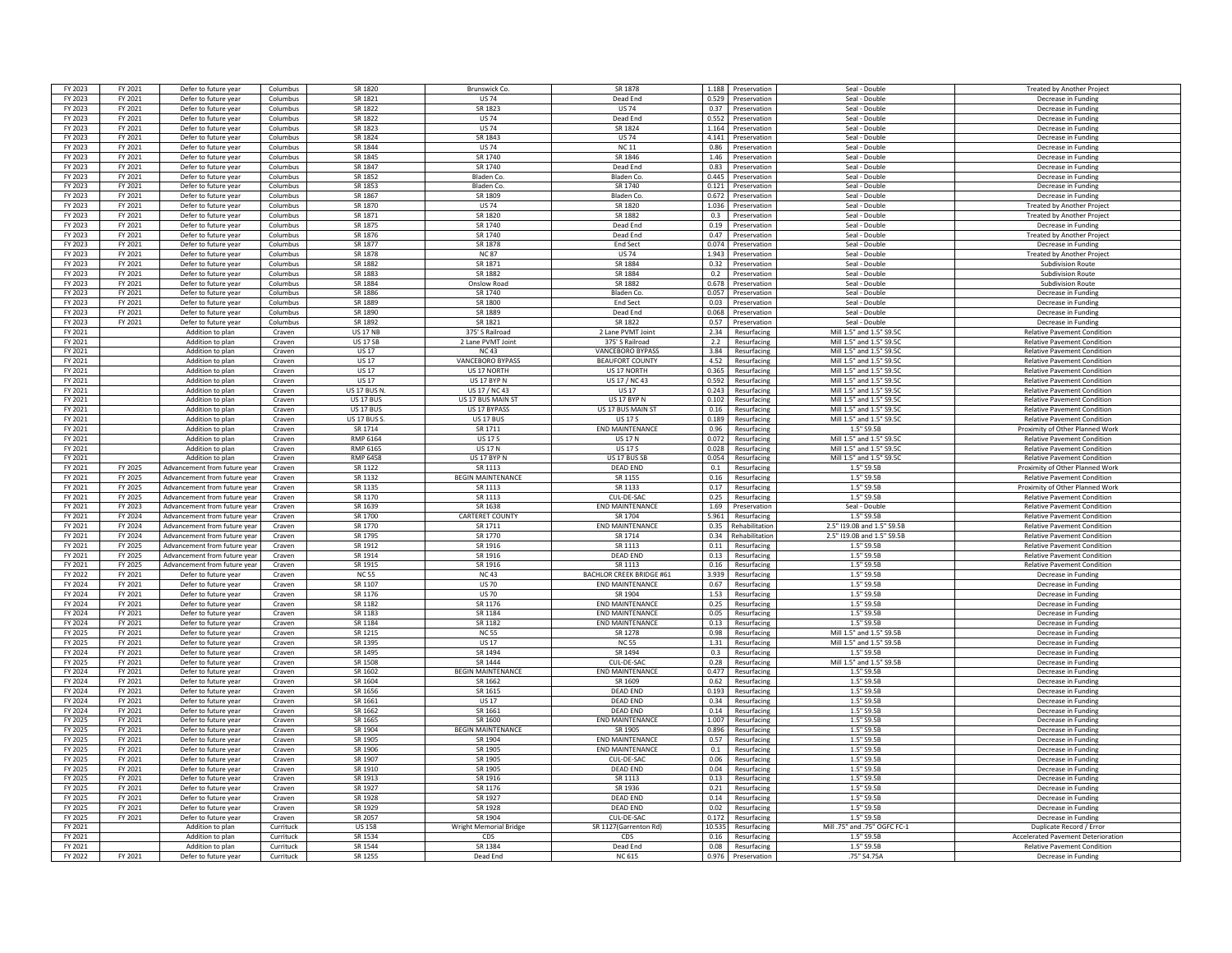| FY 2022            | FY 2021            | Defer to future year                         | Currituck            | SR 1256            | <b>NC 615</b>      | <b>NC 615</b>          | 1.866<br>Preservation                         | .75" S4.75A                                              | Decrease in Funding                                                    |
|--------------------|--------------------|----------------------------------------------|----------------------|--------------------|--------------------|------------------------|-----------------------------------------------|----------------------------------------------------------|------------------------------------------------------------------------|
| FY 2022            | FY 2021            | Defer to future year                         | Currituck            | SR 1258            | SR 1256            | <b>NC 615</b>          | 0.43 Preservation                             | .75" S4.75A                                              | Decrease in Funding                                                    |
| FY 2022            | FY 2021            | Defer to future year                         | Currituck            | SR 1259            | Dead End           | <b>NC 615</b>          | 0.84<br>Preservation                          | .75" S4.75A                                              | Decrease in Funding                                                    |
| FY 2022            | FY 2021            | Defer to future year                         | Currituck            | SR 1260            | Dead End           | <b>NC 615</b>          | 0.09<br>Preservation                          | .75" S4.75A                                              | Decrease in Funding                                                    |
| FY 2022            | FY 2021            | Defer to future year                         | Currituck            | SR 1261            | Dead End           | SR 1265                | 0.17<br>Preservation                          | .75" S4.75A                                              | Decrease in Funding                                                    |
|                    |                    |                                              |                      |                    |                    |                        |                                               |                                                          |                                                                        |
| FY 2022            | FY 2021            | Defer to future year                         | Currituck            | SR 1265            | Dead End           | <b>NC 615</b>          | 0.32<br>Preservation                          | .75" S4.75A                                              | Decrease in Fundin                                                     |
| FY 2022            | FY 2021            | Defer to future year                         | Currituck            | SR 1299            | Dead End           | SR 1255                | 0.39<br>Preservation                          | .75" S4.75A                                              | Decrease in Funding                                                    |
| FY 2022            | FY 2021            | Defer to future year                         | Currituck            | SR 1350            | Dead End           | SR 1255                | 0.25<br>Preservation                          | .75" S4.75A                                              | Decrease in Funding                                                    |
| FY 2022            | FY 2021            | Defer to future year                         | Currituck            | SR 1370            | Dead End           | <b>NC 615</b>          | 0.23 Resurfacing                              | 1.5" S9.5B                                               | Decrease in Funding                                                    |
| FY 2022            | FY 2021            | Defer to future year                         | Currituck            | SR 1385            | Dead End           | SR 1384                | 0.14<br>Resurfacing                           | 1.5" S9.5B                                               | Decrease in Funding                                                    |
| FY 2022            | FY 2021            | Defer to future year                         | Currituck            | SR 1396            | Dead End           | SR 1256                | 0.158<br>Resurfacing                          | 1.5" S9.5B                                               | Decrease in Funding                                                    |
| FY 2022            | FY 2021            | Defer to future year                         | Currituck            | SR 1397            | SR 1534            | <b>NC 615</b>          | 0.431<br>Resurfacing                          | 1.5" S9.5B                                               | Decrease in Funding                                                    |
| <b>FY 2022</b>     | FY 2021            | Defer to future year                         | Dare                 | <b>US 64</b>       | <b>US 264</b>      | <b>US64</b>            | 1.655<br>Preservation                         | Crack Seal                                               | Decrease in Funding                                                    |
| FY 2022            | FY 2021            | Defer to future year                         | Dare                 | <b>US 64</b>       | US 64 Bypass       | Manns Harbor Bridge    | 2.233<br>Preservation                         | <b>Crack Seal</b>                                        | Decrease in Fundin                                                     |
| FY 2022            | FY 2021            | Defer to future year                         | Dare                 | US 64 Bypass       | <b>US 64</b>       | VA Dare Bridge         | 0.132<br>Preservation                         | Crack Seal                                               | Decrease in Funding                                                    |
| FY 2022            | FY 2021            | Defer to future year                         | Dare                 | SR 1164            | Dead End           | <b>US 264</b>          | 0.185<br>Preservation                         | .75" S4.75A                                              | Decrease in Funding                                                    |
| FY 2022            | FY 2021            | Defer to future year                         | Dare                 | SR 1169            | Dead End           | <b>US 64</b>           | 0.451<br>Preservation                         | .75" S4.75A                                              | Decrease in Funding                                                    |
| FY 2022            | FY 2021            | Defer to future year                         | Dare                 | SR 1207            | SR 1206            | SR 1208                | 0.403<br>Preservation                         | <b>Crack Seal</b>                                        | Decrease in Funding                                                    |
| FY 2022            | FY 2021            | Defer to future year                         | Dare                 | SR 1211            | Dead End           | SR 1208                | 1.381<br>Preservation                         | Crack Seal                                               | Decrease in Funding                                                    |
| FY 2022            |                    |                                              |                      | SR 1215            | Dead End           | SR 1206                | 0.394                                         | Crack Sea                                                |                                                                        |
| FY 2022            | FY 2021<br>FY 2021 | Defer to future year<br>Defer to future year | Dare<br>Dare         | SR 1216            | Beacon Dr          | SR 1206                | Preservation<br>0.459                         | <b>Crack Seal</b>                                        | Decrease in Funding                                                    |
|                    |                    |                                              |                      |                    |                    |                        | Preservation<br>0.62                          |                                                          | Decrease in Funding                                                    |
| FY 2022            | FY 2021            | Defer to future year                         | Dare                 | SR 1229            | <b>End Maint</b>   | SR 1224                | Preservation                                  | .75" S4.75A                                              | Decrease in Funding                                                    |
| FY 2022            | FY 2021            | Defer to future year                         | Dare                 | SR 1242            | <b>End Maint</b>   | <b>NC12</b>            | 0.27 Preservation                             | .75" S4.75A                                              | Decrease in Funding                                                    |
| FY 2022            | FY 2021            | Defer to future year                         | Dare                 | SR 1290            | <b>Fnd Maint</b>   | SR 1232                | 0.305<br>Preservation                         | .75" S4.75A                                              | Decrease in Funding                                                    |
| FY 2022            | FY 2021            | Defer to future year                         | Dare                 | SR 1299            | CDS                | <b>NC12</b>            | 0.119<br>Preservation                         | .75" S4.75A                                              | Decrease in Funding                                                    |
| FY 2022            | FY 2021            | Defer to future year                         | Dare                 | SR 1318            | Dead End           | <b>US 64</b>           | 0.203<br>Preservation                         | .75" S4.75A                                              | Decrease in Funding                                                    |
| FY 2022            | FY 2021            | Defer to future year                         | Dare                 | SR 1358            | CDS                | SR 1318                | 0.058<br>Preservation                         | .75" S4.75A                                              | Decrease in Funding                                                    |
| FY 2022            | FY 2021            | Defer to future year                         | Dare                 | SR 1359            | CDS                | SR 1318                | 0.059<br>Preservation                         | .75" S4.75A                                              | Decrease in Fundin                                                     |
| FY 2022            | FY 2021            | Defer to future year                         | Dare                 | SR 1406            | End Maint          | <b>NC12</b>            | 0.27<br>Preservation                          | .75" S4.75A                                              | Decrease in Funding                                                    |
| FY 2022            | FY 2021            | Defer to future year                         | Dare                 | SR 1409            | SR1409             | <b>NC12</b>            | 0.674<br>Preservation                         | <b>Crack Seal</b>                                        | Decrease in Funding                                                    |
| FY 2022            | FY 2021            | Defer to future year                         | Dare                 | SR 1410            | Dead End           | SR 1409                | 0.05<br>Preservation                          | Crack Seal                                               | Decrease in Funding                                                    |
| FY 2022            | FY 2021            | Defer to future year                         | Dare                 | SR 1417            | CDS                | <b>NC12</b>            | 0.488<br>Preservation                         | Crack Seal                                               | Decrease in Funding                                                    |
| FY 2022            | FY 2021            | Defer to future year                         | Dare                 | SR 1425            | CDS                | <b>NC12</b>            | 0.523<br>Preservation                         | Crack Seal                                               | Decrease in Funding                                                    |
| FY 2022            | FY 2021            | Defer to future year                         | Dare                 | SR 1466            | CDS                | SR1226                 | 0.2<br>Preservation                           | .75" S4.75A                                              | Decrease in Funding                                                    |
| FY 2022            | FY 2021            | Defer to future year                         | Dare                 | SR 1469            | CDS                | <b>NC12</b>            | 0.275<br>Preservation                         | Crack Seal                                               | Decrease in Funding                                                    |
| FY 2022            | FY 2021            | Defer to future year                         | Dare                 | SR 1473            | CDS                | Dead End               | 0.458<br>Preservation                         | Crack Seal                                               | Decrease in Fundin                                                     |
| FY 2022            | FY 2021            | Defer to future year                         | Dare                 | SR 1474            | SR 1473            | <b>NC 12</b>           | 0.263<br>Preservation                         | Crack Seal                                               | Decrease in Funding                                                    |
| FY 2022            | FY 2021            | Defer to future year                         | Dare                 | SR 1475            | SR 1473            | <b>NC 12</b>           | 0.263<br>Preservation                         | Crack Seal                                               | Decrease in Funding                                                    |
| FY 2022            | FY 2021            |                                              | Dare                 | SR 1476            | SR 1473            | <b>NC12</b>            | 0.27<br>Preservation                          | <b>Crack Seal</b>                                        | Decrease in Funding                                                    |
|                    |                    | Defer to future year                         |                      |                    |                    |                        |                                               |                                                          |                                                                        |
| FY 2022            | FY 2021            | Defer to future year                         | Dare                 | SR 1477            | SR 1473            | <b>NC 12</b>           | 0.284<br>Preservation                         | Crack Seal                                               | Decrease in Funding                                                    |
| FY 2022            | FY 2021            | Defer to future year                         | Dare                 | SR 1478            | SR 1473            | <b>NC12</b>            | 0.289<br>Preservation                         | Crack Seal                                               | Decrease in Fundin                                                     |
| <b>FV 2022</b>     | FY 2021            | Defer to future year                         | Dare                 | SR 1479            | SR 1473            | <b>NC12</b>            | 0.287<br>Preservation                         | Crack Seal                                               | Decrease in Fundin                                                     |
| FY 2022            | FY 2021            | Defer to future year                         | Dare                 | SR 1484            | CDS                | <b>NC12</b>            | 0.281<br>Preservation                         | <b>Crack Seal</b>                                        | Decrease in Funding                                                    |
| FY 2022            | FY 2021            | Defer to future year                         | Dare                 | SR 1503            | <b>End Maint</b>   | SR 1226                | 0.1<br>Preservation                           | .75" S4.75A                                              | Decrease in Funding                                                    |
| FY 2022            | FY 2021            | Defer to future year                         | Dare                 | SR 1504            | <b>End Maint</b>   | <b>NC 12</b>           | 0.294<br>Preservation                         | .75" S4.75A                                              | Decrease in Funding                                                    |
| FY 2022            | FY 2021            | Defer to future year                         | Dare                 | SR 1507            | <b>End Maint</b>   | <b>NC12</b>            | 0.22<br>Preservation                          | .75" S4.75A                                              | Decrease in Funding                                                    |
| FY 2022            | FY 2021            | Defer to future year                         | Dare                 | SR 1517            | CDS                | SR 1466                | 0.12<br>Preservation                          | .75" S4.75A                                              | Decrease in Funding                                                    |
| FY 2022            |                    |                                              | Dare                 | SR 1518            | SR 1519            | <b>NC12</b>            |                                               |                                                          |                                                                        |
| FY 2022            | FY 2021            | Defer to future year                         |                      |                    |                    |                        | 0.497<br>Preservation                         | Crack Seal                                               | Decrease in Funding                                                    |
|                    | FY 2021            | Defer to future year                         | Dare                 | SR 1519            | CDS                | CDS                    | 0.072<br>Preservation                         | Crack Seal                                               | Decrease in Funding                                                    |
|                    |                    |                                              | Dare                 |                    | Dead End           |                        | Preservation                                  |                                                          | Decrease in Funding                                                    |
| FY 2022            | FY 2021<br>FY 2021 | Defer to future year                         | Dare                 | SR 1520            |                    | SR 1504                | 0.087<br>0.198<br>Preservation                | .75" S4.75A                                              | Decrease in Funding                                                    |
| FY 2022            |                    | Defer to future year                         |                      | SR 1523            | <b>End Maint</b>   | <b>NC12</b><br>SR 1538 | 0.098                                         | .75" S4.75A                                              |                                                                        |
| FY 2022            | FY 2021            | Defer to future year                         | Dare                 | SR 1539            | CDS                |                        | Preservation                                  | .75" S4.75A                                              | Decrease in Funding                                                    |
| FY 2021            |                    | Addition to plan                             | Davidson             | <b>I-85 NBI</b>    | MP 5.73            | MP 9.5                 | 3.77<br>Preservation                          | Crack Seal                                               | <b>Accelerated Payement Deterioration</b>                              |
| FY 2021            |                    | Addition to plan                             | Davidson             | $-85$ SBL          | MP 13              | MP 16.76               | 3.76<br>Preservation                          | Crack Seal                                               | <b>Accelerated Pavement Deterioration</b>                              |
| FY 2021            |                    | Addition to plar                             | Davidson             | SR1472             | SR 1481            | SR 3010                | 2.301<br>Resurfacing                          | Mill 1.5" and 1.5" S9.5B                                 | <b>Accelerated Pavement Deterioration</b>                              |
| FY 2021            |                    | Addition to plan                             | Davidson             | SR 1481            | SR 1493            | SR 1472                | 1.739<br>Resurfacing                          | Mill 1.5" and 1.5" S9.5B                                 | <b>Accelerated Pavement Deterioration</b>                              |
| FY 2021            |                    | Addition to plan                             | Davidson             | SR 1493            | <b>NC150</b>       | SR 1481                | 0.26<br>Resurfacing                           | Mill 1.5" and 1.5" S9.5B                                 | <b>Accelerated Pavement Deterioration</b>                              |
| FY 2021            |                    | Addition to plan                             | Davidson             | SR 1512            | SR 1512            | <b>NC150</b>           | 0.11<br>Resurfacing                           | Mill 1.5" and 1.5" S9.5B                                 | <b>Accelerated Pavement Deterioration</b>                              |
| FY 2021            |                    | Addition to plan                             | Davidson             | SR 1522            | <b>NC 150</b>      | SR 1493                | 1.267 Resurfacing                             | 1.5" S9.5B                                               | <b>Accelerated Pavement Deterioration</b>                              |
| FY 2021            |                    | Addition to plan                             | Davidson             | SR 2031            | SR 2124            | SR 2123                | 1.31 Resurfacing                              | 1.5" S9.5B                                               | <b>Accelerated Payement Deterioration</b>                              |
| FY 2021            |                    | Addition to plan                             | Davidson             | SR 2205            | SR 2222            | SR 2260                | 5.154<br>Resurfacing                          | 1.5"59.56                                                | <b>Accelerated Pavement Deterioration</b>                              |
| FY 2021            |                    | Addition to plar                             | Davidson             | SR 2572            | NC <sub>8</sub>    | EOM                    | 1.835<br>Preservation                         | Seal - Double and Fog Seal                               | Duplicate Record / Error                                               |
| FY 2021            | FY 2022            | Advancement from future yea                  | Davidson             | SR 1417            | NC <sub>8</sub>    | SR 1457                | 0.976<br>Resurfacing                          | 1.5"59.50                                                | <b>Accelerated Pavement Deterioratio</b>                               |
| FY 2021            | FY 2025            | Advancement from future year                 | Davidson             | SR 1520            | <b>NC 150</b>      | SR 1537                | 1.908<br>Resurfacing                          | 1.5" S9.5B                                               | <b>Accelerated Pavement Deterioration</b>                              |
| FY 2021            | FY 2025            | Advancement from future year                 | Davidson             | SR 1585            | <b>NC 150</b>      | END                    | 0.128<br>Resurfacing                          | 1.5" S9.5B                                               | <b>Accelerated Pavement Deterioration</b>                              |
| FY 2021            | FY 2022            | Advancement from future year                 | Davidson             | SR 2554            | <b>NC49</b>        | MONTGOMERY CO          | 0.845<br>Resurfacing                          | 1.5" S9.5B                                               | Accelerated Pavement Deterioration                                     |
| FY 2022            | FY 2021            | Defer to future year                         | Davidson             | BUS 85 NBI         | SR 1798            | RANDOLPH CO            | 6.199<br>Resurfacing                          | Mill 1.5" and 1.5" S9.50                                 | Exhausted Funds (Higher than Anticipated Bids; Material Prices; Etc)   |
| FY 2022            | FY 2021            | Defer to future year                         | Davidson             | BUS 85 SBL         | RANDOLPH CO        | SR 2004                | 6.21<br>Resurfacing                           | Mill 1.5" and 1.5" S9.50                                 | Exhausted Funds (Higher than Anticipated Bids; Material Prices; Etc)   |
| FY 2026            | FY 2021            | Defer to future year                         | Davidson             | SR 1107            | SR 1396            | SR 1304                | 1.255<br>Preservation                         | Crack Seal                                               | Decrease in Funding                                                    |
| FY 2026            |                    |                                              |                      | SR 1304            | SR 1108            | SR 1107                | 2.115                                         |                                                          |                                                                        |
| FY 2026            | FY 2021<br>FY 2021 | Defer to future year<br>Defer to future year | Davidson<br>Davidson |                    | <b>NC 150</b>      |                        | Preservation<br>4.401<br>Preservation         | Crack Seal<br>Crack Seal                                 | Decrease in Funding                                                    |
| FY 2026            |                    |                                              | Davidson             | SR 1499<br>SR 1505 | SR 1511            | SR 3010<br>SR 1499     | 2.251                                         |                                                          | Decrease in Funding<br>Decrease in Fundin                              |
|                    | FY 2021            | Defer to future year                         |                      |                    |                    |                        | Preservation                                  | Crack Seal                                               |                                                                        |
| FY 2026            | FY 2021            | Defer to future year                         | Davidson             | SR 1506            | SR 1505            | SR 2932                | 2.089<br>Preservation                         | Crack Seal                                               | Decrease in Funding                                                    |
| FY 2026            | FY 2021            | Defer to future year                         | Davidson             | SR 1510            | SR 1508            | SR 1511                | 0.779 Preservation                            | Crack Seal                                               | Decrease in Funding                                                    |
| FY 2026            | FY 2021            | Defer to future year                         | Davidson             | SR 1511            | SR 1508            | SR 1512                | 1.607<br>Preservation                         | Crack Seal                                               | Decrease in Funding                                                    |
| FY 2026            | FY 2021            | Defer to future year                         | Davidson             | SR 1512            | <b>NC 150</b>      | SR 1511                | 1.265<br>Preservation                         | Crack Sea                                                | Decrease in Funding                                                    |
| FY 2023            | FY 2021            | Defer to future year                         | Davidson             | SR 2010            | SR 2184            | <b>US 64</b>           | 7.806<br>Resurfacing                          | $1.5"$ S9.5E                                             | Exhausted Funds (Higher than Anticipated Bids: Material Prices: Etc)   |
| FY 2026            | FY 2021            | Defer to future year                         | Davidson             | SR 2294            | SR 2429            | SR 2380                | 1.81<br>Preservation                          | <b>Crack Seal</b>                                        | Decrease in Funding                                                    |
| FY 2022<br>FY 2022 | FY 2021<br>FY 2021 | Defer to future year<br>Defer to future year | Davidson<br>Davidson | SR 2998<br>SR 3104 | SR 3117<br>SR 1220 | <b>END</b><br>END      | 0.052<br>Preservation<br>0.21<br>Preservation | Seal - Double and Fog Seal<br>Seal - Double and Fog Seal | <b>Treated by Another Project</b><br><b>Treated by Another Project</b> |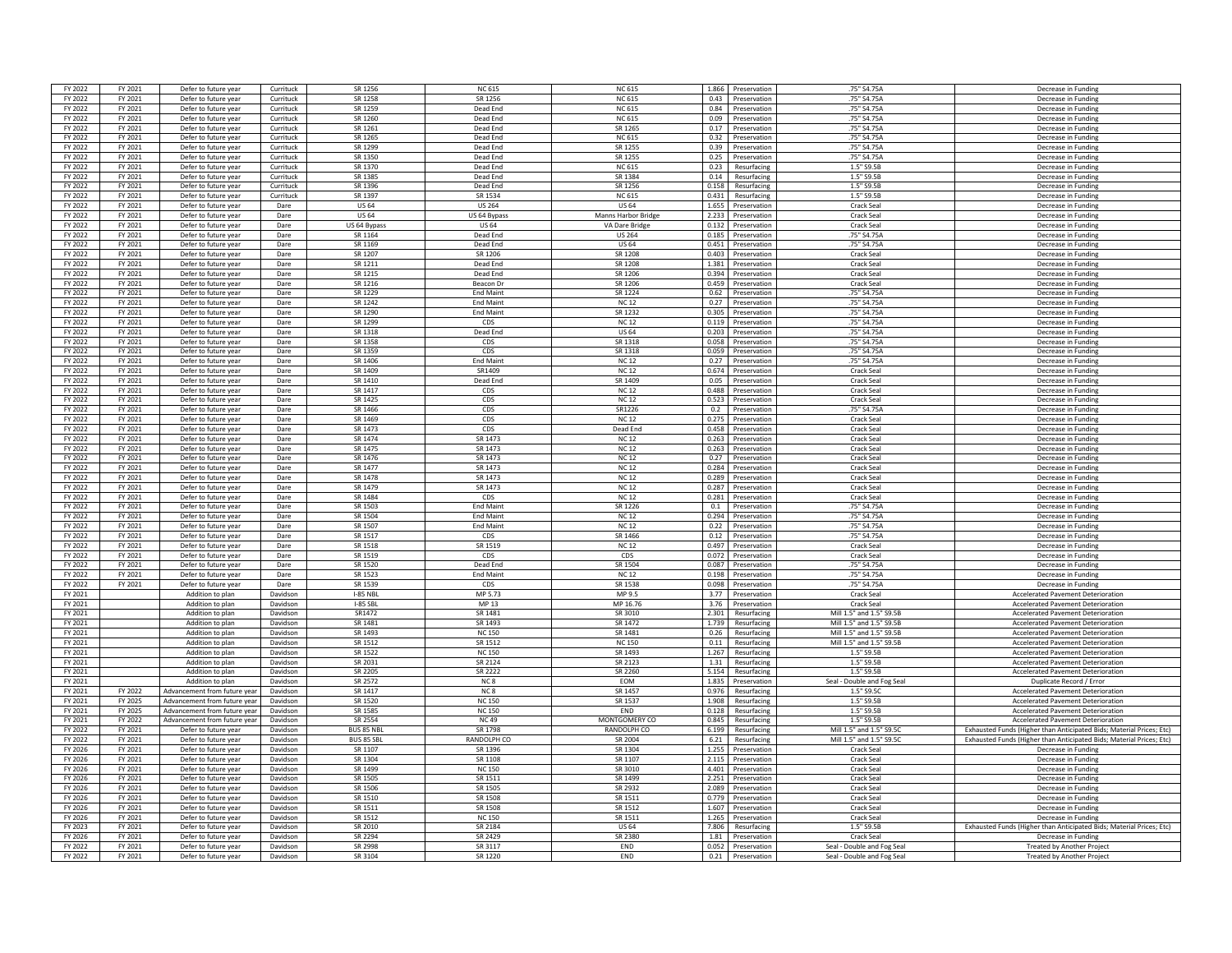| FY 2022 | FY 2021 | Defer to future year         | Davidson | SR 3111       | SR 3104              | END                      |       | 0.087 Preservation | Seal - Double and Fog Sea                | Exhausted Funds (Higher than Anticipated Bids: Material Prices: Etc) |
|---------|---------|------------------------------|----------|---------------|----------------------|--------------------------|-------|--------------------|------------------------------------------|----------------------------------------------------------------------|
|         |         |                              |          |               |                      |                          |       |                    |                                          |                                                                      |
| FY 2022 | FY 2021 | Defer to future year         | Davidson | SR 3113       | SR 1387              | SR 1220                  |       | 0.097 Preservation | Seal - Double and Fog Seal               | Exhausted Funds (Higher than Anticipated Bids; Material Prices; Etc) |
| FY 2022 | FY 2021 | Defer to future year         | Davidson | SR 3117       | SR 1384              | SR 1385                  |       | 0.465 Preservation | Seal - Double and Fog Seal               | Exhausted Funds (Higher than Anticipated Bids; Material Prices; Etc) |
| FY 2022 | FY 2021 | Defer to future year         | Davidson | SR 3120       | SR 1385              | END                      |       | 0.145 Preservation | Seal - Double and Fog Seal               | Exhausted Funds (Higher than Anticipated Bids; Material Prices; Etc) |
| FY 2022 | FY 2021 | Defer to future year         | Davidson | SR 3129       | SR 1147              | SR 1220                  | 0.302 | Preservation       | Seal - Double and Fog Seal               | Exhausted Funds (Higher than Anticipated Bids: Material Prices: Etc) |
|         |         |                              |          |               |                      |                          |       |                    |                                          |                                                                      |
| FY 2022 | FY 2021 | Defer to future year         | Davidson | SR 3130       | SR 3113              | SR 1387                  | 0.264 | Preservation       | Seal - Double and Fog Seal               | Exhausted Funds (Higher than Anticipated Bids; Material Prices; Etc) |
| FY 2022 | FY 2021 | Defer to future year         | Davidson | SR 3144       | SR 1399              | <b>FND</b>               | 0.219 | Preservation       | Seal - Double and Fog Sea                | Exhausted Funds (Higher than Anticipated Bids; Material Prices; Etc) |
| FY 2022 | FY 2021 | Defer to future year         | Davidson | SR 3149       | SR 1385              | <b>FND</b>               | 0.321 | Preservation       | Seal - Double and Fog Seal               | Exhausted Funds (Higher than Anticipated Bids; Material Prices; Etc) |
| FY 2022 | FY 2021 | Defer to future year         | Davidson | SR 3150       | SR 1147              | END                      | 0.087 | Preservation       | Seal - Double and Fog Seal               | Exhausted Funds (Higher than Anticipated Bids; Material Prices; Etc) |
|         |         |                              |          |               |                      |                          |       |                    |                                          |                                                                      |
| FY 2022 | FY 2021 | Defer to future year         | Davidson | SR 3151       | SR 3150              | END                      |       | 0.087 Preservation | Seal - Double and Fog Seal               | Exhausted Funds (Higher than Anticipated Bids; Material Prices; Etc) |
| FY 2022 | FY 2021 | Defer to future year         | Davidson | SR 3152       | SR 1220              | <b>FND</b>               |       | 0.13 Preservation  | Seal - Double and Fog Seal               | Exhausted Funds (Higher than Anticipated Bids; Material Prices; Etc) |
| FY 2022 | FY 2021 | Defer to future year         | Davidson | SR 3153       | SR 3152              | END                      | 0.217 | Preservation       | Seal - Double and Fog Seal               | Exhausted Funds (Higher than Anticipated Bids; Material Prices; Etc) |
| FY 2022 | FY 2021 | Defer to future year         | Davidson | SR 3154       | END                  | END                      | 0.12  | Preservation       | Seal - Double and Fog Sea                | Exhausted Funds (Higher than Anticipated Bids: Material Prices: Etc) |
|         |         |                              |          |               |                      |                          |       |                    |                                          |                                                                      |
| FY 2022 | FY 2021 | Defer to future year         | Davidson | SR 3162       | SR 1385              | END                      | 0.095 | Preservation       | Seal - Double and Fog Seal               | Exhausted Funds (Higher than Anticipated Bids; Material Prices; Etc) |
| FY 2022 | FY 2021 | Defer to future year         | Davidson | SR 3166       | SR 3149              | END                      | 0.122 | Preservation       | Seal - Double and Fog Seal               | Exhausted Funds (Higher than Anticipated Bids: Material Prices: Etc) |
| FY 2021 |         | Addition to plan             | Davie    | SR 1427       | SR 1428              | EOM                      |       | 0.97 Preservation  | Seal - Mat and Triple Seal               | Proximity of Other Planned Work                                      |
|         |         |                              |          |               |                      |                          |       |                    |                                          |                                                                      |
| FY 2021 |         | Addition to plan             | Davie    | SR 1502       | SR 1452              | EOM                      |       | 0.329 Preservation | Seal - Double and Fog Seal               | <b>Relative Pavement Condition</b>                                   |
| FY 2021 |         | Addition to plan             | Davie    | SR 1613       | SR 1611              | SR 1698                  | 0.962 | Preservation       | Seal - Mat and Triple Seal               | Proximity of Other Planned Work                                      |
| FY 2021 |         | Addition to plan             | Davie    | SR 1615       | SR 1611              | EOM                      | 0.32  | Preservation       | Seal - Double and Fog Seal               | Proximity of Other Planned Work                                      |
| FY 2021 |         | Addition to plan             | Davie    | SR 1698       | SR 1613              | EOP                      | 0.202 | Preservation       | Seal - Mat and Triple Seal               | Proximity of Other Planned Work                                      |
|         |         |                              |          | SR 1699       | SR 1698              | <b>FOM</b>               |       |                    |                                          |                                                                      |
| FY 2021 |         | Addition to plan             | Davie    |               |                      |                          |       | 0.18 Preservation  | Seal - Double and Fog Seal               | Proximity of Other Planned Work                                      |
| FY 2021 |         | Addition to plan             | Davie    | SR 1725       | SR 1656              | EOM                      | 0.1   | Preservation       | Seal - Double and Fog Sea                | <b>Accelerated Pavement Deterioration</b>                            |
| FY 2021 |         | Addition to plan             | Davie    | SR 1751       | SR 1656              | SR 1656                  | 0.409 | Preservation       | Seal - Double and Fog Seal               | <b>Accelerated Pavement Deterioration</b>                            |
| FY 2021 | FY 2025 | Advancement from future year | Davie    | SR 1620       | <b>NC 801</b>        | <b>FOM</b>               |       | 0.638 Preservation | Seal - Mat and Triple Seal               | <b>Accelerated Pavement Deterioration</b>                            |
|         |         |                              |          | SR 1624       | SR 1656              |                          |       |                    |                                          |                                                                      |
| FY 2021 | FY 2023 | Advancement from future year | Davie    |               |                      | <b>NC 801</b>            | 0.98  | Preservation       | Seal - Mat and Triple Seal               | <b>Accelerated Payement Deterioration</b>                            |
| FY 2021 | FY 2023 | Advancement from future vea  | Davie    | SR 1646       | SR 1650              | EOM                      | 1.676 | Preservation       | Seal - Double and Fog Seal               | <b>Accelerated Pavement Deterioration</b>                            |
| FY 2021 | FY 2022 | Advancement from future yea  | Davie    | SR 1661       | <b>NC 801</b>        | <b>NC 801</b>            | 0.465 | Preservation       | Seal - Mat and Triple Seal               | <b>Relative Pavement Condition</b>                                   |
| FY 2021 | FY 2022 | Advancement from future yea  | Davie    | SR 1662       | SR 1656              | SR 1661                  | 0.265 | Preservatio        | Seal - Mat and Triple Sea                | <b>Relative Pavement Condition</b>                                   |
|         |         |                              |          |               |                      |                          |       |                    |                                          |                                                                      |
| FY 2021 | FY 2022 | Advancement from future vear | Davie    | SR 1663       | SR 1662              | SR 1656                  | 0.151 | Preservation       | Seal - Mat and Triple Seal               | <b>Relative Pavement Condition</b>                                   |
| FY 2021 | FY 2022 | Advancement from future year | Davie    | SR 1665       | SR 1661              | SR 1671                  |       | 0.444 Preservation | Seal - Mat and Triple Seal               | <b>Relative Pavement Condition</b>                                   |
| FY 2021 | FY 2022 | Advancement from future year | Davie    | SR 1666       | SR 1665              | SR 1624                  |       | 0.2 Preservation   | Seal - Mat and Triple Seal               | <b>Relative Pavement Condition</b>                                   |
| FY 2021 | FY 2022 | Advancement from future vear | Davie    | SR 1667       | SR 1665              | SR 1668                  | 0.139 | Preservation       | Seal - Mat and Triple Seal               | <b>Relative Pavement Condition</b>                                   |
|         |         |                              |          |               |                      |                          |       |                    |                                          |                                                                      |
| FY 2021 | FY 2022 | Advancement from future vea  | Davie    | SR 1668       | SR 1656              | SR 1706                  | 0.69  | Preservation       | Seal - Mat and Triple Seal               | <b>Relative Pavement Condition</b>                                   |
| FY 2021 | FY 2022 | Advancement from future vear | Davie    | SR 1669       | SR 1668              | EOM                      | 0.082 | Preservation       | Seal - Mat and Triple Seal               | <b>Relative Pavement Condition</b>                                   |
| FY 2021 | FY 2022 | Advancement from future year | Davie    | SR 1670       | SR 1668              | SR 1656                  |       | 0.162 Preservation | Seal - Mat and Triple Seal               | <b>Relative Payement Condition</b>                                   |
| FY 2021 | FY 2022 | Advancement from future vea  | Davie    | SR 1671       | SR 1665              | EOM                      | 0.115 | Preservation       | Seal - Double and Fog Seal               | <b>Relative Pavement Condition</b>                                   |
|         |         |                              |          |               |                      |                          |       |                    |                                          |                                                                      |
| FY 2021 | FY 2025 | Advancement from future year | Davie    | SR 1676       | <b>NC 801</b>        | EOM                      |       | 0.749 Preservation | Seal - Mat and Triple Seal               | <b>Accelerated Pavement Deterioration</b>                            |
| FY 2021 | FY 2022 | Advancement from future year | Davie    | SR 1695       | SR 1611              | SR 1696                  |       | 0.334 Preservation | Seal - Double and Fog Seal               | <b>Relative Pavement Condition</b>                                   |
| FY 2021 | FY 2022 | Advancement from future year | Davie    | SR 1696       | SR 1695              | EOM                      | 0.235 | Preservation       | Seal - Double and Fog Seal               | <b>Relative Pavement Condition</b>                                   |
| FY 2021 | FY 2022 | Advancement from future vear | Davie    | SR 1706       | SR 1624              | EOM                      | 0.384 | Preservation       |                                          | <b>Relative Pavement Condition</b>                                   |
|         |         |                              |          |               |                      |                          |       |                    | Seal - Double and Fog Seal               |                                                                      |
| FY 2021 | FY 2022 | Advancement from future vea  | Davie    | SR 1908       | SR 1668              | EOM                      | 0.041 | Preservation       | Seal - Double and Fog Seal               | Proximity of Other Planned Work                                      |
| FY 2020 | FY 2021 | Advancement to past year     | Davie    | SR 1158       | <b>IREDELL CO</b>    | <b>NC 901</b>            | 1.037 | Preservation       | Seal - Double and Fog Seal               | Proximity of Other Planned Work                                      |
| FY 2022 | FY 2021 | Defer to future year         | Davie    | SR 1147       | SR 1116              | SR 1143                  | 2.016 | Preservation       | Seal - Double and Fog Seal               | Decrease in Funding                                                  |
|         |         |                              |          |               |                      |                          |       |                    |                                          |                                                                      |
| FY 2022 | FY 2021 | Defer to future year         | Davie    | SR 1415       | US 601               | SR 1411                  |       | 3.312 Preservation | Seal - Double and Fog Seal               | Decrease in Funding                                                  |
| FY 2021 |         | Addition to plan             | Duplin   | <b>NC 111</b> | <b>Onslow County</b> | SR 1800                  |       | 4.96 Preservation  | Patching                                 |                                                                      |
| FY 2021 |         | Addition to plan             | Duplin   | <b>NC 903</b> | <b>NC 24</b>         | <b>NC11</b>              |       | 1.09 Preservation  | Patchine                                 |                                                                      |
|         |         | Addition to plan             |          |               |                      |                          |       |                    |                                          |                                                                      |
|         |         |                              |          |               |                      |                          |       |                    |                                          |                                                                      |
| FY 2021 |         |                              | Duplin   | SR 1101       | <b>NC 903</b>        | SR 1102                  | 1.85  | Resurfacing        | 1.5" S9.5B                               | <b>Relative Pavement Condition</b>                                   |
| FY 2021 |         | Addition to plan             | Duplin   | SR 1109       | SR 1108              | Sampson County Line      | 0.275 | Resurfacing        | 1.5" S9.5B                               | <b>Relative Pavement Condition</b>                                   |
| FY 2021 |         | Addition to plan             | Dunlin   | SR 1172       | <b>US117</b>         | SR 1163                  |       | 1.91 Resurfacing   | 1.5" S9.5B                               | <b>Relative Pavement Condition</b>                                   |
|         |         |                              | Dunlin   | SR 1182       |                      | <b>NC41</b>              |       |                    | 1.0" S4.75A                              |                                                                      |
| FY 2021 |         | Addition to plan             |          |               | <b>NC41</b>          |                          |       | 0.335 Preservation |                                          | <b>Relative Pavement Condition</b>                                   |
| FY 2021 |         | Addition to plan             | Duplin   | SR 1184       | SR 1149              | SR 1185                  |       | 0.059 Preservation | 1.0" S4.75A                              | <b>Relative Pavement Condition</b>                                   |
| FY 2021 |         | Addition to plan             | Duplin   | SR 1185       | SR 1184              | Dead End                 |       | 0.04 Preservation  | 1.0" S4.75A                              | <b>Relative Pavement Condition</b>                                   |
| FY 2021 |         | Addition to plan             | Dunlin   | SR 1186       | SR 1149              | Dead End                 | 0.197 | Preservation       | 1.0" S4.75A                              | <b>Relative Pavement Condition</b>                                   |
| FY 2021 |         | Addition to plan             | Duplin   | SR 1398       | SR 1301              | Dead End                 | 0.58  | Resurfacing        | 1.5" S9.5B                               | <b>Relative Pavement Condition</b>                                   |
|         |         |                              |          | SR 1409       |                      |                          |       |                    |                                          |                                                                      |
| FY 2021 |         | Addition to plan             | Duplin   |               | <b>NC 24</b>         | SR 1415                  | 0.55  | Preservation       | $1.0"$ S4.75A                            | <b>Relative Pavement Condition</b>                                   |
| FY 2021 |         | Addition to plan             | Duplin   | SR 1410       | SR 1409              | SR 1415                  | 0.34  | Preservation       | 1.0" S4.75A                              | <b>Relative Pavement Condition</b>                                   |
| FY 2021 |         | Addition to plan             | Duplin   | SR 1415       | SR 1410              | <b>BRWD Lane</b>         | 0.3   | Preservation       | 1.0" S4.75A                              | <b>Relative Pavement Condition</b>                                   |
| FY 2021 |         | Addition to plan             | Duplin   | SR 1505       | SR 1501              | SR 1004                  |       |                    | Patching - Wheelpath                     |                                                                      |
|         |         |                              |          |               |                      |                          |       | 3.9 Preservation   |                                          |                                                                      |
| FY 2021 |         | Addition to plan             | Duplin   | SR 1809       | SR 1801              | SR 1715                  |       | 1.667 Resurfacing  | 1.5" S9.5B                               | <b>Relative Pavement Condition</b>                                   |
| FY 2021 |         | Addition to plan             | Duplin   | SR 1939       | <b>NC11</b>          | <b>US 117</b>            | 0.85  | Resurfacing        | 1.5" S9.5B                               | <b>Relative Pavement Condition</b>                                   |
| FY 2021 |         | Addition to plan             | Duplin   | SR 1975       | SR 1974              | SR 1827                  | 0.94  | Preservation       | Patching                                 |                                                                      |
| FY 2021 |         | Addition to plan             | Duplin   | SR 1978       | <b>NC 50</b>         | <b>End Maint</b>         | 0.5   | Preservation       | 1.0" \$4.75/                             |                                                                      |
|         |         |                              |          |               |                      |                          |       |                    |                                          |                                                                      |
| FY 2021 |         | Addition to plan             | Duplin   | SR 1983       | <b>US 117</b>        | Dead End                 |       | 0.34 Preservation  | 1.0" \$4.75A                             | <b>Relative Pavement Condition</b>                                   |
| FY 2021 |         | Addition to plan             | Duplin   | SR 2000       | SR 1163              | Dead End                 |       | 0.25 Preservation  | 1.0" S4.75A                              | <b>Relative Pavement Condition</b>                                   |
| FY 2021 | FY 2022 | Advancement from future year | Duplin   | <b>NC11</b>   | SR 1141              | <b>NC 24</b>             | 6 1   | Resurfacing        | Patching and #78 Mat Seal and 1.5" S9.5B | <b>Accelerated Pavement Deterioration</b>                            |
| FY 2021 | FY 2023 | Advancement from future year | Duplin   | <b>NC 111</b> | NC <sub>11</sub>     | <b>Wavne County Line</b> |       | 9.233 Resurfacing  | 1.5" S9.5B                               | <b>Accelerated Payement Deterioration</b>                            |
|         |         |                              |          |               |                      |                          |       |                    |                                          |                                                                      |
| FY 2021 | FY 2023 | Advancement from future year | Duplin   | SR 1004       | <b>NC11</b>          | SR 1300                  | 3.6   | Resurfacing        | 1.5" S9.5B                               | <b>Relative Pavement Condition</b>                                   |
| FY 2021 | FY 2023 | Advancement from future yea  | Duplin   | SR 1004       | SR 1511              | SR 1306                  | 1.76  | Resurfacing        | 1.5" S9.5B                               | <b>Relative Pavement Condition</b>                                   |
| FY 2021 | FY 2023 | Advancement from future yea  | Dunlin   | SR 1004       | <b>NC403</b>         | <b>Wavne County</b>      | 2.56  | Resurfacing        | 1.5" 59.58                               | <b>Relative Pavement Condition</b>                                   |
| FY 2021 | FY 2023 | Advancement from future vear | Dunlin   | SR 1006       | WAYNE CC             | <b>US117</b>             | 2.04  | Resurfacing        | 1.5" S9.5B                               | <b>Relative Pavement Condition</b>                                   |
|         |         |                              |          |               |                      |                          |       |                    |                                          |                                                                      |
| FY 2021 | FY 2024 | Advancement from future year | Duplin   | SR 1119       | <b>NC 903</b>        | SR 1117                  |       | 0.51 Preservation  | Patchine                                 | <b>Relative Pavement Condition</b>                                   |
| FY 2021 | FY 2025 | Advancement from future year | Duplin   | SR 1155       | SR 1156              | Pender County            |       | 1.24 Preservation  | Patching                                 | <b>Relative Pavement Condition</b>                                   |
| FY 2021 | FY 2025 | Advancement from future year | Duplin   | SR 1163       | SR 1172              | US 117                   |       | 0.26 Resurfacing   | 1.5" S9.5B                               | <b>Relative Pavement Condition</b>                                   |
|         |         | Advancement from future vea  | Duplin   |               |                      |                          |       |                    |                                          |                                                                      |
| FY 2021 | FY 2023 |                              |          | SR 1173       | <b>NC41</b>          | <b>NC41</b>              | 1.28  | Resurfacing        | 1.5" S9.5B                               | <b>Relative Pavement Condition</b>                                   |
| FY 2021 | FY 2025 | Advancement from future vear | Duplin   | SR 1192       | Sampson County Line  | Sampson County Line      | 3.15  | Preservation       | Patchine                                 | <b>Relative Pavement Condition</b>                                   |
| FY 2021 | FY 2025 | Advancement from future year | Dunlin   | SR 1305       | <b>NC 50</b>         | SR 1307                  | 3.71  | Preservation       | Patchine                                 | <b>Relative Pavement Condition</b>                                   |
| FY 2021 | FY 2022 | Advancement from future year | Dunlin   | SR 1305       | SR 1307              | SR 1304                  | 1.78  | Preservation       | Patching                                 | <b>Relative Pavement Condition</b>                                   |
|         |         |                              |          |               |                      |                          |       |                    |                                          |                                                                      |
| FY 2021 | FY 2022 | Advancement from future vea  | Duplin   | SR 1305       | SR 1306              | SR 1358                  | 2.75  | Preservation       | Patchine                                 | <b>Relative Pavement Condition</b>                                   |
| FY 2021 | FY 2022 | Advancement from future year | Duplin   | SR 1383       | <b>NC11</b>          | NC <sub>24</sub> BUS     |       | 0.12 Preservation  | 1.0" S4.75A                              | <b>Relative Pavement Condition</b>                                   |
| FY 2021 | FY 2024 | Advancement from future year | Duplin   | SR 1519       | SR 1501              | <b>NC111</b>             |       | 8.23 Preservation  | Patching                                 | <b>Relative Pavement Condition</b>                                   |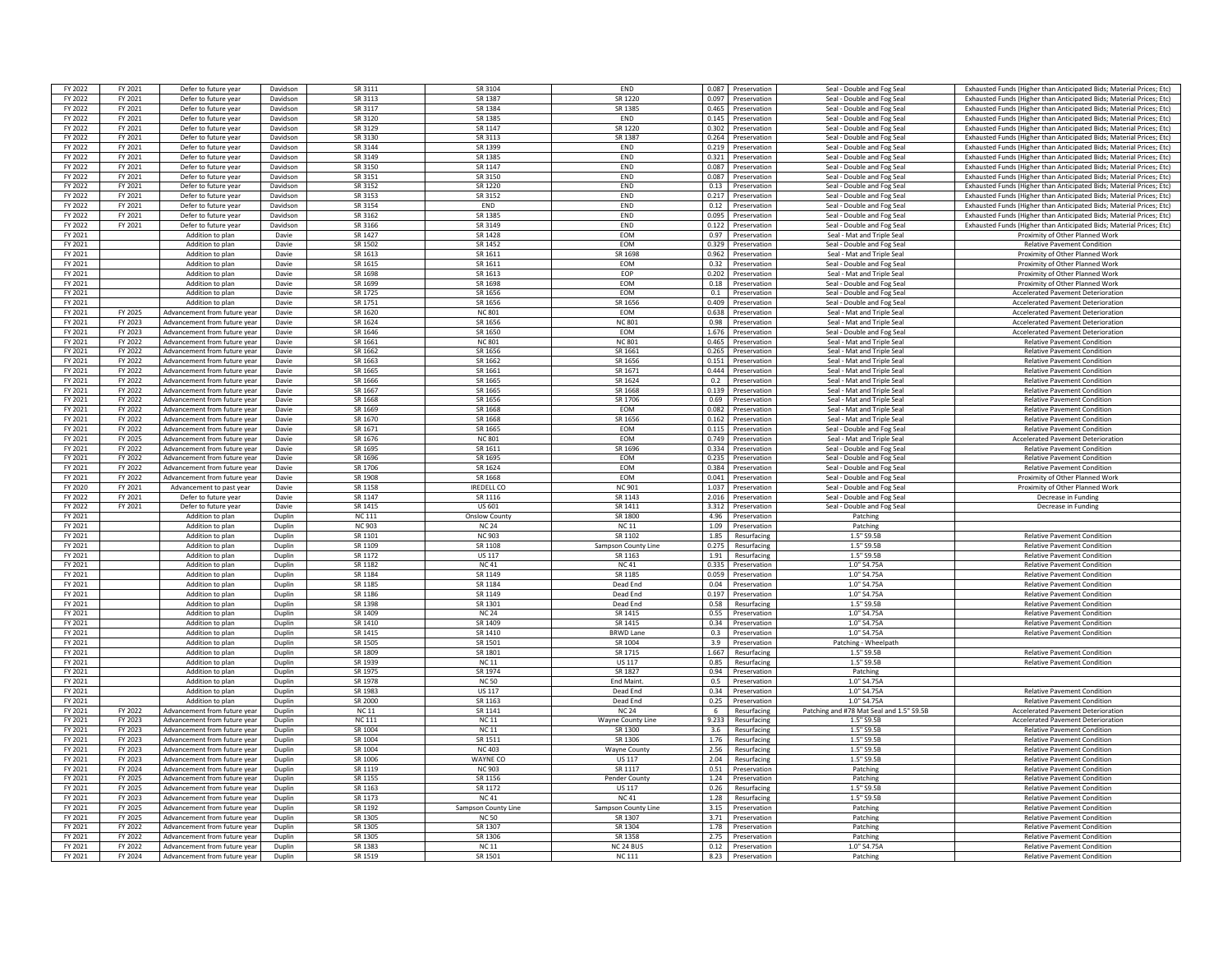| FY 2021            | FY 2023            | Advancement from future year                         | Duplin               | SR 1531              | <b>NC 111</b>             | SR 1532                            | 1.59           | Preservation                 | Patching                                                 | <b>Relative Pavement Condition</b>                                   |
|--------------------|--------------------|------------------------------------------------------|----------------------|----------------------|---------------------------|------------------------------------|----------------|------------------------------|----------------------------------------------------------|----------------------------------------------------------------------|
| FY 2021            | FY 2023            | Advancement from future year                         | Duplin               | SR 1531              | SR 1532                   | SR 1306                            |                | Preservation                 | Patching                                                 | <b>Relative Pavement Condition</b>                                   |
|                    |                    |                                                      |                      |                      |                           |                                    |                |                              |                                                          |                                                                      |
| FY 2021            | FY 2025            | Advancement from future year                         | Duplin               | SR 1532              | <b>NC 111</b>             | SR 1531                            |                | 0.58 Preservation            | Patching                                                 | <b>Relative Pavement Condition</b>                                   |
| FY 2021            | FY 2024            | Advancement from future year                         | Duplin               | SR 1554              | SR 1555                   | <b>NC 11</b>                       | 1.37           | Preservation                 | Patching                                                 | <b>Relative Pavement Condition</b>                                   |
| FY 2021            | FY 2025            | Advancement from future vear                         | Duplin               | SR 1711              | <b>NC 241</b>             | SR 1710                            | 1.15           | Preservation                 | Patchine                                                 | <b>Relative Pavement Condition</b>                                   |
| FY 2021            | FY 2022            | Advancement from future year                         | Duplin               | SR 1711              | SR 1710                   | <b>NC41</b>                        | 2.48           | Preservation                 | Patching                                                 | <b>Relative Pavement Condition</b>                                   |
| FY 2021            | FY 2023            | Advancement from future year                         | Dunlin               | SR 1715              | SR 1809                   | SR 1811                            | 1.89           | Resurfacing                  | 15"5951                                                  | <b>Relative Pavement Condition</b>                                   |
| FY 2021            | FY 2022            | Advancement from future year                         | Dunlin               | SR 1715              | SR 1811                   | <b>NC 111</b>                      | 1.45           | Resurfacing                  | 1.5" S9.5F                                               | <b>Relative Payement Condition</b>                                   |
| FY 2021            | FY 2024            | Advancement from future year                         | Duplin               | SR 1975              | SR 1974                   | SR 1977                            | 1.59           | Resurfacing                  | #67 Mat Seal and 1.5" S9.5B                              | <b>Relative Pavement Condition</b>                                   |
| FY 2021            | FY 2023            | Advancement from future year                         | Duplin               | SR 1998              | <b>NC 11</b>              | <b>NC41</b>                        | 0.25           | Resurfacing                  | 1.5" S9.5B                                               | <b>Relative Pavement Condition</b>                                   |
| FY 2021            | FY 2023            |                                                      |                      | SR 1999              |                           | SR 1150                            | 0.37           |                              | 1.5" S9.5B                                               | <b>Relative Pavement Condition</b>                                   |
|                    |                    | Advancement from future year                         | Duplin               |                      | SR 1162                   |                                    |                | Resurfacing                  |                                                          |                                                                      |
| FY 2021            | FY 2025            | Advancement from future vear                         | Duplin               | SR 2004              | SR 2000                   | Cul-de-sac                         | 0.16           | Preservation                 | 1.0" S4.75A                                              | <b>Relative Pavement Condition</b>                                   |
| FY 2022            | FY 2021            | Defer to future year                                 | Duplin               | SR 1111              | NC 24 Bus                 | Dead End                           | 0.92           | Preservation                 | Patchine                                                 | Decrease in Funding                                                  |
| FY 2022            | FY 2021            | Defer to future year                                 | Duplin               | SR 1154              | <b>NC41</b>               | SR 1155                            | 2.393          | Preservation                 | Patching                                                 | Decrease in Funding                                                  |
| FY 2022            | FY 2021            | Defer to future year                                 | Dunlin               | SR 1156              | <b>NC41</b>               | NC 41                              | 3.52           | Preservation                 | Patching                                                 | Decrease in Funding                                                  |
| FY 2022            | FY 2021            | Defer to future year                                 | Dunlin               | SR 1339              | SR 1342                   | SR 1301                            | 0.96           | Preservation                 | Patching                                                 | Decrease in Funding                                                  |
| FY 2022            | FY 2021            | Defer to future year                                 | Duplin               | SR 1347              | <b>NC 50</b>              | <b>GUM ST</b>                      | 0.34           | Preservation                 | Patchine                                                 | Decrease in Funding                                                  |
| FY 2022            | FY 2021            | Defer to future year                                 | Duplin               | SR 1355              | SR 1354                   | SR 1356                            | 1.36           | Preservation                 | Patching                                                 | Decrease in Funding                                                  |
| FY 2022            | FY 2021            | Defer to future year                                 | Dunlin               | SR 1358              | SR 1304                   | SR 1305                            | 1.19           | Preservation                 | Patching                                                 | Decrease in Funding                                                  |
|                    |                    |                                                      |                      |                      |                           |                                    |                |                              |                                                          |                                                                      |
| FY 2022            | FY 2021            | Defer to future year                                 | Duplin               | SR 1408              | SR 1330                   | <b>SCL Calypso</b>                 | 0.08           | Preservation                 | Patching                                                 | Decrease in Funding                                                  |
| FY 2025            | FY 2021            | Defer to future year                                 | Duplin               | SR 1513              | SR 1306                   | SR 1500                            | 2.78           | Resurfacing                  | $1.5"$ S9.51                                             | Decrease in Fundin                                                   |
| FY 2022            | FY 2021            | Defer to future year                                 | Dunlin               | SR 1804              | SR 1801                   | NC <sub>41</sub>                   | 1.927          | Resurfacing                  | 1.5" S9.5F                                               | Decrease in Fundin                                                   |
| FY 2022            | FY 2021            | Defer to future year                                 | Duplin               | SR 1810              | SR 1715                   | SR 1811                            | 2.3            | Preservation                 | Patching                                                 | Decrease in Funding                                                  |
| FY 2022            | FY 2021            | Defer to future year                                 | Duplin               | SR 1908              | SR 1927                   | Dead End                           | 1.17           | Preservation                 | Patchine                                                 | Decrease in Fundin                                                   |
| FY 2022            | FY 2021            | Defer to future year                                 | Duplin               | SR 1949              | SR 1953                   | SR 1953                            | 1.27           | Preservation                 | Patching                                                 | Decrease in Funding                                                  |
| FY 2022            | FY 2021            | Defer to future year                                 | Duplin               | SR 1992              | SR 1983                   | SR 1983                            | 0.37           | Preservation                 | 1.0" S4.75A                                              | Decrease in Funding                                                  |
|                    |                    |                                                      |                      |                      |                           |                                    |                |                              |                                                          |                                                                      |
| FY 2021            |                    | Addition to plan                                     | Durham               | I-85 North           | <b>Begin UTBWC</b>        | <b>Granville County</b>            | 0.687          | Preservation                 | Patching and Crack Seal                                  | Unexpended Funds (Lower than Anticipated Bids; Material Prices; Etc) |
| FY 2021            |                    | Addition to plan                                     | Durham               | I-85 South           | <b>Granville County</b>   | End UTBWC                          | 0.68           | Preservation                 | Patching and Crack Seal                                  | Unexpended Funds (Lower than Anticipated Bids; Material Prices; Etc) |
| FY 2021            |                    | Addition to plan                                     | Durham               | <b>US 501 Bus</b>    | <b>Begin Divided</b>      | $1 - 85$                           | 0.052          | Resurfacing                  | Mill 1.5" and 1.5" \$9.50                                | Duplicate Record / Error                                             |
| FY 2021            | FY 2022            | Advancement from future year                         | Durham               | <b>Farrington Rd</b> | Pavement Joint            | SR 1113                            | 0.958          | Resurfacing                  | Full Depth Patching and 1.5" S9.5B                       | Unexpended Funds (Lower than Anticipated Bids: Material Prices: Etc) |
| FY 2021            | FY 2022            | Advancement from future year                         | Durham               | E Cornwallis Rd      | SR 1118                   | SR 2295                            | 0.66           | Resurfacing                  | Mill 1.5" and 1.5" S9.5B                                 | Unexpended Funds (Lower than Anticipated Bids: Material Prices: Etc) |
| FY 2021            | FY 2022            | Advancement from future year                         | Durham               | Frwin Rd             | <b>NC 751</b>             | <b>BUS 70</b>                      | 2.275          | Resurfacing                  | Mill 1 5" and 1 5" SQ 5R                                 | Unexpended Funds (Lower than Anticipated Bids: Material Prices: Etc) |
| FY 2021            | FY 2022            | Advancement from future vear                         | Durham               | Goodwin Rd           | <b>US 501</b>             | SR 1639                            | 2.29           | Resurfacing                  | Full Depth Patching and 1.5" S9.5P                       | Unexpended Funds (Lower than Anticipated Bids: Material Prices: Etc) |
|                    |                    |                                                      |                      |                      |                           |                                    |                |                              |                                                          |                                                                      |
| FY 2021            | FY 2022            | Advancement from future vear                         | Durham               | <b>Stallings Rd</b>  | SR 1811                   | SR 1815                            | 1.858          | Resurfacing                  | Full Depth Patching and 1.5" S9.5B                       | Unexpended Funds (Lower than Anticipated Bids; Material Prices; Etc) |
| FY 2021            | FY 2022            | Advancement from future year                         | Durham               | Clayton Rd           | <b>NC 98</b>              | SR 1800                            | 1.84           | Resurfacing                  | Full Depth Patching and 1.5" S9.5B                       | Unexpended Funds (Lower than Anticipated Bids; Material Prices; Etc) |
| FY 2024            | FY 2021            | Defer to future year                                 | Durham               | US 15 Bus            | SR 1183                   | $-85$                              | 3522           | Resurfacing                  | Mill 1.5" and 1.5" S9.5C                                 | Conflicts with Other Projects (STIP: Municipal: Etc)                 |
| FY 2024            | FY 2021            | Defer to future year                                 | Durham               | US 15 Bus            | US 15 Bus Spli            | US 15 Bus Split                    | 1.722          | Resurfacing                  | Mill 1.5" and 1.5" \$9.50                                | Conflicts with Other Projects (STIP; Municipal; Etc)                 |
| FY 2023            | FY 2021            | Defer to future year                                 | Durham               | US 70 Bus            | W Main St                 | N Great St                         | 0.496          | Resurfacing                  | Mill 1.5" and 1.5" S9.50                                 | Conflicts with Other Projects (STIP: Municipal: Etc)                 |
| FY 2021            |                    | Addition to plan                                     | Edgecombe            | <b>NC43</b>          | SR 1126                   | SR 1126                            | 5.902          | Resurfacing                  | Mill 1.5" and 1.5" S9.5C                                 | <b>Relative Pavement Condition</b>                                   |
| FY 2021            |                    | Addition to plan                                     | Edgecombe            | <b>NC43</b>          | NC <sub>43</sub> Bus      | US 64 Alt                          | 1.99           | Resurfacing                  | Mill 1.5" and 1.5" S9.5C                                 | <b>Relative Pavement Condition</b>                                   |
| FY 2021            | <b>FY 2022</b>     | Advancement from future year                         | Edgecombe            | SR 1002              | SR 1006                   | <b>Rocky Mount SCI</b>             | 7.69           | Resurfacing                  | $1.5"$ S9.5B                                             | Unexpended Funds (Lower than Anticipated Bids; Material Prices; Etc) |
|                    |                    |                                                      |                      |                      |                           |                                    |                |                              |                                                          |                                                                      |
|                    |                    |                                                      |                      |                      |                           |                                    |                |                              |                                                          |                                                                      |
| FY 2021            | FY 2022            | Advancement from future year                         | Edgecomb             | SR 1220              | SR 1218                   | SR 1006                            | 1.92           | Resurfacing                  | 1.5" S9.5B                                               | Unexpended Funds (Lower than Anticipated Bids: Material Prices: Etc) |
| FY 2021            | FY 2024            | Advancement from future year                         | Edgecombe            | SR 1253              | <b>NC 97</b>              | NC 33                              | 3.38           | Resurfacing                  | 1.5" S9.5B                                               | <b>Accelerated Payement Deterioration</b>                            |
| FY 2021            | FY 2022            | Advancement from future year                         | Edgecombe            | SR 1426              | <b>NC33</b>               | SR 1429                            | 2.96           | Resurfacing                  | 1.25" S9.5B                                              | Unexpended Funds (Lower than Anticipated Bids: Material Prices: Etc) |
| FY 2021            | FY 2022            |                                                      |                      | SR 1427              | <b>NC33</b>               | SR 1429                            | 2.83           | Resurfacing                  | 1.5" S9.5B and Wider                                     |                                                                      |
| FY 2022            | FY 2021            | Advancement from future year<br>Defer to future year | Edgecombe            | SR 1149              | SR 1006                   | Dead End                           | 0.85           | Resurfacing                  | 1.25" S9.5B                                              | Unexpended Funds (Lower than Anticipated Bids; Material Prices; Etc) |
| FY 2021            |                    | Addition to plan                                     | Edgecombe<br>Forsyth | SR 1958              |                           | MP 0.44                            |                | Preservation                 |                                                          | <b>Accelerated Pavement Deterioration</b>                            |
|                    |                    |                                                      |                      |                      | <b>STOKES CO</b>          |                                    | 0.444          |                              | Seal - Double and Fog Seal                               |                                                                      |
| FY 2021            | FY 2022            | Advancement from future year                         | Forsyth              | SR 1109              | <b>US 158</b>             | SR 1891                            | 1.76           | Resurfacing                  | $1.5"$ S9.5B                                             | <b>Accelerated Pavement Deterioration</b>                            |
| FY 2021            | FY 2023            | Advancement from future yea                          | Forsyth              | SR 1160              | SR 1110                   | SR 1156                            | 0.98           | Resurfacing                  | 1.5" S9.5E                                               | <b>Accelerated Pavement Deterioration</b>                            |
| FY 2021            | FY 2022            | Advancement from future year                         | Forsyth              | SR 2008              | SR 1965                   | SR 1992                            | 0.94           | Resurfacing                  | Mill 1.5" and 1.5" \$9.5B                                | <b>Accelerated Pavement Deterioration</b>                            |
| FY 2023            | FY 2021            | Defer to future year                                 | Forsyth              | NC <sub>8</sub>      | <b>NC 66</b>              | <b>STOKES CO. LINE</b>             | 4.72           | Preservation                 | Crack Seal                                               | Decrease in Funding                                                  |
| FY 2022            | FY 2021            | Defer to future year                                 | Forsyth              | <b>NC 66</b>         | <b>US 158</b>             | SR 2377                            | 2.48           | Preservation                 | Crack Seal                                               | Decrease in Funding                                                  |
|                    |                    |                                                      |                      | SR 1902              | <b>NC 66</b>              |                                    | 1.068          |                              |                                                          |                                                                      |
| FY 2022<br>FY 2022 | FY 2021<br>FY 2021 | Defer to future year                                 | Forsyth              |                      | <b>NC 65</b>              | <b>STOKES COUNTY</b><br><b>FOM</b> | 0.282          | Preservation<br>Preservation | Seal - Double and Fog Seal<br>Seal - Double and Fog Seal | Exhausted Funds (Higher than Anticipated Bids; Material Prices; Etc) |
|                    |                    | Defer to future year                                 | Forsyth              | SR 1908<br>SR 1925   | NC 66                     | NC 66                              | 0.756          |                              |                                                          | Exhausted Funds (Higher than Anticipated Bids; Material Prices; Etc) |
| FY 2022            | FY 2021            | Defer to future year                                 | Forsyth              |                      |                           |                                    |                | Preservation                 | Seal - Double and Fog Seal                               | Exhausted Funds (Higher than Anticipated Bids; Material Prices; Etc) |
| FY 2022            | FY 2021            | Defer to future year                                 | Forsyth              | SR 1926              | SR 1925                   | SR 1924                            | 0.091          | Preservation                 | Seal - Double and Fog Seal                               | Exhausted Funds (Higher than Anticipated Bids: Material Prices: Etc) |
| FY 2022            | FY 2021            | Defer to future year                                 | Forsyth              | SR 1927              | <b>NC 66</b>              | SR 1924                            | 0.094          | Preservation                 | Seal - Double and Fog Seal                               | Exhausted Funds (Higher than Anticipated Bids; Material Prices; Etc) |
| FY 2022            | FY 2021            | Defer to future year                                 | Forsyth              | <b>SR 1978</b>       | <b>NC 66</b>              | EOM                                | 0.096          | Preservation                 | Seal - Double and Fog Seal                               | Exhausted Funds (Higher than Anticipated Bids: Material Prices: Etc) |
| FY 2022            | FY 2021            | Defer to future year                                 | Forsyth              | SR 1929              | <b>NC 66</b>              | <b>FOM</b>                         | 0.503          | Preservation                 | Seal - Double and Fog Seal                               | Exhausted Funds (Higher than Anticipated Bids; Material Prices; Etc) |
| FY 2022            | FY 2021            | Defer to future year                                 | Forsyth              | SR 1930              | NC 66                     | <b>FOM</b>                         | 0.382          | Preservation                 | Seal - Double and Fog Seal                               | Exhausted Funds (Higher than Anticipated Bids; Material Prices; Etc) |
| FY 2022            | FY 2021            |                                                      | Forsyth              | SR 1933              | SR 1946                   | <b>FOM</b>                         | 0.352          | Preservation                 | Seal - Double and Fog Seal                               | Exhausted Funds (Higher than Anticipated Bids; Material Prices: Etc) |
| FY 2022            |                    | Defer to future year                                 |                      | SR 1936              | <b>NC 66</b>              | EOM                                | 0.208          |                              |                                                          |                                                                      |
|                    | FY 2021            | Defer to future year                                 | Forsyth              |                      |                           |                                    |                | Preservation                 | Seal - Double and Fog Seal                               | Exhausted Funds (Higher than Anticipated Bids; Material Prices; Etc) |
| FY 2022            | FY 2021            | Defer to future year                                 | Forsyth              | SR 2083              | <b>NC 66</b>              | SR 2512                            | 0.197          | Preservation                 | Seal - Double and Fog Sea                                | Exhausted Funds (Higher than Anticipated Bids; Material Prices; Etc) |
| FY 2022            | FY 2021            | Defer to future year                                 | Forsyth              | SR 2084              | SR 2518                   | SR 2085                            | 0.193          | Preservation                 | Seal - Double and Fog Sea                                | Exhausted Funds (Higher than Anticipated Bids; Material Prices; Etc) |
| FY 2022            | FY 2021            | Defer to future year                                 | Forsyth              | SR 2085              | SR 2512                   | EOM                                | 0.306          | Preservation                 | Seal - Double and Fog Seal                               | Exhausted Funds (Higher than Anticipated Bids: Material Prices: Etc) |
| FY 2022            | FY 2021            | Defer to future year                                 | Forsyth              | SR 2102              | SR 1946                   | EOM                                | 0.304          | Preservation                 | Seal - Double and Fog Seal                               | Exhausted Funds (Higher than Anticipated Bids: Material Prices: Etc) |
| FY 2022            | FY 2021            | Defer to future year                                 | Forsyth              | SR 2104              | SR 1929                   | EOM                                | 0.268          | Preservation                 | Seal - Double and Fog Seal                               | Exhausted Funds (Higher than Anticipated Bids; Material Prices; Etc) |
| FY 2021            |                    | Addition to plan                                     | Franklin             | NC39                 | Pavement Ioint            | Vance County                       | 0.23           | Resurfacing                  | Full Depth Patching and 1.5" S9.50                       | Proximity of Other Planned Work                                      |
| FY 2022            | FY 2021            | Defer to future year                                 | Franklin             | <b>NC96</b>          | WAKE CO                   | SR 1100                            | 3.35           | Resurfacing                  | Full Depth Patching and 1.5" S9.5B                       | Unforeseen Event (Weather; Economic Development; Etc)                |
| FY 2021            | FY 2023            |                                                      | Gaston               | SR1446               | <b>NC274</b>              | <b>BRIDGE</b>                      | 1.61           | Preservation                 | Microsurface                                             |                                                                      |
|                    |                    | Advancement from future year                         |                      | <b>IIS 29/74S</b>    | <b>SR 1303</b>            | SR1122                             | 2.153          |                              | 15" SQ 5R                                                |                                                                      |
| FY 2023            | FY 2021            | Defer to future year                                 | Gaston               |                      |                           |                                    |                | Resurfacing                  |                                                          |                                                                      |
| FY 2023            | FY 2021            | Defer to future year                                 | Gaston               | <b>US 29/74N</b>     | SR1122                    | SR 1303                            | 2.144          | Resurfacing                  | 1.5" S9.5B                                               |                                                                      |
| FY 2022            | FY 2021            | Defer to future year                                 | Gaston               | US 29/74 & Ramps     | SR 1303                   | CLEVELAND CO LINE                  | 2.005          | Resurfacing                  | 1.5"59.50                                                |                                                                      |
| FY 2023            | FY 2021            | Defer to future year                                 | Gaston               | <b>NC274</b>         | NC161                     | SR1408                             | 3.019          | Resurfacing                  | 1.5" S9.5B                                               |                                                                      |
| FY 2023            | FY 2021            | Defer to future year                                 | Gaston               | <b>NC275</b>         | <b>Stanley City Limit</b> | W. Carpenter St                    | 0.69           | Resurfacing                  | 1.5" S9.5B                                               |                                                                      |
| FY 2022            | FY 2021            | Defer to future year                                 | Gaston               | SR 1305              | <b>NC 161</b>             | DFAD FND                           | 0.943          | Preservation                 | Microsurface                                             |                                                                      |
| FY 2022            | FY 2021            | Defer to future year                                 | Gaston               | SR1369               | <b>NC 275</b>             | SR1370                             | 0.2            | Resurfacing                  | .75" S4.75A                                              | Decrease in Funding                                                  |
|                    |                    |                                                      |                      |                      |                           |                                    |                |                              |                                                          |                                                                      |
| FY 2022            | FY 2021            | Defer to future year                                 | Gaston               | SR1370               | SR1369                    | CDS                                | 0.197          | Resurfacing                  | .75" \$4.75A                                             | Decrease in Fundin                                                   |
| FY 2022<br>FY 2023 | FY 2021<br>FY 2021 | Defer to future year<br>Defer to future year         | Gaston<br>Gaston     | SR 1403<br>SR1407    | SR 1405<br><b>NC216</b>   | SR 1401<br>SR1402                  | 1.065<br>1.291 | Resurfacing<br>Resurfacing   | 1.5" S9.5E<br>1.5" S9.5E                                 | Decrease in Funding                                                  |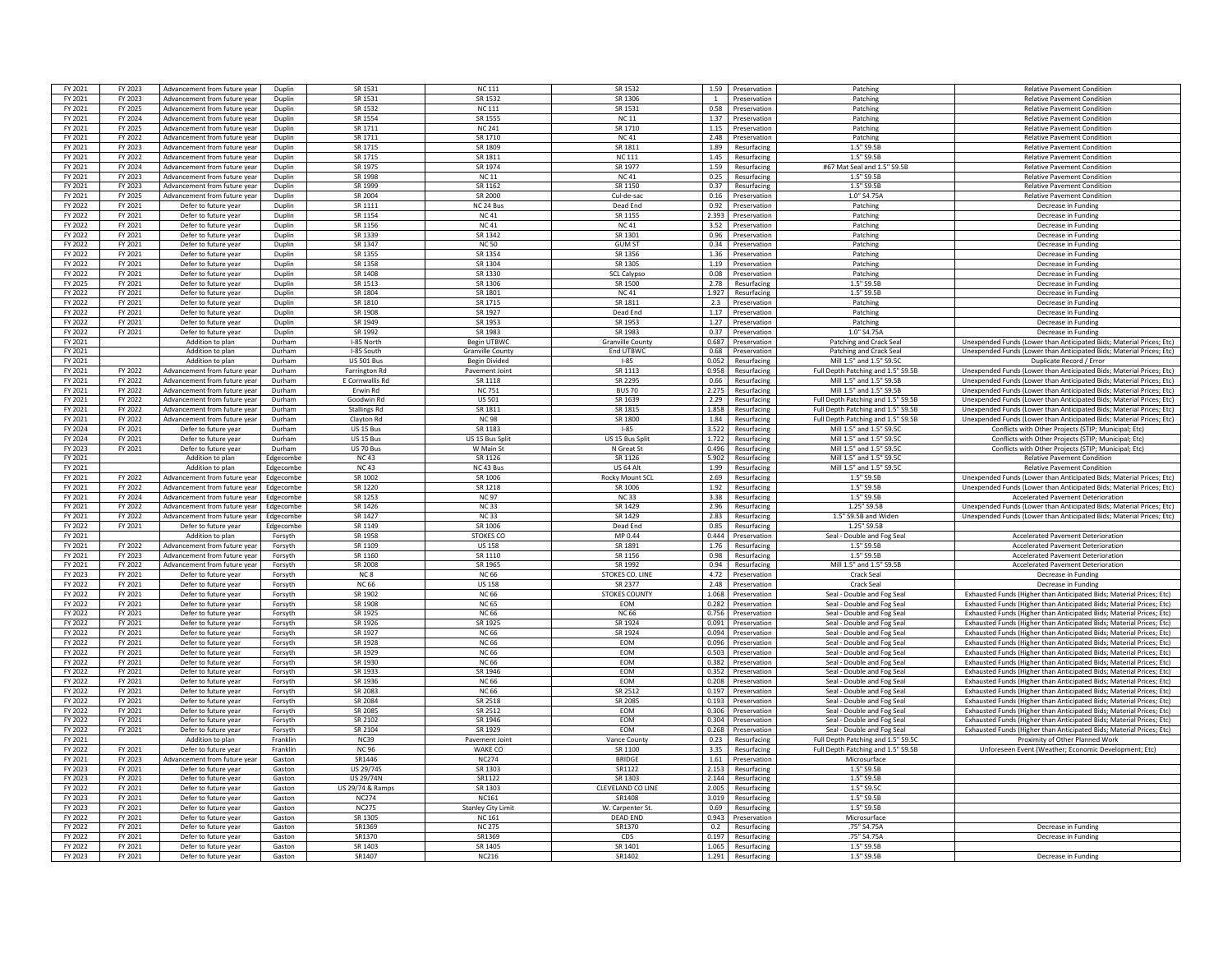| FY 2022            | FY 2021            | Defer to future year                         | Gaston           | SR 1452                         | <b>NC 274</b>                             | <b>NC 279</b>        |                | 3.88 Preservation               | Microsurface               |                                                                      |
|--------------------|--------------------|----------------------------------------------|------------------|---------------------------------|-------------------------------------------|----------------------|----------------|---------------------------------|----------------------------|----------------------------------------------------------------------|
| FY 2022            | FY 2021            | Defer to future year                         | Gaston           | SR 1459                         | <b>NC 274</b>                             | D FND                |                | 0.483 Preservation              | Microsurface               |                                                                      |
|                    |                    |                                              |                  |                                 |                                           |                      |                |                                 |                            |                                                                      |
| FY 2022            | FY 2021            | Defer to future year                         | Gaston           | SR 1481                         | SR 1459                                   | D END                |                | 0.262 Preservation              | Microsurface               |                                                                      |
| FY 2022            | FY 2021            | Defer to future year                         | Gaston           | SR1500                          | <b>NC279</b>                              | D.END                | 0.1            | Resurfacing                     | 1.5" S9.5B                 |                                                                      |
| FY 2022            | FY 2021            | Defer to future year                         | Gaston           | SR 1528                         | SR 1409                                   | <b>DEND</b>          | 0.63           | Preservation                    | Microsurface               |                                                                      |
| FY 2022            | FY 2021            | Defer to future year                         | Gaston           | SR1540                          | SR1425                                    | D.END                | 0.361          | Resurfacing                     | .75" S4.75A                |                                                                      |
| FY 2022            | FY 2021            | Defer to future year                         | Gaston           | SR 1610                         | SR 1607                                   | SR 1609              | 1.053          | Resurfacing                     | 1.5" S9.5B                 |                                                                      |
| FY 2022            | FY 2021            | Defer to future year                         | Gaston           | SR 1630                         | <b>NC150</b>                              | <b>NC 279</b>        | 0.9            | Resurfacing                     | 1.5" S9.5B                 |                                                                      |
| FY 2022            | FY 2021            | Defer to future year                         | Gaston           | SR1638                          | SR1651                                    | END PVT              | 0.471          | Resurfacing                     | 1.5" S9.5B                 |                                                                      |
| FY 2022            | FY 2021            | Defer to future year                         | Gaston           | SR 1652                         | <b>NC 150</b>                             | SR 1651              |                | 1.788 Preservation              | Microsurface               |                                                                      |
| FY 2023            | FY 2021            | Defer to future year                         | Gaston           | <b>SR 1680</b>                  | LINC.CO                                   | LINC CO.             | 0.406          | Resurfacing                     | .75" S4.75A                |                                                                      |
| FY 2023            | FY 2021            | Defer to future year                         | Gaston           | SR 1736                         | <b>NC 279</b>                             | CDS                  | 0.328          | Resurfacing                     | .75" S4.75A                |                                                                      |
| FY 2023            | FY 2021            | Defer to future year                         |                  | SR1753                          | SR1602                                    |                      | 0.149          |                                 | .75" S4.75A                |                                                                      |
|                    |                    |                                              | Gaston           |                                 |                                           | CDS                  |                | Resurfacing                     |                            |                                                                      |
| FY 2022            | FY 2021            | Defer to future year                         | Gaston           | SR 1806                         | SR 1802                                   | <b>US 321 B</b>      | 0.924          | Resurfacing                     | 1.5" S9.5B                 |                                                                      |
| FY 2022            | FY 2021            | Defer to future year                         | Gaston           | SR 1823                         | SR1827                                    | SR1837               | 1.639          | Resurfacing                     | 1.5" S9.5B                 |                                                                      |
| FY 2023            | FY 2021            | Defer to future year                         | Gaston           | SR 1828                         | <b>NC 27</b>                              | SR1844               | 1.67           | Resurfacing                     | 1.5" S9.5B                 |                                                                      |
| FY 2023            | FY 2021            | Defer to future year                         | Gaston           | SR 1830                         | <b>NC 27</b>                              | <b>NC27</b>          |                | 0.891 Resurfacing               | 1.5" S9.5B                 |                                                                      |
| FY 2025            | FY 2021            | Defer to future year                         | Gaston           | SR1923                          | <b>BRIDGE</b>                             | WOODI AWN            | $\overline{1}$ | Resurfacing                     | 1.5" S9.5B                 |                                                                      |
| FY 2023            | FY 2021            | Defer to future year                         | Gaston           | SR1923                          | <b>WOODLAWN</b>                           | SR2198               | 0.783          | Resurfacing                     | 1.5" S9.5B                 |                                                                      |
| FY 2023            | FY 2021            | Defer to future year                         | Gaston           | SR1924                          | SR 2085                                   | <b>NC 27</b>         | 0.77           | Resurfacing                     | 1.5" S9.5B                 |                                                                      |
| FY 2023            | FY 2021            | Defer to future year                         | Gaston           | SR 1965                         | <b>NC 27</b>                              | <b>FSM</b>           | 0.402          | Resurfacing                     | .75" S4.75A                |                                                                      |
| FY 2023            | FY 2021            | Defer to future year                         | Gaston           | SR2017                          | <b>US 29/74</b>                           | us 29/74             | 0.246          | Resurfacing                     | 1.5" S9.5B                 |                                                                      |
| FY 2023            | FY 2021            | Defer to future year                         | Gaston           | SR2019                          | SR2020                                    | SR2121               | 0.384          | Resurfacing                     | .75" S4.75A                |                                                                      |
| FY 2023            | FY 2021            | Defer to future year                         | Gaston           | SR2020                          | SR2019                                    | D.END                |                | 0.092 Resurfacing               | .75" S4.75A                |                                                                      |
|                    |                    |                                              |                  |                                 | SR 2040                                   | SR2036               | 889.0          |                                 | 1.5" S9.5B                 |                                                                      |
| FY 2023            | FY 2021            | Defer to future year                         | Gaston           | SR2041                          |                                           |                      |                | Resurfacing                     |                            |                                                                      |
| FY 2023            | FY 2021            | Defer to future year                         | Gaston           | SR 2060                         | SR 1924                                   | SR 1924+.119         | 0.119          | Resurfacing                     | .75" S4.75A                |                                                                      |
| FY 2023            | FY 2021            | Defer to future year                         | Gaston           | SR 2148                         | SR 2147                                   | DE                   | 0.064          | Resurfacing                     | .75" S4.75A                |                                                                      |
| FY 2023            | FY 2021            | Defer to future year                         | Gaston           | SR2380                          | NC <sub>7</sub>                           | ESM                  | 0.38           | Resurfacing                     | 1.5" S9.5B                 |                                                                      |
| FY 2023            | FY 2021            | Defer to future year                         | Gaston           | SR2392                          | SR2207                                    | <b>FSM</b>           | 0.375          | Resurfacing                     | 1.5" S9.5B                 |                                                                      |
| FY 2023            | FY 2021            | Defer to future year                         | Gaston           | SR2424                          | S.C.                                      | SR2423               | 0.596          | Resurfacing                     | 1.5" S9.5B                 |                                                                      |
| FY 2023            | FY 2021            | Defer to future year                         | Gaston           | SR2563                          | SR2017                                    | SR2017               |                | 0.347 Resurfacing               | 1.5" S9.5B                 |                                                                      |
| FY 2023            | FY 2021            | Defer to future year                         | Gaston           | SR2564                          | SR2017                                    | SR2563               | 0.25           | Resurfacing                     | .75" S4.75A                |                                                                      |
| FY 2023            | FY 2021            | Defer to future year                         | Gaston           | SR2715                          | SR2711                                    | SR2442               | 0.457          | Resurfacing                     | 1.5" S9.5B                 |                                                                      |
| FY 2023            | FY 2021            | Defer to future year                         |                  | SR2717                          | <b>NC 273</b>                             | <b>FSM</b>           | 0.647          | Resurfacing                     | 1.5" S9.5B                 |                                                                      |
| FY 2023            |                    |                                              | Gaston           | SR3018                          | SR2523                                    |                      |                |                                 | 1.5" S9.5B                 |                                                                      |
|                    | FY 2021            | Defer to future year                         | Gaston           |                                 |                                           | D.END                | 0.5            | Resurfacing                     |                            |                                                                      |
| FY 2022            | FY 2021            | Defer to future year                         | Gaston           | SR3096                          | <b>NC 279</b>                             | CDS                  | 0.266          | Resurfacing                     | .75" S4.75A                |                                                                      |
| FY 2022            | FY 2021            | Defer to future year                         | Gaston           | SR3135                          | SR3123                                    | CDS                  | 0.168          | Resurfacing                     | .75" S4.75A                | Decrease in Funding                                                  |
| FY 2022            | FY 2021            | Defer to future year                         | Gaston           | SR3136                          | SR3135                                    | CDS                  | 0.367          | Resurfacing                     | .75" S4.75A                | Decrease in Funding                                                  |
| FY 2022            | FY 2021            | Defer to future year                         | Gaston           | SR3137                          | SR3136                                    | CDS                  | 0.062          | Resurfacing                     | .75" S4.75A                | Decrease in Funding                                                  |
| FY 2023            | FY 2021            | Defer to future year                         | Gates            | <b>US13</b>                     | <b>Hertford Co</b>                        | <b>US 158</b>        | 5.75           | Preservation                    | <b>Crack Seal</b>          | Decrease in Funding                                                  |
| FY 2022            | FY 2021            | Defer to future year                         | Gates            | <b>US 158</b>                   | <b>US 13</b>                              | <b>US 158 Alt</b>    | 5.036          | Resurfacing                     | 1.5" S9.5B                 | Decrease in Funding                                                  |
| FY 2023            | FY 2021            | Defer to future year                         | Gates            | <b>US13</b>                     | <b>Hertford Co</b>                        | <b>US 158</b>        | 5.622          | Preservation                    | Crack Seal                 | Decrease in Fundin                                                   |
| FY 2023            | FY 2021            | Defer to future year                         | Gates            | NC 32                           | SR 1320                                   | VAIne                | 7.3            | Preservation                    | Crack Seal                 | Decrease in Funding                                                  |
| FY 2023            | FY 2021            | Defer to future year                         | Gates            | SR 1107                         | SR 1106                                   | SR 1100              | 0.78           | Preservation                    | .75" S4.75A                | Decrease in Funding                                                  |
| FY 2023            | FY 2021            |                                              | Gates            | SR 1109                         | <b>End Pavement</b>                       | <b>NC37</b>          |                | 0.5 Preservation                | .75" S4.75A                | Decrease in Funding                                                  |
|                    | FY 2021            | Defer to future year<br>Defer to future year |                  | SR 1130                         | <b>NC37</b>                               | <b>NC37</b>          |                |                                 |                            |                                                                      |
| FY 2023            |                    |                                              | Gates            |                                 |                                           |                      |                | 0.205 Preservation              | .75" S4.75A                | Decrease in Funding                                                  |
| FY 2023            | FY 2021            | Defer to future year                         | Gates            | SR 1223                         | <b>End Maint</b>                          | <b>NC37</b>          | 0.19           | Preservation                    | .75" S4.75A                | Decrease in Funding                                                  |
| FY 2023            | FY 2021            | Defer to future year                         | Gates            | SR 1232                         | Louise St                                 | SR 1345              | 0.349          | Preservation                    | .75" S4.75A                | Decrease in Funding                                                  |
| FY 2023            | FY 2021            | Defer to future year                         | Gates            | SR 1233                         | <b>Fnd Maint</b>                          | SR 1345              | 0.393          | Preservation                    | .75" S4.75A                | Decrease in Fundin                                                   |
| FY 2023            | FY 2021            | Defer to future year                         | Gates            | SR 1310                         | Dead End                                  | SR 1308              | $\overline{1}$ | Preservation                    | .75" S4.75A                | Decrease in Fundin                                                   |
| FY 2023            | FY 2021            | Defer to future year                         | Gates            | SR 1314                         | Dead End                                  | SR 1300              | 0.59           | Preservation                    | .75" S4.75A                | Decrease in Funding                                                  |
| FY 2023            | FY 2021            | Defer to future year                         | Gates            | SR 1323                         | <b>End Maint</b>                          | <b>NC32</b>          |                | 0.08 Preservation               | .75" S4.75A                | Decrease in Funding                                                  |
| FY 2023            | FY 2021            | Defer to future year                         | Gates            | SR 1338                         | <b>NC32</b>                               | <b>Fnd Maint</b>     | 0.72           | Preservation                    | .75" S4.75A                | Decrease in Funding                                                  |
| FY 2023            | FY 2021            | Defer to future year                         | Gates            | SR 1344                         | Dead End                                  | SR 1308              | 0.199          | Preservation                    | .75" S4.75A                | Decrease in Funding                                                  |
| FY 2023            | FY 2021            | Defer to future year                         | Gates            | SR 1345                         | CDS                                       | SR 1304              | 0.441          | Preservation                    | .75" S4.75A                | Decrease in Funding                                                  |
| FY 2023            | FY 2021            | Defer to future year                         | Gates            | SR 1431                         | <b>NC32</b>                               | <b>NC32</b>          | 0.21           | Preservation                    | .75" S4.75A                | Decrease in Funding                                                  |
| FY 2023            | FY 2021            | Defer to future year                         | Gates            | SR 1434                         | Dead End                                  | <b>US158</b>         | 0.51           | Preservation                    | .75" S4.75A                | Decrease in Funding                                                  |
| FY 2023            | FY 2021            | Defer to future year                         | Gates            | SR 1435                         | <b>End Pavement</b>                       | SR 1413              |                | 0.359 Preservation              | .75" S4.75A                | Decrease in Eunding                                                  |
|                    |                    |                                              |                  |                                 |                                           |                      |                |                                 |                            |                                                                      |
| FY 2022            | FY 2021            | Defer to future year                         | Gates            | <b>US 158</b>                   | <b>US13</b>                               | <b>US 158 Alt</b>    |                | 0.18 Resurfacing                | 1.5" S9.5B                 | Decrease in Funding                                                  |
| FY 2021            |                    | Addition to plan                             | Graham           | SR 1242                         | MP 5.20                                   | <b>NC 28</b>         | 6.54           | Resurfacing                     | 1.25" S9.5B                | <b>Accelerated Pavement Deterioration</b>                            |
| FY 2021            | FY 2022            | Advancement from future vear                 | Graham           | <b>NC 28</b>                    | SR 1234                                   | Swain CL             | 1.97           | Resurfacing                     | Mill 1.5" and 1.5" S9.5C   | <b>Accelerated Pavement Deterioration</b>                            |
| FY 2022            | FY 2021            | Defer to future year                         | Graham           | SR 1122                         | SR 1121                                   | <b>EOM</b>           | 1.864          | Preservation                    | Seal - Double and Fog Sea  | Decrease in Funding                                                  |
| FY 2022            | FY 2021            | Defer to future year                         | Graham           | SR 1129                         | SR 1134                                   | <b>END MAIN</b>      | 1.03           | Preservation                    | Seal - Double and Fog Seal | Decrease in Fundin                                                   |
| FY 2022            | FY 2021            | Defer to future year                         | Graham           | SR 1140                         | <b>US129</b>                              | <b>FOM</b>           | 0.21           | Preservation                    | Seal - Double and Fog Seal | Decrease in Funding                                                  |
| FY 2022            | FY 2021            | Defer to future year                         | Graham           | SR 1150                         | <b>US 129</b>                             | EOM                  |                | 0.49 Preservation               | Seal - Double and Fog Seal | Decrease in Funding                                                  |
| FY 2022            | FY 2021            | Defer to future year                         | Graham           | SR 1236                         | SR 1235                                   | <b>NC 28</b>         |                | 5.38 Preservation               | Seal - Double and Fog Seal | Decrease in Funding                                                  |
| FY 2021            |                    | Addition to plan                             | Granville        | I-85 North                      | Durham County                             | End UTBWC            | 0.91           | Preservation                    | Patching and Crack Seal    | Unexpended Funds (Lower than Anticipated Bids; Material Prices; Etc) |
| FY 2021            |                    | Addition to plan                             | Granville        | I-85 South                      | <b>Begin UTBWC</b>                        | Durham County        | 0.877          | Preservation                    | Patching and Crack Seal    | Unexpended Funds (Lower than Anticipated Bids: Material Prices: Etc) |
|                    |                    |                                              |                  |                                 |                                           |                      |                |                                 |                            |                                                                      |
| FY 2021            |                    | Addition to plan                             | Granville        | Main St/E Front St/Henderson St | <b>Begin Divided</b>                      | <b>End Divided</b>   | 0.211          | Resurfacing                     | Mill 1.5" and 1.5" S9.5B   | Duplicate Record / Error                                             |
| FY 2021            |                    | Addition to plan                             | Greene           | SR 1147                         | SR 1146                                   | <b>NC 903</b>        | 1.54           | Preservation                    | Seal - Double              | <b>Relative Pavement Condition</b>                                   |
| FY 2021            | FY 2022            | Advancement from future year                 | Greene           | <b>US13</b>                     | WAYNE CO                                  | Snow Hill C&G        | 8.213          | Rehabilitation                  | 2.5" I19.0C and 1.5" S9.50 | Proximity of Other Planned Work                                      |
| FY 2021            | FY 2022            | Advancement from future year                 | Greene           | <b>NC58</b>                     | <b>US13</b>                               | <b>WILSON COUNTY</b> | 11.581         | Resurfacing                     | Mill 1.5" and 1.5" \$9.50  | <b>Relative Pavement Condition</b>                                   |
| FY 2021            | FY 2022            | Advancement from future year                 | Greene           | SR 1103                         | <b>NC 58</b>                              | <b>US 258</b>        |                | 3.22 Resurfacing                | 1.75" S9.5A                | <b>Relative Pavement Condition</b>                                   |
| FY 2021            | FY 2022            | Advancement from future year                 | Greene           | SR 1113                         | SR 1103                                   | SR 1102              |                | 1.002 Resurfacing               | 1.75" S9.5A                | <b>Relative Pavement Condition</b>                                   |
| FY 2021            | FY 2025            | Advancement from future vear                 | Greene           | SR 1133                         | SR 1132                                   | SR 1132              | 2.251          | Preservation                    | Seal - Double              | <b>Relative Pavement Condition</b>                                   |
| FY 2021            | FY 2025            | Advancement from future year                 | Greene           | SR 1135                         | <b>NC 903</b>                             | SR 1140              | 3.766          | Preservation                    | Seal - Double              | <b>Relative Pavement Condition</b>                                   |
|                    |                    |                                              |                  |                                 |                                           | SR 1301              | 1.195          | Resurfacing                     | 1.5" S9.5B                 | <b>Relative Pavement Condition</b>                                   |
| FY 2021            | FY 2024            | Advancement from future vea                  |                  | SR 1326                         | SR 1300                                   |                      |                |                                 |                            |                                                                      |
|                    |                    |                                              | Greene           |                                 |                                           |                      |                |                                 |                            |                                                                      |
| FY 2022            | FY 2021            | Defer to future year                         | Greene           | SR 1350                         | SR 1354                                   | <b>NC 903</b>        | 0.14           | Resurfacing                     | 1.5" S9.5B                 | Decrease in Funding                                                  |
| FY 2022<br>FY 2022 | FY 2021<br>FY 2021 | Defer to future year<br>Defer to future year | Greene<br>Greene | SR 1352<br>SR 1353              | <b>BEGIN MAINTENANCE</b><br><b>NC 903</b> | SR 1350<br>SR 1356   | 0.28           | Resurfacing<br>0.14 Resurfacing | 1.5" S9.5E<br>1.5" S9.5B   | Decrease in Funding<br>Decrease in Funding                           |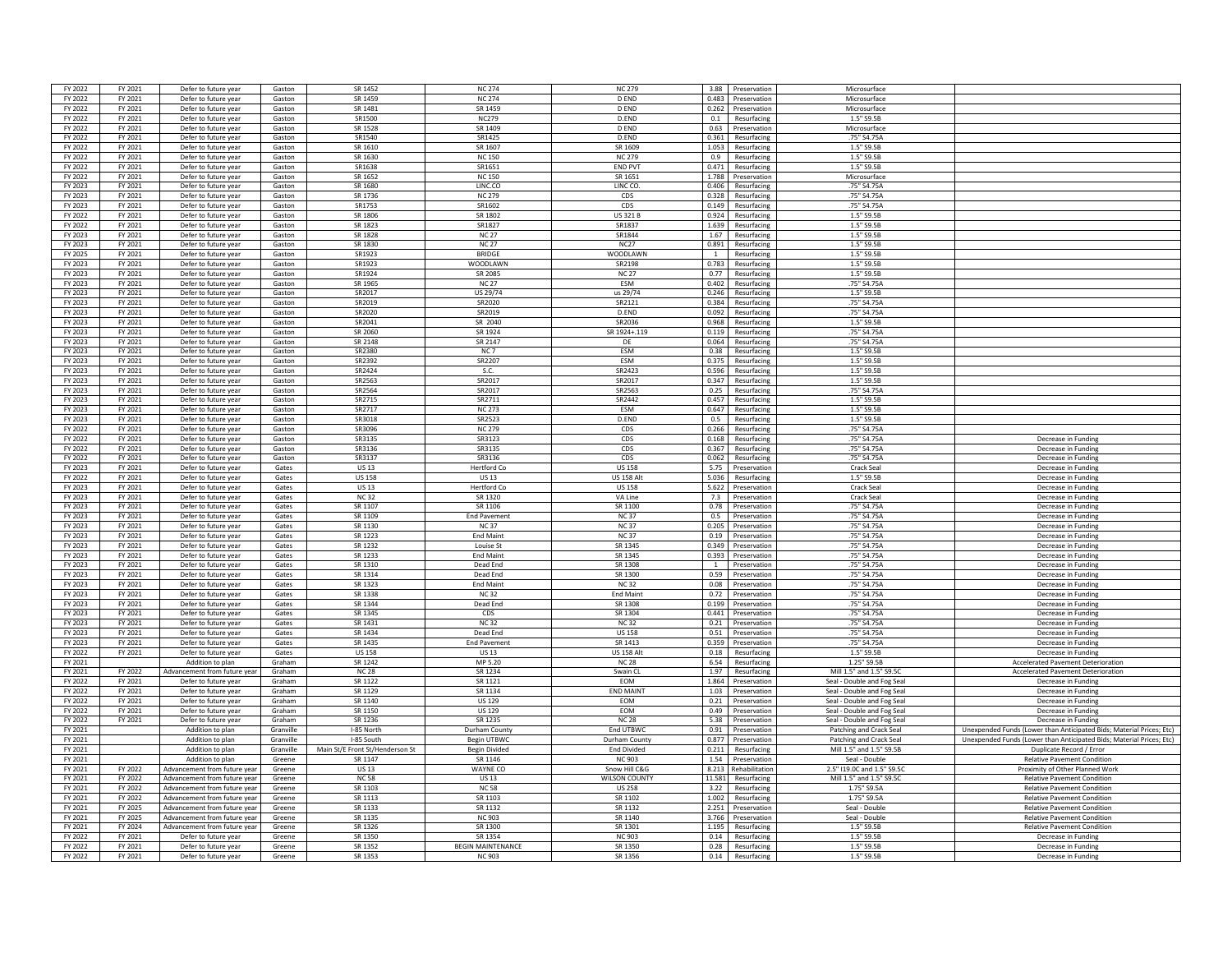| FY 2022 | FY 2021 | Defer to future year         | Greene               | SR 1356                      | <b>NC123</b>        | SR 1353                        | 0.14<br>Resurfacing            | 1.5"S9.5F                    | Decrease in Funding                |
|---------|---------|------------------------------|----------------------|------------------------------|---------------------|--------------------------------|--------------------------------|------------------------------|------------------------------------|
| FY 2022 | FY 2021 | Defer to future year         | Greene               | SR 1442                      | SR 1091             | <b>DEAD END</b>                | 0.32<br>Resurfacing            | 1.5" S9.5B                   | Decrease in Funding                |
| FY 2022 | FY 2021 | Defer to future year         | Greene               | SR 1443                      | SR 1351             | <b>NC123</b>                   | 0.23<br>Resurfacing            | 1.5" S9.5B                   | Decrease in Funding                |
|         |         |                              |                      |                              |                     |                                |                                |                              |                                    |
| FY 2022 | FY 2021 | Defer to future year         | Greene               | SR 1445                      | SR 1091             | <b>DEAD END</b>                | 0.21<br>Resurfacing            | 1.5" S9.5B                   | Decrease in Funding                |
| FY 2021 |         | Addition to plan             | Guilford             | Cedar Ridge Rd.              | SR 1007             | <b>DEAD END</b>                | 0.678<br>Preservation          | Seal - Double and Fog Seal   | Proximity of Other Planned Work    |
| FY 2021 |         | Addition to plan             | Guilford             | Saferight Rd.                | SR 1137             | END PVMT.                      | 0.41<br>Preservation           | Seal - Double and Fog Sea    | Proximity of Other Planned Work    |
| FY 2021 |         | Addition to plan             | Guilford             | Hohn Ct.                     | SR 1113             | <b>FND MAINT</b>               | 0.75<br>Preservation           | Seal - Double and Fog Seal   | Proximity of Other Planned Work    |
| FY 2021 |         | Addition to plan             | Guilford             | Faulkner Rd.                 | <b>NC 62</b>        | SR 1286                        | 0.4<br>Preservation            | Seal - Double and Fog Seal   | Proximity of Other Planned Work    |
| FY 2021 |         | Addition to plan             | Guilford             | Kellywood Dr                 | SR 1193             | <b>END MAINT</b>               | 0.13<br>Preservation           | Seal - Double and Fog Seal   | Proximity of Other Planned Work    |
| FY 2021 |         | Addition to plan             | Guilford             | Cox Court                    | SR 1188             | CUL-DE-SAC                     | 0.15<br>Preservation           | Seal - Double and Fog Seal   | Proximity of Other Planned Work    |
| FY 2021 |         | Addition to plan             | Guilford             | Welty Rd.                    | SR 1286             | SR 1253                        | 0.12<br>Preservation           | Seal - Double and Fog Seal   | Proximity of Other Planned Work    |
| FY 2021 |         | Addition to plan             | Guilford             | <b>Exeter Rd</b>             | SR 1285             | SR 1283                        | 0.156<br>Preservation          | Seal - Double and Fog Seal   | Proximity of Other Planned Work    |
| FY 2021 |         | Addition to plan             | Guilford             | Beane Rd.                    | SR 2133             | <b>US 220</b>                  | 1.43<br>Preservation           | Seal - Double and Fog Seal   | Proximity of Other Planned Work    |
| FY 2021 |         | Addition to plan             | Guilford             | Village Rd.                  | SR 3143             | CHG PVMT                       | 0.2<br>Preservation            | Seal - Double and Fog Seal   | Proximity of Other Planned Work    |
| FY 2021 |         | Addition to plan             | Guilford             | <b>Wheaton Circle</b>        | SR 3528             | SR 3511                        | 0.181<br>Resurfacing           | #78 Mat Seal and 1.5" \$9.5B | <b>Relative Pavement Condition</b> |
| FY 2021 |         | Addition to plan             | Guilford             | Fitzhugh Trail               | SR 2133             | <b>END MIANT</b>               | 0.17<br>Resurfacing            | #78 Mat Seal and 1.5" S9.5B  | <b>Relative Pavement Condition</b> |
| FY 2021 |         | Addition to plan             | Guilford             | Cedar Valley Dr.             | SR 1100             | <b>END MAINT</b>               | 0.217<br>Preservation          | Seal - Double and Fog Seal   | Proximity of Other Planned Work    |
| FY 2021 | FY 2022 | Advancement from future year | Guilford             | Hogan Rd.                    | SR 1007             | <b>END MAINT</b>               | 0.7<br>Preservation            | Seal - Double and Fog Seal   | Proximity of Other Planned Work    |
| FY 2021 | FY 2022 |                              | Guilford             | Wall Rd                      | SR 1129             |                                | 1.8                            |                              |                                    |
|         |         | Advancement from future year |                      |                              |                     | SR 1137                        | Preservation                   | Seal - Double and Fog Seal   | Proximity of Other Planned Work    |
| FY 2021 | FY 2022 | Advancement from future year | Guilford             | Frazier-Marsh Rd             | <b>NC 62</b>        | <b>RCL</b><br><b>FND MAINT</b> | 0.5<br>Preservation            | Seal - Double and Fog Sea    | Proximity of Other Planned Work    |
| FY 2021 | FY 2022 | Advancement from future year | Guilford             | Hickory Creek Rd.            | SR 1113             |                                | 2.6<br>Preservation            | Seal - Double and Fog Seal   | Proximity of Other Planned Work    |
| FY 2021 | FY 2022 | Advancement from future year | Guilford             | Dresden Rd.                  | <b>PVMT CHANGE</b>  | <b>END MAINT</b>               | 0.7<br>Preservation            | Seal - Double and Fog Seal   | Proximity of Other Planned Work    |
| FY 2021 | FY 2023 | Advancement from future year | Guilford             | Andrews Farm Rd.             | SR 3000             | <b>DEAD END</b>                | 0.849<br>Preservation          | Seal - Double and Fog Seal   | Proximity of Other Planned Work    |
| FY 2021 | FY 2022 | Advancement from future year | Guilford             | Ingold Rd.                   | <b>SR 3045</b>      | DFAD FND                       | 1.43 Preservation              | Seal - Double and Fog Seal   | Proximity of Other Planned Work    |
| FY 2021 | FY 2022 | Advancement from future year | Guilford             | Abernathy Rd.                | SR 5402             | <b>END MAINT</b>               | $\overline{1}$<br>Preservation | Seal - Double and Fog Seal   | Proximity of Other Planned Work    |
| FY 2021 | FY 2022 | Advancement from future year | Guilford             | Armps Rd.                    | <b>END MAINT</b>    | SR 3056                        | 0.41<br>Preservation           | Seal - Double and Fog Seal   | Proximity of Other Planned Work    |
| FY 2021 | FY 2023 | Advancement from future year | Guilford             | Angus Rd.                    | SR 3045             | <b>DEAD END</b>                | 0.436<br>Preservation          | Seal - Double and Fog Seal   | Proximity of Other Planned Work    |
| FY 2021 | FY 2023 | Advancement from future year | Guilford             | Onnie Lane                   | SR 3103             | <b>DEAD END</b>                | 0.351<br>Preservation          | Seal - Double and Fog Seal   | Proximity of Other Planned Work    |
| FY 2021 | FY 2023 | Advancement from future year | Guilford             | Silver Springs Rd.           | <b>FND MAIN</b>     | <b>NC 61</b>                   | 0.41<br>Preservation           | Seal - Double and Fog Seal   | Proximity of Other Planned Work    |
| FY 2021 | FY 2023 | Advancement from future year | Guilford             | Nature Rd.                   | <b>NC 61</b>        | <b>END MAINT</b>               | 0.4<br>Preservation            | Seal - Double and Fog Seal   | Proximity of Other Planned Work    |
| FY 2021 | FY 2023 | Advancement from future year | Guilford             | Ferncliff Rd.                | <b>BEG. MAINT</b>   | <b>NC 62</b>                   | 0.197<br>Preservation          | Seal - Double and Fog Seal   | Proximity of Other Planned Work    |
| FY 2021 | FY 2022 | Advancement from future year | Guilford             | Grav Farm Rd                 | SR 1156             | <b>END MAINT</b>               | 0.5<br>Preservation            | Seal - Double and Fog Seal   | Proximity of Other Planned Work    |
| FY 2021 | FY 2025 | Advancement from future year | Guilford             | <b>Molding Grove</b>         | SR 4045             | CUL-DE-SAC                     | 0.126<br>Preservation          | Seal - Cape                  | Proximity of Other Planned Work    |
| FY 2024 | FY 2021 | Defer to future year         | Guilford             | Steeple Chase Rd             | SR 1104             | SR 3433                        | 1.86<br>Preservation           | Seal - Double and Fog Sea    | Proximity of Other Planned Work    |
| FY 2025 | FY 2021 | Defer to future year         | Guilford             | Stack Rd.                    | SR 2007             | <b>FND MAINT</b>               | 0.43<br>Preservation           | Seal - Double and Fog Seal   | Proximity of Other Planned Work    |
| FY 2029 | FY 2021 | Defer to future year         | Guilford             | Sherfield Rd.                | SR 2007             | <b>END MAINT</b>               | 0.23<br>Preservation           | Seal - Double and Fog Seal   | Proximity of Other Planned Work    |
|         |         |                              |                      |                              |                     | <b>END MAINT.</b>              |                                |                              |                                    |
| FY 2025 | FY 2021 | Defer to future year         | Guilford<br>Guilford | Sweetmeadow Rd.<br>Pratt Rd. | SR 1917<br>SR 1008  |                                | 0.1<br>Preservation<br>0.52    | Seal - Double and Fog Seal   | Proximity of Other Planned Work    |
| FY 2029 | FY 2021 | Defer to future year         |                      |                              |                     | FCL                            | Preservation                   | Seal - Double and Fog Seal   | Proximity of Other Planned Work    |
| FY 2028 | FY 2021 | Defer to future year         | Guilford             | Ira Dr.                      | SR 1008             | END MAINT.                     | 0.1<br>Preservation            | Seal - Double and Fog Seal   | Proximity of Other Planned Work    |
| FY 2029 | FY 2021 | Defer to future year         | Guilford             | Kidd Dr                      | SR 1008             | <b>END MAINT</b>               | 0.5<br>Preservation            | Seal - Double and Fog Seal   | Proximity of Other Planned Work    |
| FY 2029 | FY 2021 | Defer to future year         | Guilford             | Crouse Rd.                   | SR 2000             | <b>END MAINT</b>               | 0.1<br>Preservation            | Seal - Double and Fog Seal   | Proximity of Other Planned Work    |
| FY 2028 | FY 2021 | Defer to future year         | Guilford             | Athens Rd.                   | <b>US 158</b>       | <b>END MAINT</b>               | 1.2<br>Preservation            | Seal - Double and Fog Seal   | Proximity of Other Planned Work    |
| FY 2028 | FY 2021 | Defer to future year         | Guilford             | Flatrock Rd.                 | <b>US 158</b>       | <b>FND MAINT</b>               | 0.82<br>Preservation           | Seal - Double and Fog Seal   | Proximity of Other Planned Work    |
| FY 2027 | FY 2021 | Defer to future year         | Guilford             | Medearis St.                 | SR 2117             | END MAINT.                     | 0.12 Preservation              | Seal - Double and Fog Seal   | Proximity of Other Planned Work    |
| FY 2027 | FY 2021 | Defer to future year         | Guilford             | Shadyside Dr.                | SR 2117             | <b>END MAINT</b>               | 0.39<br>Preservation           | Seal - Double and Fog Seal   | Proximity of Other Planned Work    |
| FY 2027 | FY 2021 | Defer to future year         | Guilford             | Parsonage Rd                 | <b>US 220</b>       | SR 2117                        | 0.161<br>Preservation          | Seal - Double and Fog Seal   | Proximity of Other Planned Work    |
| FY 2027 | FY 2021 | Defer to future year         | Guilford             | Belford Rd.                  | <b>NC 150</b>       | <b>END MAINT</b>               | 0.6<br>Preservation            | Seal - Double and Fog Seal   | Proximity of Other Planned Work    |
| FY 2028 | FY 2021 | Defer to future year         | Guilford             | Moritz Dr.                   | SR 2103             | <b>US 158</b>                  | 0.47<br>Preservation           | Seal - Double and Fog Seal   | Proximity of Other Planned Work    |
| FY 2028 | FY 2021 | Defer to future year         | Guilford             | Hudson-James Rd              | <b>US158</b>        | <b>FND MAINT</b>               | 1.13<br>Preservation           | Seal - Double and Fog Seal   | Proximity of Other Planned Work    |
| FY 2024 | FY 2021 | Defer to future year         | Guilford             | Stillwell Rd                 | SR 2347             | <b>END MAINT</b>               | 0.2<br>Preservation            | Seal - Double and Fog Seal   | Proximity of Other Planned Work    |
| FY 2028 | FY 2021 | Defer to future year         | Guilford             | Robinson Rd.                 | SR 1002             | END MAINT.                     | 0.71<br>Preservation           | Seal - Double and Fog Seal   | Proximity of Other Planned Work    |
| FY 2027 | FY 2021 | Defer to future year         | Guilford             | Martin Lake Rd.              | <b>NC150</b>        | FND MAINT.                     | 0.2<br>Preservation            | Seal - Double and Fog Seal   | Proximity of Other Planned Work    |
| FY 2024 | FY 2021 | Defer to future year         | Guilford             | Fallen Oak Rd.               | SR 1001             | <b>DEAD END</b>                | 0.2<br>Preservation            | Seal - Double and Fog Seal   | Proximity of Other Planned Work    |
|         |         |                              |                      |                              |                     |                                |                                |                              |                                    |
| FY 2024 | FY 2021 | Defer to future year         | Guilford             | Edgemore/Pax Rd.             | SR 2371             | <b>DEAD END</b>                | 0.3<br>Preservation            | Seal - Double and Fog Seal   | Proximity of Other Planned Work    |
| FY 2024 | FY 2021 | Defer to future year         | Guilford             | Dixon St.                    | SR 1001             | SR 2372                        | 0.27<br>Preservation           | Seal - Double and Fog Seal   | Proximity of Other Planned Work    |
| FY 2028 | FY 2021 | Defer to future year         | Guilford             | Keller Dr                    | <b>US158</b>        | <b>RCI</b>                     | 0.1<br>Preservation            | Seal - Double and Fog Seal   | Proximity of Other Planned Work    |
| FY 2028 | FY 2021 | Defer to future year         | Guilford             | Rumbley Rd.                  | <b>US 158</b>       | <b>FND MAINT</b>               | 0.4<br>Preservation            | Seal - Double and Fog Seal   | Proximity of Other Planned Work    |
| FY 2024 | FY 2021 | Defer to future year         | Guilford             | Mosley Rd.                   | SR 2349             | DEAD END                       | 0.2<br>Preservation            | Seal - Double and Fog Seal   | Proximity of Other Planned Work    |
| FY 2024 | FY 2021 | Defer to future year         | Guilford             | Oak Tree Rd.                 | SR 2335             | SR 2334                        | 0.3<br>Preservation            | Seal - Double and Fog Seal   | Proximity of Other Planned Work    |
| FY 2024 | FY 2021 | Defer to future year         | Guilford             | <b>Bonnie Lane</b>           | SR 2305             | SR 2455                        | 0.2<br>Preservation            | Seal - Double and Fog Seal   | Proximity of Other Planned Work    |
| FY 2024 | FY 2021 | Defer to future year         | Guilford             | Anjou Court                  | SR 2454             | CUL-DE-SAC                     | 0.05<br>Preservation           | Seal - Double and Fog Seal   | Proximity of Other Planned Work    |
| FY 2024 | FY 2021 | Defer to future year         | Guilford             | Fairbluff Ct.                | SR 2347             | CUL-DE-SAC                     | 0.18<br>Preservation           | Seal - Double and Fog Seal   | Proximity of Other Planned Work    |
| FY 2024 | FY 2021 | Defer to future year         | Guilford             | Kalon Dr                     | SR 2523             | <b>FND MAINT</b>               | 0.25<br>Preservation           | Seal - Double and Fog Seal   | Proximity of Other Planned Work    |
| FY 2024 | FY 2021 | Defer to future year         | Guilford             | Gilchrist Rd.                | SR 2523             | <b>DEAD END</b>                | 0.2<br>Preservation            | Seal - Double and Fog Seal   | Proximity of Other Planned Work    |
| FY 2024 | FY 2021 | Defer to future year         | Guilford             | Old Mine Rd.                 | SR 2531             | END MAINT.                     | 0.1<br>Preservation            | Seal - Double and Fog Seal   | Proximity of Other Planned Work    |
| FY 2026 | FY 2021 | Defer to future year         | Guilford             | Oak Valley Lane              | SR 2672             | SR 2676                        | 0.54<br>Resurfacing            | #78 Mat Seal and 1.5" S9.5B  | <b>Relative Pavement Condition</b> |
| FY 2026 | FY 2021 | Defer to future year         | Guilford             | Honkins Rd.                  | SR 2514             | <b>END PVMT</b>                | 1.02<br>Preservation           | Seal - Double and Fog Seal   | Proximity of Other Planned Work    |
| FY 2026 | FY 2021 | Defer to future year         | Guilford             | Poley Rd.                    | <b>NC 150</b>       | SR 2703                        | 1.5<br>Preservation            | Seal - Double and Fog Seal   | Proximity of Other Planned Work    |
| FY 2026 | FY 2021 | Defer to future year         | Guilford             | Brann Rd.                    | SR 2705             | RCL                            | 1.29<br>Preservation           | Seal - Double and Fog Seal   | Proximity of Other Planned Work    |
| FY 2026 | FY 2021 | Defer to future year         | Guilford             | Pritchett Rd.                | SR 2705             | <b>RCI</b>                     | 1.74<br>Preservation           | Seal - Double and Fog Seal   | Proximity of Other Planned Work    |
| FY 2026 | FY 2021 | Defer to future year         | Guilford             | Brooks Bridge Rd.            | SR 2705             | ACI                            | 1.9<br>Preservation            | Seal - Double and Fog Seal   | Proximity of Other Planned Work    |
|         |         |                              |                      |                              |                     |                                |                                |                              |                                    |
| FY 2026 | FY 2021 | Defer to future year         | Guilford             | <b>Busick Quarry Rd.</b>     | SR 2705             | <b>DEAD END</b>                | 1.49<br>Preservation           | Seal - Double and Fog Seal   | Proximity of Other Planned Work    |
| FY 2026 | FY 2021 | Defer to future year         | Guilford             | Molly Rd.                    | SR 2717             | SR 2715                        | 0.45<br>Preservation           | Seal - Double and Fog Seal   | Proximity of Other Planned Work    |
| FY 2026 | FY 2021 | Defer to future year         | Guilford             | <b>Tickle Rd</b>             | <b>NC 61</b>        | SR 2705                        | 2.58<br>Preservation           | Seal - Double and Fog Seal   | Proximity of Other Planned Work    |
| FY 2026 | FY 2021 | Defer to future year         | Guilford             | Abb Rd.                      | SR 2717             | SR 2705                        | 1.4<br>Preservation            | Seal - Double and Fog Seal   | Proximity of Other Planned Work    |
| FY 2026 | FY 2021 | Defer to future year         | Guilford             | Jackson School Rd            | <b>NC 150</b>       | SR 2733                        | 1.99<br>Preservation           | Seal - Double and Fog Seal   | Proximity of Other Planned Work    |
| FY 2026 | FY 2021 | Defer to future year         | Guilford             | <b>Baldwin Rd</b>            | SR 273 <sup>e</sup> | SR 2737                        | 0.9<br>Preservation            | Seal - Double and Fog Seal   | Proximity of Other Planned Work    |
| FY 2026 | FY 2021 | Defer to future year         | Guilford             | Ludgate Rd                   | <b>NC 61</b>        | SR 2739                        | 1.92<br>Preservation           | Seal - Double and Fog Seal   | Proximity of Other Planned Work    |
| FY 2026 | FY 2021 | Defer to future year         | Guilford             | Stone Quarry Rd              | SR 2790             | <b>DEAD END</b>                | 0.3<br>Preservation            | Seal - Double and Fog Seal   | Proximity of Other Planned Work    |
| FY 2023 | FY 2021 | Defer to future year         | Guilford             | Sweetgum Rd.                 | SR 2746             | <b>DEAD END</b>                | 0.35<br>Preservation           | Seal - Double and Fog Seal   | Proximity of Other Planned Work    |
|         |         |                              |                      |                              |                     |                                |                                |                              |                                    |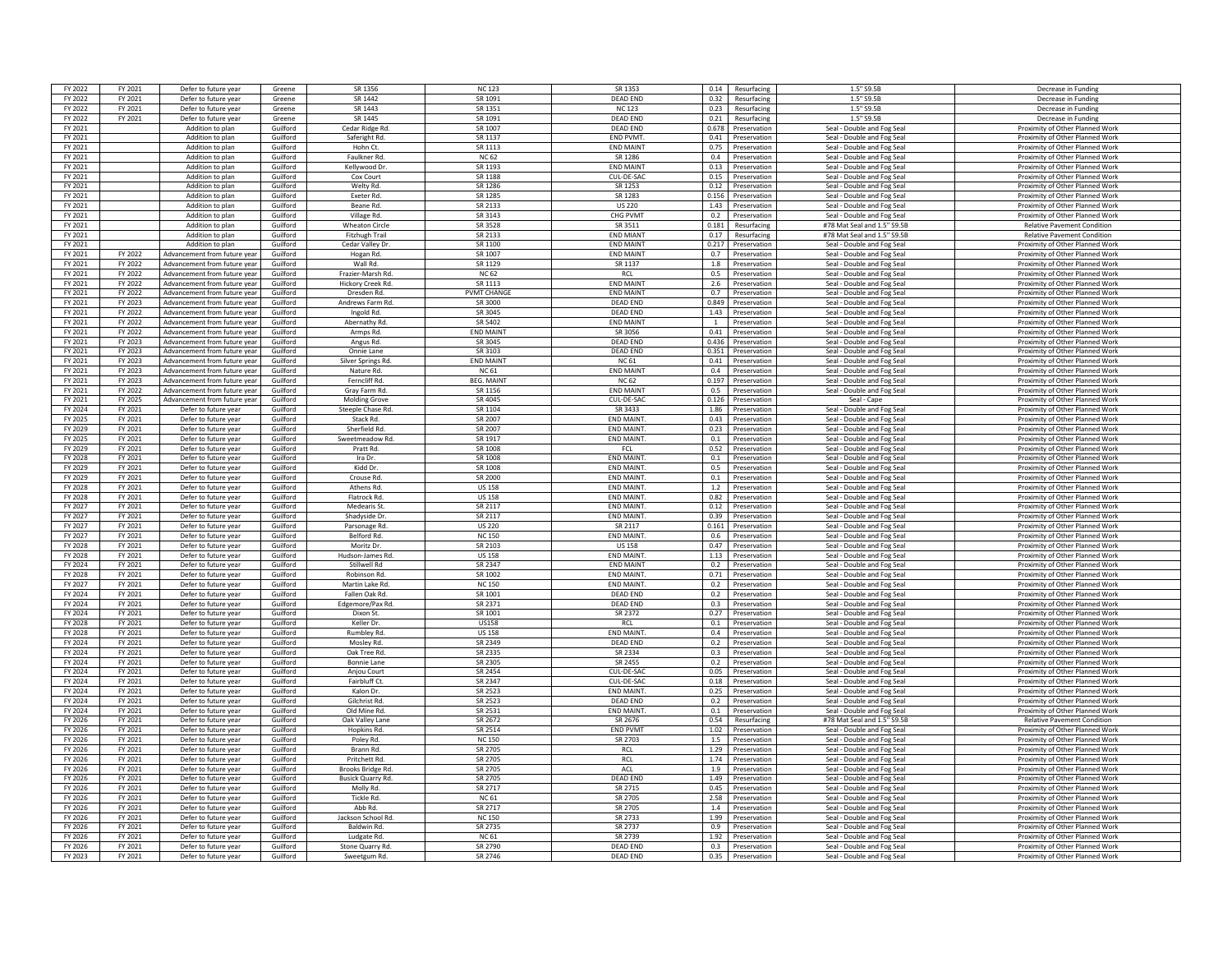| FY 2023 | FY 2021 | Defer to future year                 | Guilford | <b>Timbermill Rc</b>   | SR 2819            | <b>FND MAIN</b>             | 0.6                   | Preservation                      | Seal - Double and Fog Seal                | Proximity of Other Planned Work                                                                                                              |
|---------|---------|--------------------------------------|----------|------------------------|--------------------|-----------------------------|-----------------------|-----------------------------------|-------------------------------------------|----------------------------------------------------------------------------------------------------------------------------------------------|
| FY 2026 | FY 2021 | Defer to future year                 | Guilford | Chicory Lane           | SR 2835            | <b>DEAD END</b>             |                       | 0.24 Preservation                 | Seal - Double and Fog Seal                | Proximity of Other Planned Work                                                                                                              |
| FY 2026 | FY 2021 | Defer to future year                 | Guilford | Desmond Rd.            | <b>PVMT CHG</b>    | <b>END MAINT</b>            |                       | 0.04 Preservation                 | Seal - Double and Fog Seal                | Proximity of Other Planned Work                                                                                                              |
|         |         |                                      |          |                        |                    |                             |                       |                                   |                                           |                                                                                                                                              |
| FY 2026 | FY 2021 | Defer to future year                 | Guilford | Tavlorcrest Rd.        | SR 2835            | SR 2866                     | 0.29                  | Preservation                      | Seal - Double and Fog Seal                | Proximity of Other Planned Work                                                                                                              |
| FY 2026 | FY 2021 | Defer to future year                 | Guilford | Parnell Dr.            | SR 2867            | SR 2865                     | 0.2                   | Preservation                      | Seal - Double and Fog Seal                | Proximity of Other Planned Work                                                                                                              |
| FY 2026 | FY 2021 | Defer to future year                 | Guilford | Triangle Dr.           | SR 2868            | SR 2867                     | 0.17                  | Preservation                      | Seal - Double and Fog Sea                 | Proximity of Other Planned Work                                                                                                              |
| FY 2026 | FY 2021 | Defer to future year                 | Guilford | Oldway Rd              | <b>NC150</b>       | SR 2819                     |                       | 0.4 Preservation                  | Seal - Double and Fog Seal                | Proximity of Other Planned Work                                                                                                              |
| FY 2026 | FY 2021 | Defer to future yea                  | Guilford | Hunsucker Rd           | SR 2565            | <b>DEAD END</b>             | 0.1                   | Preservation                      | Seal - Double and Fog Seal                | Proximity of Other Planned Work                                                                                                              |
| FY 2026 | FY 2021 | Defer to future year                 | Guilford | Arborlinda Dr          | SR 2565            | <b>DEAD END</b>             |                       | 0.2 Preservation                  | Seal - Double and Fog Seal                | Proximity of Other Planned Work                                                                                                              |
| FY 2023 | FY 2021 | Defer to future year                 | Guilford | Jesse Rd.              | SR 2798            | DFAD FND                    |                       | 0.4 Preservation                  | Seal - Double and Fog Seal                | Proximity of Other Planned Work                                                                                                              |
| FY 2022 | FY 2021 | Defer to future year                 | Guilford | Sumac Rd.              | SR 3084            | END MAINT.                  | 0.3                   | Preservation                      | Seal - Double and Fog Seal                | Proximity of Other Planned Work                                                                                                              |
| FY 2022 | FY 2021 | Defer to future year                 | Guilford | <b>Bailey Rd</b>       | SR 1005            | <b>END MAINT</b>            | 0.4                   | Preservation                      | Seal - Double and Fog Seal                | Proximity of Other Planned Work                                                                                                              |
| FY 2023 | FY 2021 | Defer to future year                 | Guilford | Old Julian Rd.         | SR 3374            | <b>NC 62</b>                | 0.43                  | Preservation                      | Seal - Double and Fog Seal                | Proximity of Other Planned Work                                                                                                              |
| FY 2022 | FY 2021 | Defer to future year                 | Guilford | <b>Blakeshire Rd</b>   | SR 1005            | <b>SR 3330</b>              | 2.1                   | Preservation                      | Seal - Double and Fog Seal                | Proximity of Other Planned Work                                                                                                              |
| FY 2022 | FY 2021 | Defer to future year                 | Guilford | Appomattox Rd.         | SR 3418            | SR 3738                     | 0.664                 | Resurfacing                       | Mill 1.5" and #67 Mat Seal and 1.5" S9.5/ | <b>Relative Pavement Condition</b>                                                                                                           |
| FY 2022 | FY 2021 | Defer to future year                 | Guilford | Appomattox Rd          | SR 3738            | SR 3399                     | 1.9                   | Resurfacing                       | #78 Mat Seal and 1.25" S9.5A              | <b>Relative Pavement Condition</b>                                                                                                           |
| FY 2023 | FY 2021 | Defer to future year                 | Guilford | Presbyterian Loop      | SR 1005            | SR 1005                     | 0.9                   | Resurfacing                       | #78 Mat Seal and 1.25" S9.5A              | <b>Relative Pavement Condition</b>                                                                                                           |
| FY 2023 | FY 2021 | Defer to future year                 | Guilford | <b>Bell Tower Ct.</b>  | SR 3748            | CUL DE SAO                  | 0.127                 | Resurfacing                       | #78 Mat Seal and 1.5" S9.5A               | <b>Relative Pavement Condition</b>                                                                                                           |
|         |         |                                      |          |                        |                    |                             |                       |                                   |                                           |                                                                                                                                              |
| FY 2028 | FY 2021 | Defer to future yea                  | Guilford | Patricia Dr.           | <b>US 158</b>      | SR 2239                     | 0.03                  | Preservation                      | Seal - Double and Fog Seal                | Proximity of Other Planned Work                                                                                                              |
| FY 2022 | FY 2021 | Defer to future year                 | Guilford | McFarland Ct.          | SR 4102            | CUL-DE-SAC                  | 0.05                  | Resurfacing                       | #78 Mat Seal and 1.5" S9.5/               | <b>Relative Pavement Condition</b>                                                                                                           |
| FY 2028 | FY 2021 | Defer to future year                 | Guilford | Thoroughbred D         | SR 2314            | <b>FND MAINT</b>            |                       | 0.07 Preservation                 | Seal - Double and Fog Seal                | Proximity of Other Planned Work                                                                                                              |
| FY 2028 | FY 2021 | Defer to future yea                  | Guilford | Windswept Rd           | SR 2321            | <b>END MAINT</b>            | 0.4                   | Preservation                      | Seal - Double and Fog Seal                | Proximity of Other Planned Worl                                                                                                              |
| FY 2027 | FY 2021 | Defer to future year                 | Guilford | Zane Dr                | SR 4368            | <b>FND MAINT</b>            | 0.15                  | Preservation                      | Seal - Double and Fog Seal                | Proximity of Other Planned Work                                                                                                              |
| FY 2022 | FY 2021 | Defer to future year                 | Guilford | <b>Ballard Farm Rd</b> | SR 2010            | <b>FND MAINT</b>            |                       | 0.56 Resurfacing                  | #78 Mat Seal and 1.25" S9.5A              | <b>Relative Pavement Condition</b>                                                                                                           |
| FY 2023 | FY 2021 | Defer to future year                 | Guilford | Fox Crossing Rd.       | SR 2687            | CUL-DE-SAC                  | 0.1                   | Resurfacing                       | #78 Mat Seal and 1.25" S9.5A              | <b>Relative Pavement Condition</b>                                                                                                           |
| FY 2024 | FY 2021 | Defer to future year                 | Guilford | Sewarn Rd.             | SR 2305            | SR 1002                     | 0.1                   | Preservation                      | Seal - Double and Fog Seal                | Proximity of Other Planned Work                                                                                                              |
| FY 2022 | FY 2021 | Defer to future yea                  | Guilford | Broken Hill Rd         | SR 3092            | <b>END PVMT</b>             | 0.04                  | Preservation                      | Seal - Double and Fog Seal                | Proximity of Other Planned Work                                                                                                              |
| FY 2021 |         | Addition to plan                     | Halifax  | <b>NC481</b>           | <b>NC 481 Bus</b>  | <b>US 301</b>               | 1.15                  | Resurfacing                       | 1.5" S9.5B                                | <b>Relative Pavement Condition</b>                                                                                                           |
| FY 2021 |         | Addition to plan                     | Halifax  | SR 1124                | <b>NC 125</b>      | <b>End Maint</b>            | 0.19                  | Preservation                      | .75" S4.75A                               | Unexpended Funds (Lower than Anticipated Bids; Material Prices; Etc)                                                                         |
| FY 2021 |         | Addition to plan                     | Halifax  | SR 1164                | SR 1003            | SR 1165                     |                       | 0.21 Preservation                 | .75" S4.75A                               |                                                                                                                                              |
| FY 2021 |         | Addition to plan                     | Halifax  | SR 1165                | SR 1104            | SR 1164                     |                       | 0.12 Preservation                 | .75" S4.75A                               | Unexpended Funds (Lower than Anticipated Bids; Material Prices; Etc)                                                                         |
| FY 2021 |         | Addition to plan                     | Halifax  | SR 1301                | NC.4               | SR 1001                     | 0.51                  | Preservation                      | 75" S4.75A                                | Unexpended Funds (Lower than Anticipated Bids: Material Prices: Etc)                                                                         |
| FY 2021 |         | Addition to plan                     | Halifax  | SR 1302                | Warren Co. Line    | SR 1348                     | 0.172                 | Preservation                      | .75" S4.75A                               | Unexpended Funds (Lower than Anticipated Bids; Material Prices; Etc)                                                                         |
| FY 2021 |         |                                      | Halifax  | SR 1330                | <b>NC 561</b>      |                             | 1.01                  | Preservation                      | .75" S4.75A                               |                                                                                                                                              |
| FY 2021 |         | Addition to plan                     | Halifax  | SR 1331                | <b>NC 561</b>      | Warren CL<br>Warren CL      |                       |                                   | .75" S4.75A                               | Unexpended Funds (Lower than Anticipated Bids; Material Prices; Etc)                                                                         |
|         |         | Addition to plan<br>Addition to plan | Halifax  |                        |                    |                             | 0.25                  | 0.23 Preservation<br>Preservation |                                           | Unexpended Funds (Lower than Anticipated Bids; Material Prices; Etc)<br>Unexpended Funds (Lower than Anticipated Bids: Material Prices: Etc) |
| FY 2021 |         |                                      |          | SR 1348                | SR 1302            | SR 1301                     |                       |                                   | .75" S4.75A                               |                                                                                                                                              |
| FY 2021 |         | Addition to plan                     | Halifax  | SR 1349                | SR 1301            | SR 1348                     |                       | 0.13 Preservation                 | .75" S4.75A                               | Unexpended Funds (Lower than Anticipated Bids: Material Prices: Etc)                                                                         |
| FY 2021 |         | Addition to plan                     | Halifax  | SR 1351                | SR 1333            | <b>End Maint</b>            |                       | 0.48 Preservation                 | .75" S4.75A                               | Unexpended Funds (Lower than Anticipated Bids; Material Prices; Etc)                                                                         |
| FY 2021 |         | Addition to plan                     | Halifax  | SR 1352                | SR 1002            | <b>FOP</b>                  | 0.472                 | Preservation                      | .75" S4.75A                               | Unexpended Funds (Lower than Anticipated Bids; Material Prices: Etc)                                                                         |
| FY 2021 |         | Addition to plan                     | Halifax  | SR 1356                | SR 1324            | <b>NC43</b>                 | 0.43                  | Preservation                      | .75" S4.75A                               | Unexpended Funds (Lower than Anticipated Bids; Material Prices; Etc)                                                                         |
| FY 2021 |         | Addition to plan                     | Halifax  | SR 1361                | Warren Co Line     | Cul-De-Sa                   | 0.05                  | Preservation                      | .75" S4.75/                               | Unexpended Funds (Lower than Anticipated Bids: Material Prices: Etc)                                                                         |
| FY 2021 |         | Addition to plan                     | Halifax  | SR 1362                | NC 43              | <b>End Maint</b>            | 0.67                  | Preservation                      | .75" S4.75A                               | Unexpended Funds (Lower than Anticipated Bids; Material Prices; Etc)                                                                         |
| FY 2021 |         | Addition to plan                     | Halifax  | SR 1363                | SR 1302            | SR 1349                     | 0.07                  | Preservation                      | .75" S4.75A                               | Unexpended Funds (Lower than Anticipated Bids; Material Prices; Etc)                                                                         |
| FY 2021 |         | Addition to plan                     | Halifax  | SR 1402                | E North Mair       | <b>NC 903</b>               | 0.427                 | Preservation                      | .75" S4.75A                               | Unexpended Funds (Lower than Anticipated Bids; Material Prices; Etc)                                                                         |
| FY 2021 |         | Addition to plan                     | Halifax  | SR 1437                | SR 1426            | FOP                         |                       | 0.15 Preservation                 | .75" S4.75A                               | Unexpended Funds (Lower than Anticipated Bids; Material Prices; Etc)                                                                         |
| FY 2021 |         | Addition to plan                     | Halifax  | SR 1438                | SR 1426            | SR 1439                     | $0.39$ $\blacksquare$ | Preservation                      | .75" S4.75A                               | Unexpended Funds (Lower than Anticipated Bids; Material Prices; Etc)                                                                         |
| FY 2021 |         | Addition to plan                     | Halifax  | SR 1439                | SR 1438            | SR 1400                     | 0.33                  | Preservation                      | .75" S4.75A                               | Unexpended Funds (Lower than Anticipated Bids: Material Prices: Etc)                                                                         |
| FY 2021 |         | Addition to plan                     | Halifax  | SR 1469                | SR 1437            | SR 1501                     | 0.13                  | Preservation                      | .75" S4.75A                               | Unexpended Funds (Lower than Anticipated Bids; Material Prices; Etc)                                                                         |
| FY 2021 |         | Addition to plan                     | Halifax  | SR 1493                | SR 1426            | SR 1400                     | 0.3                   | Preservation                      | .75" S4.75A                               | Unexpended Funds (Lower than Anticipated Bids; Material Prices; Etc)                                                                         |
| FY 2021 |         | Addition to plan                     | Halifax  | SR 1501                | SR 1426            | Cul-De-Sar                  | 0.044                 | Preservation                      | .75" S4.75A                               | Unexpended Funds (Lower than Anticipated Bids: Material Prices: Etc)                                                                         |
| FY 2021 |         | Addition to plan                     | Halifax  | SR 1523                | SR 1426            | SR 1525                     | 0.39                  | Preservation                      | .75" S4.75A                               | Unexpended Funds (Lower than Anticipated Bids; Material Prices; Etc)                                                                         |
|         |         |                                      |          |                        |                    |                             |                       |                                   |                                           |                                                                                                                                              |
| FY 2021 |         | Addition to plan                     | Halifax  | SR 1524                | SR 1523<br>SR 1524 | <b>End Maint</b><br>SR 1523 |                       | 0.79 Preservation                 | .75" S4.75A                               | Unexpended Funds (Lower than Anticipated Bids; Material Prices; Etc)                                                                         |
| FY 2021 |         | Addition to plan                     | Halifax  | SR 1525                |                    |                             | 0.138                 | Preservation                      | .75" S4.75A                               | Unexpended Funds (Lower than Anticipated Bids; Material Prices; Etc)                                                                         |
| FY 2021 |         | Addition to plan                     | Halifax  | SR 1526                | SR 1524            | SR 1525                     | 0.3                   | Preservation                      | .75" S4.75A                               | Unexpended Funds (Lower than Anticipated Bids; Material Prices; Etc)                                                                         |
| FY 2021 |         | Addition to plan                     | Halifax  | SR 1538                | SR 1525            | <b>End Main</b>             | 0.75                  | Preservation                      | .75" S4.75A                               | Unexpended Funds (Lower than Anticipated Bids; Material Prices; Etc)                                                                         |
| FY 2021 |         | Addition to plan                     | Halifax  | SR 1539                | SR 1426            | Cul-De-Sac                  | 0.12                  | Preservation                      | .75" S4.75/                               | Unexpended Funds (Lower than Anticipated Bids; Material Prices; Etc)                                                                         |
| FY 2021 |         | Addition to plan                     | Halifax  | SR 1540                | SR 1426            | EOP                         | 0.26                  | Preservation                      | .75" S4.75A                               | Unexpended Funds (Lower than Anticipated Bids: Material Prices: Etc)                                                                         |
| FY 2021 |         | Addition to plan                     | Halifax  | SR 1552                | SR 1426            | Cul-De-Sar                  | 0.075                 | Preservation                      | 75" S4.75A                                | Unexpended Funds (Lower than Anticipated Bids; Material Prices; Etc)                                                                         |
| FY 2021 |         | Addition to plan                     | Halifax  | SR 1562                | SR 1426            | EOP                         |                       | 0.245 Preservation                | .75" S4.75A                               | Unexpended Funds (Lower than Anticipated Bids; Material Prices; Etc)                                                                         |
| FY 2021 |         | Addition to plan                     | Halifax  | SR 1563                | SR 1562            | Cul-De-Sac                  |                       | 0.08 Preservation                 | .75" S4.75A                               | Unexpended Funds (Lower than Anticipated Bids: Material Prices: Etc)                                                                         |
| FY 2021 |         | Addition to plan                     | Halifax  | SR 1568                | SR 1562            | SR 1438                     | 0.17                  | Preservation                      | .75" S4.75A                               | Unexpended Funds (Lower than Anticipated Bids: Material Prices: Etc)                                                                         |
| FY 2021 |         | Addition to plan                     | Halifax  | SR 1826                | SR 1804            | <b>End Main</b>             | 0.18                  | Preservation                      | .75" S4.75A                               | Unexpended Funds (Lower than Anticipated Bids; Material Prices; Etc)                                                                         |
| FY 2021 |         | Addition to plan                     | Halifax  | SR 1828                | SR 1807            | <b>Fnd Maint</b>            | 0.18                  | Preservation                      | .75" S4.75A                               | Unexpended Funds (Lower than Anticipated Bids; Material Prices; Etc)                                                                         |
| FY 2021 |         | Addition to plan                     | Halifax  | SR 1906                | Pinecrest Av       | <b>Fnd Maint</b>            | 0.15                  | Preservation                      | 75" S4.75A                                | Unexpended Funds (Lower than Anticipated Bids: Material Prices: Etc)                                                                         |
| FY 2021 |         | Addition to plan                     | Halifax  | SR 1918                | SR 1921            | Cul-De-Sac                  | 0.18                  | Preservation                      | .75" S4.75A                               | Unexpended Funds (Lower than Anticipated Bids; Material Prices; Etc)                                                                         |
| FY 2021 |         | Addition to plan                     | Halifax  | SR 1919                | SR 1921            | Cul-De-Sac                  | 0.2                   | Preservation                      | .75" S4.75A                               | Unexpended Funds (Lower than Anticipated Bids; Material Prices; Etc)                                                                         |
| FY 2021 |         |                                      |          |                        |                    |                             |                       |                                   | .75" S4.75A                               | Unexpended Funds (Lower than Anticipated Bids; Material Prices; Etc)                                                                         |
| FY 2021 |         |                                      |          |                        |                    |                             |                       |                                   |                                           |                                                                                                                                              |
| FY 2021 |         | Addition to plan                     | Halifax  | SR 1921                | Mina St            | <b>FOP</b>                  | 0.45                  | Preservation                      |                                           |                                                                                                                                              |
|         | FY 2024 | Advancement from future vea          | Halifax  | SR 1208                | SR 1236            | SR 1207                     | 1.738                 | Preservation                      | .75" S4.75A                               | <b>Relative Pavement Condition</b>                                                                                                           |
|         | FY 2022 | Advancement from future vear         | Halifax  | SR 1209                | SR 1207            | EOP                         | 1.16                  | Preservation                      | .75" S4.75A                               | Unexpended Funds (Lower than Anticipated Bids; Material Prices; Etc)                                                                         |
| FY 2021 | FY 2024 | Advancement from future year         | Halifax  | SR 1244                | SR 1206            | EOP                         | 0.31                  | Preservation                      | .75" S4.75A                               | Unexpended Funds (Lower than Anticipated Bids; Material Prices; Etc)                                                                         |
| FY 2021 | FY 2023 | Advancement from future vear         | Halifax  | SR 1353                | SR 1002            | <b>FOP</b>                  | 0.55 1                | Preservation                      | 75" S4.75A                                | Unexpended Funds (Lower than Anticipated Bids: Material Prices: Etc)                                                                         |
| FY 2021 | FY 2024 | Advancement from future vear         | Halifax  | SR 1358                | SR 1002            | FOP                         | 0.47                  | Preservation                      | $.5"$ S4.75/                              | Unexpended Funds (Lower than Anticipated Bids; Material Prices; Etc)                                                                         |
| FY 2021 | FY 2024 | Advancement from future year         | Halifax  | SR 1513                | SR 1400            | SR 1426                     |                       | 0.91 Preservation                 | .75" S4.75A                               | Unexpended Funds (Lower than Anticipated Bids: Material Prices: Etc)                                                                         |
| FY 2021 | FY 2023 | Advancement from future year         | Halifax  | SR 1542                | Warren Co. Line    | SR 1592                     |                       | 1.26 Resurfacing                  | 1.0" S4.75A                               | <b>Relative Pavement Condition</b>                                                                                                           |
| FY 2021 | FY 2023 | Advancement from future vear         | Halifax  | SR 1543                | SR 1542            | EOP                         | 0.14                  | Resurfacing                       | .75" S4.75A                               | <b>Relative Pavement Condition</b>                                                                                                           |
| FY 2021 | FY 2023 | Advancement from future vear         | Halifax  | SR 1544                | SR 1542            | EOP                         | 0.04                  | Resurfacing                       | .75" S4.75A                               | <b>Relative Pavement Condition</b>                                                                                                           |
| FY 2021 | FY 2023 | Advancement from future vea          | Halifax  | SR 1545                | SR 1542            | EOP                         | 0.04                  | Resurfacing                       | .75" S4.75/                               | <b>Relative Pavement Conditio</b>                                                                                                            |
| FY 2021 | FY 2023 | Advancement from future year         | Halifax  | SR 1546                | Sr 1542            | <b>FOP</b>                  | 0.16                  | Resurfacing                       | 75" S4.75A                                | <b>Relative Pavement Condition</b>                                                                                                           |
| FY 2021 | FY 2023 | Advancement from future year         | Halifax  | SR 1548                | <b>NC48</b>        | Cul-de-Sao                  | 0.25                  | Preservation                      | .75" S4.75A                               | Unexpended Funds (Lower than Anticipated Bids; Material Prices; Etc)                                                                         |
| FY 2021 | FY 2023 | Advancement from future year         | Halifax  | SR 1557                | SR 1542            | SR 1542                     | 0.41                  | Resurfacing                       | .75" S4.75A                               | <b>Relative Pavement Condition</b>                                                                                                           |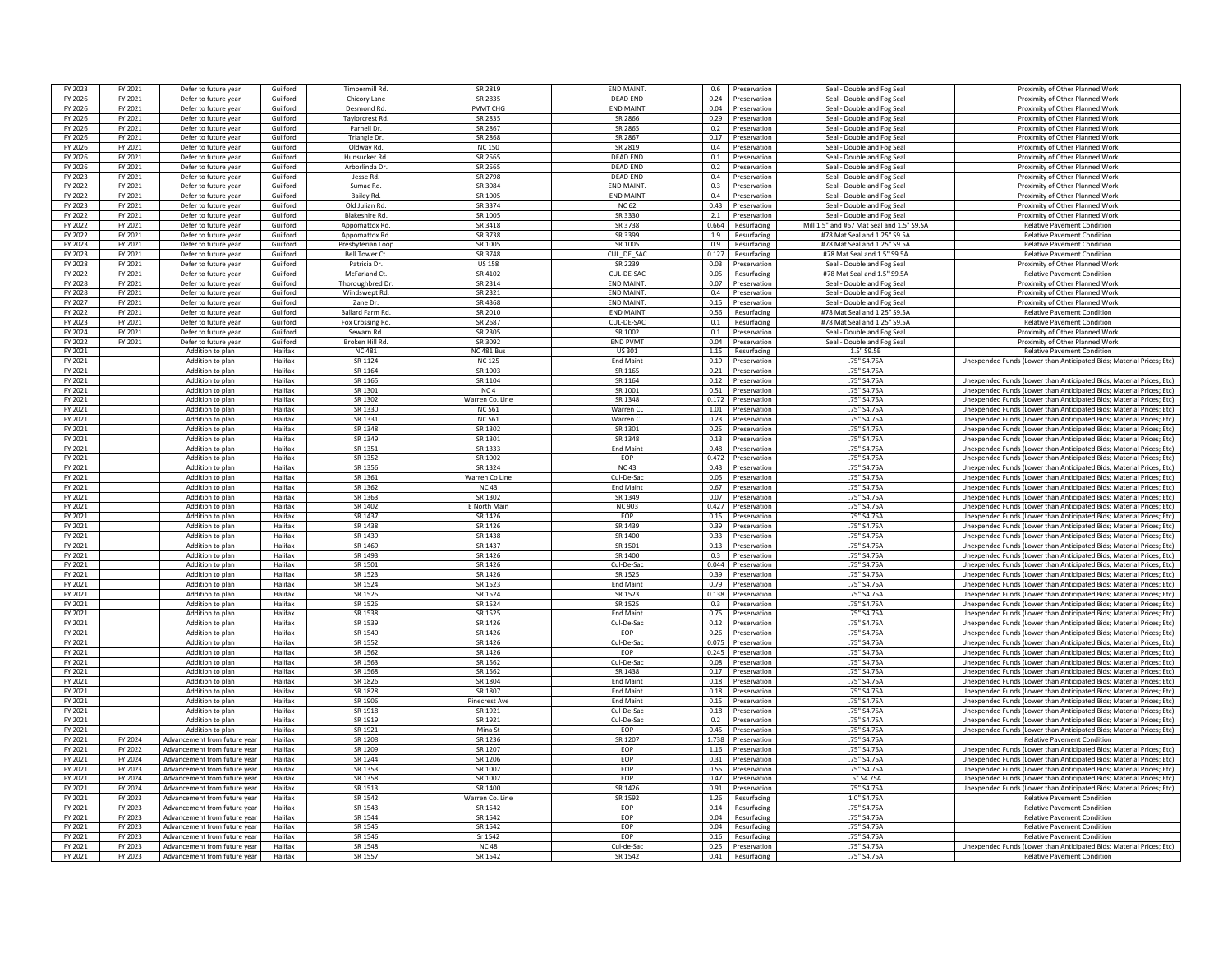| FY 2021 | FY 2023 | Advancement from future year | Halifax   | SR 1569         | SR 1542                    | <b>FOP</b>             | 0.04  | Resurfacing        | .75" S4.75A                                            |                                                                      |
|---------|---------|------------------------------|-----------|-----------------|----------------------------|------------------------|-------|--------------------|--------------------------------------------------------|----------------------------------------------------------------------|
|         |         |                              |           |                 |                            |                        |       |                    |                                                        |                                                                      |
| FY 2021 | FY 2023 | Advancement from future year | Halifax   | SR 1570         | SR 1557                    | EOP                    |       | 0.06 Resurfacing   | .75" S4.75A                                            | <b>Relative Pavement Condition</b>                                   |
| FY 2021 | FY 2023 | Advancement from future year | Halifax   | SR 1587         | Warren CL                  | EOP                    | 0.34  | Resurfacing        | 1.0" S4.75A                                            | <b>Relative Pavement Condition</b>                                   |
| FY 2021 | FY 2023 | Advancement from future year | Halifax   | SR 1588         | Warren CL                  | SR 1587                | 0.05  | Resurfacing        | 1.0" S4.75A                                            | <b>Relative Pavement Condition</b>                                   |
| FY 2021 | FY 2023 | Advancement from future year | Halifax   | SR 1589         | <b>NC48</b>                | SR 1585                | 0.05  | Resurfacing        | 1.0" S4.75A                                            | <b>Relative Pavement Condition</b>                                   |
|         |         |                              |           |                 |                            |                        |       |                    |                                                        |                                                                      |
| FY 2021 | FY 2023 | Advancement from future vear | Halifax   | SR 1590         | SR 1589                    | EOP                    | 0.1   | Resurfacing        | .75" S4.75A                                            | <b>Relative Pavement Condition</b>                                   |
| FY 2021 | FY 2023 | Advancement from future year | Halifax   | SR 1591         | SR 1542                    | FOP                    | 0.05  | Resurfacing        | 1.25" S9.5B                                            | <b>Relative Pavement Condition</b>                                   |
| FY 2021 | FY 2023 | Advancement from future year | Halifax   | SR 1592         | SR 1542                    | EOP                    | 0.15  | Resurfacing        | .75" S4.75A                                            | <b>Relative Pavement Condition</b>                                   |
|         |         |                              |           | SR 1719         |                            |                        |       |                    |                                                        |                                                                      |
| FY 2021 | FY 2025 | Advancement from future year | Halifax   |                 | <b>NC48</b>                | SR 1719                | 0.63  | Preservation       | .75" S4.75A                                            | Unexpended Funds (Lower than Anticipated Bids; Material Prices; Etc) |
| FY 2021 | FY 2025 | Advancement from future year | Halifax   | SR 1732         | <b>NC48</b>                | <b>Fnd Maint</b>       | 0.52  | Resurfacing        | .75" S4.75A                                            | Unexpended Funds (Lower than Anticipated Bids; Material Prices; Etc) |
| FY 2021 | FY 2025 | Advancement from future year | Halifax   | SR 1735         | SR 1732                    | SR 1738                | 0.27  | Preservation       | .75" S4.75A                                            | Unexpended Funds (Lower than Anticipated Bids: Material Prices: Etc) |
| FY 2021 | FY 2025 | Advancement from future vear | Halifax   | SR 1738         | SR 1735                    | <b>End Maint</b>       | 0.1   | Preservation       | .75" S4.75A                                            | Unexpended Funds (Lower than Anticipated Bids; Material Prices; Etc) |
|         |         |                              |           |                 |                            |                        |       |                    |                                                        |                                                                      |
| FY 2021 | FY 2023 | Advancement from future year | Halifax   | SR 1812         | SR 1820                    | <b>NC 125</b>          | 3.08  | Resurfacing        | 1.25" S9.5B                                            | <b>Relative Pavement Condition</b>                                   |
| FY 2021 | FY 2026 | Advancement from future year | Halifax   | SR 1829         | SR 1806                    | <b>Fnd Maint</b>       | 0.47  | Preservation       | .75" S4.75A                                            | Unexpended Funds (Lower than Anticipated Bids: Material Prices: Etc) |
| FY 2021 | FY 2023 | Advancement from future year | Halifax   | SR 1904         | SR 1542                    | EOP                    | 0.07  | Resurfacing        | .75" S4.75A                                            | <b>Relative Pavement Condition</b>                                   |
| FY 2021 | FY 2023 | Advancement from future year | Halifax   | SR 1910         | SR 1543                    | EOP                    | 0.05  | Resurfacing        | .75" S4.75A                                            | <b>Relative Pavement Condition</b>                                   |
|         |         |                              |           |                 |                            |                        |       |                    |                                                        |                                                                      |
| FY 2021 | FY 2025 | Advancement from future year | Halifax   | SR 1917         | SR 1513                    | <b>End Maint</b>       |       | 0.33 Preservation  | .75" S4.75A                                            | Unexpended Funds (Lower than Anticipated Bids; Material Prices; Etc) |
| FY 2022 | FY 2021 | Defer to future year         | Halifax   | NC <sub>4</sub> | NC 561                     | SR 1214                | 4.56  | Preservation       | Crack Seal                                             |                                                                      |
| FY 2023 | FY 2021 | Defer to future year         | Halifax   | <b>NC 125</b>   | <b>US 258</b>              | SR 1003                | 5.18  | Resurfacing        | Mill 1.5" and 1.5" S9.5C                               |                                                                      |
|         |         |                              |           |                 |                            |                        |       |                    |                                                        |                                                                      |
| FY 2022 | FY 2021 | Defer to future year         | Halifax   | <b>NC 561</b>   | SR 1333                    | NC <sub>4</sub>        | 3.66  | Preservation       | Crack Seal                                             |                                                                      |
| FY 2023 | FY 2021 | Defer to future year         | Halifax   | SR 1002         | 195                        | 481 BUS                |       | 4.87 Preservation  | <b>Crack Seal</b>                                      |                                                                      |
| FY 2022 | FY 2021 | Defer to future year         | Halifax   | SR 1103         | SR 1003                    | SR 1114                | 2.85  | Preservation       | Seal - Double                                          |                                                                      |
| FY 2022 | FY 2021 | Defer to future year         | Halifax   | SR 1125         | <b>NC 481</b>              | US 301                 |       | 2.68 Preservation  | Crack Seal                                             |                                                                      |
|         |         |                              |           |                 |                            |                        |       |                    |                                                        |                                                                      |
| FY 2022 | FY 2021 | Defer to future year         | Halifax   | SR 1304         | NC <sub>4</sub>            | SR 1001                |       | 2.772 Preservation | Crack Seal                                             |                                                                      |
| FY 2022 | FY 2021 | Defer to future year         | Halifax   | SR 1327         | SR 1002                    | SR 1328                | 1.53  | Preservation       | Seal - Double                                          |                                                                      |
| FY 2022 | FY 2021 | Defer to future year         | Halifax   | SR 1340         | SR 1343                    | NC <sub>4</sub>        | 4.48  | Preservation       | <b>Crack Seal</b>                                      |                                                                      |
| FY 2022 | FY 2021 | Defer to future year         | Halifax   | SR 1404         | <b>US 158</b>              | SR 1001                | 1.31  | Preservation       | Seal - Double                                          |                                                                      |
|         |         |                              |           |                 |                            |                        |       |                    |                                                        |                                                                      |
| FY 2025 | FY 2021 | Defer to future year         | Halifax   | SR 1484         | SR 1406                    | <b>FOP</b>             |       | 1.993 Preservation | Crack Seal                                             |                                                                      |
| FY 2022 | FY 2021 | Defer to future year         | Halifax   | SR 1615         | SR 1600                    | <b>NC 561</b>          | 5.8   | Preservation       | Seal - Double                                          |                                                                      |
| FY 2023 | FY 2021 | Defer to future year         | Halifax   | SR 1624         | <b>NC 125</b>              | SR 1657                |       | 2.07 Preservation  | <b>Crack Seal</b>                                      |                                                                      |
|         |         |                              |           |                 |                            |                        |       |                    |                                                        |                                                                      |
| FY 2022 | FY 2021 | Defer to future year         | Halifax   | SR 1742         | <b>State Maint. Begins</b> | EOP                    |       | 1.281 Resurfacing  | Mill 1.5" and 1.5" S9.5C                               |                                                                      |
| FY 2023 | FY 2021 | Defer to future year         | Halifax   | SR 1804         | SR 1827                    | SR 1118                |       | 4.63 Preservation  | Seal - Double                                          |                                                                      |
| FY 2022 | FY 2021 | Defer to future year         | Harnett   | SR 1516         | <b>NC 27</b>               | SR 1542                | 3.414 | Preservation       | Seal - Split                                           | Conflicts with Other Projects (STIP; Municipal; Etc)                 |
| FY 2022 | FY 2021 | Defer to future year         | Harnett   | SR 1567         | SR 2084                    | <b>DEAD END</b>        | 0.103 | Preservation       | Seal - Split                                           | Duplicate Record / Error                                             |
|         |         |                              |           | SR 1130         |                            |                        |       |                    |                                                        |                                                                      |
| FY 2022 | FY 2021 | Defer to future year         | Havwood   |                 | <b>US 276</b>              | <b>DEAD END</b>        |       | 0.66 Resurfacing   | Full Depth Patching and 1.25" S9.5A                    | Decrease in Funding                                                  |
| FY 2026 | FY 2021 | Defer to future year         | Havwood   | SR 1142         | SR 1140                    | DFAD FND               | 0.6   | Resurfacing        | Full Depth Patching and 1.25" S9.5A                    | Decrease in Eunding                                                  |
| FY 2022 | FY 2021 | Defer to future year         | Havwood   | SR 1153         | SR 1243                    | <b>DEAD END</b>        | 0.171 | Resurfacing        | Full Depth Patching and 1.25" S9.5A                    | Decrease in Funding                                                  |
| FY 2022 | FY 2021 | Defer to future year         | Haywood   | SR 1153         | SR 1243                    | DEAD END               | 1.109 | Resurfacing        | Full Depth Patching and 1.25" S9.5A                    | Decrease in Funding                                                  |
|         |         |                              |           |                 |                            |                        |       |                    |                                                        |                                                                      |
| FY 2023 | FY 2021 | Defer to future year         | Haywood   | SR 1365         | <b>NC 209</b>              | SR 1363                | 1.414 | Preservation       | Seal - Double and Fog Seal                             | Decrease in Funding                                                  |
| FY 2023 | FY 2021 | Defer to future year         | Havwood   | SR 1366         | SR 1399                    | EOM                    | 0.41  | Preservation       | Seal - Double and Fog Seal                             | Decrease in Funding                                                  |
| FY 2022 | FY 2021 | Defer to future year         | Havwood   | SR 1372         | SR 1376                    | <b>DEAD END</b>        | 0.43  | Preservation       | Seal - Double and Fog Seal                             | Decrease in Funding                                                  |
| FY 2022 | FY 2021 | Defer to future year         | Haywood   | SR 1373         | SR 1374                    | SR 1376                | 0.62  | Preservation       | Seal - Double and Fog Seal                             | Decrease in Funding                                                  |
| FY 2022 | FY 2021 | Defer to future year         |           | SR 1374         | SR 1376                    | <b>END MAINT</b>       |       |                    |                                                        |                                                                      |
|         |         |                              | Haywood   |                 |                            |                        | 0.9   | Preservation       | Seal - Double and Fog Seal                             | Decrease in Fundin                                                   |
| FY 2023 | FY 2021 | Defer to future year         | Havwood   | SR 1376         | SR 1375                    | SR 1377                | 2.056 | Preservation       | Seal - Double and Fog Seal                             | Decrease in Funding                                                  |
| FY 2022 | FY 2021 | Defer to future year         | Haywood   | SR 1378         | SR 1377                    | <b>DEAD END</b>        |       | 0.399 Preservation | Seal - Double and Fog Seal                             | Decrease in Funding                                                  |
| FY 2023 | FY 2021 | Defer to future year         | Haywood   | SR 1381         | SR 1363                    | <b>FOM</b>             |       | 0.68 Preservation  | Seal - Double and Fog Seal                             | Decrease in Funding                                                  |
|         |         | Defer to future year         |           |                 | <b>US 276</b>              |                        |       | Preservation       |                                                        |                                                                      |
|         |         |                              |           |                 |                            |                        |       |                    | Seal - Double and Fog Seal                             |                                                                      |
| FY 2022 | FY 2021 |                              | Haywood   | SR 1395         |                            | EOP                    | 4.94  |                    |                                                        | Decrease in Funding                                                  |
| FY 2022 | FY 2021 | Defer to future year         | Havwood   | SR 1585         | <b>NC 215</b>              | SR 1613                | 1.413 | Preservation       | Seal - Double and Fog Seal                             | Decrease in Funding                                                  |
|         |         |                              |           |                 |                            |                        |       |                    |                                                        |                                                                      |
| FY 2023 | FY 2021 | Defer to future year         | Haywood   | SR 1601         | SR 1004                    | <b>DEAD END</b>        |       | 1.26 Preservation  | Seal - Double and Fog Seal                             | Decrease in Funding                                                  |
| FY 2023 | FY 2021 | Defer to future year         | Havwood   | SR 1613         | SR 1004                    | Buncomb CI             | 5.813 | Preservation       | Seal - Double and Fog Seal                             | Decrease in Funding                                                  |
| FY 2023 | FY 2021 | Defer to future year         | Haywood   | SR 1824         | SR 1823                    | <b>FOM</b>             | 0.39  | Preservation       | Seal - Double and Fog Seal                             | Decrease in Funding                                                  |
| FY 2023 | FY 2021 | Defer to future year         | Havwood   | SR 1847         | SR 1937                    | SR 1937                |       | 2.905 Preservation | Seal - Double and Fog Seal                             | Decrease in Funding                                                  |
|         |         |                              |           |                 |                            |                        |       |                    |                                                        |                                                                      |
| FY 2022 | FY 2021 | Defer to future year         | Haywood   | SR 1876         | <b>NC 110</b>              | Pvmnt Change at NC 215 | 0.538 | Preservation       | Seal - Double and Fog Seal                             | Decrease in Funding                                                  |
| FY 2022 | FY 2021 | Defer to future year         | Havwood   | SR 1882         | SR 1876                    | Dead End               | 0.41  | Preservation       | Seal - Double and Fog Seal                             | Decrease in Funding                                                  |
| FY 2022 | FY 2021 | Defer to future year         | Haywood   | SR 1950         | <b>NC 110</b>              | EOM                    | 0.34  | Preservation       | Seal - Double and Fog Seal                             | Decrease in Funding                                                  |
| FY 2021 |         | Addition to plan             | Henderson | <b>US 25</b>    | South Carolina Line        | Bridge 111             | 5.76  | Resurfacing        | Mill 3.0" and 3.0" I19.0D and 1.5" S9.5D and OGFC FC-1 | <b>Accelerated Pavement Deterioration</b>                            |
| FY 2021 |         | Addition to plan             | Henderson | <b>US25</b>     | Bridge 114                 | South Carolina Line    | 5.56  | Resurfacing        | Mill 3.0" and 3.0" (19.0D and 1.5" S9.5D and OGEC EC-1 | <b>Accelerated Pavement Deterioration</b>                            |
|         |         |                              |           |                 |                            |                        |       |                    |                                                        |                                                                      |
| FY 2021 |         | Addition to plan             | Hendersor | SR 1106         | SR 1112                    | <b>NC 225</b>          | 0.355 | Resurfacing        | 1.5" S9.5B                                             | <b>Accelerated Pavement Deterioration</b>                            |
| FY 2021 |         | Addition to plan             | Henderson | SR 1112         | SR 1206                    | SR 1116                | 0.941 | Resurfacing        | 1.5" S9.5B                                             | <b>Accelerated Pavement Deterioration</b>                            |
| FY 2021 |         | Addition to plan             | Henderson | SR 1173         | <b>US 64</b>               | SR 1185                |       | 0.848 Resurfacing  | 1.5" S9.5B                                             | <b>Accelerated Pavement Deterioration</b>                            |
| FY 2021 |         | Addition to plan             | Henderson |                 | SR 2145                    |                        | 0.03  |                    | 1.5" S9.5B                                             | <b>Accelerated Pavement Deterioration</b>                            |
|         |         |                              |           | SR 1272         |                            | <b>DEAD END</b>        |       | Resurfacing        |                                                        |                                                                      |
| FY 2021 |         | Addition to plan             | Hendersor | SR 1276         | SR 1127                    | <b>DEAD END</b>        | 0.448 | Resurfacing        | 1.5" S9.5B                                             | <b>Accelerated Pavement Deterioration</b>                            |
| FY 2021 |         | Addition to plan             | Henderson | SR 1277         | SR 1276                    | DEAD END               | 0.13  | Resurfacing        | 1.5" S9.5B                                             | Accelerated Pavement Deterioration                                   |
| FY 2021 |         | Addition to plan             | Henderson | SR 1278         |                            | DFAD FND               | 0.08  | Resurfacing        | 1.25" S9.5F                                            | <b>Accelerated Pavement Deterioration</b>                            |
|         |         |                              |           |                 | SR 1276                    |                        |       |                    |                                                        |                                                                      |
| FY 2021 |         | Addition to plan             | Henderson | SR 1279         | SR 1276                    | <b>DEAD END</b>        | 0.137 | Resurfacing        | 1.25" S9.5E                                            | <b>Accelerated Pavement Deterioration</b>                            |
| FY 2021 |         | Addition to plan             | Henderson | SR 1280         | SR 1276                    | <b>DEAD END</b>        | 0.09  | Resurfacing        | 1.25" S9.5B                                            | <b>Accelerated Pavement Deterioration</b>                            |
| FY 2021 |         | Addition to plan             | Henderson | SR1281          | SR 1276                    | <b>DEAD END</b>        | 0.08  | Resurfacing        | 1.25" S9.5B                                            | <b>Accelerated Pavement Deterioration</b>                            |
| FY 2021 |         | Addition to plan             | Henderson | SR 1282         | SR 1286                    | DFAD FND               | 0.119 | Resurfacing        | 1.25" S9.5B                                            | <b>Accelerated Pavement Deterioration</b>                            |
|         |         |                              |           |                 |                            |                        |       |                    |                                                        |                                                                      |
| FY 2021 |         | Addition to plan             | Henderson | SR 1284         | SR 1203                    | DEAD END               | 0.784 | Resurfacing        | 1.25" S9.5B                                            | <b>Accelerated Pavement Deterioration</b>                            |
| FY 2021 |         | Addition to plan             | Henderson | SR 1310         | NC191                      | SR 1309                | 0.63  | Resurfacing        | 1.25" S9.5E                                            | <b>Accelerated Pavement Deterioration</b>                            |
| FY 2021 |         | Addition to plan             | Henderson | SR 1324         | <b>US 64</b>               | <b>US 64</b>           | 0.737 | Resurfacing        | 1.25" S9.5B                                            | <b>Accelerated Payement Deterioration</b>                            |
|         |         |                              | Henderson |                 |                            |                        | 0.917 | Resurfacing        |                                                        | <b>Accelerated Pavement Deterioration</b>                            |
| FY 2021 |         | Addition to plan             |           | SR 1392         | HCL                        | <b>US 25 B</b>         |       |                    | 1.25" S9.5B                                            |                                                                      |
| FY 2021 |         | Addition to plan             | Henderson | SR 1418         | SR 1359                    | <b>DEAD END</b>        | 0.3   | Resurfacing        | 1.25" S9.5F                                            | <b>Accelerated Pavement Deterioration</b>                            |
| FY 2021 |         | Addition to plan             | Henderson | SR 1446         | <b>US 25B</b>              | EOM                    |       | 0.109 Resurfacing  | 1.25" S9.5B                                            | <b>Accelerated Pavement Deterioration</b>                            |
| FY 2021 |         | Addition to plan             | Henderson | SR 1452         | <b>US 64</b>               | FOP                    | 0.07  | Resurfacing        | 1.25" S9.5B                                            | <b>Accelerated Pavement Deterioration</b>                            |
|         |         |                              |           |                 |                            |                        |       |                    |                                                        |                                                                      |
| FY 2021 |         | Addition to plan             | Henderson | SR 1456         | SR 1383                    | SR 1384                | 0.167 | Resurfacing        | 1.25" S9.5B                                            | <b>Accelerated Pavement Deterioration</b>                            |
| FY 2021 |         | Addition to plan             | Henderson | SR 1588         | SR 1587                    | <b>DEAD END</b>        | 0.53  | Resurfacing        | 1.25" S9.5E                                            | <b>Accelerated Pavement Deterioration</b>                            |
| FY 2021 |         | Addition to plan             | Henderson | SR 1603         | SR 1602                    | <b>DEAD END</b>        | 0.983 | Resurfacing        | 1.25" S9.5E                                            | <b>Accelerated Pavement Deterioration</b>                            |
| FY 2021 |         | Addition to plan             | Henderson | SR 1650         | <b>NC 225</b>              | <b>DEAD END</b>        | 0.19  | Resurfacing        | 1.25" S9.5E                                            | <b>Accelerated Pavement Deterioration</b>                            |
| FY 2021 |         | Addition to plan             | Henderson | SR 1667         | SR 1625                    | DE                     | 0.13  | Resurfacing        | 1.25" S9.5E                                            | <b>Accelerated Pavement Deterioration</b>                            |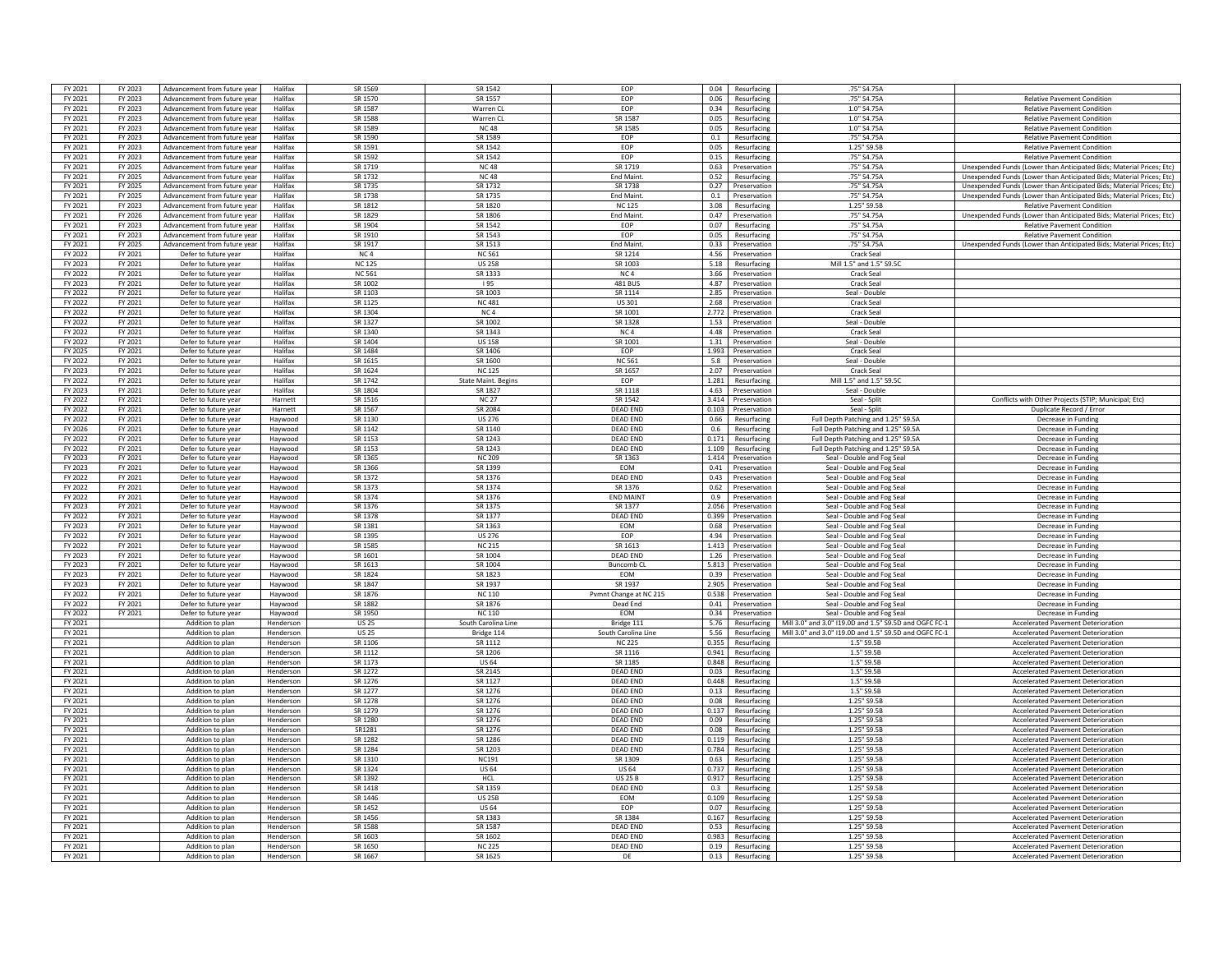| FY 2021            |                    | Addition to plan                             | Hendersor              | SR 1712            | SR 1602                          | SR 1710                      | 0.91         | Resurfacing                  | 1.25" S9.5B                                        | <b>Accelerated Pavement Deterioration</b>                                                                    |
|--------------------|--------------------|----------------------------------------------|------------------------|--------------------|----------------------------------|------------------------------|--------------|------------------------------|----------------------------------------------------|--------------------------------------------------------------------------------------------------------------|
| FY 2021            |                    | Addition to plan                             | Henderson              | SR 1720            | SR 1719                          | DE.                          |              | 0.61 Resurfacing             | 1.25" S9.5B                                        | <b>Accelerated Pavement Deterioration</b>                                                                    |
| FY 2021            |                    | Addition to plan                             | Henderson              | SR 1730            | SR 1783                          | DF                           | 0.7          | Resurfacing                  | 1.25" S9.5B                                        | <b>Accelerated Payement Deterioration</b>                                                                    |
| FY 2021            |                    | Addition to plan                             | Henderson              | SR 1731            | SR 1734                          | DE                           | 0.39         | Resurfacing                  | 1.25" S9.5B                                        | <b>Accelerated Pavement Deterioration</b>                                                                    |
| FY 2021            |                    | Addition to plan                             | Hendersor              | SR 1734            | SR 1525                          | EOP                          | 0.586        | Resurfacing                  | 1.25" S9.5B                                        | <b>Accelerated Pavement Deterioration</b>                                                                    |
| FY 2021            |                    | Addition to plan                             | Henderson              | SR 1781            | SR 1722                          | SR 1722                      | 0.816        | Resurfacing                  | 1.25" S9.5B                                        | <b>Accelerated Pavement Deterioration</b>                                                                    |
| FY 2021            |                    | Addition to plan                             | Hendersor              | SR 1783            | SR 1719                          | SR 1602                      | 0.68         | Resurfacing                  | 1.25" S9.5B                                        | <b>Accelerated Pavement Deterioration</b>                                                                    |
| FY 2021            |                    | Addition to plan                             | Hendersor              | SR 1802            | <b>BRIDGE 55</b>                 | POLK                         | 1.2          | Resurfacing                  | 1.25" S9.5B                                        | <b>Accelerated Pavement Deterioration</b>                                                                    |
| FY 2021            |                    | Addition to plan                             | Henderson              | SR 1812            | <b>NC 225</b>                    | SR 1825                      | 0.855        | Resurfacing                  | 1.25" S9.5B                                        | <b>Accelerated Pavement Deterioration</b>                                                                    |
| FY 2021            |                    | Addition to plan                             | Henderson              | SR 1845            | SR 1846                          | <b>FOM</b>                   | 0.5          | Resurfacing                  | 1.25" S9.5B                                        | <b>Accelerated Payement Deterioration</b>                                                                    |
|                    |                    |                                              |                        | SR 1866            |                                  |                              |              |                              |                                                    |                                                                                                              |
| FY 2021            |                    | Addition to plan                             | Henderson              | SR 1878            | SR 1845                          | EOM                          | 0.2          | Resurfacing                  | 1.25" S9.5B                                        | <b>Accelerated Pavement Deterioration</b>                                                                    |
| FY 2021            |                    | Addition to plan                             | Hendersor              | SR 1976            | SR 1835<br>SR 1525               | DE                           | 0.5          | Resurfacing                  | 1.25" S9.5B                                        | Accelerated Pavement Deterioration                                                                           |
| FY 2021            |                    | Addition to plan                             | Henderson              |                    |                                  | SR 1933                      | 0.288        | Resurfacing                  | 1.25" S9.5B                                        | <b>Accelerated Payement Deterioration</b>                                                                    |
| FY 2021            |                    | Addition to plan                             | Henderson              | SR 1927            | SR 1525                          | SR 1926                      | 0.159        | Resurfacing                  | 1.25" S9.5B                                        | <b>Accelerated Pavement Deterioration</b>                                                                    |
| FY 2021            |                    | Addition to plan                             | Hendersor              | SR 1933            | SR 1927                          | DE.                          | 0.5          | Resurfacing                  | 1.25" S9.5B                                        | <b>Accelerated Pavement Deterioration</b>                                                                    |
| FY 2021            |                    | Addition to plan                             | Henderson              | SR 1934            | SR 1933                          | DE                           |              | 0.04 Resurfacing             | 1.25" S9.5B                                        | <b>Accelerated Pavement Deterioration</b>                                                                    |
| FY 2021            |                    | Addition to plan                             | Henderson              | SR 1957            | SR 1006                          | DE                           | 0.17         | Resurfacing                  | 1.25" S9.5B                                        | Accelerated Pavement Deterioration                                                                           |
| FY 2021            |                    | Addition to plan                             | Henderson              | SR 1959            | SR 1793                          | SR 1793                      | 0.2          | Resurfacing                  | 1.25" S9.5B                                        | <b>Accelerated Pavement Deterioration</b>                                                                    |
| FY 2021            |                    | Addition to plan                             | Hendersor              | SR 1972            | SR 1807                          | SR 2509                      | 0.1          | Resurfacing                  | 1.25" S9.5B                                        | <b>Accelerated Pavement Deterioration</b>                                                                    |
| FY 2021            |                    | Addition to plan                             | Henderson              | SR 1974            | SR 1508                          | SR 1508                      | 0.156        | Resurfacing                  | 1.25" S9.5B                                        | <b>Accelerated Pavement Deterioration</b>                                                                    |
| FY 2021            |                    | Addition to plan                             | Henderson              | SR 2002            | SR 1365                          | SR 2003                      | 0.445        | Resurfacing                  | 1.25" S9.5B                                        | <b>Accelerated Pavement Deterioration</b>                                                                    |
| FY 2021            |                    | Addition to plan                             | Henderson              | SR 2003            | SR 2002                          | DE                           | 0.28         | Resurfacing                  | 1.25" S9.5B                                        | <b>Accelerated Pavement Deterioration</b>                                                                    |
| FY 2021            |                    | Addition to plan                             | Henderson              | SR 2047            | SR 2008                          | DE                           |              | 0.11 Resurfacing             | 1.5" S9.5B                                         | <b>Accelerated Pavement Deterioration</b>                                                                    |
| FY 2021            |                    | Addition to plan                             | Henderson              | SR 2143            | SR 2145                          | DF                           | 0.265        | Resurfacing                  | 1.25" S9.5B                                        | <b>Accelerated Payement Deterioration</b>                                                                    |
| FY 2021            |                    | Addition to plan                             | Henderson              | SR 2144            | SR 2143                          | DE                           | 0.05         | Resurfacing                  | 1.25" S9.5B                                        | <b>Accelerated Pavement Deterioration</b>                                                                    |
| FY 2021            |                    | Addition to plan                             | Hendersor              | SR 2145            | SR 2145                          | DE                           | 0.847        | Resurfacing                  | 1.25" S9.5B                                        | <b>Accelerated Pavement Deterioration</b>                                                                    |
| FY 2021            |                    | Addition to plan                             | Hendersor              | SR 2154            | SR 1171                          | DE                           | 0.4          | Resurfacing                  | 1.25" S9.5B                                        | <b>Accelerated Pavement Deterioration</b>                                                                    |
| FY 2021            |                    | Addition to plan                             | Henderson              | SR 2156            | SR 2145                          | DF                           | 0.12         | Resurfacing                  | 1.25" S9.5B                                        | <b>Accelerated Payement Deterioration</b>                                                                    |
| FY 2021            |                    | Addition to plan                             | Henderson              | SR 2157            | SR 1227                          | <b>EOM</b>                   | 0.1          | Resurfacing                  | 1.25" S9.5B                                        | <b>Accelerated Pavement Deterioration</b>                                                                    |
| FY 2021            |                    | Addition to plan                             | Hendersor              | SR 2159            | SR 1284                          | EOM                          |              | 0.11 Resurfacing             | 1.25" S9.5B                                        | <b>Accelerated Pavement Deterioration</b>                                                                    |
|                    |                    |                                              |                        |                    |                                  |                              |              |                              |                                                    |                                                                                                              |
| FY 2021            |                    | Addition to plan                             | Henderson              | SR 2160            | SR 1127                          | DE.                          | 0.1          | Resurfacing                  | 1.25" S9.5B                                        | <b>Accelerated Pavement Deterioration</b>                                                                    |
| FY 2021            |                    | Addition to plan                             | Henderson              | SR 2236            | SR 2351                          | DE                           | 0.2          | Resurfacing                  | 1.25" S9.5B                                        | <b>Accelerated Pavement Deterioration</b>                                                                    |
| FY 2021            |                    | Addition to plan                             | Hendersor              | SR 2302            | SR 2143                          | DE                           | 0.088        | Resurfacing                  | 1.25" S9.5B                                        | <b>Accelerated Pavement Deterioration</b>                                                                    |
| FY 2021            |                    | Addition to plan                             | Hendersor              | SR 2402            | SR 1316                          | SR 2403                      | 0.284        | Resurfacing                  | 1.25" S9.5B                                        | Accelerated Pavement Deterioration                                                                           |
| FY 2021            |                    | Addition to plan                             | Henderson              | SR 2403            | DF                               | DF                           | 0.238        | Resurfacing                  | 1.25" S9.5B                                        | <b>Accelerated Pavement Deterioration</b>                                                                    |
| FY 2021            | FY 2023            | Advancement from future yea                  | Henderson              | SR 1219            | SR 1191                          | <b>DEAD END</b>              | 0.48         | Resurfacing                  | Full Depth Patching and 1.25" S9.5A                | <b>Accelerated Pavement Deterioration</b>                                                                    |
| FY 2021            | FY 2023            | Advancement from future year                 | Henderson              | SR 1255            | SR 1109                          | <b>DEAD END</b>              | 0.104        | Resurfacing                  | Full Depth Patching and 1.25" S9.5A                | <b>Accelerated Pavement Deterioration</b>                                                                    |
| FY 2021            | FY 2022            | Advancement from future year                 | Henderson              | SR 1456            | SR 1383                          | SR 1384                      | 0.179        | Resurfacing                  | Full Depth Patching and 1.25" S9.5A                | Accelerated Pavement Deterioration                                                                           |
| FY 2021            | FY 2023            | Advancement from future year                 | Henderson              | SR 1668            | SR 1652                          | <b>DEAD END</b>              | 0.5          | Resurfacing                  | Full Depth Patching and 1.25" S9.5A                | <b>Accelerated Pavement Deterioration</b>                                                                    |
| FY 2022            | FY 2021            | Defer to future year                         | Henderson              | US 25 Bus N        | <b>US 176</b>                    | SR 1503                      | 1.2          | Resurfacing                  | Mill 4.5" and 3.0" I19.0B and 1.5" S9.5B           | Conflicts with Other Projects (STIP; Municipal; Etc)                                                         |
|                    |                    |                                              |                        |                    |                                  |                              |              |                              |                                                    |                                                                                                              |
| FY 2022            | FY 2021            | Defer to future year                         |                        | US 25 Bus          | US 176                           | EDH                          | 1.1          | Resurfacing                  | Mill 2.5" and 2.5" I19.0C and 1.5" S9.5C and Wider |                                                                                                              |
| FY 2022            | FY 2021            | Defer to future year                         | Henderson<br>Hendersor | <b>US 25 Bus 9</b> | US 25 Bus                        | <b>US 25 Bus</b>             | 1.03         | Resurfacing                  | Mill 4.5" and 3.0" I19.0B and 1.5" S9.5B           | Conflicts with Other Projects (STIP; Municipal; Etc)<br>Conflicts with Other Projects (STIP; Municipal; Etc) |
| FY 2022            | FY 2021            | Defer to future year                         | Henderson              | SR 1006            | <b>US 64 E</b>                   | SR 1734                      | 0.83         | Resurfacing                  | 1.25" SF9.5A                                       | Exhausted Funds (Higher than Anticipated Bids; Material Prices; Etc)                                         |
| FY 2022            | FY 2021            | Defer to future year                         | Henderson              |                    | <b>US 64</b>                     |                              |              | 0.26 Preservation            | Seal - Double and Fog Seal                         | Decrease in Funding                                                                                          |
|                    |                    |                                              |                        | SR 1186            |                                  | <b>US 64</b>                 |              |                              |                                                    |                                                                                                              |
| FY 2023            | FY 2021            | Defer to future year                         | Henderson              | SR 1191            | SR 1192                          | MP 2.81                      | 1.304        | Resurfacing                  | Full Depth Patching and 1.25" S9.5A                | Unexpended Funds (Lower than Anticipated Bids; Material Prices; Etc)                                         |
| FY 2022            | FY 2021            | Defer to future year                         | Henderson              | SR 1191            | SR 1205                          | <b>TRANSYLVANIA CL</b>       | 3.209        | Resurfacing                  | 1.25" S9.5B                                        | Exhausted Funds (Higher than Anticipated Bids: Material Prices: Etc)                                         |
| FY 2022            | FY 2021            | Defer to future year                         | Hendersor              | SR 1214            | <b>US 64</b>                     | EOM                          | 0.39         | Preservation                 | Seal - Double and Fog Seal                         | Decrease in Funding                                                                                          |
| FY 2022            | FY 2021            | Defer to future year                         | Henderson              | SR 1287            | SR 1109                          | <b>DEAD END</b>              | 0.37         | Preservation                 | Seal - Double and Fog Seal                         | Decrease in Funding                                                                                          |
| FY 2022            | FY 2021            | Defer to future year                         | Henderson              | SR 1308            | <b>US64</b>                      | DFAD FND                     | 0.1          | Preservation                 | Seal - Double and Fog Seal                         | Decrease in Funding                                                                                          |
| FY 2022            | FY 2021            | Defer to future year                         | Hendersor              | SR 1319            | SR 1317                          | SR 1328                      | 1.29         | Preservation                 | Seal - Double and Fog Seal                         | Decrease in Fundin                                                                                           |
| FY 2022            | FY 2021            | Defer to future year                         | Hendersor              | SR 1506            | SR 1503                          | <b>DEAD END</b>              |              | 0.3 Preservation             | Seal - Double and Fog Seal                         | Decrease in Funding                                                                                          |
| FY 2022            | FY 2021            | Defer to future year                         | Henderson              | SR 1508            | <b>NCL HENDVI</b>                | SR 1503                      | 0.559        | Resurfacing                  | 1.5" S9.5C                                         | Decrease in Funding                                                                                          |
| FY 2022            | FY 2021            | Defer to future year                         | Henderson              | SR 1591            | SR 1572                          | SR 1602                      | 4.1          | Preservation                 | Seal - Double and Fog Seal                         | Decrease in Funding                                                                                          |
| FY 2022            | FY 2021            | Defer to future year                         | Henderson              | SR 1709            | SR 1602                          | EOP                          | 0.14         | Preservation                 | Seal - Double and Fog Seal                         | Decrease in Funding                                                                                          |
| FY 2022            | FY 2021            | Defer to future yea                          | Hendersor              | SR 1710            | SR 1602                          | SR 1602                      | 2.94         | Preservation                 | Seal - Double and Fog Seal                         | Decrease in Fundin                                                                                           |
| FY 2022            | FY 2021            | Defer to future year                         | Henderson              | SR 1793            | SR 1525                          | SR 1006                      | 3.073        | Resurfacing                  | 1.25" S9.5B                                        | Exhausted Funds (Higher than Anticipated Bids: Material Prices: Etc)                                         |
| FY 2021            |                    | Addition to plan                             | Hertford               | <b>NC45</b>        | <b>NC 561</b>                    | NC 461 (Farmers Chemical Rd) | 5.36         | Resurfacing                  | 1.5" S9.5B                                         | <b>Accelerated Pavement Deterioration</b>                                                                    |
| FY 2021            |                    | Addition to plan                             | Hertford               | SR 1137            | SR 1142                          | SR 1139                      | 1.627        | Resurfacing                  | Seal - Split and 1.5" S9.5B                        | Proximity of Other Planned Work                                                                              |
| FY 2023            | FY 2021            | Defer to future year                         | Hertford               | SR 1101            | SR 1105                          | <b>US13</b>                  |              | 1.27 Preservation            | Crack Seal                                         | Decrease in Funding                                                                                          |
| FY 2023            | FY 2021            | Defer to future year                         | Hertford               | SR 1102            | Dead End                         | SR 1100                      | 0.7          | Preservation                 | .75" S4.75A                                        | Decrease in Funding                                                                                          |
| FY 2023            | FY 2021            | Defer to future year                         | Hertford               | SR 1104            | SR 1106                          | Bertie Co                    | 1.78         | Preservation                 | Crack Seal                                         | Decrease in Funding                                                                                          |
|                    |                    | Defer to future yea                          | Hertford               |                    |                                  |                              |              | Preservation                 | Crack Sea                                          | Decrease in Funding                                                                                          |
| FY 2023<br>FY 2023 | FY 2021            |                                              | Hertford               | SR 1108<br>SR 1113 | <b>NC 11</b><br><b>Bertie Co</b> | <b>NC 461</b><br>NC 305      | 1.89<br>0.76 |                              | Crack Seal                                         | Decrease in Funding                                                                                          |
| FY 2023            | FY 2021<br>FY 2021 | Defer to future year<br>Defer to future year | Hertford               | SR 1131            | NC 461                           | <b>NC11</b>                  | 0.45         | Preservation<br>Preservation | Crack Seal                                         | Decrease in Fundin                                                                                           |
| FY 2023            | FY 2021            | Defer to future year                         | Hertford               | SR 1138            | Dead End                         | SR 1137                      | 0.38         | Preservation                 | .75" S4.75A                                        | Decrease in Funding                                                                                          |
|                    |                    |                                              |                        |                    |                                  |                              |              |                              |                                                    |                                                                                                              |
| FY 2023            | FY 2021            | Defer to future year                         | Hertford               | SR 1142            | SR 1141                          | SR 1160                      | 2.81         | Preservation                 | Crack Seal                                         | Decrease in Funding                                                                                          |
| FY 2023            | FY 2021            | Defer to future year                         | Hertford               | SR 1155            | <b>NC 561</b>                    | Northampton Co               | 2.209        | Preservation                 | Crack Seal                                         | Decrease in Funding                                                                                          |
| FY 2023            | FY 2021            | Defer to future year                         | Hertford               | SR 1156            | Dead End                         | SR 1155                      | 0.35         | Preservation                 | .75" S4.75A                                        | Decrease in Funding                                                                                          |
| FY 2023            | FY 2021            | Defer to future year                         | Hertford               | SR 1160            | Northampton Co                   | SR 1149                      | 1.33         | Preservation                 | Crack Seal                                         | Decrease in Funding                                                                                          |
| FY 2023            | FY 2021            | Defer to future year                         | Hertford               | SR 1171            | Dead End                         | SR 1169                      | 0.37         | Preservation                 | .75" S4.75A                                        | Decrease in Fundin                                                                                           |
| FY 2023            | FY 2021            | Defer to future year                         | Hertford               | SR 1183            | SR 1160                          | CDS                          | 0.24         | Preservation                 | Crack Seal                                         | Decrease in Funding                                                                                          |
| FY 2023            | FY 2021            | Defer to future year                         | Hertford               | SR 1194            | SR 1112                          | SR 1112                      | 0.32         | Preservation                 | .75" S4.75A                                        | Decrease in Funding                                                                                          |
| FY 2023            | FY 2021            | Defer to future year                         | Hertford               | SR 1199            | Dead End                         | <b>US 158</b>                |              | 0.13 Preservation            | .75" S4.75A                                        | Decrease in Funding                                                                                          |
| FY 2023            | FY 2021            | Defer to future year                         | Hertford               | SR 1211            | NC 42                            | Dead End                     |              | 0.08 Preservation            | Crack Seal                                         | Decrease in Funding                                                                                          |
| FY 2023            | FY 2021            | Defer to future year                         | Hertford               | SR 1228            | Dead End                         | SR 1199                      | 0.19         | Preservation                 | .75" S4.75A                                        | Decrease in Funding                                                                                          |
| FY 2023            | FY 2021            | Defer to future yea                          | Hertford               | SR 1233            | Dead End                         | SR 1100                      | 0.18         | Preservation                 | .75" S4.75A                                        | Decrease in Funding                                                                                          |
| FY 2023            | FY 2021            | Defer to future yea                          | Hertford               | SR 1307            | Dead End                         | SR 1306                      | 0.4          | Preservation                 | .75" S4.75A                                        | Decrease in Fundin                                                                                           |
| FY 2023            | FY 2021            | Defer to future year                         | Hertford               | SR 1308            | SR 1306                          | SR 1309                      | 3.1          | Preservation                 | Crack Seal                                         | Decrease in Fundin                                                                                           |
| FY 2023            | FY 2021            | Defer to future year                         | Hertford               | SR 1320            | SR 1315                          | <b>US 258</b>                | 0.75         | Preservation                 | Crack Sea                                          | Decrease in Funding                                                                                          |
| FY 2023            | FY 2021            | Defer to future year                         | Hertford               | SR 1323            | Dead End                         | SR 1310                      |              | 0.29 Preservation            | .75" S4.75A                                        | Decrease in Funding                                                                                          |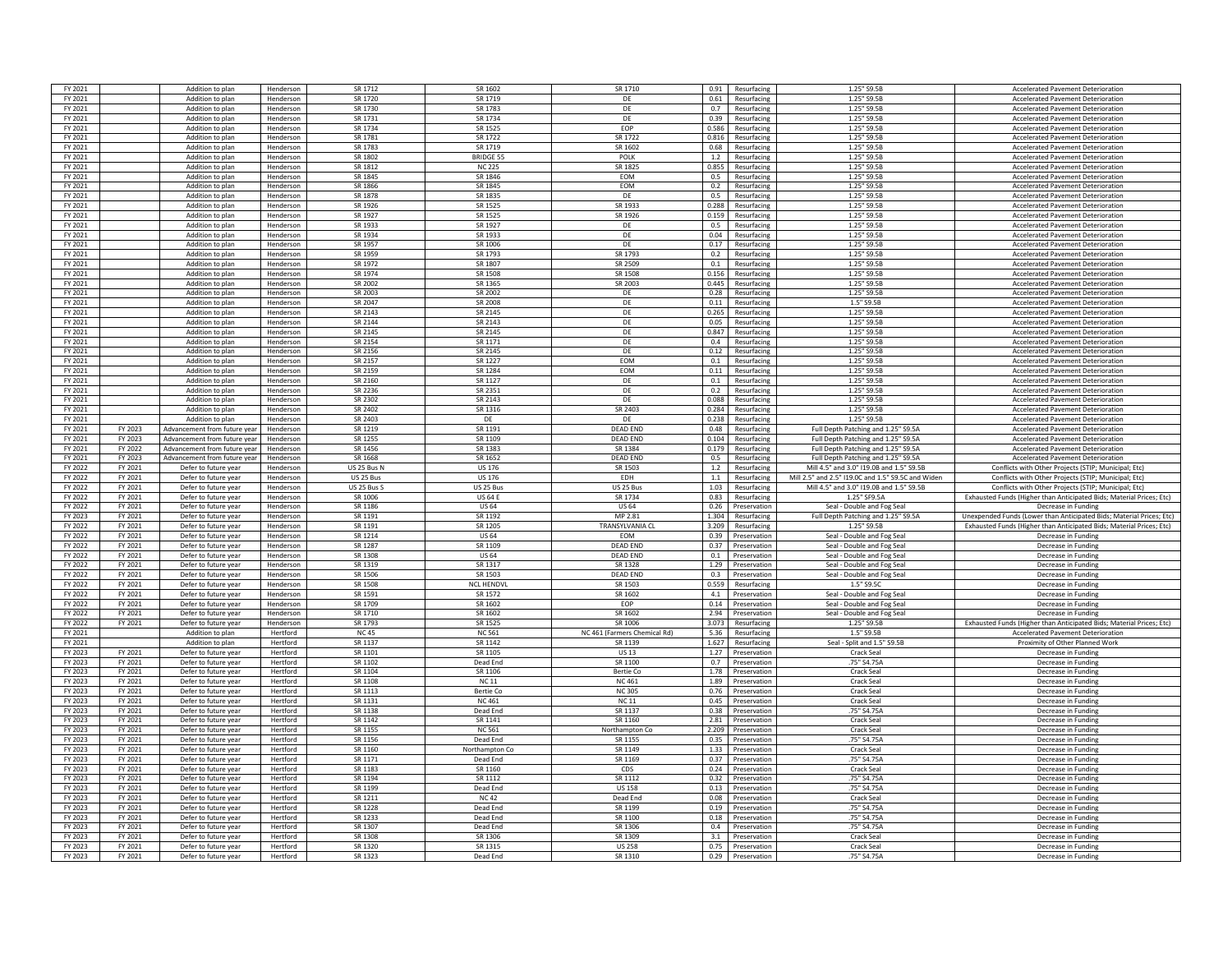| FY 2023            | FY 2021            | Defer to future year | Hertford | SR 1334                | Dead End              | <b>US158</b>       | 0.41 Preservation     | .75" S4.75A              | Decrease in Funding                       |
|--------------------|--------------------|----------------------|----------|------------------------|-----------------------|--------------------|-----------------------|--------------------------|-------------------------------------------|
| FY 2023            | FY 2021            | Defer to future year | Hertford | SR 1335                | SR 1337               | <b>US 158 Bus</b>  | Preservation<br>0.28  | .75" S4.75A              | Decrease in Funding                       |
| FY 2023            | FY 2021            | Defer to future year | Hertford | SR 1336                | SR 1335               | SR 1338            | 0.12<br>Preservation  | .75" S4.75A              | Decrease in Funding                       |
| FY 2023            | FY 2021            | Defer to future year | Hertford | SR 1337                | SR 1335               | SR 1338            | 0.12<br>Preservation  | .75" S4.75A              | Decrease in Funding                       |
|                    | FY 2021            | Defer to future year | Hertford | SR 1338                | Dead End              | SR 1335            | 0.28                  | .75" S4.75A              | Decrease in Fundin                        |
| FY 2023<br>FY 2023 | FY 2021            | Defer to future year | Hertford | SR 1344                | Dead End              | SR 1303            | Preservation<br>0.7   | .75" S4.75A              |                                           |
|                    |                    |                      |          |                        |                       |                    | Preservation          |                          | Decrease in Funding                       |
| FY 2023            | FY 2021            | Defer to future year | Hertford | SR 1407                | Dead End              | SR 1403            | 0.77<br>Preservation  | .75" S4.75A              | Decrease in Fundin                        |
| FY 2023            | FY 2021            | Defer to future year | Hertford | SR 1422                | Dead End              | <b>NC 561</b>      | 0.163<br>Preservation | .75" S4.75A              | Decrease in Funding                       |
| FY 2023            | FY 2021            | Defer to future year | Hertford | SR 1422                | Dead End              | <b>NC 561</b>      | 0.514<br>Preservation | .75" S4.75A              | Decrease in Funding                       |
| FY 2023            | FY 2021            | Defer to future year | Hertford | SR 1434                | SR 1002               | <b>NC45</b>        | 3.12<br>Preservation  | Crack Seal               | Decrease in Funding                       |
| FY 2023            | FY 2021            | Defer to future year | Hertford | SR 1463                | SR 1409               | Dead End           | 0.16<br>Preservation  | Crack Seal               | Decrease in Funding                       |
| FY 2023            | FY 2021            | Defer to future year | Hertford | SR 1465                | SR 1466               | Dead End           | 0.36<br>Preservation  | Crack Seal               | Decrease in Funding                       |
| FY 2023            | FY 2021            | Defer to future year | Hertford | SR 1466                | SR 1409               | SR 1409            | 0.44<br>Preservation  | Crack Seal               | Decrease in Funding                       |
| FY 2023            | FY 2021            | Defer to future year | Hertford | SR 1467                | SR 1463               | Dead End           | 0.17<br>Preservation  | Crack Seal               | Decrease in Funding                       |
| FY 2021            |                    | Addition to plan     | Hoke     | US401                  | Start of Multi-Lane   | <b>US401 BUS</b>   | 4.97<br>Preservation  | Crack Seal               | <b>Accelerated Pavement Deterioration</b> |
| FY 2021            |                    | Addition to plan     | Hoke     | SR1149                 | SR1403                | NC211              | 0.662<br>Resurfacing  | Mill 1.5" and 1.5" S9.5B | Duplicate Record / Error                  |
| FY 2021            |                    | Addition to plan     | Hoke     | SR1232                 | SR1214                | <b>DEAD END</b>    | 0.49<br>Resurfacing   | 1.5" S9.5B               | <b>Accelerated Payement Deterioration</b> |
| FY 2021            |                    | Addition to plan     | Hoke     | SR1403                 | <b>US401 BUS</b>      | <b>NC 20</b>       | 0.94<br>Resurfacing   | 1.5" S9.5B               | Proximity of Other Planned Work           |
| FY 2021            |                    | Addition to plan     | Hoke     | SR1466                 | SR1406                | DEAD END           | 1.3<br>Resurfacing    | 1.5" S9.5B               | <b>Accelerated Pavement Deterioration</b> |
|                    |                    |                      |          | SR1517                 | SR1515                | <b>DEAD END</b>    | 0.03                  | Crack Seal               |                                           |
| FY 2021            |                    | Addition to plan     | Hoke     |                        |                       |                    | Preservation<br>0.047 |                          | Proximity of Other Planned Work           |
| FY 2021            |                    | Addition to plan     | Hoke     | SR1727                 | SR1730                | <b>DEAD END</b>    | Preservation          | <b>Crack Seal</b>        | Replacement for Removed Route             |
| FY 2023            | FY 2021            | Defer to future year | Hyde     | SR 1124                | SR 1128               | Pavement Change    | 0.89<br>Preservation  | Seal - Double            | Decrease in Fundin                        |
| FY 2023            | FY 2021            | Defer to future year | Hyde     | SR 1124                | Pavement Change       | <b>NC 94</b>       | 1.49<br>Preservation  | Seal - Double            | Decrease in Funding                       |
| FY 2023            | FY 2021            | Defer to future year | Hyde     | SR 1139                | <b>US 264</b>         | SR 1141            | 3.88<br>Preservation  | Crack Seal               | Decrease in Funding                       |
| FY 2023            | FY 2021            | Defer to future year | Hyde     | SR 1141                | SR 1143               | SR 1139            | 2.12<br>Preservation  | Crack Seal               | Decrease in Funding                       |
| FY 2023            | FY 2021            | Defer to future year | Hyde     | SR 1144                | SR 1143               | SR 1145            | 1.13<br>Preservation  | Crack Seal               | Decrease in Funding                       |
| FY 2023            | FY 2021            | Defer to future year | Hyde     | SR 1145                | SR 1146               | SR 1143            | 2.5<br>Preservation   | Crack Seal               | Decrease in Fundin                        |
| FY 2023            | FY 2021            | Defer to future year | Hyde     | SR 1146                | Dead End              | SR 1145            | 1.37<br>Preservation  | Seal - Double            | Decrease in Funding                       |
| FY 2023            | FY 2021            | Defer to future year | Hyde     | SR 1154                | <b>US 264</b>         | <b>US 264</b>      | 1.071<br>Preservation | Seal - Double            | Decrease in Funding                       |
| FY 2023            | FY 2021            | Defer to future year | Hyde     | SR 1167                | Dead End              | <b>US 264</b>      | 0.496<br>Preservation | Seal - Double            | Decrease in Funding                       |
| FY 2023            | FY 2021            | Defer to future year | Hyde     | SR 1168                | Dead End              | <b>US 264</b>      | 0.43<br>Preservation  | Seal - Double            | Decrease in Funding                       |
| FY 2023            | FY 2021            | Defer to future year | Hyde     | SR 1305                | SR 1304               | SR 1364            | 1.25<br>Preservation  | Seal - Double            | Decrease in Funding                       |
| FY 2023            | FY 2021            | Defer to future year | Hyde     | SR 1305                | SR 1364               | <b>NC 94</b>       | 7.95<br>Preservation  | Seal - Double            | Decrease in Funding                       |
| FY 2023            | FY 2021            | Defer to future year | Hyde     | SR 1305                | <b>NC 94</b>          | SR 1311            | 2.77<br>Preservation  | Seal - Double            | Decrease in Fundin                        |
| FY 2023            | FY 2021            | Defer to future year | Hyde     | SR 1315                | SR 1311               | <b>US 264</b>      | 2.083<br>Preservation | Seal - Double            | Decrease in Funding                       |
|                    |                    |                      | Iredell  |                        |                       |                    | 5.927                 | 1.5"59.50                |                                           |
| FY 2023<br>FY 2022 | FY 2021<br>FY 2021 | Defer to future year | Iredell  | <b>US70</b><br>SR 1112 | Catawba Cl<br>SR 1100 | SR 1005<br>SR 1267 | Resurfacing<br>1.872  | 1.5" S9.5B and Widen     | Decrease in Funding                       |
|                    |                    | Defer to future year |          |                        |                       |                    | Resurfacing           |                          | Decrease in Funding                       |
| FY 2022            | FY 2021            | Defer to future year | Iredell  | SR 1113                | SR 1100               | Cul-De-Sac         | 2.506<br>Resurfacing  | 1.0" S9.5B               | Decrease in Funding                       |
| FY 2023            | FY 2021            | Defer to future year | Iredell  | SR 1115                | SR 1100               | Cul-De-Sac         | 2.912<br>Resurfacing  | 1.0" S9.5B               | Decrease in Funding                       |
| FY 2023            | FY 2021            | Defer to future year | Iredell  | SR 1125                | <b>NC 115</b>         | Meck. Co           | 5.16<br>Resurfacing   | 1.0" S9.5E               | Decrease in Funding                       |
| FY 2023            | FY 2021            | Defer to future year | Iredell  | SR 1138                | <b>NC 115</b>         | SR 1125            | 2.444<br>Resurfacing  | 15"5950                  | Decrease in Fundin                        |
| FY 2023            | FY 2021            | Defer to future year | Iredell  | SR 1141                | SR 1125               | Meck Co            | 0.229<br>Resurfacing  | 1.5" \$9.50              | Decrease in Funding                       |
| FY 2022            | FY 2021            | Defer to future year | Iredell  | SR 1151                | SR 1150               | Rowan Cl           | 2.72<br>Resurfacing   | 1.0" S9.5E               | Decrease in Fundin                        |
| FY 2022            | FY 2021            | Defer to future year | Iredell  | SR 1164                | <b>NC 150</b>         | End Maint.         | 0.307<br>Resurfacing  | 1.5" \$9.50              | Decrease in Funding                       |
| FY 2023            | FY 2021            | Defer to future year | Iredell  | SR 1246                | US 21                 | <b>NC115</b>       | 1.024<br>Resurfacing  | 1.5" \$9.50              | Decrease in Funding                       |
| FY 2022            | FY 2021            | Defer to future year | Iredell  | SR 1303                | <b>US21</b>           | Pymt Joint         | 0.884<br>Resurfacing  | 1.5" S9.5C               | Decrease in Funding                       |
| FY 2022            | FY 2021            | Defer to future year | Iredell  | SR 1312                | <b>US 21</b>          | <b>US 21</b>       | 2.034<br>Resurfacing  | 1.0" S9.5E               | Decrease in Funding                       |
| FY 2022            | FY 2021            | Defer to future year | Iredell  | SR 1339                | SR 1338               | <b>NC 115</b>      | 0.476<br>Resurfacing  | 1.5" S9.50               | Decrease in Fundin                        |
| FY 2022            | FY 2021            | Defer to future year | Iredell  | SR 1467                | SR 1395               | Sr 1474            | $-1.1$<br>Resurfacing | 1.5"S9.50                | Decrease in Funding                       |
| FY 2022            | FY 2021            | Defer to future year | Iredell  | SR 1500                | SR 1501               | SR 1502            | 1.292<br>Preservation | Seal - Double            | Decrease in Funding                       |
| FY 2022            | FY 2021            | Defer to future year | Iredell  | SR 1502                | SR 1529               | SR 1006            | 0.125<br>Resurfacing  | 1.5" S9.5C               | Decrease in Funding                       |
|                    |                    |                      | Iredell  | SR 1524                | SR 1006               | SR 1526            | 1.942                 |                          |                                           |
| FY 2022            | FY 2021            | Defer to future year |          |                        |                       |                    | Preservation          | Seal - Double            | Decrease in Funding                       |
| FY 2022            | FY 2021            | Defer to future year | Iredell  | SR 1526                | SR 1005               | SR 1529            | 3.01<br>Preservation  | Seal - Double            | Decrease in Funding                       |
| FY 2022            | FY 2021            | Defer to future year | Iredell  | SR 1555                | <b>NC 115</b>         | SR 1554            | 0.588<br>Preservation | Seal - Double            | Decrease in Funding                       |
| FY 2022            | FY 2021            | Defer to future year | Iredell  | SR 1557                | <b>NC 115</b>         | <b>End Pvmt</b>    | Resurfacing<br>0.099  | 1.0" S9.5B               | Decrease in Fundin                        |
| FY 2022            | FY 2021            | Defer to future year | Iredell  | SR 1559                | SR 1554               | <b>Fnd Maint</b>   | 1.271<br>Preservation | Seal - Double            | Decrease in Fundin                        |
| FY 2022            | FY 2021            | Defer to future year | Iredell  | SR 1579                | Alexander CL          | SR 1577            | 1.131<br>Preservation | Seal - Double            | Decrease in Funding                       |
| FY 2022            | FY 2021            | Defer to future year | Iredell  | SR 1582                | <b>NC115</b>          | Dead End           | 0.681<br>Preservation | Seal - Double            | Decrease in Funding                       |
| FY 2022            | FY 2021            | Defer to future year | Iredell  | SR 1583                | <b>NC 115</b>         | SR 1614            | 1.701<br>Preservation | Seal - Double            | Decrease in Funding                       |
| FY 2022            | FY 2021            | Defer to future year | Iredell  | SR 1590                | Alexander CI          | <b>NC115</b>       | 3.773<br>Preservation | Seal - Double            | Decrease in Funding                       |
| FY 2022            | FY 2021            | Defer to future year | Iredell  | SR 1598                | Alex. Co              | <b>NC 115</b>      | 4.31<br>Preservation  | Seal - Double            | Decrease in Funding                       |
| FY 2022            | FY 2021            | Defer to future year | Iredell  | SR 1607                | SR 1598               | <b>NC 115</b>      | 2.354<br>Preservation | Seal - Double            | Decrease in Funding                       |
| FY 2022            | FY 2021            | Defer to future year | Iredell  | SR 1715                | <b>NC 115</b>         | SR 1769            | 0.174<br>Resurfacing  | 1.0" S9.5B               | Decrease in Fundin                        |
| FY 2022            | FY 2021            | Defer to future year | Iredell  | SR 1769                | SR 1715               | SR 1770            | 0.079<br>Resurfacing  | 1.0" S9.5B               | Decrease in Funding                       |
| FY 2022            | FY 2021            | Defer to future year | Iredell  | SR 1828                | <b>US21</b>           | <b>End Pvmt</b>    | 1.324<br>Preservation | Seal - Double            | Decrease in Funding                       |
| FY 2022            | FY 2021            | Defer to future year | Iredell  | SR 1832                | SR 1817               | <b>NC 901</b>      | 5.454<br>Preservation | Seal - Double            | Decrease in Funding                       |
| FY 2022            | FY 2021            | Defer to future year | Iredell  | SR 1839                | SR 1838               | <b>US21</b>        | 1.284<br>Preservation | Seal - Double            | Decrease in Funding                       |
| FY 2022            | FY 2021            | Defer to future year | Iredell  | SR 1860                | SR 1862               | SR 1861            | 1.155<br>Preservation | Seal - Double            | Decrease in Funding                       |
| FY 2022            | FY 2021            | Defer to future year | Iredell  | SR 1880                | SR 1892               | SR 1896            | 2.334<br>Preservation | Seal - Double            | Decrease in Funding                       |
|                    |                    |                      |          |                        |                       |                    |                       |                          |                                           |
| FY 2022            | FY 2021            | Defer to future year | Iredell  | SR 1904                | SR 1572               | SR 1903            | 1.007<br>Preservation | Seal - Double            | Decrease in Fundin                        |
| FY 2022            | FY 2021            | Defer to future year | Iredell  | SR 1908                | SR 1907               | End of Pvmt        | 0.367<br>Preservation | Seal - Double            | Decrease in Funding                       |
| FY 2022            | FY 2021            | Defer to future year | Iredell  | SR 1947                | SR 1939               | Cul-de-sac         | 0.503<br>Resurfacing  | 1.0" S9.5B               | Decrease in Funding                       |
| FY 2023            | FY 2021            | Defer to future year | Iredell  | SR 1980                | SR 1886               | Dead End           | 0.085<br>Resurfacing  | 1.0" S9.5B               | Decrease in Funding                       |
| FY 2022            | FY 2021            | Defer to future year | Iredell  | SR 2009                | SR 1939               | Cul-de-sac         | 0.195<br>Resurfacing  | 1.0" S9.5B               | Decrease in Funding                       |
| FY 2022            | FY 2021            | Defer to future year | Iredell  | SR 2045                | SR 1845               | Cul-De-Sac         | 0.359<br>Resurfacing  | 1.0" S9.5B               | Decrease in Funding                       |
| FY 2022            | FY 2021            | Defer to future year | Iredell  | SR 2059                | SR 1865               | Cul-de-sac         | 0.161<br>Resurfacing  | 1.0" S9.5B               | Decrease in Funding                       |
| FY 2022            | FY 2021            | Defer to future yea  | Iredell  | SR 2104                | SR 2106               | SR 2116            | 0.994<br>Resurfacing  | $1.0"$ S9.5E             | Decrease in Fundin                        |
| FY 2022            | FY 2021            | Defer to future year | Iredell  | SR 2117                | SR 2115               | SR 2120            | 1.825<br>Preservation | Seal - Double            | Decrease in Fundin                        |
| FY 2022            | FY 2021            | Defer to future year | Iredell  | SR 2122                | SR 2120               | SR 2121            | 1.578<br>Preservation | Seal - Double            | Decrease in Funding                       |
| FY 2022            | FY 2021            | Defer to future year | Iredell  | SR 2129                | <b>NC 90</b>          | SR 2126            | 0.973<br>Preservation | Seal - Double            | Decrease in Funding                       |
|                    |                    |                      |          |                        |                       |                    |                       |                          |                                           |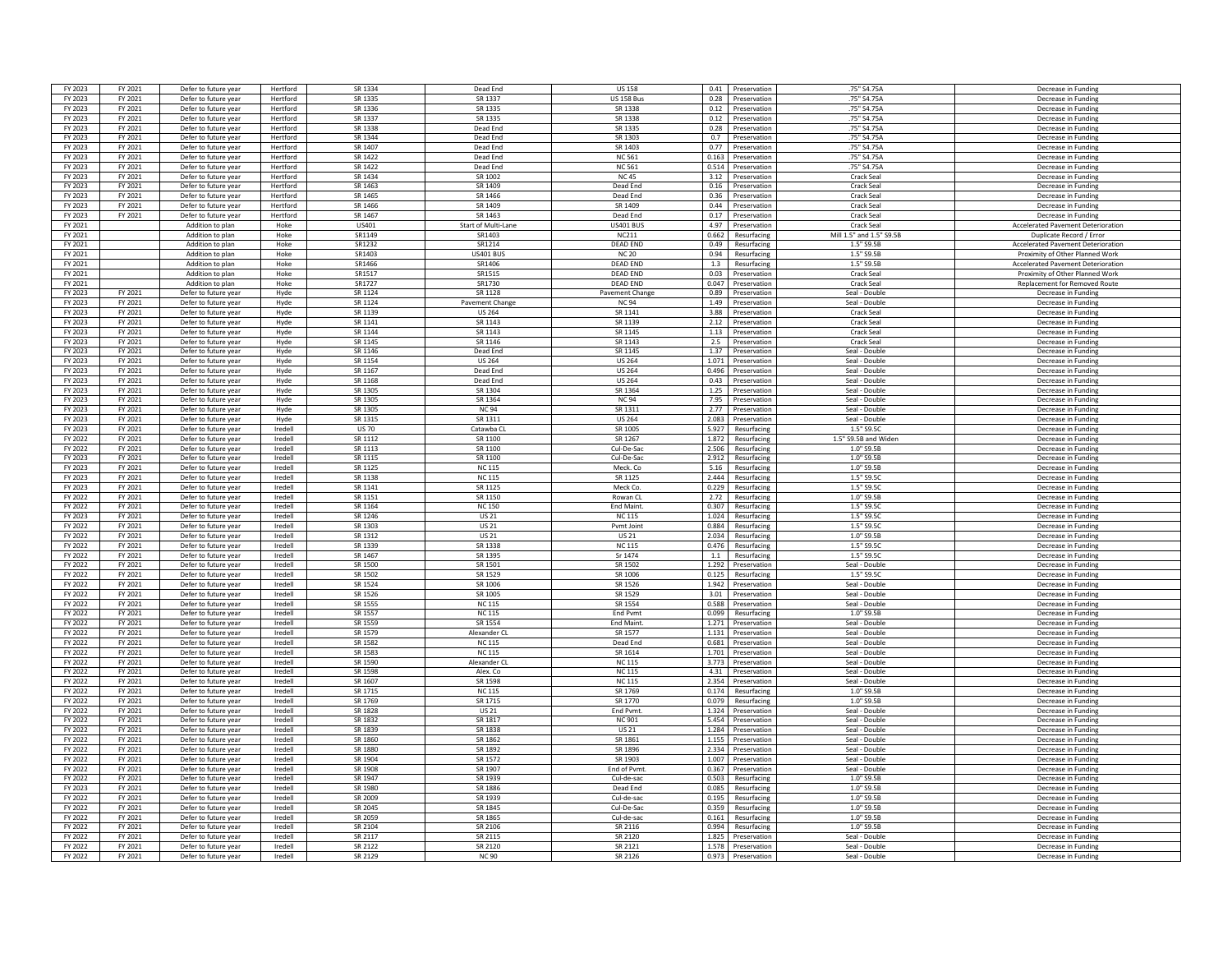| FY 2022<br>FY 2023 | FY 2021 | Defer to future yea                  | Iredell              | SR 2183            | SR 2158            | Cul-de-sad           | 0.403       | Resurfacine                       | 1.0" S9.5B                               | Decrease in Funding                                                                                                                          |
|--------------------|---------|--------------------------------------|----------------------|--------------------|--------------------|----------------------|-------------|-----------------------------------|------------------------------------------|----------------------------------------------------------------------------------------------------------------------------------------------|
|                    | FY 2021 | Defer to future year                 | Iredell              | SR 2192            | SR 2158            | SR 2174              | 1.192       | Resurfacing                       | 1.5" S9.5B                               | Decrease in Funding                                                                                                                          |
| FY 2023            | FY 2021 | Defer to future year                 | Iredell              | SR 2207            | <b>US64</b>        | Dead End             | 0.405       | Resurfacing                       | 1.0" S9.5B                               | Decrease in Funding                                                                                                                          |
| FY 2022            | FY 2021 | Defer to future year                 | Iredell              | SR 2340            | <b>Begin Maint</b> | <b>End Maint</b>     | 0.785       | Resurfacing                       | 1.0" S9.5B                               | Decrease in Funding                                                                                                                          |
|                    | FY 2021 | Defer to future year                 | Iredell              |                    | SR 1004            | Dead End             | 0.276       | Resurfacing                       | 1.0" S9.5B                               | Decrease in Funding                                                                                                                          |
| FY 2022            |         |                                      |                      | SR 2726            |                    |                      |             |                                   |                                          |                                                                                                                                              |
| FY 2022            | FY 2021 | Defer to future yea                  | Iredell              | SR 2735            | <b>US 64</b>       | <b>US70</b>          | 2.225       | Resurfacing                       | 1.5" S9.5C                               | Decrease in Fundin                                                                                                                           |
| FY 2022            | FY 2021 | Defer to future year                 | Iredell              | SR 2741            | SR 1314            | Dead End             | 0.291       | Resurfacing                       | 1.0" S9.5B                               | Decrease in Funding                                                                                                                          |
| FY 2023            | FY 2021 | Defer to future year                 | Iredell              | SR 3025            | SR 3024            | Cul-de-sad           | 0.139       | Resurfacine                       | 1.0" S9.5B                               | Decrease in Funding                                                                                                                          |
| FY 2023            | FY 2021 | Defer to future year                 | Iredell              | SR 3027            | Sr 3026            | Cul-de-sac           | 0.107       | Resurfacing                       | 1.0" S9.5B                               | Decrease in Funding                                                                                                                          |
| FY 2023            | FY 2021 | Defer to future year                 | Iredell              | SR 3030            | SR 2985            | Cul-de-sac           | 0.087       | Resurfacing                       | $1.0"$ S9.5B                             | Decrease in Funding                                                                                                                          |
| FY 2023            | FY 2021 | Defer to future year                 | Iredell              | SR 3031            | SR 2985            | Cul-de-sac           | 0.09        | Resurfacing                       | 1.0" S9.5B                               | Decrease in Funding                                                                                                                          |
| FY 2023            | FY 2021 | Defer to future year                 | Iredell              | SR 3034            | SR 2982            | Cul-de-sac           | 0.106       | Resurfacing                       | 1.0" S9.5B                               | Decrease in Funding                                                                                                                          |
| FY 2023            | FY 2021 | Defer to future year                 | Iredell              | SR 3037            | SR 3035            | Cul-de-sac           | 0.053       | Resurfacing                       | $1.0"$ S <sub>9.5</sub> <sub>B</sub>     | Decrease in Funding                                                                                                                          |
| FY 2022            | FY 2021 | Defer to future year                 | Iredell              | SR 3042            | SR 1100            | SR 3050              | 0.141       | Resurfacing                       | 1.0" S9.5B                               | Decrease in Fundin                                                                                                                           |
| FY 2022            | FY 2021 | Defer to future year                 | Iredell              | SR 3048            | SR 3050            | <b>End Maint</b>     | 0.105       | Resurfacing                       | 1.0" S9.5B                               | Decrease in Funding                                                                                                                          |
| FY 2022            | FY 2021 | Defer to future year                 | Iredell              | SR 3049            | SR 3048            | SR 3048              | 0.097       | Resurfacing                       | 1.0" S9.5B                               | Decrease in Funding                                                                                                                          |
| FY 2023            | FY 2021 | Defer to future year                 | Iredell              | <b>SR 3068</b>     | SR 1100            | Cul-de-sac           | <b>0.37</b> | Resurfacing                       | 1.0" S9.5B                               | Decrease in Funding                                                                                                                          |
| FY 2023            | FY 2021 | Defer to future year                 | Iredell              | SR 3090            | SR 3089            | Cul-de-sac           | 0.459       | Resurfacing                       | 1.0" S9.5B                               | Decrease in Funding                                                                                                                          |
| FY 2023            | FY 2021 | Defer to future year                 | Iredell              | SR 3257            | SR 1100            | SR 3260              | 0.133       | Resurfacing                       | 1.0" S9.5B                               | Decrease in Funding                                                                                                                          |
|                    |         |                                      |                      |                    |                    |                      |             |                                   |                                          |                                                                                                                                              |
| FY 2021            | FY 2022 | Advancement from future year         | Jackson              | <b>US 64</b>       | <b>NC 107</b>      | Transylvania CL      | 7.52        | Resurfacing                       | Mill 1.5" and 1.5" S9.5B                 | <b>Accelerated Pavement Deterioration</b>                                                                                                    |
| FY 2025            | FY 2021 | Defer to future year                 | Jackson              | <b>US 19</b>       | Swain CL           | <b>US 441B</b>       | 2.11        | Resurfacing                       | Leveling and 1.5" S9.5B                  | Decrease in Fundin                                                                                                                           |
| FY 2022            | FY 2021 | Defer to future year                 | lackson              | SR 1001            | SR 1326            | MACON CO             | 1.709       | Preservation                      | Seal - Double and Fog Seal               | Decrease in Funding                                                                                                                          |
| FY 2022            | FY 2021 | Defer to future year                 | Jackson              | SR 1120            | SR 1121            | <b>US 64</b>         |             | 2.279 Preservation                | Seal - Double and Fog Seal               | Decrease in Funding                                                                                                                          |
| FY 2022            | FY 2021 | Defer to future year                 | Jackson              | SR 1157            | SR 1180            | SR 1145              |             | 1.825 Preservation                | Seal - Double and Fog Seal               | Decrease in Funding                                                                                                                          |
| FY 2022            | FY 2021 | Defer to future year                 | Jackson              | SR 1310            | <b>US23</b>        | EOM                  | 0.217       | Preservation                      | Seal - Double and Fog Seal               | Decrease in Funding                                                                                                                          |
| FY 2022            | FY 2021 | Defer to future year                 | Jackson              | SR 1329            | <b>NC 107</b>      | EOM                  | 0.22        | Preservation                      | Seal - Double and Fog Sea                | Decrease in Funding                                                                                                                          |
| FY 2022            | FY 2021 | Defer to future year                 | Jackson              | SR 1371            | SR 1370            | FOP                  | 0.6         | Preservation                      | Seal - Double and Fog Seal               | Decrease in Fundin                                                                                                                           |
| FY 2022            | FY 2021 | Defer to future year                 | Jackson              | SR 1375            | SR 1370            | <b>FND MAIN</b>      | 1.302       | Preservation                      | Seal - Double and Fog Seal               | Decrease in Fundin                                                                                                                           |
| FY 2022            | FY 2021 | Defer to future year                 | Jackson              | SR 1432            | R/R Crossing       | SR 1457              | 3.381       | Resurfacing                       | 1.25" SF9.5A                             | Decrease in Funding                                                                                                                          |
| FY 2022            | FY 2021 | Defer to future year                 | Jackson              | SR 1457            | SR 1432            | Pvt Chg              | 1.04        | Resurfacing                       | Patching and 1.25" S9.5A                 | Decrease in Funding                                                                                                                          |
| FY 2022            | FY 2021 | Defer to future year                 | Jackson              | SR 1466            | SR 1411            | <b>FOP</b>           | 0.161       | Resurfacing                       | Full Depth Patching and 1.25" S9.5A      | Decrease in Funding                                                                                                                          |
| FY 2022            | FY 2021 | Defer to future year                 | Jackson              | SR 1469            | SR 1416            | EOM                  | 0.351       | Resurfacing                       | Full Depth Patching and 1.25" S9.5A      | Decrease in Funding                                                                                                                          |
| FY 2022            | FY 2021 | Defer to future year                 | Jackson              | SR 1475            | SR 1371            | <b>END MAINT</b>     | 0.417       | Preservation                      | Seal - Double and Fog Seal               | Decrease in Funding                                                                                                                          |
| FY 2022            | FY 2021 | Defer to future year                 | Jackson              | SR 1477            | EOM                | US 23 Bus.           | 0.07        | Resurfacing                       | 1.25" SF9.5A                             | Decrease in Funding                                                                                                                          |
| FY 2022            | FY 2021 | Defer to future year                 | lackson              | SR 1504            | SR 1340            | <b>FND MAINT</b>     | 0.137       | Preservation                      | Seal - Double and Fog Seal               | Decrease in Fundin                                                                                                                           |
| FY 2022            | FY 2021 | Defer to future year                 | Jackson              | SR 1530            | SR 1529            | <b>FND MAINT</b>     | 0.26        | Resurfacing                       | 1.25" SF9.5A                             | Decrease in Funding                                                                                                                          |
| FY 2022            | FY 2021 | Defer to future year                 | Jackson              | SR 1540            | SR 1313            | <b>END MAINT</b>     |             | 0.129 Preservation                | Seal - Double and Fog Seal               | Decrease in Funding                                                                                                                          |
|                    |         |                                      |                      |                    |                    | <b>END MAINT</b>     |             |                                   |                                          |                                                                                                                                              |
| FY 2022            | FY 2021 | Defer to future year                 | Jackson              | SR 1548            | SR 1001            |                      |             | 0.33 Preservation                 | Seal - Double and Fog Seal               | Decrease in Funding                                                                                                                          |
| FY 2022            | FY 2021 | Defer to future year                 | <b>Jackson</b>       | SR 1550            | SR 1325            | <b>END MAINT</b>     | 0.13        | Preservation                      | Seal - Double and Fog Seal               | Decrease in Funding                                                                                                                          |
| FY 2022            | FY 2021 | Defer to future year                 | Jackson              | SR 1552            | SR 1367            | EOM                  | 0.504       | Preservation                      | Seal - Double and Fog Seal               | Decrease in Funding                                                                                                                          |
| FY 2022            | FY 2021 | Defer to future year                 | Jackson              | SR 1553            | SR 1340            | <b>END MAIN</b>      | 0.36        | Preservation                      | Seal - Double and Fog Seal               | Decrease in Fundin                                                                                                                           |
| FY 2022            | FY 2021 | Defer to future year                 | Jackson              | SR 1560            | <b>US 23</b>       | SR 1319              | 0.142       | Preservation                      | Seal - Double and Fog Seal               | Decrease in Fundin                                                                                                                           |
| FY 2022            | FY 2021 | Defer to future year                 | Jackson              | SR 1709            | <b>BEG PVMT</b>    | SR 1002              | 1.219       | Preservation                      | Seal - Double and Fog Seal               | Decrease in Funding                                                                                                                          |
| FY 2022            | FY 2021 | Defer to future year                 | Jackson              | SR 1730            | SR 1731            | <b>PVMT CHNG</b>     |             | 0.5 Preservation                  | Seal - Double and Fog Seal               | Decrease in Funding                                                                                                                          |
| FY 2022            | FY 2021 | Defer to future year                 | Jackson              | SR 1732            | SR 1002            | SR 1731              |             | 0.87 Preservation                 | Seal - Double and Fog Seal               | Decrease in Funding                                                                                                                          |
| FY 2022            | FY 2021 | Defer to future year                 | Jackson              | SR 1740            | SR 1737            | EOP                  | 2.028       | Preservation                      | Seal - Double and Fog Seal               | Decrease in Funding                                                                                                                          |
| FY 2022            | FY 2021 | Defer to future year                 | Jackson              | SR 1792            | SR 1002            | <b>DEAD END</b>      | 0.17        | Preservation                      | Seal - Double and Fog Sea                | Decrease in Funding                                                                                                                          |
| FY 2021            |         | Addition to plan                     | Johnston             | US 301             | SR 2399            | SR 2159              | 0.82        | Resurfacing                       | Mill 2.5" and 2.5" I19.0C and 1.5" S9.5C | <b>Relative Pavement Condition</b>                                                                                                           |
| FY 2021            |         | Addition to plan                     | Iohnston             | SR 1383            | SR 1309            | Dead End             |             | 0.475 Preservation                | 75" S4.75A                               | Unexpended Funds (Lower than Anticipated Bids; Material Prices; Etc)                                                                         |
| FY 2021            |         | Addition to plan                     | Johnston             | SR 1523            | <b>NC 50</b>       | Dead End             |             |                                   | 75" S4.75A                               |                                                                                                                                              |
| FY 2021            |         | Addition to plan                     | Johnston             | SR 1616            |                    |                      | 0.732       |                                   |                                          |                                                                                                                                              |
| FY 2021            |         | Addition to plan                     |                      |                    |                    |                      |             | Preservation                      |                                          | Unexpended Funds (Lower than Anticipated Bids: Material Prices: Etc)                                                                         |
| FY 2021            |         |                                      |                      |                    | SR 1531            | Dead End             | 0.375       | Preservation                      | .75" S4.75A                              | Unexpended Funds (Lower than Anticipated Bids: Material Prices: Etc)                                                                         |
| FY 2021            |         |                                      | Johnston             | SR 1622            | SR 1616            | Dead End             |             | 0.482 Preservation                | .75" S4.75A                              | Unexpended Funds (Lower than Anticipated Bids; Material Prices; Etc)                                                                         |
|                    |         | Addition to plan                     | Iohnston             | SR 1625            | SR 1010            | Dead End             | 0.292       | Preservation                      | .75" S4.75A                              | Unexpended Funds (Lower than Anticipated Bids: Material Prices: Etc)                                                                         |
| FY 2021            |         | Addition to plan                     | Johnston             | SR 1626            | SR 1625            | Dead End             | 0.064       | Preservation                      | 75" S4.75A                               | Unexpended Funds (Lower than Anticipated Bids; Material Prices; Etc)                                                                         |
|                    |         | Addition to plan                     | Johnston             | SR 1644            | SR 1010            | X Cross              | 0.5         | Preservation                      | .75" S4.75A                              | Unexpended Funds (Lower than Anticipated Bids; Material Prices; Etc)                                                                         |
| FY 2021            |         | Addition to plan                     | Johnston             | SR 1660            | NC 42              | SR 2205 + .11 m      | 0.7         | Preservatio                       | 75" S4.75A                               | Unexpended Funds (Lower than Anticipated Bids; Material Prices; Etc)                                                                         |
| FY 2021            |         | Addition to plan                     | Johnston             | SR 1661            | SR 1660            | SR 1660              | 0.31        | Preservation                      | .75" S4.75A                              | Unexpended Funds (Lower than Anticipated Bids: Material Prices: Etc)                                                                         |
| FY 2021            |         | Addition to plan                     | Johnston             | SR 1700            | SR 1553            | SR 2685              | 5.547       | Resurfacine                       | Mill 1.5" and 1.5" \$9.50                | <b>Accelerated Pavement Deterioration</b>                                                                                                    |
| FY 2021            |         | Addition to plan                     | Johnston             | SR 1700            | SR 1003            | SR 1720              | 2.629       | Resurfacing                       | Mill 1.5" and 1.5" S9.5C                 | <b>Accelerated Pavement Deterioration</b>                                                                                                    |
| FY 2021            |         | Addition to plan                     | Iohnston             | SR 2205            | SR 1660            | Dead End             | 0.09        | Preservation                      | 75" S4.75A                               | Unexpended Funds (Lower than Anticipated Bids: Material Prices: Etc)                                                                         |
| FY 2021            |         | Addition to plan                     | Johnston             | SR 2217            | <b>NC 210</b>      | Dead End             | 0.62        | Preservation                      | .75" S4.75A                              | Unexpended Funds (Lower than Anticipated Bids: Material Prices: Etc)                                                                         |
| FY 2021            |         | Addition to plan                     | Johnston             | SR 2218            | SR 2217            | SR 2219              | 0.1         | Preservation                      | .75" S4.75A                              | Unexpended Funds (Lower than Anticipated Bids; Material Prices; Etc)                                                                         |
| FY 2021            |         | Addition to plan                     | Iohnston             | SR 2219            | <b>SR 2218</b>     | Dead End             | 0.08        | Preservation                      | 75" S4.75/                               | Unexpended Funds (Lower than Anticipated Bids; Material Prices; Etc)                                                                         |
| FY 2021            |         | Addition to plan                     | Inhuston             | SR 2658            | SR 1553            | Dead End             | 0.461       | Preservation                      | .75" S4.75A                              | Unexpended Funds (Lower than Anticipated Bids; Material Prices; Etc)                                                                         |
| FY 2021            |         | Addition to plan                     | Johnston             | SR 2935            | SR 1525            | SR 2940              |             | 0.53 Preservation                 | .75" S4.75A                              | Unexpended Funds (Lower than Anticipated Bids; Material Prices; Etc)                                                                         |
| FY 2021            |         | Addition to plan                     | Johnston             | SR 2936            | SR 2935            | Dead End             |             | 0.21 Preservation                 | .75" S4.75A                              | Unexpended Funds (Lower than Anticipated Bids; Material Prices; Etc)                                                                         |
| FY 2021            |         | Addition to plan                     | Inhnston             | SR 2937            | SR 2936            | Dead End             | 0.06        | Preservation                      |                                          |                                                                                                                                              |
|                    |         |                                      | Johnston             | SR 2938            |                    |                      |             |                                   | .75" S4.75A                              | Unexpended Funds (Lower than Anticipated Bids; Material Prices; Etc)                                                                         |
| FY 2021            |         | Addition to plan                     |                      |                    | SR 2935            | Dead End             | 0.48        | Preservation                      | .75" S4.75A                              | Unexpended Funds (Lower than Anticipated Bids; Material Prices; Etc)                                                                         |
| FY 2021            |         | Addition to plan                     | Johnston             | SR 2939            | SR 2938            | Dead End             | 0.06        | Preservation                      | .75" S4.75A                              | Unexpended Funds (Lower than Anticipated Bids: Material Prices: Etc)                                                                         |
| FY 2021            |         | Addition to plan                     | Johnston             | SR 2940            | SR 2935            | Dead End             | 0.41        | Preservation                      | .75" S4.75A                              | Unexpended Funds (Lower than Anticipated Bids; Material Prices; Etc)                                                                         |
| FY 2021            |         | Addition to plan                     | Johnston             | SR 2941            | SR 2938            | SR 2940              | 0.46        | Preservation                      | .75" S4.75A                              | Unexpended Funds (Lower than Anticipated Bids: Material Prices: Etc)                                                                         |
| FY 2021            |         | Addition to plan                     | Inhuston             | SR 2942            | SR 2941            | Dead End             |             | 0.07 Preservation                 | 75" S4.75A                               | Unexpended Funds (Lower than Anticipated Bids; Material Prices; Etc)                                                                         |
| FY 2021            |         | Addition to plan                     | Johnston             | SR 2943            | SR 2941            | Dead End             |             | 0.11 Preservation                 | .75" S4.75A                              | Unexpended Funds (Lower than Anticipated Bids; Material Prices; Etc)                                                                         |
| FY 2021            |         | Addition to plan                     | Iohnston             | SR 2944            | SR 1525            | SR 2941              |             | 0.5 Preservation                  | .75" S4.75A                              | Unexpended Funds (Lower than Anticipated Bids; Material Prices: Etc)                                                                         |
| FY 2021            |         | Addition to plan                     | Johnston             | SR 2945            | SR 2941            | Dead End             | 0.34        | Preservation                      | .75" S4.75A                              | Unexpended Funds (Lower than Anticipated Bids: Material Prices: Etc)                                                                         |
| FY 2021            |         | Addition to plan                     | Johnston             | SR 2946            | SR 2940            | X Cross              | 0.969       | Preservation                      | .75" S4.75A                              | Unexpended Funds (Lower than Anticipated Bids: Material Prices: Etc)                                                                         |
| FY 2021            |         | Addition to plan                     | Inhuston             | SR 2947            | SR 2946            | Dead End             | 0.18        | Preservation                      | .75" S4.75/                              | Unexpended Funds (Lower than Anticipated Bids: Material Prices: Etc)                                                                         |
| FY 2021            |         | Addition to plan                     | Iohnston             | SR 2948            | SR 2946            | Dead End             | 0.15        | Preservation                      | 75" S4.75A                               | Unexpended Funds (Lower than Anticipated Bids; Material Prices; Etc)                                                                         |
| FY 2021<br>FY 2021 |         | Addition to plan<br>Addition to plan | Johnston<br>Johnston | SR 2949<br>SR 2950 | SR 2946<br>SR 2946 | Dead End<br>Dead End | 0.08        | Preservation<br>0.04 Preservation | .75" S4.75A<br>.75" S4.75A               | Unexpended Funds (Lower than Anticipated Bids; Material Prices; Etc)<br>Unexpended Funds (Lower than Anticipated Bids; Material Prices; Etc) |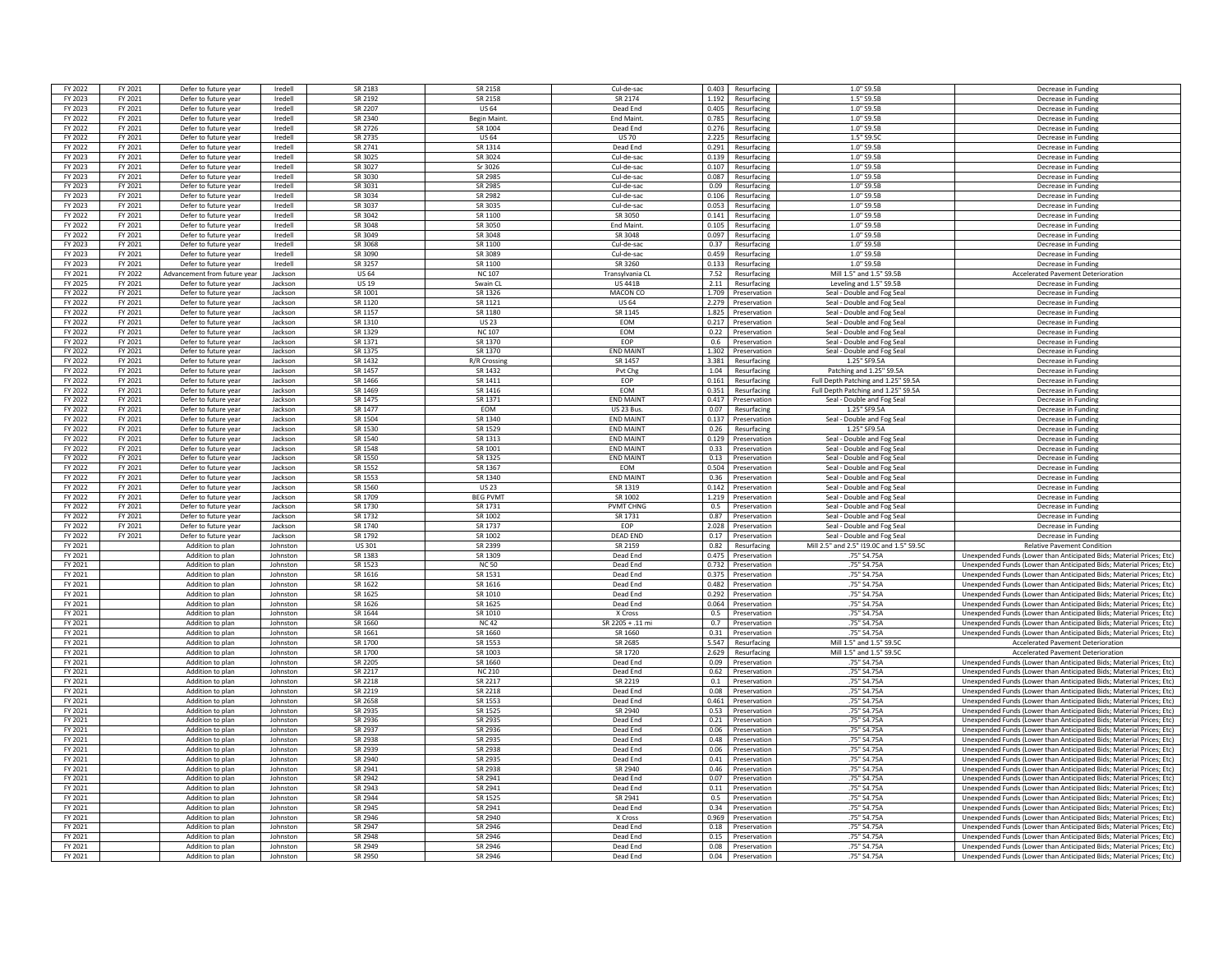| FY 2021            |                    | Addition to plan                                             | Johnston        | SR 2951              | SR 2946              | Dead End               | 0.09           | Preservation               | .75" S4.75A                        | Unexpended Funds (Lower than Anticipated Bids: Material Prices: Etc)     |
|--------------------|--------------------|--------------------------------------------------------------|-----------------|----------------------|----------------------|------------------------|----------------|----------------------------|------------------------------------|--------------------------------------------------------------------------|
| FY 2021            |                    | Addition to plan                                             | Johnston        | SR 2958              | SR 1582              | Dead End               |                | 1.57 Preservation          | .75" S4.75A                        | Unexpended Funds (Lower than Anticipated Bids; Material Prices; Etc)     |
| FY 2021            |                    | Addition to plan                                             | Inhuston        | SR 2959              | SR 2958              | Dead End               |                | 0.13 Preservation          | .75" S4.75A                        | Unexpended Funds (Lower than Anticipated Bids: Material Prices: Etc)     |
| FY 2021            |                    | Addition to plan                                             | Johnston        | SR 2960              | SR 2958              | SR 2965                | 0.38           | Preservation               | .75" S4.75A                        | Unexpended Funds (Lower than Anticipated Bids; Material Prices; Etc)     |
| FY 2021            |                    | Addition to plan                                             | Johnston        | SR 2961              | SR 2958              | Dead End               | 0.4            | Preservation               | .75" S4.75A                        | Unexpended Funds (Lower than Anticipated Bids: Material Prices: Etc)     |
| FY 2021            |                    | Addition to plan                                             | Johnston        | SR 2962              | SR 2958              | Dead End               | 0.09           | Preservation               | .75" S4.75A                        | Unexpended Funds (Lower than Anticipated Bids; Material Prices; Etc)     |
| FY 2021            |                    | Addition to plan                                             | Johnston        | SR 2963              | SR 2958              | Dead End               | 0.06           | Preservation               | .75" S4.75A                        | Unexpended Funds (Lower than Anticipated Bids: Material Prices: Etc)     |
|                    |                    |                                                              |                 |                      |                      |                        |                |                            |                                    |                                                                          |
| FY 2021            |                    | Addition to plan                                             | Johnston        | SR 2964              | SR 2960              | Dead End               | 0.05           | Preservation               | .75" S4.75A                        | Unexpended Funds (Lower than Anticipated Bids; Material Prices; Etc)     |
| FY 2021            |                    | Addition to plan                                             | Johnston        | SR 2965              | SR 2960              | Dead End               |                | 0.08 Preservation          | .75" S4.75A                        | Unexpended Funds (Lower than Anticipated Bids; Material Prices; Etc)     |
| FY 2021            |                    | Addition to plan                                             | Inhuston        | SR 2966              | SR 2961              | SR 2960                |                | 0.15 Preservation          | .75" S4.75A                        | Unexpended Funds (Lower than Anticipated Bids: Material Prices: Etc)     |
| FY 2021            |                    | Addition to plan                                             | Johnston        | SR 2967              | SR 2598              | Dead End               | 0.32           | Preservation               | .75" S4.75A                        | Unexpended Funds (Lower than Anticipated Bids: Material Prices: Etc)     |
| FY 2021            | <b>FY 2022</b>     | Advancement from future year                                 | Johnston        | SR 1009              | <b>US 701</b>        | SR 1179                | 3.961          | Resurfacing                | 1.5" S9.5C                         | Accelerated Pavement Deterioration                                       |
| FY 2021            | FY 2022            | Advancement from future vear                                 | Inhnston        | SR 1136              | SR 1009              | <b>NC50</b>            | 9.991          | Resurfacing                | 1.5" S9.5B                         | <b>Accelerated Pavement Deterioration</b>                                |
| FY 2021            | FY 2022            | Advancement from future vear                                 | lohnston        | SR 1185              | SR 1009              | SR 1143                | 2.138          | Resurfacing                | 1.5" S9.5B                         | <b>Treated by Another Project</b>                                        |
| FY 2021            | FY 2022            | Advancement from future year                                 | Johnston        | SR 1185              | SR 1143              | SR 1136                | 2.71           | Resurfacing                | 1.5" S9.5E                         | <b>Treated by Another Project</b>                                        |
| FY 2021            | FY 2022            | Advancement from future year                                 | Johnston        | SR 1520              | <b>NC 50</b>         | <b>NC 50</b>           | 0.722          | Resurfacing                | 1.5" S9.5B                         | <b>Accelerated Pavement Deterioration</b>                                |
| FY 2021            | FY 2022            | Advancement from future vear                                 | Johnston        | SR 1521              | SR 1520              | SR 1517                | 1.209          | Resurfacing                | 1.5" S9.5F                         | Unexpended Funds (Lower than Anticipated Bids; Material Prices; Etc)     |
| FY 2021            | FY 2022            | Advancement from future vear                                 | Johnston        | SR 1525              | <b>NC42</b>          | Wake CL                | 2.305          | Resurfacing                | 1.5" S9.5C                         |                                                                          |
| FY 2021            | FY 2022            | Advancement from future vear                                 | Johnston        | SR 1533              | <b>NC 50</b>         | Wake CL                | 3.469          | Resurfacing                | 1.5" S9.5E                         | Unexpended Funds (Lower than Anticipated Bids; Material Prices; Etc)     |
| FY 2021            | FY 2022            | Advancement from future year                                 | Johnston        | SR 1550              | SR 1525              | Bridge + .1 mile       | 1              | Resurfacing                | 1.5" S9.5E                         | Unexpended Funds (Lower than Anticipated Bids; Material Prices; Etc)     |
| FY 2021            | FY 2022            | Advancement from future year                                 | <b>Inhnston</b> | SR 1641              | SR 1520              | Dead End               | 0.831          | Resurfacing                | 1.5" S9.5F                         | Unexpended Funds (Lower than Anticipated Bids: Material Prices: Etc)     |
| FY 2021            | FY 2022            | Advancement from future year                                 | Johnston        | SR 1747              | SR 1716              | SR 1701                | 1.498          | Resurfacing                | $1.5"$ S9.50                       | Unexpended Funds (Lower than Anticipated Bids; Material Prices; Etc)     |
| FY 2021            |                    | Addition to plan                                             | Jones           | SR 1100              | <b>NC 58</b>         | CARTERET CO            | 1.016          | Resurfacing                | 1.5" S9.5C                         | <b>Relative Pavement Condition</b>                                       |
|                    |                    |                                                              |                 |                      | SR 1100              | <b>END MAINTENANCE</b> |                |                            |                                    |                                                                          |
| FY 2021<br>FY 2021 | FY 2025<br>FY 2024 | Advancement from future year<br>Advancement from future year | Jones           | SR 1101<br>SR 1121   | SR 1336              | SR 1333                | 0.342<br>1.88  | Resurfacing<br>Resurfacing | 1.5" S9.5B                         | <b>Relative Pavement Condition</b><br><b>Relative Pavement Condition</b> |
|                    |                    |                                                              | lones           |                      |                      |                        |                |                            | Full Depth Patching and 1.5" S9.5B |                                                                          |
| FY 2021            | FY 2025            | Advancement from future vear                                 | Jones           | SR 1163              | SR 1101              | <b>END MAINTENANCE</b> | 0.607          | Rehabilitatio              | 2.5" I19.0B and 1.5" S9.5B         | <b>Relative Pavement Condition</b>                                       |
| FY 2021            | FY 2024            | Advancement from future year                                 | Jones           | SR 1300              | <b>NC41</b>          | <b>NC58</b>            | 9.497          | Preservation               | Seal - Double                      | <b>Relative Pavement Condition</b>                                       |
| FY 2021            | FY 2025            | Advancement from future year                                 | Jones           | SR 1318              | <b>NC 58</b>         | <b>NC58</b>            | 2.015          | Resurfacing                | 1 75" SQ 5R                        | <b>Relative Pavement Condition</b>                                       |
| FY 2022            | FY 2021            | Defer to future year                                         | lones           | SR 1116              | <b>US17</b>          | SR 111 <sup>e</sup>    | 3.28           | Resurfacing                | 1.5" S9.5F                         | Decrease in Funding                                                      |
| FY 2022            | FY 2021            | Defer to future year                                         | Jones           | SR 1116              | SR 1115              | Dead End               | 6.083          | Resurfacing                | 1.5" S9.5B and Widen               | Decrease in Funding                                                      |
| FY 2022            | FY 2021            | Defer to future year                                         | Jones           | SR 1117              | SR 1116              | ONSLOW COUNTY          |                | 0.773 Rehabilitation       | 2.5" I19.0B and 1.5" S9.5A         | Decrease in Funding                                                      |
| FY 2022            | FY 2021            | Defer to future year                                         | Jones           | SR 1140              | <b>NC41</b>          | <b>ONSLOW COUNTY</b>   | 2.305          | Resurfacing                | 1.75" S9.5B                        | Decrease in Funding                                                      |
| FY 2022            | FY 2021            | Defer to future year                                         | Jones           | SR 1144              | NC41                 | <b>DEAD END</b>        | 0.409          | Resurfacing                | 1.75" S9.5B                        | Decrease in Funding                                                      |
| FY 2021            |                    | Addition to plan                                             | Lee             | SR 1303              | <b>US1</b>           | SR 1302                | 1.93           | Resurfacing                | 1.5" S9.5B                         |                                                                          |
| FY 2021            |                    | Addition to plan                                             | <b>Lee</b>      | SR 1530              | SR 1531              | <b>US 421 BUS</b>      | 1.416          | Resurfacing                | 1.5" S9.5F                         | <b>Accelerated Pavement Deterioration</b>                                |
| FY 2026            | FY 2021            | Defer to future year                                         | Lee             | US <sub>1</sub>      | SR 1157 + .656 MILES | SR 1333                | 1.479          | Rehabilitation             | Mill 3.0" and 3.0" S9.50           |                                                                          |
| FY 2023            | FY 2021            | Defer to future year                                         | Lee             | US <sub>1</sub>      | SR 1415 + .844 MILES | SR 1423                | 1.704          | Preservation               | Crack Seal                         | Decrease in Funding                                                      |
| FY 2022            | FY 2021            | Defer to future year                                         | Lee             | <b>US 421 BUS</b>    | HARNETT CO           | 421 BYPASS             | 3.84           | Resurfacing                | Mill 1.5" and 1.5" S9.5B           | Decrease in Funding                                                      |
| FY 2022            | FY 2021            | Defer to future year                                         | Lee             | <b>US 421 BUS</b>    | 421 BYPASS           | <b>US 421 BUS</b>      | 0.064          | Resurfacing                | Mill 1.5" and 1.5" S9.5B           | Decrease in Funding                                                      |
| FY 2026            | FY 2021            | Defer to future year                                         | Lee             | US <sub>1</sub>      | SR 1426              | SR 1415                | 1.507          | Preservation               | <b>Crack Seal</b>                  |                                                                          |
|                    | FY 2021            | Defer to future year                                         |                 | US <sub>1</sub> N    |                      | SR 1423                | 3.35           | Resurfacing                |                                    | Decrease in Funding                                                      |
| FY 2025            |                    |                                                              | Lee             |                      | SR 1415              |                        |                |                            | Mill 1.5" and 1.5" \$9.5B          |                                                                          |
|                    |                    |                                                              |                 |                      |                      |                        |                |                            |                                    |                                                                          |
| FY 2023            | FY 2021            | Defer to future year                                         | Lee             | <b>US15</b>          | <b>US15</b>          | SR 1471 + 504          | $\overline{2}$ | Resurfacing                | 1.5" S9.5F                         | Decrease in Fundin                                                       |
| FY 2023            | FY 2021            | Defer to future year                                         | Lee             | <b>NC78</b>          | SR 1152              | SR 1001 + .263 MILES   | $\overline{2}$ | Resurfacing                | 1.5" S9.5B                         | Decrease in Funding                                                      |
| FY 2022            | FY 2021            | Defer to future year                                         | Lee             | SR 1001              | <b>NC 78</b>         | SR 1245                | 1.52           | Resurfacing                | Mill 1.5" and 1.5" S9.5B           |                                                                          |
| FY 2022            | FY 2021            | Defer to future year                                         | Lee             | SR 1002              | <b>RR</b>            | SR 1425                | 1.29           | Resurfacing                | Microsurface                       | Decrease in Funding                                                      |
| FY 2022            | FY 2021            | Defer to future year                                         | Lee             | SR 1002              | SR 1425              | SR 1502                | 0.88           | Resurfacing                | Microsurface                       | Decrease in Funding                                                      |
| FY 2022            | FY 2021            | Defer to future year                                         | Lee             | SR 1002              | SR 1502              | SR 1500                | 1.36           | Resurfacing                | Microsurface                       | Decrease in Funding                                                      |
| FY 2022            | FY 2021            | Defer to future year                                         | Lee             | SR 1117              | SR 1108              | SR 1122                | 0.791          | Resurfacing                | 1.5" S9.5E                         | Decrease in Funding                                                      |
| FY 2022            | FY 2021            | Defer to future year                                         | Lee             | SR 1133              | SR 1136              | SR 1146                |                | 2.14 Resurfacing           | Mill 1.5" and 1.5" S9.5B           | Decrease in Funding                                                      |
| FY 2022            | FY 2021            | Defer to future year                                         | Lee             | SR 1179              | SR 1176              | SR 1176 +1.33          | 1.33           | Preservation               | Seal - Double                      | Decrease in Eunding                                                      |
| FY 2022            | FY 2021            |                                                              |                 | SR 1274              | SR 1146              | SR1146                 | 0.729          | Preservation               | Seal - Slurry                      | Decrease in Funding                                                      |
|                    |                    | Defer to future year                                         | Lee             | SR 1275              | SR 1274              | SR 1274                |                |                            |                                    |                                                                          |
| FY 2022            | FY 2021            | Defer to future year                                         | Lee             |                      |                      |                        |                | 0.3 Preservation           | Seal - Slurry                      | Decrease in Funding                                                      |
| FY 2022            | FY 2021            | Defer to future year                                         | Lee             | SR 1314              | SR 1313              | SR 1007                | 1.12           | Resurfacing                | 1.5" S9.5B                         | Decrease in Funding                                                      |
| FY 2022            | FY 2021            | Defer to future year                                         | Lee             | SR 1328              | SR 1100              | SR 1329                | 0.48           | Resurfacing                | 1.5" S9.5E                         | Decrease in Funding                                                      |
| FY 2022            | FY 2021            | Defer to future year                                         | Lee             | SR 1335              | SR 1318              | SR 1332                | 0.86           | Preservation               | Seal - Double                      | Decrease in Funding                                                      |
| FY 2023            | FY 2021            | Defer to future year                                         | Lee             | SR 1433              | SR 1423              | SR 1466                | 0.672          | Preservation               | Seal - Double                      | Decrease in Funding                                                      |
| FY 2022            | FY 2021            | Defer to future year                                         | <b>Lee</b>      | SR 1510              | SR 1537              | <b>BRIDGE</b>          | 1.499          | Preservation               | Seal - Double                      | Decrease in Eunding                                                      |
| FY 2022            | FY 2021            | Defer to future year                                         | Lee             | SR 1538              | SR 1543              | <b>SMAIN ST</b>        | 1.515          | Preservation               | Seal - Double                      | Decrease in Funding                                                      |
| FY 2022            | FY 2021            | Defer to future year                                         | Lee             | SR 1731              | SR 1181              | US <sub>1</sub>        | 0.935          | Preservation               | Seal - Double                      | Decrease in Funding                                                      |
| FY 2021            |                    | Addition to plan                                             | Lenoir          | <b>NC58</b>          | US 70 BUS            | <b>CUNNINGHAM ROAD</b> | 2.107          | Resurfacing                | Mill 3.0" and 3.0" S9.50           | <b>Relative Pavement Condition</b>                                       |
| FY 2021            |                    | Addition to plan                                             | <b>Lenoir</b>   | SR 1114              | SR 1121              | SR 1113                | 4.06           | Resurfacing                | 1.5" S9.5B                         | <b>Relative Pavement Condition</b>                                       |
| FY 2021            |                    | Addition to plan                                             | Lenoir          | SR 1130              | SR 1141              | SR 1116                | 4.864          | Resurfacing                | 1.5" S9.5E                         | <b>Relative Pavement Condition</b>                                       |
| FY 2021            | FY 2023            | Advancement from future year                                 | Lenoir          | SR 1143              | SR 1141              | DUPLIN COUNTY          | 8.066          | Preservation               | Seal - Double                      | <b>Relative Pavement Condition</b>                                       |
| FY 2021            | FY 2024            | Advancement from future year                                 | Lenoir          | SR 1154              | <b>NC 55</b>         | DUPLIN COUNTY          | 4.85           | Preservation               | Seal - Double                      | <b>Relative Pavement Condition</b>                                       |
| FY 2021            | FY 2024            | Advancement from future year                                 | Lenoir          | SR 1156              | SR 1154              | SR 1157                | 1.71           | Preservation               | Seal - Double                      | <b>Relative Pavement Condition</b>                                       |
| FY 2021            | FY 2023            | Advancement from future vear                                 | Lenoir          | SR 1645              | <b>US 258</b>        | <b>DEAD END</b>        | 0.35           | Resurfacing                | 1.5" S9.5B                         | <b>Relative Pavement Condition</b>                                       |
| FY 2021            | FY 2023            | Advancement from future year                                 | Lenoir          | SR 1646              | SR 1645              | CUL-DE-SAC             | 0.152          | Resurfacing                | 1.5" S9.5B                         | <b>Relative Pavement Condition</b>                                       |
| FY 2021            | FY 2023            | Advancement from future vear                                 | Lenoir          | SR 1845              | <b>NC11</b>          | SR 1810                | 0.8            | Resurfacing                | 1.75" S9.5A                        | <b>Relative Pavement Condition</b>                                       |
|                    |                    |                                                              | Lenoir          | SR 1845              | SR 1810              | <b>CEDAR LANE</b>      |                |                            |                                    |                                                                          |
| FY 2021            | FY 2025            | Advancement from future year                                 |                 |                      |                      |                        | 0.4            | Resurfacing                | Mill 1.75" and 1.75" S9.5B         | <b>Relative Pavement Condition</b>                                       |
| FY 2021            | FY 2023            | Advancement from future vear                                 | Lenoir          | SR 2004              | SR 1645              | <b>END MAINTENACE</b>  | 0.123          | Resurfacing                | 1.5" S9.5B                         | <b>Relative Pavement Condition</b>                                       |
| FY 2022            | FY 2021            | Defer to future year                                         | <b>Lenoir</b>   | NC 11 5 LANE SECTION | FND 41 ANR           | <b>NC 55</b>           | 1.95           | Resurfacing                | 1.5"S9.50                          | Decrease in Funding                                                      |
| FY 2022            | FY 2021            | Defer to future year                                         | Lenoir          | SR 1307              | SR 1389              | SR 1324                | 1.39           | Resurfacing                | 1.5" S9.5B                         | Decrease in Funding                                                      |
| FY 2023            | FY 2021            | Defer to future year                                         | Lenoir          | SR 1361              | US 70 BUS            | <b>END LOOP</b>        | 0.35           | Resurfacing                | 1.5" S9.5B                         | Decrease in Funding                                                      |
| FY 2022            | FY 2021            | Defer to future year                                         | Lenoir          | SR 1378              | <b>NC 903</b>        | <b>END MAINTENANCE</b> |                | 0.25 Rehabilitation        | 2.5" I19.0B and 1.5" S9.5B         | Decrease in Funding                                                      |
| FY 2023            | FY 2021            | Defer to future year                                         | <b>Lenoir</b>   | SR 1380              | <b>US 70</b>         | <b>US 70</b>           | 0.3            | Resurfacing                | 1.5" S9.5B                         | Decrease in Funding                                                      |
| FY 2023            | FY 2021            | Defer to future year                                         | Lenoir          | SR 1392              | SR 1380              | GATE                   | 0.154          | Resurfacing                | 1.5" S9.5E                         | Decrease in Funding                                                      |
| FY 2022            | FY 2021            | Defer to future year                                         | Lenoir          | SR 1904              | SR 1903              | SR 1913                | 1.63           | Resurfacing                | 1.5" S9.5E                         | Decrease in Funding                                                      |
| FY 2022            | FY 2021            | Defer to future year                                         | Lenoir          | SR 1916              | SR 1912              | <b>NC58</b>            | 1.63           | Resurfacing                | 1.75" S9.5A                        | Decrease in Funding                                                      |
| FY 2022            | FY 2021            | Defer to future year                                         | Lenoir          | SR 1917              | SR 1916              | SR 1925                | 0.71           | Resurfacing                | 1.5" S9.5E                         | Decrease in Funding                                                      |
| FY 2022            | FY 2021            | Defer to future year                                         | Lenoir          | SR 1918              | SR 1917              | <b>NC58</b>            | 1.15           | Resurfacing                | 1.75" S9.5A                        | Decrease in Funding                                                      |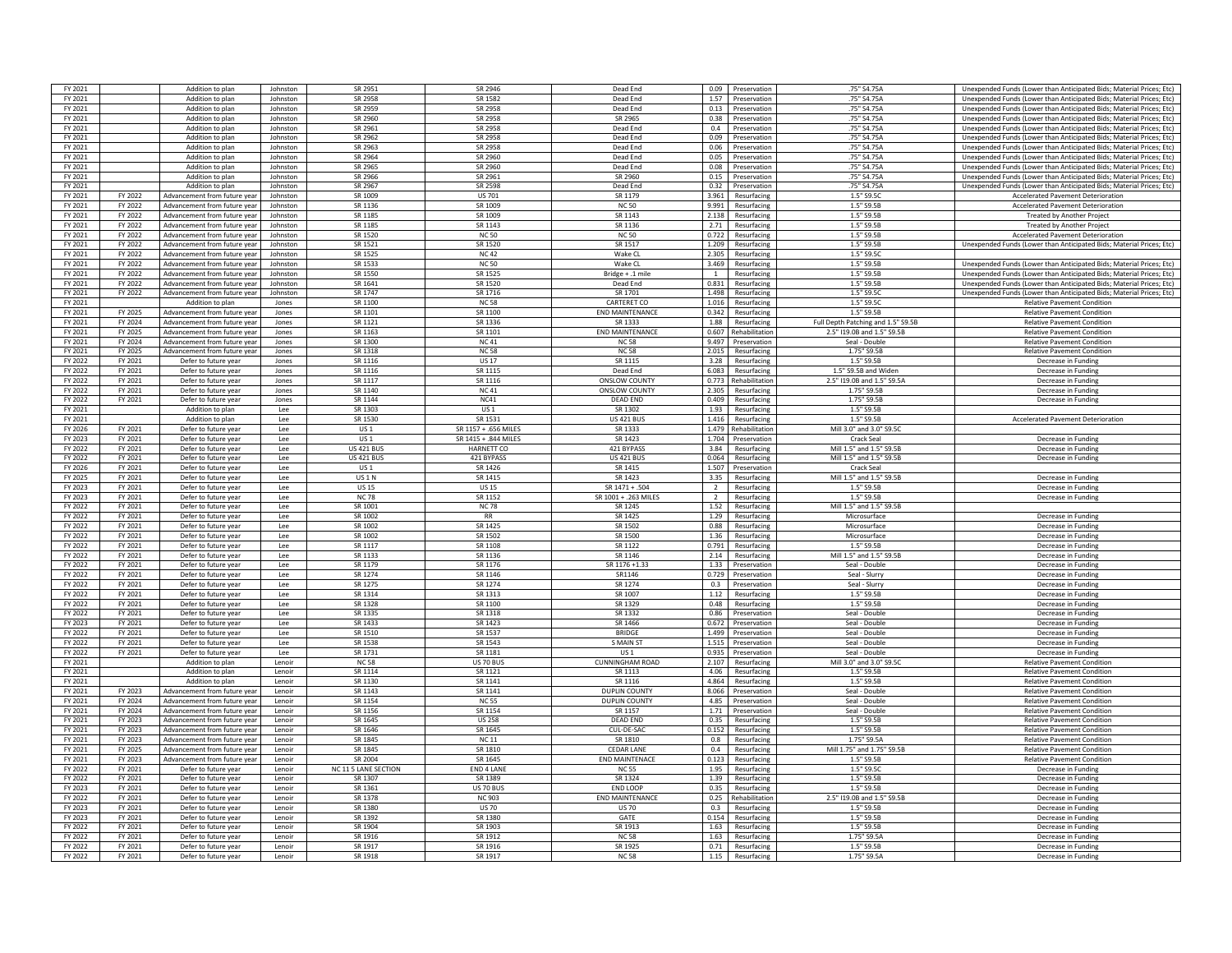| FY 2022 | FY 2021 | Defer to future year         | Lenoir        | SR 1919                          | <b>NC58</b>                        | SR 1920                             |                | 1.91 Resurfacing    | 1.5" S9.5B                                        | Decrease in Funding                                                  |
|---------|---------|------------------------------|---------------|----------------------------------|------------------------------------|-------------------------------------|----------------|---------------------|---------------------------------------------------|----------------------------------------------------------------------|
| FY 2022 | FY 2021 | Defer to future year         | Lenoir        | SR 1920                          | <b>NC 58</b>                       | <b>JONES CO</b>                     |                | 1.02 Resurfacing    | 1.5" S9.5B                                        | Decrease in Funding                                                  |
| FY 2022 | FY 2021 | Defer to future year         | <b>Lenoir</b> | SR 2030                          | SR 2032                            | DFAD FND                            | 0.195          | Resurfacing         | 1.5" S9.5B                                        | Decrease in Funding                                                  |
| FY 2021 |         | Addition to plan             | Lincoln       | <b>NC10</b>                      | From                               | To                                  | 0.1            | Resurfacing         | Full Depth Patching and 1.5" S9.5A                | Duplicate Record / Error                                             |
|         |         | Advancement from future vea  | Lincoln       |                                  | <b>NC 16 BUS</b>                   |                                     |                |                     |                                                   | <b>Accelerated Pavement Deterioration</b>                            |
| FY 2021 | FY 2025 |                              |               | SR 1372                          |                                    | CATAWBA CO                          | 0.2            | Resurfacing         | Full Depth Patching and 1.5" S9.5B<br>$15"$ SQ SR |                                                                      |
| FY 2021 |         | Addition to plan             | Macon         | SR-1001                          | SR 1528                            | <b>US 64</b>                        | 4.4            | Resurfacing         |                                                   | <b>Accelerated Pavement Deterioration</b>                            |
| FY 2021 |         | Addition to plan             | Macon         | SR 1100                          | SR 1102                            | EOM                                 | 0.813          | Preservation        | Seal - Double and Fog Seal                        | <b>Accelerated Pavement Deterioration</b>                            |
| FY 2021 |         | Addition to plan             | Macon         | SR 1541                          | <b>US 64</b>                       | EOP                                 | 0.702          | Preservation        | Seal - Double and Fog Seal                        | <b>Accelerated Pavement Deterioration</b>                            |
| FY 2021 |         | Addition to plan             | Macon         | SR 1543                          | SR 1538                            | SR 1544                             |                | 0.63 Preservation   | Seal - Double and Fog Seal                        | <b>Accelerated Pavement Deterioration</b>                            |
| FY 2021 |         | Addition to plan             | Macon         | SR 1544                          | <b>Bridge</b>                      | <b>FOP</b>                          |                | 1.065 Preservation  | Seal - Double and Fog Seal                        | <b>Accelerated Pavement Deterioration</b>                            |
| FY 2021 |         | Addition to plan             | Macon         | SR 1551                          | SR 1546                            | <b>US 64</b>                        | 0.482          | Preservation        | Seal - Double and Fog Seal                        | Accelerated Pavement Deterioration                                   |
| FY 2021 |         | Addition to plan             | Macon         | SR 1553                          | SR 1552                            | <b>US 64</b>                        | 0.9            | Preservation        | Seal - Double and Fog Seal                        | <b>Accelerated Pavement Deterioration</b>                            |
| FY 2021 |         | Addition to plan             | Macon         | SR 1569                          | SR 1545                            | <b>FOM</b>                          | 0.23           | Preservation        | Seal - Double and Fog Seal                        | <b>Accelerated Payement Deterioration</b>                            |
| FY 2021 |         | Addition to plan             | Macon         | SR 1603                          | SR 1689                            | <b>US 64</b>                        | 0.11           | Resurfacing         | Mill 1.5" and 1.5" \$9.5B                         | <b>Accelerated Pavement Deterioration</b>                            |
| FY 2021 |         | Addition to plan             | Macon         | SR 1606                          | SR 1603                            | Jackson Co                          |                | 0.838 Preservation  |                                                   | <b>Accelerated Pavement Deterioration</b>                            |
|         |         |                              |               |                                  |                                    |                                     |                |                     | Seal - Double and Fog Seal                        |                                                                      |
| FY 2021 |         | Addition to plan             | Macon         | SR 1609                          | <b>NC 28</b>                       | <b>EOM</b>                          |                | 0.93 Preservation   | Seal - Double and Fog Seal                        | <b>Accelerated Pavement Deterioration</b>                            |
| FY 2021 |         | Addition to plan             | Macon         | SR 1611                          | <b>NC 28</b>                       | SR 1613                             |                | 1.34 Preservation   | Seal - Double and Fog Seal                        | Accelerated Payement Deterioration                                   |
| FY 2021 |         | Addition to plan             | Macon         | SR 1614                          | <b>NC 28</b>                       | EOM                                 | 0.29           | Preservation        | Seal - Double and Fog Seal                        | <b>Accelerated Pavement Deterioration</b>                            |
| FY 2021 |         | Addition to plan             | Macon         | SR 1618                          | <b>NC 28</b>                       | SR 1613                             | 0.52           | Preservation        | Seal - Double and Fog Seal                        | <b>Accelerated Pavement Deterioration</b>                            |
| FY 2021 |         | Addition to plan             | Macon         | SR 1622                          | <b>NC 106</b>                      | SR 1685                             | 1.09           | Preservation        | Seal - Double and Fog Seal                        | <b>Accelerated Pavement Deterioration</b>                            |
| FY 2021 |         | Addition to plan             | Macon         | SR 1625                          | <b>NC 106</b>                      | Georgia State Line                  | 1.913          | Preservation        | Seal - Double and Fog Seal                        | <b>Accelerated Pavement Deterioration</b>                            |
| FY 2021 |         | Addition to plan             | Macon         | SR 1626                          | SR 1627                            | Georgia State Line                  | 0.703          | Preservation        | Seal - Double and Fog Seal                        | <b>Accelerated Pavement Deterioration</b>                            |
| FY 2021 |         | Addition to plan             | Macon         | SR 1627                          | <b>NC 106</b>                      | EOP                                 |                | 0.13 Preservation   | Seal - Double and Fog Seal                        | <b>Accelerated Pavement Deterioration</b>                            |
| FY 2021 |         | Addition to plan             | Macon         | SR 1691                          | NC 106                             | <b>FOM</b>                          |                | 0.61 Preservation   | Seal - Double and Fog Seal                        | <b>Accelerated Payement Deterioration</b>                            |
|         |         |                              |               |                                  |                                    |                                     |                |                     |                                                   |                                                                      |
| FY 2021 |         | Addition to plan             | Macon         | SR 1720                          | <b>NC 106</b>                      | EOM                                 | 0.71           | Preservation        | Seal - Double and Fog Seal                        | <b>Accelerated Pavement Deterioration</b>                            |
| FY 2021 |         | Addition to plan             | Macon         | SR 1722                          | <b>US 64</b>                       | EOP                                 | 0.424          | Preservation        | Seal - Double and Fog Seal                        | <b>Accelerated Pavement Deterioration</b>                            |
| FY 2021 |         | Addition to plan             | Macon         | SR 1737                          | SR 1622                            | <b>FOP</b>                          | 0.4            | Preservation        | Seal - Double and Fog Seal                        | <b>Accelerated Pavement Deterioration</b>                            |
| FY 2022 | FY 2021 | Defer to future year         | Macon         | SR 1533                          | <b>US64</b>                        | Jackson Line                        | 6.007          | Resurfacing         | Full Depth Patching and 1.25" S9.5B               | Decrease in Fundir                                                   |
| FY 2022 | FY 2021 | Defer to future year         | Macon         | SR 1538                          | <b>US 64</b>                       | SR 1558                             | 2.489          | Resurfacing         | Full Depth Patching and 1.25" S9.5E               | Decrease in Funding                                                  |
| FY 2023 | FY 2021 | Defer to future year         | Macon         | SR 1541                          | <b>US 64</b>                       | <b>END PVMT</b>                     |                | 0.702 Preservation  | Seal - Double and Fog Seal                        | Decrease in Funding                                                  |
| FY 2023 | FY 2021 | Defer to future year         | Macon         | SR 1543                          | SR 1538                            | SR 1544                             |                | 0.63 Preservation   | Seal - Double and Fog Seal                        | Decrease in Funding                                                  |
| FY 2023 | FY 2021 | Defer to future year         | Macon         | SR 1544                          | <b>BRIDGE</b>                      | <b>END PVMT</b>                     | 2.215          | Preservation        | Seal - Double and Fog Seal                        | Decrease in Funding                                                  |
| FY 2023 | FY 2021 |                              | Macon         | SR 1551                          | SR 1546                            | <b>US 64</b>                        | 0.482          | Preservation        |                                                   |                                                                      |
|         |         | Defer to future year         |               |                                  |                                    |                                     |                |                     | Seal - Double and Fog Seal                        | Decrease in Funding                                                  |
| FY 2023 | FY 2021 | Defer to future year         | Macon         | SR 1569                          | <b>SR</b>                          | <b>END MAINT</b>                    | 0.23           | Preservation        | Seal - Double and Fog Seal                        | Decrease in Funding                                                  |
| FY 2023 | FY 2021 | Defer to future year         | Macon         | SR 1606                          | SR 1603                            | <b>JACKSON CO</b>                   |                | 0.838 Preservation  | Seal - Double and Fog Seal                        | Decrease in Fundin                                                   |
| FY 2023 | FY 2021 | Defer to future year         | Macon         | SR 1611                          | <b>NC 28</b>                       | SR 1613                             | 1.34           | Preservation        | Seal - Double and Fog Seal                        | Decrease in Funding                                                  |
| FY 2023 | FY 2021 | Defer to future year         | Macon         | SR 1614                          | <b>NC 28</b>                       | <b>DEAD END</b>                     |                | 0.29 Preservation   | Seal - Double and Fog Seal                        | Decrease in Funding                                                  |
| FY 2023 | FY 2021 | Defer to future year         | Macon         | SR 1618                          | <b>NC 28</b>                       | SR 1613                             |                | 0.52 Preservation   | Seal - Double and Fog Seal                        | Decrease in Funding                                                  |
| FY 2021 | FY 2022 | Advancement from future vear | Martin        | US 64 Alt                        | SR 1410                            | SR 1445                             | 2.868          | Resurfacing         | $1.5"$ S9.5B                                      | <b>Accelerated Pavement Deterioration</b>                            |
| FY 2021 | FY 2022 | Advancement from future vear | Martin        | US 17 Bus NB                     | <b>Begin Project</b>               | SR 1124                             | 1.042          | Resurfacing         | 1.5" S9.5C                                        | <b>Accelerated Pavement Deterioration</b>                            |
| FY 2021 | FY 2022 | Advancement from future vea  | Martin        | US 17 Bus SB                     | 1124                               | <b>End Project</b>                  | 1.042          | Resurfacing         | 1.5" \$9.50                                       | <b>Accelerated Pavement Deterioration</b>                            |
| FY 2023 | FY 2021 | Defer to future year         | Martin        | SR 1100                          | SR 1102                            | SR 1001                             | 1.24           | Preservation        | Seal - Double                                     | Decrease in Fundir                                                   |
| FY 2023 | FY 2021 | Defer to future year         | Martin        | SR 1100                          | <b>Beaufort Co</b>                 | SR 1102                             | 1.02           | Preservation        | Seal - Double                                     | Decrease in Funding                                                  |
|         |         |                              |               |                                  |                                    |                                     |                |                     |                                                   |                                                                      |
| FY 2023 | FY 2021 | Defer to future year         | Martin        | SR 1103                          | SR 1100                            | SR 1106                             |                | 2.51 Preservation   | Seal - Double                                     | Decrease in Funding                                                  |
| FY 2023 | FY 2021 | Defer to future year         | Martin        | SR 1104                          | SR 1100                            | SR 1106                             |                | 1.87 Preservation   | Seal - Double                                     | Decrease in Funding                                                  |
|         |         | Defer to future year         | Martin        | SR 1111                          | Dead End                           | SR 1109                             |                | Preservation        | Seal - Double                                     |                                                                      |
| FY 2023 | FY 2021 |                              |               |                                  |                                    |                                     | 0.569          |                     |                                                   | Decrease in Funding                                                  |
| FY 2023 | FY 2021 | Defer to future year         | Martin        | SR 1116                          | SR 1117                            | <b>US 17</b>                        | 0.9            | Preservation        | Seal - Double                                     | Decrease in Funding                                                  |
| FY 2023 | FY 2021 | Defer to future year         | Martin        | SR 1117                          | SR 1114                            | SR 1116                             | 1.1            | Preservation        | Seal - Double                                     | Decrease in Funding                                                  |
| FY 2023 | FY 2021 | Defer to future year         | Martin        | SR 1117                          | SR 1116                            | SR 1119                             |                | 1.65 Preservation   | Seal - Double                                     | Decrease in Fundin                                                   |
|         |         |                              |               |                                  |                                    |                                     |                |                     | Crack Seal                                        |                                                                      |
| FY 2023 | FY 2021 | Defer to future year         | Martin        | SR 1408                          | SR 1409                            | SR 1407                             | 1.53           | Preservation        |                                                   | Decrease in Fundin                                                   |
| FY 2023 | FY 2021 | Defer to future yea          | Martin        | SR 1409                          | SR 1404                            | US 64 Alt                           |                | 5.247 Preservation  | Crack Seal                                        | Decrease in Funding                                                  |
| FY 2023 | FY 2021 | Defer to future year         | Martin        | SR 1423                          | SR 1409                            | SR 1420                             |                | 1.24 Preservation   | Crack Seal                                        | Decrease in Funding                                                  |
| FY 2023 | FY 2021 | Defer to future year         | Martin        | SR 1533                          | Beaufort Co.                       | SR 1106                             | 2.64           | Preservation        | Seal - Double                                     | Decrease in Funding                                                  |
| FY 2023 | FY 2021 | Defer to future year         | Martin        | SR 1534                          | Beaufort Co                        | SR 1533                             | 0.56           | Preservation        | Seal - Double                                     | Decrease in Funding                                                  |
| FY 2021 |         | Addition to plan             | Mecklenburg   | NC 16 Providence Rd              | Ferncliff Rd                       | Hanson Dr                           | 0.96           | Resurfacing         | Mill 1.5" and 1.5" \$9.50                         | <b>Accelerated Pavement Deterioration</b>                            |
| FY 2021 |         | Addition to plan             | Mecklenbur    | NC 16 Providence Rd              | Hanson Dr                          | SR 3815 Queen                       | 0.93           | Resurfacing         | Mill 1.5" and 1.5" S9.50                          | <b>Accelerated Pavement Deterioratio</b>                             |
| FY 2021 |         | Addition to plan             | Mecklenburg   | NC 16 Providence Rd              | Hanson Dr                          | Ferncliff Rd                        | 0.95           | Resurfacing         | Mill 1.5" and 1.5" S9.50                          | <b>Accelerated Pavement Deterioration</b>                            |
| FY 2021 |         | Addition to plan             | Mecklenburg   | SR 2040 Lawing Rd                | SR 2042 Oakdale Rd                 | SR 2037 Kelly Rd                    |                | 0.26 Rehabilitation | FDR and 1.5" S9.5B                                | <b>Accelerated Pavement Deterioration</b>                            |
| FY 2021 | FY 2025 | Advancement from future year | Mecklenburg   | NC 24/27 Albemarle Rd WBL        | Joint at CC Elementary Turn Around | I-485 Bridge                        |                | 1.62 Resurfacing    | Mill 1.5" and 1.5" \$9.50                         | Accelerated Pavement Deterioration                                   |
| FY 2022 | FY 2021 | Defer to future year         | Mecklenburg   | US 74 FB Independence            | Sam Newell Rd                      | $1 - 485$                           | 2.325          | Resurfacing         | 1.5" S9.5C                                        | Exhausted Funds (Higher than Anticinated Bids: Material Prices: Etc) |
|         |         | Defer to future year         |               | US 521 Johnston Rd               | <b>Brixham Hill Ave</b>            | Providence Road West                |                | Resurfacing         |                                                   | Exhausted Funds (Higher than Anticipated Bids: Material Prices: Etc) |
| FY 2026 | FY 2021 |                              | Mecklenburg   |                                  |                                    |                                     | 1.15           |                     | 1.5" S9.5C                                        |                                                                      |
| FY 2026 | FY 2021 | Defer to future yea          | Mecklenburg   | US 521 Johnston Rd               | Providence Road West               | <b>Brixham Hill Ave</b>             | 1.12           | Resurfacing         | 1.5" S9.5C                                        | Exhausted Funds (Higher than Anticipated Bids; Material Prices; Etc) |
| FY 2026 | FY 2021 | Defer to future year         | Mecklenburg   | NC 73 Sam Furr Rd                | <b>NC 73 W</b>                     | Westmoreland Rd                     | 1.43           | Preservation        | Crack Seal                                        | Exhausted Funds (Higher than Anticipated Bids; Material Prices; Etc) |
| FY 2026 | FY 2021 | Defer to future year         | Mecklenburg   | NC 73 Sam Furr/ Davidson Concord | Westmoreland Rd                    | SR 2427 + 48 miles                  | $\overline{2}$ | Preservation        | Crack Seal                                        | Exhausted Funds (Higher than Anticipated Bids; Material Prices; Etc) |
| FY 2026 | FY 2021 | Defer to future year         | Mecklenburg   | Harris Blvd                      | Old Sugar Creek Rd                 | SR 2467 +.26 miles                  |                | 1.752 Resurfacing   | 1.5" S9.5C                                        | Exhausted Funds (Higher than Anticipated Bids; Material Prices; Etc) |
| FY 2026 | FY 2021 | Defer to future year         | Mecklenburg   | SR 1004 Lawyers Rd               | <b>Begin Div</b>                   | Union County line                   |                | 0.399 Resurfacing   | 1.5" S9.5B                                        | Exhausted Funds (Higher than Anticipated Bids; Material Prices; Etc) |
| FY 2026 | FY 2021 | Defer to future year         | Mecklenburg   | SR 1101 Youngblood Rd W          | SR 1102                            | eom                                 | 0.52           | Resurfacing         | 1.25" SF9.5A                                      | Exhausted Funds (Higher than Anticipated Bids; Material Prices; Etc) |
| FY 2026 | FY 2021 | Defer to future year         | Mecklenburg   | SR 1116 Shopton Rd W             | Kirkwyrd Commons Dr                | Dan Caudle Rd                       | 0.855          | Resurfacing         | 1.5" S9.5B                                        | Exhausted Funds (Higher than Anticipated Bids; Material Prices; Etc) |
| FY 2026 | FY 2021 | Defer to future year         | Mecklenburg   | SR 1126 Nations Ford Rd          | <b>RR</b>                          | Westinghouse Blvd.                  | 0.428          | Resurfacing         | 1.5" S9.5C                                        | Exhausted Funds (Higher than Anticipated Bids: Material Prices: Etc) |
| FY 2026 | FY 2021 | Defer to future year         | Mecklenburg   | SR 1143 Brown-Grier Rd           | <b>NC 160</b>                      | <b>Begin Div</b>                    | 0.884          | Resurfacing         | 1.5" S9.5C                                        | Exhausted Funds (Higher than Anticipated Bids; Material Prices; Etc) |
| FY 2026 | FY 2021 | Defer to future year         | Mecklenburg   | SR 1188 Brick Yard Rd            |                                    | end of pavement                     | 0.233          | Resurfacing         | 1.25" S9.5B                                       |                                                                      |
| FY 2026 | FY 2021 | Defer to future year         | Mecklenburg   | SR 1338 West Dixie Dr            | SR 1191<br>Dixie River Rd          | West Dixie Dr                       | 0.809          | Resurfacing         | 1.25" S9.5F                                       | Exhausted Funds (Higher than Anticipated Bids; Material Prices; Etc) |
|         |         |                              |               |                                  |                                    |                                     |                |                     |                                                   | Exhausted Funds (Higher than Anticipated Bids; Material Prices; Etc) |
| FY 2026 | FY 2021 | Defer to future year         | Mecklenburg   | SR 1397 Voyager Rd               | Walkers Ferry Rd                   | Marlette Dr                         |                | 0.264 Resurfacing   | 1.25" S9.5B                                       | Exhausted Funds (Higher than Anticipated Bids; Material Prices; Etc) |
| FY 2026 | FY 2021 | Defer to future year         | Mecklenburg   | SR 1490 Josh Birmingham Pkwy     | <b>Billy Graham Pkwy</b>           | eom                                 |                | 0.966 Resurfacing   | 1.5" S9.5B                                        | Exhausted Funds (Higher than Anticipated Bids: Material Prices: Etc) |
| FY 2026 | FY 2021 | Defer to future year         | Mecklenburg   | SR 1785 Homestead Glen Blvd      | Begin Maintenance                  | Valleydale Rd                       | 0.14           | Resurfacing         | 1.25" S9.5B                                       | Exhausted Funds (Higher than Anticipated Bids: Material Prices: Etc) |
| FY 2026 | FY 2021 | Defer to future year         | Mecklenburg   | SR 1785 Valleydale Rd            | <b>Homestead Glen Blvd</b>         | Bellhaven Blvd / Rozzelles Ferry Rd | 1.396          | Resurfacing         | 1.5" S9.5C                                        | Exhausted Funds (Higher than Anticipated Bids: Material Prices: Etc) |
| FY 2026 | FY 2021 | Defer to future year         | Mecklenburg   | SR 1815 Queen City Dr            | Sloan Dr                           | SR 1641                             | 1.069          | Resurfacing         | 1.25" S4.75/                                      | Exhausted Funds (Higher than Anticipated Bids; Material Prices; Etc) |
| FY 2026 | FY 2021 | Defer to future year         | Mecklenburg   | SR 1983 Margo Drive              | Sam Wilson Rd                      | dead end                            | 0.17           | Resurfacing         | 1.25" S9.5B                                       | Exhausted Funds (Higher than Anticipated Bids; Material Prices; Etc) |
| FY 2026 | FY 2021 | Defer to future year         | Mecklenburg   | SR 2126 arthur Auten Rd          | Neck Rd                            | end of main                         | 0.87           | Resurfacing         | 1.25" S9.5E                                       | Exhausted Funds (Higher than Anticipated Bids; Material Prices; Etc) |
| FY 2026 | FY 2021 | Defer to future year         | Mecklenburg   | SR 2133 Cashion Rd               | <b>Beatties Ford Rd</b>            | pvmt change                         | 1.269          | Resurfacing         | Mill 1.25" and 1.25" S9.5A                        | Exhausted Funds (Higher than Anticipated Bids; Material Prices; Etc) |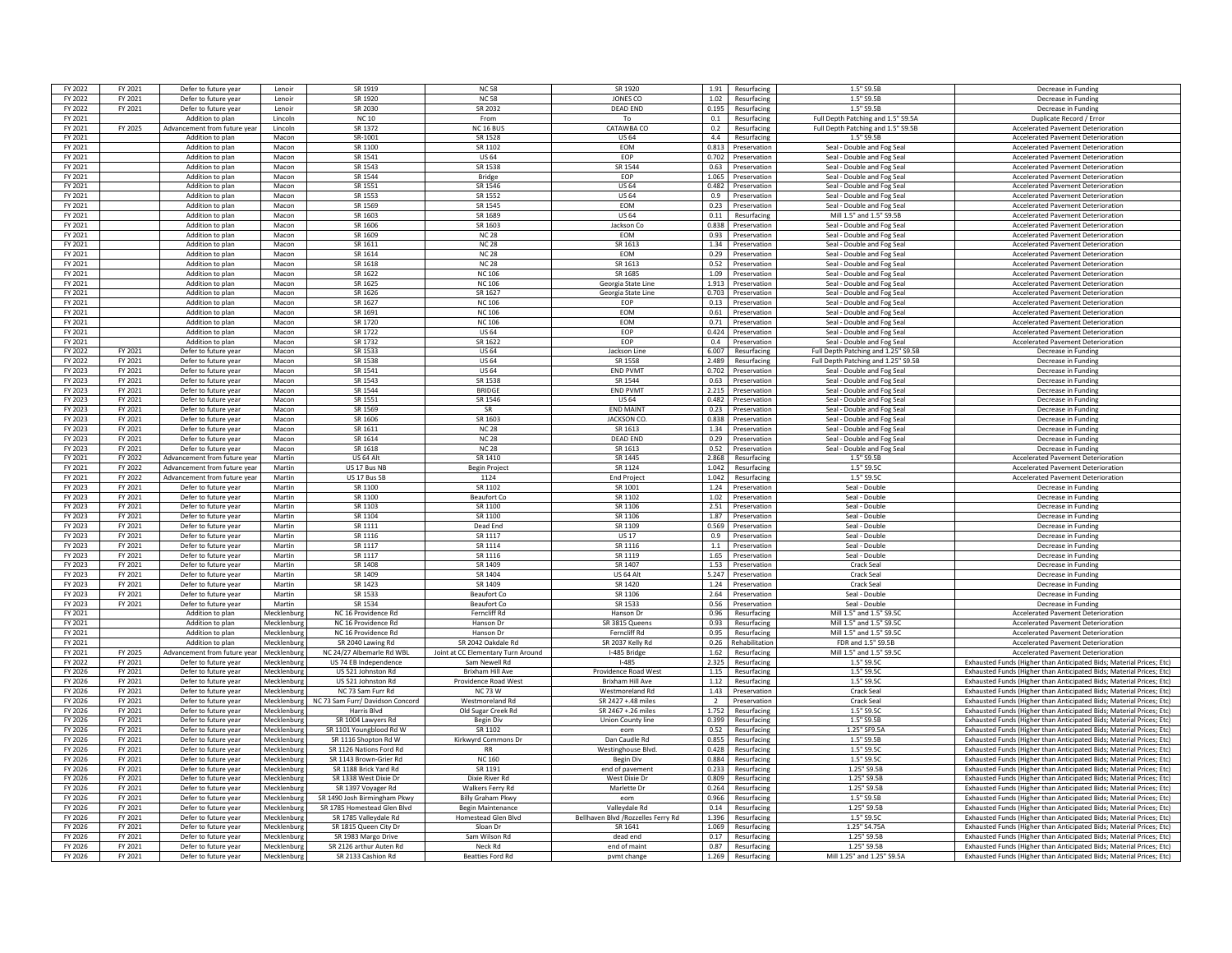| FY 2026            | FY 2021            | Defer to future year                         | Mecklenburg    | SR 2133 Cashion Rd          | pymt change                       | Gate                    | 0.428        | Resurfacing                  | 1.25" S4.75A                    | Exhausted Funds (Higher than Anticipated Bids: Material Prices: Etc) |
|--------------------|--------------------|----------------------------------------------|----------------|-----------------------------|-----------------------------------|-------------------------|--------------|------------------------------|---------------------------------|----------------------------------------------------------------------|
| FY 2026            | FY 2021            | Defer to future year                         | Mecklenburg    | SR 2136 Gilead Rd           | Bud Henderson / Old Bud Henderson | <b>Beatties Ford Ro</b> | 1.556        | Resurfacing                  | 1.5" S9.5B                      | Exhausted Funds (Higher than Anticipated Bids; Material Prices; Etc) |
| FY 2026            | FY 2021            | Defer to future year                         | Mecklenburg    | SR 2148 Nantz Rd            | West Catawba Ave                  | end of maint            | 1.1          | Resurfacing                  | 1.25" S9.5B                     | Exhausted Funds (Higher than Anticipated Bids; Material Prices; Etc) |
| FY 2026            | FY 2021            | Defer to future year                         | Mecklenburg    | SR 2231 Island View Dr      | Norman Island dr                  | Norman Island Dr        | 0.256        | Resurfacing                  | 1.25" S4.75A                    | Exhausted Funds (Higher than Anticipated Bids; Material Prices; Etc) |
| FY 2026            | FY 2021            | Defer to future year                         | Mecklenburg    | SR 2267 Lamesa Pl           | Hambright Rd                      | eom                     | 0.11         | Resurfacing                  | 1.25" S4.75A                    | Exhausted Funds (Higher than Anticipated Bids: Material Prices: Etc) |
| FY 2026            | FY 2021            | Defer to future year                         | Mecklenburg    | SR 2433 Mayes Rd            | <b>NC 115</b>                     | pvmt change             | 1.007        | Resurfacing                  | 1.5" S9.5E                      | Exhausted Funds (Higher than Anticipated Bids; Material Prices; Etc) |
| FY 2026            | FY 2021            | Defer to future year                         | Mecklenbur     | SR 2443 Sims Rd             | Huntersville-Concord Rd           | <b>SR 2774</b>          | 0.097        | Resurfacing                  | 1.25" S9.5B                     | Exhausted Funds (Higher than Anticipated Bids; Material Prices; Etc) |
| FY 2026            | FY 2021            | Defer to future year                         | Mecklenburg    | SR 2444 Hus McGinnis Rd     | Asbury Chapel Rd                  | eom                     | 0.899        | Resurfacing                  | 1.25" S9.5B                     | Exhausted Funds (Higher than Anticipated Bids; Material Prices; Etc) |
| FY 2026            | FY 2021            | Defer to future year                         | Mecklenburg    | SR 2670 Homewood Dr         | Breezewood Dr                     | eom                     | 0.329        | Resurfacing                  | 1.25" S9.5B                     | Exhausted Funds (Higher than Anticipated Bids; Material Prices; Etc) |
| FY 2026            | FY 2021            | Defer to future year                         | Mecklenbur     | SR 2774 Sims Rd             | Sims Rd                           | cul de sac              | 0.33         | Resurfacing                  | 1.25" S9.5B                     | Exhausted Funds (Higher than Anticipated Bids; Material Prices; Etc) |
| FY 2026            | FY 2021            | Defer to future year                         | Mecklenburg    | SR 2775 Dori Dr             | Sims Rd                           | cul de sac              | 0.1          | Resurfacing                  | 1.25" S9.5A and Widen           | Exhausted Funds (Higher than Anticipated Bids; Material Prices; Etc) |
| FY 2022            | FY 2021            | Defer to future year                         | Montgomer      | <b>US 220 ALT</b>           | SR 1386                           | SR 1002 + 0.379 mi      | 1.94         | Resurfacing                  | 1.5" S9.5B                      | Decrease in Funding                                                  |
| FY 2022            | FY 2021            | Defer to future year                         | Montgomery     | <b>NC73</b>                 | <b>RR</b> Bridge                  | <b>NC731</b>            | 0.496        | Resurfacing                  | Mill 1.5" and 1.5" S9.5B        | Decrease in Funding                                                  |
| FY 2022            | FY 2021            | Defer to future year                         | Montgomen      | <b>NC 73</b>                | Richmond County                   | Moore County            | 1.52         | Resurfacing                  | 1.5" S9.5E                      | Decrease in Funding                                                  |
| FY 2022            | FY 2021            | Defer to future year                         | Montgomen      | <b>NC134</b>                | <b>NC 109 Bus</b>                 | SR 1323                 | 1.697        | Resurfacing                  | Mill 1.5" and 1.5" S9.5B        | Decrease in Funding                                                  |
| FY 2022            | FY 2021            | Defer to future year                         | Montgomen      | <b>NC 731</b>               | <b>Stanley County</b>             | SR 1103                 | 2.05         | Resurfacing                  | 1.5"S9.5F                       | Decrease in Funding                                                  |
| FY 2022            | FY 2021            | Defer to future year                         | Montgomen      | SR 1005                     | SR 1578                           | SR 1565                 | 1.89         | Resurfacing                  | 1.5" S9.5B                      | Decrease in Funding                                                  |
| FY 2022            | FY 2021            | Defer to future year                         | Montgomen      | SR 1005                     | SR 1570                           | SR 1565                 | 1.24         | Resurfacing                  | 1.5" S9.5B                      | Duplicate Record / Frror                                             |
| FY 2022            | FY 2021            | Defer to future year                         | Montgomer      | SR 1302                     | <b>NC 109</b>                     | SR 1301                 | 1.606        | Preservation                 | Seal - Double                   | Decrease in Funding                                                  |
| FY 2022            | FY 2021            | Defer to future year                         | Montgomen      | SR 1349                     | Randolph Co                       | SR 1354                 | 0.49         | Preservation                 | Seal - Double                   | Decrease in Funding                                                  |
| FY 2022            | FY 2021            | Defer to future year                         | Montgomen      | SR 1350                     | <b>Begin Pymt</b>                 | SR 1349                 | 0.05         | Preservation                 | Seal - Double                   | <b>Relative Pavement Condition</b>                                   |
| FY 2022            | FY 2021            | Defer to future year                         | Montgomer      | SR 1361                     | SR 1362                           | Moore Co                | 0.77         | Preservation                 | Seal - Double                   | Decrease in Fundin                                                   |
| FY 2022            | FY 2021            | Defer to future year                         | Montgomer      | SR 1505                     | SR 1509                           | SR 1500                 | 1.75         | Preservation                 | Seal - Double                   | Decrease in Funding                                                  |
| FY 2022            | FY 2021            | Defer to future year                         | Montgomen      | SR 1510                     | SR 1509                           | Moore Co                | 0.73         | Preservation                 | Seal - Double                   | Decrease in Funding                                                  |
| FY 2022            | FY 2021            | Defer to future year                         | Montgomery     | SR 1522                     | Moore Co                          | SR 1523                 | 1.45         | Preservation                 | Seal - Double                   | Decrease in Funding                                                  |
| FY 2022            | FY 2021            | Defer to future year                         | Montgomer      | SR 1534                     | <b>Richmond Co</b>                | SR 1533                 | 0.7          | Preservation                 | Seal - Double                   | Decrease in Funding                                                  |
| FY 2022            | FY 2021            | Defer to future year                         | Montgomery     | SR 1546                     | <b>NC 109</b>                     | SR 1547                 | 1.037        | Preservation                 | Seal - Double                   | Decrease in Funding                                                  |
| FY 2021            |                    | Addition to plan                             | Moore          | SR 1170                     | SR 1112                           | <b>DEAD END</b>         | 0.28         | Resurfacing                  | 1.5" S9.5B                      | <b>Accelerated Pavement Deterioration</b>                            |
| FY 2021            |                    | Addition to plan                             | Moore          | SR 1419                     | SR 1459                           | SR 1456                 | 1.67         | Preservation                 | Seal - Double                   | <b>Accelerated Pavement Deterioration</b>                            |
| FY 2021            |                    | Addition to plan                             | Moore          | SR 1853                     | <b>NC 22</b>                      | <b>PVMNT CHANGE</b>     | 1.35         | Preservation                 | Microsurface                    | Proximity of Other Planned Work                                      |
| FY 2021            |                    | Addition to plan                             | Moore          | SR 2169                     | SR 2021                           | END MAINT.              | 1.24         | Preservation                 | Seal - Double                   | <b>Accelerated Pavement Deterioration</b>                            |
| FY 2022            | FY 2021            | Defer to future year                         | Moore          | N <sub>C</sub> <sub>5</sub> | US $1 + .084$ miles               | SR 1103                 | 2.343        | Resurfacing                  | Rout/Seal Cracks and 1.5" S9.5C | <b>Relative Pavement Condition</b>                                   |
| FY 2022            | FY 2021            | Defer to future year                         | Moore          | NC <sub>5</sub>             | SR 1165                           | SR 1115                 | 0.56         | Resurfacing                  | Mill 1.5" and 1.5" S9.5B        | <b>Relative Pavement Condition</b>                                   |
| FY 2022            | FY 2021            | Defer to future year                         | Moore          | NC <sub>5</sub>             | NC <sub>2</sub>                   | <b>NC 211</b>           | 1.03         | Resurfacing                  | Mill 1.5" and 1.5" S9.5B        | <b>Relative Pavement Condition</b>                                   |
| FY 2022            | FY 2021            | Defer to future year                         | Moore          | SR 1139                     | SR 1138                           | SR 1140                 | 0.94         | Preservation                 | Seal - Double                   | Decrease in Funding                                                  |
| FY 2022            | FY 2021            | Defer to future year                         | Moore          | SR 1143                     | SR 1146                           | SR 1145                 | 0.61         | Preservation                 | Seal - Double                   | Decrease in Eunding                                                  |
| FY 2022            | FY 2021            | Defer to future year                         | Moore          | SR 1208                     | NC <sub>2</sub>                   | <b>NC 211</b>           | 0.49         | Resurfacing                  | 1.5" S9.5B                      | Decrease in Funding                                                  |
| FY 2022            | FY 2021            | Defer to future year                         | Moore          | SR 1224                     | SR 1227                           | SR 1209                 | 1.19         | Resurfacing                  | 1.5" S9.5B                      | Decrease in Funding                                                  |
| FY 2022            | FY 2021            | Defer to future year                         | Moore          | SR 1224                     | SR 1209                           | <b>US 15</b>            | 1.849        | Resurfacing                  | 1.5" S9.5B                      | Decrease in Funding                                                  |
| FY 2026            | FY 2021            | Defer to future year                         | Moore          | SR 1229                     | SR 1227                           | SR 1224                 | 0.73         | Resurfacing                  | 1.5" S9.5B                      | Decrease in Funding                                                  |
| FY 2022            | FY 2021            | Defer to future year                         | Moore          | SR 1229                     | SR 1224                           | SR 1240                 | 2.47         | Resurfacing                  | 1.5" S9.5B                      | Decrease in Funding                                                  |
| FY 2026<br>FY 2022 | FY 2021<br>FY 2021 | Defer to future year<br>Defer to future year | Moore<br>Moore | SR 1419<br>SR 1621          | SR 1459<br>SR 1620                | SR 1456<br>SR 1622      | 1.68<br>0.86 | Preservation<br>Preservation | Seal - Double<br>Seal - Double  | Decrease in Funding<br>Decrease in Funding                           |
| FY 2022            | FY 2021            | Defer to future year                         | Moore          | SR 1670                     | SR 1644                           | SR 1644 + 0.75          | 0.075        | Preservation                 | Seal - Double                   | Decrease in Funding                                                  |
| FY 2022            | FY 2021            | Defer to future year                         | Moore          | SR 1679                     | SR 1638                           | DEAD END                |              | 0.611 Preservation           | Seal - Double                   | Decrease in Funding                                                  |
| FY 2022            | FY 2021            | Defer to future year                         | Moore          | SR 1804                     | NC 24                             | SR 1805                 | 1.036        | Resurfacing                  | 1.5" S9.5B                      | Decrease in Funding                                                  |
| FY 2023            | FY 2021            | Defer to future year                         | Moore          | SR 1805                     | US <sub>1</sub>                   | US 1 BUS +.907          | 0.91         | Resurfacing                  | 1.5" S9.5B                      | Decrease in Funding                                                  |
| FY 2026            | FY 2021            | Defer to future year                         | Moore          | SR 1805                     | <b>CRAIN CRK</b>                  | SR 1829                 | 1.91         | Resurfacing                  | 1.5" S9.5B                      | Decrease in Funding                                                  |
| FY 2022            | FY 2021            | Defer to future year                         | Moore          | SR 1810                     | SR 1809                           | SR 1922 +.459           | 1.44         | Preservation                 | Seal - Double                   | Decrease in Funding                                                  |
| FY 2022            | FY 2021            | Defer to future year                         | Moore          | SR 1830                     | SR 1803                           | SR 1805                 | 1.63         | Preservation                 | Seal - Double                   | Decrease in Funding                                                  |
| FY 2023            | FY 2021            | Defer to future year                         | Moore          | SR 1831                     | SR 1803                           | SR 1838                 | 0.97         | Resurfacing                  | 1.5" S9.5B                      | Decrease in Funding                                                  |
| FY 2022            | FY 2021            | Defer to future year                         | Moore          | SR 1836                     | SR 1835                           | <b>NC 22</b>            | 0.72         | Preservation                 | Seal - Double                   | Decrease in Funding                                                  |
| FY 2022            | FY 2021            | Defer to future year                         | Moore          | SR 1843                     | LAVENDAR                          | SR 1802 +.968           | 0.66         | Resurfacing                  | 1.5" S9.5B                      | Duplicate Record / Error                                             |
| FY 2023            | FY 2021            | Defer to future year                         | Moore          | SR 1843                     | CARDINAL                          | SR 1802+1.508           | 0.54         | Resurfacing                  | 1.5" S9.5B                      | Decrease in Funding                                                  |
| FY 2022            | FY 2021            | Defer to future year                         | Moore          | SR 1848                     | ASHE                              | SR 2082                 | 0.14         | Resurfacing                  | 1.5" S9.5E                      | Decrease in Funding                                                  |
| FY 2022            | FY 2021            | Defer to future year                         | Moore          | SR 1864                     | <b>PVMT CHO</b>                   | US 1 BUS +.074          | 0.7          | Resurfacing                  | 1.5" S9.5E                      | Decrease in Funding                                                  |
| FY 2022            | FY 2021            | Defer to future year                         | Moore          | SR 1882                     | SR 1809                           | SR 1809                 | 0.1          | Preservation                 | Seal - Double                   | Decrease in Funding                                                  |
| FY 2022            | FY 2021            | Defer to future year                         | Moore          | SR 1933                     | SR 1843                           | <b>DEAD END</b>         | 0.42         | Preservation                 | Seal - Double                   | Decrease in Funding                                                  |
| FY 2022            | FY 2021            | Defer to future year                         | Moore          | SR 1935                     | SR 1911                           | SR 1936                 | 0.206        | Preservation                 | Seal - Double                   | Decrease in Funding                                                  |
| FY 2022            | FY 2021            | Defer to future year                         | Moore          | SR 2011                     | <b>NC 690</b>                     | SR 2005                 | 1.521        | Preservation                 | Seal - Double                   | Decrease in Funding                                                  |
| FY 2022            | FY 2021            | Defer to future year                         | Moore          | SR 2014                     | <b>HARNETT CO</b>                 | SR 2015                 | 1.35         | Preservation                 | Seal - Double                   | Decrease in Funding                                                  |
| FY 2022            | FY 2021            | Defer to future year                         | Moore          | SR 2024                     | SR 2175                           | SR 2175 +1.3            | 1.3          | Preservation                 | Seal - Double                   | Decrease in Funding                                                  |
| FY 2022            | FY 2021            | Defer to future year                         | Moore          | SR 2024                     | MP 1.30                           | SR 2026                 | 1.36         | Preservation                 | Seal - Double                   | Decrease in Fundin                                                   |
| FY 2022            | FY 2021            | Defer to future year                         | Moore          | SR 2089                     | US <sub>1</sub>                   | <b>US1</b>              | 0.489        | Preservation                 | Seal - Double                   | Decrease in Funding                                                  |
| FY 2022            | FY 2021            | Defer to future year                         | Moore          | SR 2168                     | SR 2167                           | SR 2167 +.482           | 0.48         | Preservation                 | Seal - Double                   | Decrease in Funding                                                  |
| FY 2022            | FY 2021            | Defer to future year                         | Moore          | SR 2175                     | SR 2023                           | SR 1864 +.216           | 1.99         | Preservation                 | Seal - Double                   | Decrease in Funding                                                  |
| FY 2022            | FY 2021            | Defer to future year                         | Moore          | SR 2193                     | <b>BFG MAINT</b>                  | <b>DEAD END</b>         | 0.11         | Preservation                 | Seal - Double                   | Decrease in Funding                                                  |
| FY 2020            | FY 2021            | Advancement to past year                     | Nash           | SR 1922                     | SR 1717                           | Dead End                | 1.3          | Resurfacing                  | 1.5" S9.5B                      | Replacement for Removed Route                                        |
| FY 2022            | FY 2021            | Defer to future year                         | Nash           | SR 1109                     | <b>NC 231</b>                     | SR 1106                 | 2.98         | Preservation                 | Seal - Double                   |                                                                      |
| FY 2022            | FY 2021            | Defer to future year                         | Nash           | SR 1145                     | <b>NC 581</b>                     | SR 1900                 | 3.42         | Preservation                 | Seal - Double                   |                                                                      |
| FY 2022            | FY 2021            | Defer to future year                         | Nash           | SR 1145                     | SR 1900                           | SR 1001                 | 3.72         | Preservation                 | Seal - Double                   |                                                                      |
| FY 2022            | FY 2021            | Defer to future year                         | Nash           | SR 1153                     | SR 1150                           | <b>FND MAINT</b>        | 0.3          | Preservation                 | Seal - Double                   |                                                                      |
| FY 2022            | FY 2021            | Defer to future year                         | Nash           | SR 1155                     | SR 1151                           | SR 1150                 | 1.23         | Preservation                 | Seal - Double                   |                                                                      |
| FY 2022            | FY 2021            | Defer to future year                         | Nash           | SR 1168                     | SR 1134                           | SR 1137                 | 0.35         | Preservation                 | Seal - Double                   |                                                                      |
| FY 2022            | FY 2021            | Defer to future year                         | Nash           | SR 1301                     | SR 1300                           | US 64 Alt.              | 2.38         | Preservation                 | Crack Seal                      |                                                                      |
| FY 2022            | FY 2021            | Defer to future year                         | Nash           | SR 1411                     | SR 1310                           | SR 1004                 | 3.04         | Preservation                 | Crack Seal                      |                                                                      |
| FY 2022            | FY 2021            | Defer to future year                         | Nash           | SR 1413                     | SR 1004                           | <b>FND MAINT</b>        | 0.61         | Preservation                 | Seal - Double                   |                                                                      |
| FY 2022            | FY 2021            | Defer to future year                         | Nash           | SR 1416                     | SR 1414                           | SR 1417                 | 0.81         | Preservation                 | Crack Seal                      |                                                                      |
| FY 2022            | FY 2021            | Defer to future year                         | Nash           | SR 1417                     | <b>NC43</b>                       | SR 1425                 | 2.15         | Preservation                 | Crack Sea                       |                                                                      |
| FY 2022            | FY 2021            | Defer to future year                         | Nash           | SR 1435                     | US 64 Bus                         | SR 1425                 | 5.18         | Preservation                 | Crack Seal                      |                                                                      |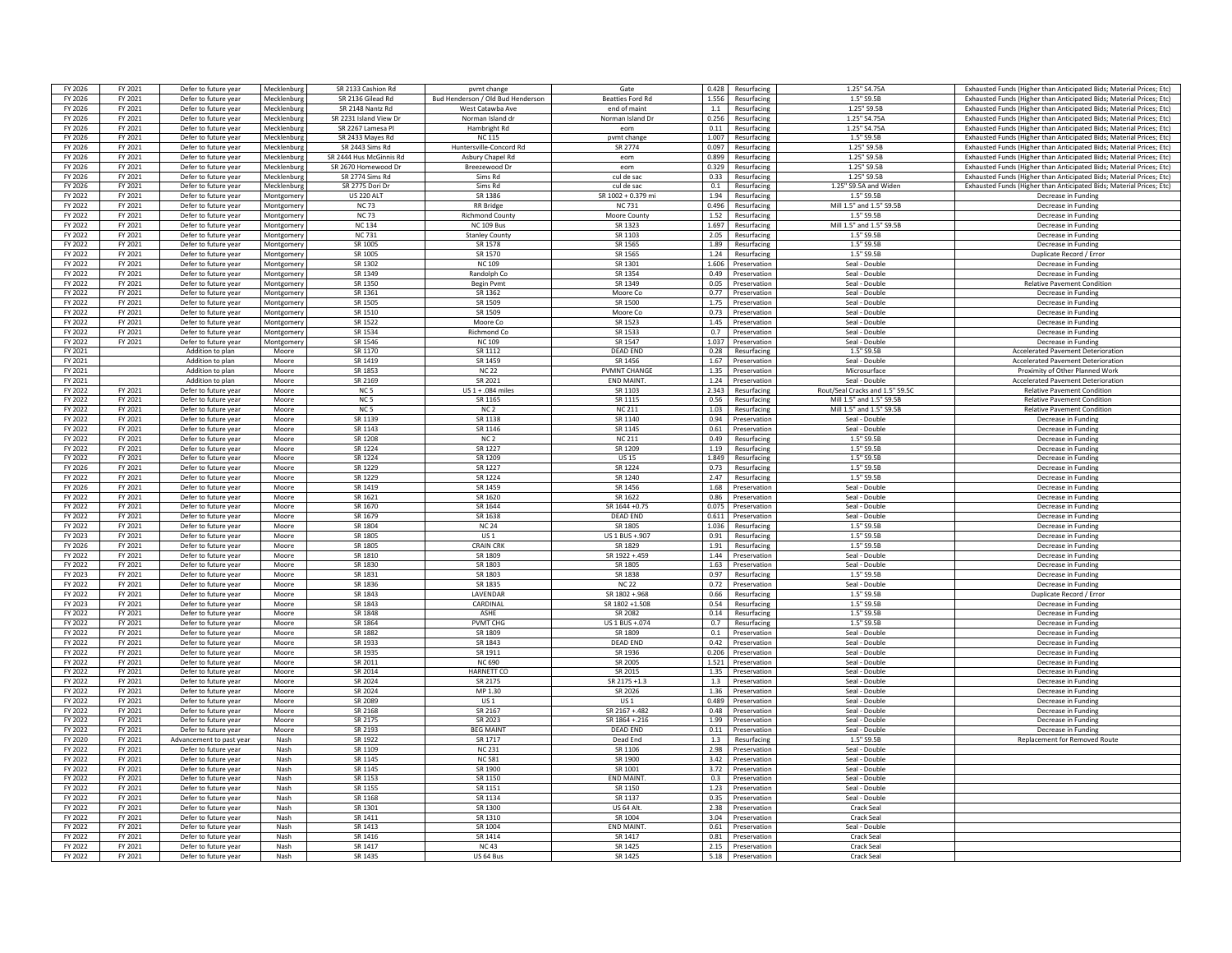| FY 2022            | FY 2021            | Defer to future year                         | Nash                            | SR 1439            | SR 1414               | SR 1425                              | 0.9   | Preservation                             | Seal - Double                          |                                                                              |
|--------------------|--------------------|----------------------------------------------|---------------------------------|--------------------|-----------------------|--------------------------------------|-------|------------------------------------------|----------------------------------------|------------------------------------------------------------------------------|
|                    |                    |                                              |                                 |                    |                       |                                      |       |                                          |                                        |                                                                              |
| FY 2022            | FY 2021            | Defer to future year                         | Nash                            | SR 1503            | SR 1502               | SR 1506                              |       | 3 Preservation                           | Crack Seal                             |                                                                              |
| FY 2022            | FY 2021            | Defer to future year                         | Nash                            | SR 1504            | SR 1503               | SR 1500                              | 1.35  | Preservation                             | Crack Seal                             |                                                                              |
| FY 2022            | FY 2021            | Defer to future year                         | Nash                            | SR 1504            | SR 1503               | SR 1500                              | 1.35  | Preservation                             | Seal - Double                          |                                                                              |
| FY 2022            | FY 2021            | Defer to future year                         | Nash                            | SR 1507            | SR 1503               | <b>NC43</b>                          | 1.57  | Preservation                             | Seal - Double                          |                                                                              |
| FY 2022            | FY 2021            | Defer to future year                         | Nash                            | SR 1511            | SR 1501               | SR 1500                              | 1.5   | Preservation                             | Crack Seal                             |                                                                              |
| FY 2022            | FY 2021            | Defer to future year                         | Nash                            | SR 1512            | SR 1500               | SR 1510                              |       |                                          | Crack Seal                             |                                                                              |
|                    |                    |                                              |                                 |                    |                       |                                      |       | 3.41 Preservation                        |                                        |                                                                              |
| FY 2022            | FY 2021            | Defer to future year                         | Nash                            | SR 1528            | SR 1530               | SR 1544                              | 1.24  | Preservation                             | Seal - Double                          |                                                                              |
| FY 2022            | FY 2021            | Defer to future year                         | Nash                            | SR 1530            | <b>NC43</b>           | SR1003                               |       | 3.61 Preservation                        | Crack Seal                             |                                                                              |
| FY 2022            | FY 2021            | Defer to future year                         | Nash                            | SR 1734            | SR 1544               | SR 1733                              |       | 1.01 Preservation                        | Seal - Double                          |                                                                              |
| FY 2022            | FY 2021            | Defer to future year                         | Nash                            | SR 1943            | SR 1996               | WILSON CO                            | 0.27  | Preservation                             | Seal - Double                          |                                                                              |
| FY 2022            | FY 2021            | Defer to future year                         | Nash                            | SR 1948            | SR 1993               | SR 1949                              | 1.89  | Preservation                             | Crack Seal                             |                                                                              |
|                    |                    |                                              |                                 |                    |                       |                                      |       |                                          |                                        |                                                                              |
| FY 2022            | FY 2021            | Defer to future year                         | Nash                            | SR 1981            | Wilson Co.            | SR 1745                              | 2.85  | Preservation                             | Crack Seal                             |                                                                              |
| FY 2022            | FY 2021            | Defer to future year                         | Nash                            | SR 1997            | SR 1001               | SR 1001                              | 2.56  | Preservation                             | <b>Crack Seal</b>                      |                                                                              |
| FY 2022            | FY 2021            | Defer to future year                         | Nash                            | SR 1997            | SR 1001               | SR 1001+1.5                          | 1.5   | Preservation                             | <b>Crack Seal</b>                      |                                                                              |
| FY 2021            |                    | Addition to plan                             | <b>New Hanove</b>               | US 17 Bus          | Begin C&G US 74       | $U - 4751$                           | 1.65  | Resurfacing                              | Mill 1.5" and 1.5" S9.5C               |                                                                              |
| FY 2021            |                    | Addition to plan                             | New Hanove                      | SR 1700            | SR 1699               | END                                  | 0.177 | Resurfacing                              | 1.0" S9.5B                             | Proximity of Other Planned Work                                              |
| FY 2021            |                    | Addition to plan                             | New Hanove                      | SR 1925            | SR 1363               | $C-D-S$                              | 0.265 | Preservation                             | .75" S4.75A                            |                                                                              |
|                    |                    |                                              |                                 |                    |                       |                                      |       |                                          |                                        | <b>Subdivision Route</b>                                                     |
| FY 2021            |                    | Addition to plan                             | lew Hanove                      | SR 1953            | SR 1492               | SR 2900                              | 0.79  | Resurfacing                              | Mill 1.5" and 1.5" S9.5B               | <b>Accelerated Pavement Deterioration</b>                                    |
| FY 2021            |                    | Addition to plan                             | New Hanove                      | SR 2237            | SR 2235               | SR 2238                              | 0.076 | Preservation                             | .75" S4.75A                            |                                                                              |
| FY 2021            |                    | Addition to plan                             | New Hanove                      | SR 2315            | <b>NC132</b>          | $C-D-S$                              |       | 0.46 Preservation                        | .75" S4.75A                            | Subdivision Route                                                            |
| FY 2021            |                    | Addition to plan                             | <b>Vew Hanove</b>               | SR 2338            | <b>NC 132</b>         | SR 2339                              | 0.29  | Preservation                             | .75" S4.75A                            | <b>Subdivision Route</b>                                                     |
| FY 2021            |                    | Addition to plan                             | <b>Vew Hanove</b>               | SR 2339            | $C-D-S$               | SR 2340                              | 0.2   | Preservation                             | .75" S4.75A                            | <b>Subdivision Route</b>                                                     |
| FY 2021            |                    | Addition to plan                             | New Hanove                      | SR 2340            | SR 2315               | <b>PVMT INT</b>                      |       |                                          | .75" S4.75A                            | <b>Subdivision Route</b>                                                     |
|                    |                    |                                              |                                 |                    |                       |                                      |       | 0.45 Preservation                        |                                        |                                                                              |
| FY 2021            |                    | Addition to plan                             | New Hanove                      | SR 2621            | SR 2048               | $C-D-S$                              | 0.24  | Preservation                             | .75" S4.75A                            | Subdivision Route                                                            |
| FY 2021            |                    | Addition to plan                             | lew Hanove                      | SR 2623            | SR 2621               | SR 2626                              | 0.377 | Preservation                             | .75" S4.75A                            | <b>Subdivision Route</b>                                                     |
| FY 2021            |                    | Addition to plan                             | lew Hanove                      | SR 2624            | SR 2623               | $C-D-S$                              | 0.02  | Preservation                             | .75" S4.75A                            | Subdivision Route                                                            |
| FY 2021            |                    | Addition to plan                             | New Hanove                      | SR 2625            | SR 2623               | $C-D-S$                              | 0.02  | Preservation                             | .75" S4.75A                            | Subdivision Route                                                            |
| FY 2021            |                    | Addition to plan                             | New Hanove                      | SR 2627            | SR 2626               | $C-D-S$                              | 0.03  | Preservation                             | .75" S4.75A                            | <b>Subdivision Route</b>                                                     |
| FY 2021            |                    | Addition to plan                             | New Hanove                      | SR 2629            | $C-D-S$               | $C-D-S$                              | 0.19  | Preservation                             | .75" S4.75A                            | <b>Subdivision Route</b>                                                     |
|                    |                    |                                              |                                 |                    |                       |                                      |       |                                          |                                        |                                                                              |
| FY 2021            |                    | Addition to plan                             | New Hanove                      | SR 2653            | SR 2652               | SR 2257 + 0.392                      |       | 1.063 Preservation                       | 1.0" S4.75A                            |                                                                              |
| FY 2021            |                    | Addition to plan                             | New Hanove                      | SR 2664            | SR 1328               | $C-D-S$                              | 0.02  | Preservation                             | .75" S4.75A                            | Subdivision Route                                                            |
| FY 2021            |                    | Addition to plan                             | lew Hanove                      | SR 2669            | SR 2666               | $C-D-S$                              | 0.02  | Preservation                             | .75" S4.75A                            | <b>Subdivision Route</b>                                                     |
| FY 2021            |                    | Addition to plan                             | New Hanove                      | SR 2670            | SR 2666               | $C-D-S$                              | 0.02  | Preservation                             | .75" S4.75A                            | <b>Subdivision Route</b>                                                     |
| FY 2021            |                    | Addition to plan                             | New Hanove                      | SR 2671            | SR 2666               | $C-D-S$                              |       | 0.05 Preservation                        | .75" S4.75A                            | <b>Subdivision Route</b>                                                     |
|                    |                    |                                              | <b>Vew Hanove</b>               |                    |                       |                                      |       | Preservation                             |                                        |                                                                              |
| FY 2021            |                    | Addition to plan                             |                                 | SR 2673            | SR 2672               | $C-D-S$                              | 0.04  |                                          | .75" S4.75A                            | Proximity of Other Planned Work                                              |
| FY 2021            |                    | Addition to plan                             | New Hanove                      | SR 2674            | SR 2666               | $C-D-S$                              |       | 0.05 Preservation                        | .75" S4.75A                            | Subdivision Route                                                            |
| FY 2021            |                    | Addition to plan                             | New Hanove                      | SR 2726            | SR 2621               | SR 2728                              |       | 0.14 Preservation                        | .75" S4.75A                            | <b>Subdivision Route</b>                                                     |
| FY 2021            |                    | Addition to plan                             | New Hanove                      | SR 2727            | SR 2726               | $C-D-S$                              | 0.05  | Preservation                             | .75" S4.75A                            | <b>Subdivision Route</b>                                                     |
| FY 2021            |                    | Addition to plan                             | lew Hanove                      | SR 2728            | $C-D-S$               | $C-D-S$                              | 0.06  | Preservation                             | .75" S4.75A                            | <b>Subdivision Route</b>                                                     |
|                    |                    |                                              |                                 |                    |                       |                                      |       |                                          |                                        |                                                                              |
|                    |                    |                                              |                                 |                    |                       |                                      |       |                                          |                                        |                                                                              |
| FY 2021            | FY 2023            | Advancement from future year                 | New Hanove                      | SR 1265            | Cul-de-Sa             | SR 1295                              | 0.566 | Preservation                             | 1.0" S4.75A                            | <b>Relative Pavement Condition</b>                                           |
| FY 2021            | FY 2023            | Advancement from future year                 | New Hanov                       | SR 1392            | SR 1331               | Dead end                             | 0.26  | Resurfacing                              | 1.0" S9.5B                             | <b>Accelerated Pavement Deterioratio</b>                                     |
| FY 2021            | FY 2025            | Advancement from future year                 | <b>New Hanove</b>               | SR 1708            | SR 1700               | SR 1698                              | 0.251 | Resurfacing                              | 1.0" S9.5B                             | <b>Accelerated Pavement Deterioration</b>                                    |
| FY 2021            | FY 2025            | Advancement from future year                 | New Hanove                      | SR 1752            | SR 1592               | SR 1769                              | 0.3   | Preservation                             | 1.0" S4.75A                            | <b>Accelerated Pavement Deterioration</b>                                    |
|                    |                    |                                              |                                 |                    |                       |                                      |       |                                          | 1.0" S4.75A                            |                                                                              |
| FY 2021<br>FY 2021 | FY 2024<br>FY 2024 | Advancement from future year                 | New Hanove<br>New Hanover       | SR 1765<br>SR 1766 | SR 1752<br>Cul-de-Sac | SR 1516<br>Cul-de-Sac                |       | 0.259 Preservation<br>0.135 Preservation | 1.0" S4.75A                            | <b>Accelerated Pavement Deterioration</b><br>Proximity of Other Planned Work |
|                    |                    | Advancement from future year                 |                                 |                    |                       |                                      |       |                                          |                                        |                                                                              |
| FY 2021            | FY 2024            | Advancement from future vear                 | <b>New Hanove</b>               | SR 1781            | SR 1765               | SR 1796                              | 0.149 | Preservation                             | 1.0" S4.75A                            | Proximity of Other Planned Work                                              |
| FY 2021            | FY 2024            | Advancement from future year                 | New Hanove                      | SR 1795            | SR 1765               | Cul-de-Sac                           | 0.052 | Preservation                             | 1.0" S4.75A                            | Proximity of Other Planned Work                                              |
| FY 2021            | FY 2024            | Advancement from future year                 | New Hanove                      | SR 1797            | SR 1796               | Cul-de-Sac                           |       | 0.057 Preservation                       | 1.0" S4.75A                            | Proximity of Other Planned Work                                              |
| FY 2021            | FY 2022            | Advancement from future year                 | <b>Vew Hanove</b>               | SR 2052            | SR 1331               | SR 2600                              | 0.492 | Resurfacing                              | Full Depth Patching and 1.25" S9.5B    | <b>Accelerated Pavement Deterioration</b>                                    |
| FY 2021            |                    | Advancement from future year                 | New Hanove                      | SR 2107            | SR 2048               | End Pvm <sup>4</sup>                 | 0.273 | Resurfacing                              | Mill 1.0" and 1.0" S9.5B               | <b>Accelerated Pavement Deterioration</b>                                    |
| FY 2021            | FY 2022<br>FY 2022 |                                              |                                 | SR 2148            | <b>NC133</b>          | SR 1318                              | 1.035 |                                          |                                        |                                                                              |
|                    |                    | Advancement from future year                 | New Hanove                      |                    |                       |                                      |       | Resurfacing                              | Full Depth Patching and 1.25" S9.5B    | Accelerated Pavement Deterioration                                           |
| FY 2021            | FY 2023            | Advancement from future year                 | New Hanove                      | SR 2167            | SR 2165               | Dead End                             | 0.253 | Resurfacing                              | 1.0" S9.5B                             | <b>Accelerated Pavement Deterioration</b>                                    |
| FY 2021            | FY 2022            | Advancement from future year                 | lew Hanov                       | SR 2600            | SR 1329               | SR 2052                              | 0.719 | Resurfacing                              | Full Depth Patching and 1.25" S9.5B    | <b>Accelerated Pavement Deterioration</b>                                    |
| FY 2021            | FY 2024            | Advancement from future vear                 | <b>New Hanove</b>               | SR 2628            | SR 2626               | CUL-DE-SAC                           | 0.026 | Preservation                             | 75" Sand Asphalt                       | Proximity of Other Planned Work                                              |
| FY 2021            | FY 2025            | Advancement from future year                 | <b>New Hanov</b>                | SR 2683            | SR 2257               | SR 2652                              | 0.684 | Preservation                             | 1.0" S4.75A                            | <b>Accelerated Pavement Deterioration</b>                                    |
| FY 2018            | FY 2021            | Advancement to past year                     | New Hanove                      | SR 2345            | SR 2319               | Cul-De-Sac                           | 0.035 | Resurfacing                              | Full Depth Patching and 1.25" S9.5A    | <b>Accelerated Pavement Deterioration</b>                                    |
| FY 2018            |                    |                                              | <b>Vew Hanove</b>               | SR 2566            |                       | SR 2567                              | 0.082 |                                          | Mill 1.5" and 1.5" \$9.5F              |                                                                              |
|                    | FY 2021            | Advancement to past year                     |                                 |                    | US 421                |                                      |       | Resurfacing                              |                                        | Proximity of Other Planned Work                                              |
| FY 2022            | FY 2021            | Defer to future year                         | New Hanove                      | US 17 Bus          | Dock Street           | Rail Road                            | 2.937 | Resurfacing                              | Mill 2.0" and 2.0" S9.5B               | Proximity of Other Planned Work                                              |
| FY 2024            | FY 2021            | Defer to future year                         | New Hanove                      | SR 1140            | <b>US421</b>          | <b>End Maintenance</b>               | 0.349 | Resurfacing                              | Full Depth Patching and 1.5" S9.5C     | Decrease in Funding                                                          |
| FY 2024            | FY 2021            | Defer to future year                         | <b>New Hanove</b>               | SR 1175            | US 74 MLK             | SR 2195                              | 0.528 | Resurfacing                              | Full Depth Patching and 1.5" S9.50     | Decrease in Funding                                                          |
| FY 2023            | FY 2021            | Defer to future year                         | <b>Vew Hanove</b>               | SR 1269            | SR 1267               | Cul-de-Sac                           | 0.094 | Resurfacing                              | Mill 1.25" and 1.25" S9.5B             | Decrease in Funding                                                          |
| FY 2023            | FY 2021            | Defer to future year                         | lew Hanove                      | SR 1301            | SR 1217               | SR 1302                              | 0.53  | Rehabilitation                           | Mill 3.0" and 3.0" \$9.50              | Decrease in Fundin                                                           |
| FY 2022            | FY 2021            | Defer to future year                         | New Hanove                      | SR 1323            | SR 1322               | <b>End Maintenance</b>               | 0.091 | Resurfacing                              | Mill 1.5" and 1.5" \$9.5B              | Decrease in Fundin                                                           |
| FY 2023            |                    |                                              |                                 | SR 1338            |                       | SR 1341                              | 0.14  |                                          |                                        |                                                                              |
|                    | FY 2021            | Defer to future year                         | New Hanove                      |                    | <b>US 117</b>         |                                      |       | Resurfacing                              | Full Depth Patching and 1.25" S9.5B    | Decrease in Funding                                                          |
| FY 2024            | FY 2021            | Defer to future year                         | New Hanove                      | SR 1521            | SR 1492               | Dead End                             | 0.553 | Resurfacing                              | Full Depth Patching and 1.25" S9.5B    | Decrease in Funding                                                          |
| FY 2022            | FY 2021            | Defer to future year                         | New Hanove                      | SR 1523            | SR 1492               | Dead End                             | 0.481 | Resurfacing                              | Full Depth Patching and 1.25" S9.5B    | Decrease in Funding                                                          |
| FY 2022            | FY 2021            | Defer to future year                         | lew Hanov                       | SR 1525            | SR 1492               | Dead End                             | 0.431 | Rehabilitation                           | Mill 1.25" and 1.25" S9.5B             | Decrease in Funding                                                          |
| FY 2023            | FY 2021            | Defer to future year                         | lew Hanove                      | SR 1628            | SR 1573               | <b>DEAD END</b>                      | 1.099 | Preservation                             | 1.0" S4.75A                            | Decrease in Funding                                                          |
| FY 2024            | FY 2021            | Defer to future year                         | New Hanove                      | SR 1913            | SR 1363               | SR 1914                              | 0.1   | Preservation                             | 1.0" S4.75A                            | Decrease in Fundin                                                           |
| FY 2024            | FY 2021            | Defer to future year                         | New Hanove                      |                    |                       | SR 1915                              | 0.061 | Preservation                             | 75" Sand Asphalt                       | Decrease in Fundin                                                           |
|                    |                    |                                              |                                 | SR 1914            | SR 1913               |                                      |       |                                          |                                        |                                                                              |
| FY 2024            | FY 2021            | Defer to future year                         | <b>Vew Hanove</b>               | SR 1915            | SR 1914               | DFAD FND                             |       | 0.182 Preservation                       | 75" Sand Asphalt                       | Decrease in Funding                                                          |
| FY 2024            | FY 2021            | Defer to future year                         | New Hanove                      | SR 1932            | SR 1931               | CUL-DE-SAC                           |       | 0.073 Preservation                       | .75" Sand Asphalt                      | Decrease in Funding                                                          |
| FY 2023            | FY 2021            | Defer to future year                         | New Hanove                      | SR 1934            | SR 1929               | Cul-De-Sac                           |       | 0.028 Resurfacing                        | Mill 1.5" and 1.5" S9.5E               | Decrease in Funding                                                          |
| FY 2022            | FY 2021            | Defer to future year                         | New Hanove                      | SR 2018            | SR 2213               | SR 2005                              | 0.999 | Resurfacing                              | Full Depth Patching and 1.25" S9.5A    | Decrease in Funding                                                          |
| FY 2024            | FY 2021            | Defer to future year                         | lew Hanove                      |                    |                       | SR 2711                              | 0.688 | Resurfacing                              |                                        | Decrease in Funding                                                          |
|                    |                    |                                              | ew Hanov                        | SR 2117<br>SR 2117 | SR 2048               | SR 2633                              | 0.442 |                                          | Full Depth Patching and 1.25" S9.5B    |                                                                              |
| FY 2024            | FY 2021            | Defer to future yea                          |                                 |                    | SR 2711               |                                      |       | Resurfacing                              | Mill 1.25" and 1.25" \$9.5B            | Decrease in Fundin                                                           |
| FY 2024            | FY 2021            | Defer to future year                         | New Hanove                      | SR 2137            | SR 1322               | <b>End Maintenance</b>               | 0.326 | Resurfacing                              | Mill 1.25" and 1.25" S9.5B             | Decrease in Fundin                                                           |
| FY 2024<br>FY 2024 | FY 2021<br>FY 2021 | Defer to future year<br>Defer to future year | New Hanove<br><b>New Hanove</b> | SR 2146<br>SR 2147 | SR 1345<br>SR 2146    | <b>END MAINT</b><br><b>END MAINT</b> | 0.29  | Preservation<br>0.121 Preservation       | .75" Sand Asphalt<br>.75" Sand Asphalt | Decrease in Funding<br>Decrease in Funding                                   |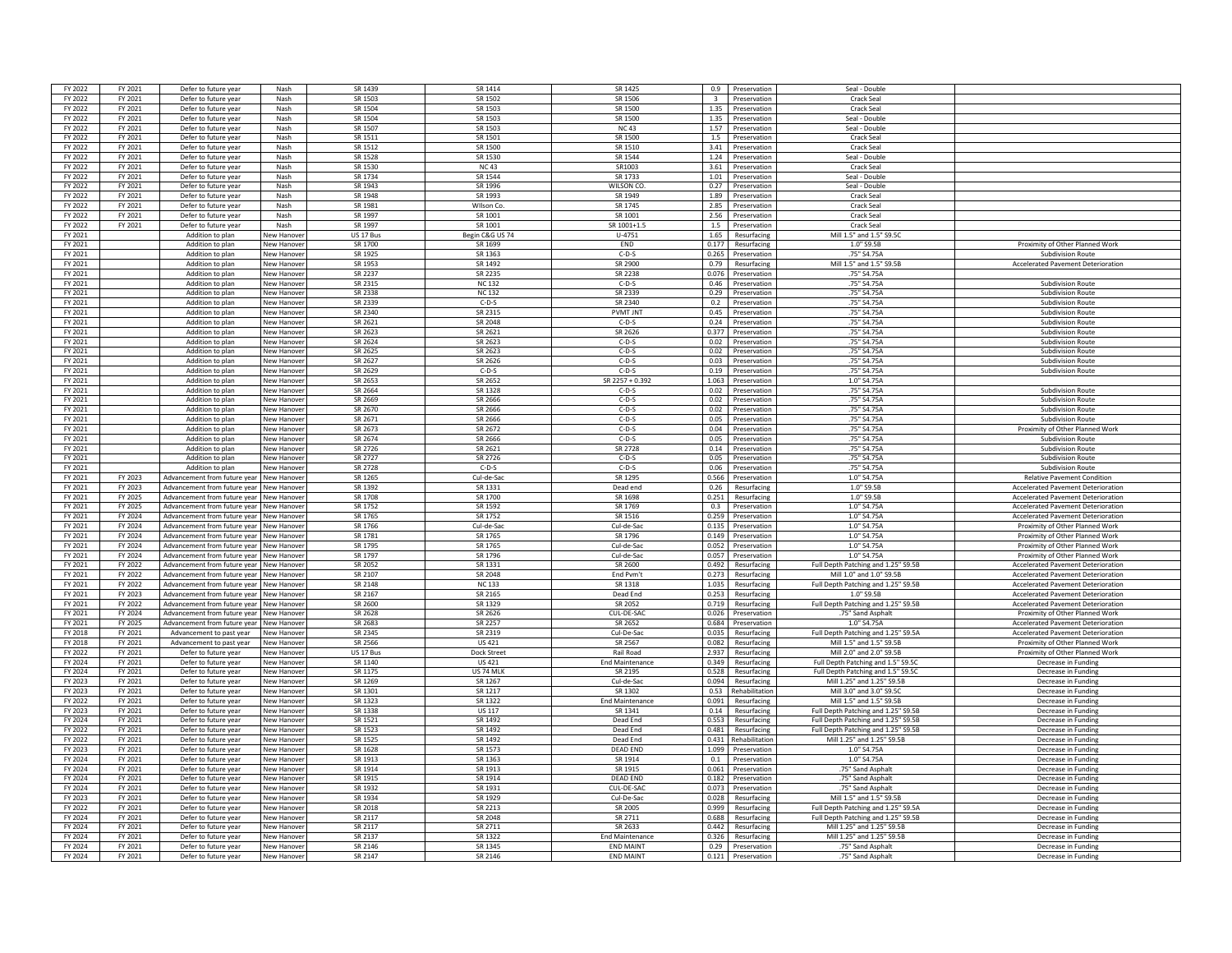| FY 2024            | FY 2021            | Defer to future year                         | New Hanove                 | SR 2164            | SR 2148            | SR 2242                       | 0.401 Preservation                        | 1.0" S4.75A                         | Decrease in Funding                        |
|--------------------|--------------------|----------------------------------------------|----------------------------|--------------------|--------------------|-------------------------------|-------------------------------------------|-------------------------------------|--------------------------------------------|
| FY 2023            | FY 2021            | Defer to future year                         | New Hanove                 | SR 2171            | SR 1175            | SR 2173                       | 0.235 Resurfacing                         | Full Depth Patching and 1.25" S9.5B | Decrease in Funding                        |
| FY 2022            | FY 2021            | Defer to future year                         | New Hanove                 | SR 2201            | SR 1322            | Dead End                      | 0.114<br>Resurfacing                      | Mill 1.25" and 1.25" S9.5A          | Decrease in Funding                        |
|                    |                    |                                              |                            | SR 2202            |                    | Dead End                      | 0.301                                     |                                     | Decrease in Funding                        |
| FY 2024            | FY 2021            | Defer to future year                         | New Hanove                 |                    | SR 1336            |                               | Resurfacing                               | Full Depth Patching and 1.25" S9.5B |                                            |
| FY 2024            | FY 2021            | Defer to future year                         | New Hanove                 | SR 2238            | SR 2237            | SR 2722                       | 0.682<br>Preservation                     | 1.0" S4.75A                         | Decrease in Funding                        |
| FY 2022            | FY 2021            | Defer to future year                         | New Hanove                 | SR 2255            | SR 2206            | Cul-De-Sac                    | 0.203<br>Resurfacing                      | Mill 1.25" and 1.25" S9.5B          | Decrease in Fundin                         |
| FY 2022            | FY 2021            | Defer to future year                         | New Hanove                 | SR 2257            | <b>NC132</b>       | Cul-De-Sac                    | 0.401<br>Resurfacing                      | Mill 1.25" and 1.25" S9.5B          | Decrease in Funding                        |
| FY 2023            | FY 2021            | Defer to future year                         | <b>New Hanove</b>          | SR 2317            | SR 1100            | SR 2343                       | 0.373<br>Preservation                     | 1.0" S4.75A                         | Decrease in Funding                        |
| FY 2023            | FY 2021            | Defer to future year                         | New Hanove                 | SR 2318            | SR 2317            | Cul-De-Sac                    | 0.144 Preservation                        | 1.0" S4.75A                         | Decrease in Funding                        |
| FY 2023            | FY 2021            | Defer to future year                         | New Hanove                 | SR 2319            | SR 2874            | Cul-De-Sac                    | 0.061<br>Preservation                     | 1.0" S4.75A                         | Decrease in Funding                        |
| FY 2023            | FY 2021            | Defer to future year                         | <b>New Hanove</b>          | SR 2324            | SR 2323            | CUL-DE-SAC                    | 0.067<br>Preservation                     | 1.0" S4.75A                         | Decrease in Funding                        |
| FY 2024            | FY 2021            | Defer to future year                         | New Hanove                 | SR 2346            | <b>US 421</b>      | SR 2386                       | 0.61<br>Resurfacing                       | Mill 1.25" and 1.25" S9.5B          | Decrease in Funding                        |
| FY 2023            | FY 2021            | Defer to future year                         | New Hanove                 | SR 2347            | SR 2346            | Cul-De-Sac                    | 0.019<br>Preservation                     | 1 0" S4 75A                         | Decrease in Funding                        |
| FY 2024            | FY 2021            | Defer to future year                         | <b>Vew Hanov</b>           | SR 2356            | SR 2323            | CUL-DE-SAC                    | 0.098<br>Preservation                     | .75" Sand Asphalt                   | Decrease in Fundin                         |
| FY 2024            | FY 2021            | Defer to future year                         | New Hanove                 | SR 2357            | SR 2323            | CUL-DE-SAC                    | 0.07<br>Preservation                      | .75" Sand Asphalt                   | Decrease in Funding                        |
|                    |                    |                                              |                            |                    |                    |                               |                                           |                                     |                                            |
| FY 2023            | FY 2021            | Defer to future year                         | New Hanove                 | SR 2358            | SR 2323            | CUL-DE-SAC                    | 0.093<br>Preservation                     | .75" Sand Asphalt                   | Decrease in Funding                        |
| FY 2024            | FY 2021            | Defer to future year                         | New Hanove                 | SR 2359            | CUL-DE-SAC         | CUL-DE-SAC                    | 0.194<br>Preservation                     | .75" Sand Asphalt                   | Decrease in Funding                        |
| FY 2023            | FY 2021            | Defer to future year                         | <b>New Hanove</b>          | SR 2375            | SR 2346            | Cul-De-Sac                    | 0.074<br>Preservation                     | 1.0" S4.75A                         | Decrease in Funding                        |
| FY 2023            | FY 2021            | Defer to future year                         | New Hanove                 | SR 2376            | SR 2346            | Cul-De-Sac                    | 0.015<br>Preservation                     | 1.0" S4.75A                         | Decrease in Funding                        |
| FY 2023            | FY 2021            | Defer to future year                         | New Hanove                 | SR 2377            | SR 2346            | Cul-De-Sac                    | 0.035<br>Preservation                     | 1.0" S4.75A                         | Decrease in Funding                        |
| FY 2023            | FY 2021            | Defer to future year                         | New Hanove                 | SR 2378            | SR 2346            | SR 2379                       | 0.046<br>Preservation                     | 1.0" S4.75A                         | Decrease in Funding                        |
| FY 2023            | FY 2021            | Defer to future year                         | <b>New Hanove</b>          | SR 2379            | SR 2378            | SR 2380                       | 0.143<br>Preservation                     | 1.0" S4.75A                         | Decrease in Funding                        |
| FY 2023            | FY 2021            | Defer to future year                         | <b>New Hanove</b>          | SR 2380            | SR 2381            | SR 2382                       | 0.175<br>Preservation                     | 1.0" S4.75A                         | Decrease in Funding                        |
| FY 2023            | FY 2021            | Defer to future year                         | New Hanove                 | SR 2381            | Cul-De-Sac         | Cul-De-Sac                    | 0.23<br>Preservation                      | 1.0" S4.75A                         | Decrease in Funding                        |
| FY 2023            | FY 2021            | Defer to future year                         | New Hanove                 | SR 2382            | SR 2346            | SR 2383                       | 0.164<br>Preservation                     | 1.0" S4.75A                         | Decrease in Funding                        |
| FY 2023            | FY 2021            | Defer to future year                         | lew Hanove                 | SR 2383            | SR 2379            | SR 2385                       | 0.291<br>Preservation                     | 1.0" S4.75A                         | Decrease in Funding                        |
| FY 2023            | FY 2021            | Defer to future year                         | New Hanove                 | <b>SR 2384</b>     | SR 2346            | SR 2383                       | 0.217<br>Preservation                     | 1.0" S4.75A                         | Decrease in Funding                        |
| FY 2023            | FY 2021            | Defer to future year                         |                            | SR 2385            | SR 2384            | SR 2383                       | 0.141                                     | 1.0" S4.75A                         |                                            |
|                    |                    |                                              | New Hanove                 |                    |                    |                               | Preservation                              |                                     | Decrease in Fundin                         |
| FY 2023            | FY 2021            | Defer to future year                         | New Hanove                 | SR 2386            | SR 2381            | SR 2385                       | 0.279<br>Preservation                     | 1.0" S4.75A                         | Decrease in Funding                        |
| FY 2022            | FY 2021            | Defer to future year                         | New Hanove                 | SR 2400            | <b>US421</b>       | Dead End                      | 0.207<br>Preservation                     | 1.0" S4.75A                         | Decrease in Funding                        |
| FY 2023            | FY 2021            | Defer to future year                         | New Hanove                 | SR 2567            | SR 2556            | Cul-De-Sac                    | 0.316<br>Preservation                     | 1.0" S4.75A                         | Decrease in Funding                        |
| FY 2023            | FY 2021            | Defer to future year                         | <b>New Hanove</b>          | SR 2568            | SR 2567            | Cul-De-Sac                    | 0.133<br>Preservation                     | 1.0" S4.75A                         | Decrease in Funding                        |
| FY 2023            | FY 2021            | Defer to future year                         | New Hanove                 | SR 2569            | SR 2568            | Cul-De-Sac                    | 0.099<br>Preservation                     | 1.0" S4.75A                         | Decrease in Funding                        |
| FY 2022            | FY 2021            | Defer to future year                         | New Hanove                 | SR 2581            | SR 1704            | SR 2573                       | 0.082<br>Resurfacing                      | Mill 1.25" and 1.25" S9.5B          | Decrease in Funding                        |
| FY 2023            | FY 2021            | Defer to future year                         | New Hanove                 | SR 2594            | SR 2568            | Cul-De-Sac                    | 0.095<br>Preservation                     | 1.0" S4.75A                         | Decrease in Funding                        |
| FY 2023            | FY 2021            | Defer to future year                         | <b>Vew Hanove</b>          | SR 2595            | SR 2567            | Cul-De-Sac                    | 0.034<br>Preservation                     | 1.0" S4.75A                         | Decrease in Fundin                         |
| FY 2022            | FY 2021            | Defer to future year                         | New Hanove                 | SR 2608            | SR 2607            | Cul-De-Sac                    | 0.141 Rehabilitation                      | Mill 1.5" and 1.5" S9.5B            | Decrease in Funding                        |
| FY 2024            | FY 2021            | Defer to future year                         | New Hanove                 | SR 2617            | SR 1322            | Cul-De-Sac                    | 0.151<br>Resurfacing                      | Full Depth Patching and 1.25" S9.5B | Decrease in Funding                        |
| FY 2023            | FY 2021            | Defer to future year                         | New Hanove                 | SR 2630            | CUL-DE-SAC         | SR 2632                       | 0.456<br>Preservation                     | 1.0" S4.75A                         | Decrease in Funding                        |
| FY 2023            | FY 2021            |                                              |                            | SR 2631            | SR 2632            | CUL-DE-SA                     | 0.193<br>Preservation                     | 1.0" S4.75A                         | Decrease in Funding                        |
|                    |                    | Defer to future year                         | <b>New Hanove</b>          |                    |                    |                               |                                           |                                     |                                            |
| FY 2024            | FY 2021            | Defer to future year                         | New Hanove                 | SR 2632            | CUL-DE-SAC         | CUL-DE-SAC                    | 0.315<br>Preservation                     | 1.0" S4.75A                         | Decrease in Fundin                         |
| <b>FV 2024</b>     | FY 2021            | Defer to future year                         | New Hanove                 | SR 2633            | SR 2117            | SR 2630                       | 0.264<br>Preservation                     | 1.0" S4.754                         | Decrease in Fundin                         |
|                    |                    |                                              | New Hanove                 | SR 2634            | SR 2633            | CUL-DE-SAC                    | 0.058                                     | 1.0" S4.75A                         |                                            |
| FY 2024            | FY 2021            | Defer to future year                         |                            |                    |                    |                               | Preservation                              |                                     | Decrease in Funding                        |
| FY 2024            | FY 2021            | Defer to future year                         | New Hanove                 | SR 2635            | SR 2191            | <b>DEAD END</b>               | 0.083<br>Preservation                     | .75" Sand Asphalt                   | Decrease in Funding                        |
| FY 2024            | FY 2021            | Defer to future year                         | New Hanove                 | SR 2638            | SR 2146            | CUL-DE-SAC                    | 0.069<br>Preservation                     | .75" Sand Asphalt                   | Decrease in Funding                        |
| FY 2023            | FY 2021            | Defer to future year                         | <b>New Hanove</b>          | SR 2722            | SR 2721            | SR 1328                       | 0.466<br>Preservation                     | 1.0" S4,75A                         | Decrease in Funding                        |
| FY 2024            | FY 2021            | Defer to future year                         | <b>New Hanove</b>          | SR 2739            | SR 2117            | SR 1328                       | 0.407<br>Preservation                     | 1.0" S4.75A                         | Decrease in Funding                        |
| FY 2024            | FY 2021            | Defer to future year                         | <b>New Hanove</b>          |                    |                    | CUL-DE-SAC                    | 0.054<br>Preservation                     | 75" Sand Asphal                     | Decrease in Funding                        |
| FY 2022            |                    |                                              |                            | SR 2856<br>SR 2864 | SR 2146            | Cul-De-Sac                    |                                           | Mill .75" and .75" S9.54            |                                            |
|                    | FY 2021            | Defer to future year                         | New Hanove                 |                    | SR 2267            |                               | 0.059<br>Resurfacing                      |                                     | Decrease in Funding                        |
| FY 2023            | FY 2021            | Defer to future year                         | Northampto                 | SR 1100            | <b>Bertie Co</b>   | <b>NC 305</b>                 | $\overline{a}$<br>Preservation            | Crack Seal                          | Decrease in Funding                        |
| FY 2023            | FY 2021            | Defer to future year                         | Northampton                | SR 1133            | Dead End           | <b>NC305</b>                  | 0.19<br>Preservation                      | .75" S4.75A                         | Decrease in Funding                        |
| FY 2023            | FY 2021            | Defer to future year                         | Northamptor                | SR 1134            | Dead End           | <b>NC305</b>                  | 0.14 Preservation                         | .75" S4.75A                         | Decrease in Funding                        |
| FY 2023            | FY 2021            | Defer to future year                         | Northampto                 | SR 1135            | Dead End           | <b>NC305</b>                  | 0.15<br>Preservation                      | .75" S4.75A                         | Decrease in Funding                        |
| FY 2023            | FY 2021            | Defer to future year                         | Northamptor                | SR 1200            | <b>NC48</b>        | VA Line                       | 1.747<br>Preservation                     | Crack Seal                          | Decrease in Funding                        |
| FY 2023            | FY 2021            | Defer to future year                         | Northampto                 | SR 1207            | SR 1310            | <b>NC46</b>                   | 0.545<br>Preservation                     | .75" S4.75A                         | Decrease in Fundin                         |
| FY 2023            | FY 2021            | Defer to future year                         | Northampto                 | SR 1214            | SR 1244            | Warren Co                     | 2.04<br>Preservation                      | Crack Sea                           | Decrease in Funding                        |
| FY 2023            | FY 2021            | Defer to future year                         | Northamptor                | SR 1215            | <b>NC46</b>        | SR 1214                       | 0.46<br>Preservation                      | <b>Crack Seal</b>                   | Decrease in Funding                        |
| FY 2023            | FY 2021            | Defer to future year                         | Northamptor                | SR 1218            | Dead End           | <b>NC46</b>                   | 1.251<br>Preservation                     | Crack Sea                           | Decrease in Funding                        |
| FY 2023            | FY 2021            | Defer to future year                         | Northamptor                | SR 1220            | <b>NC46</b>        | <b>End Pavment</b>            | 1.57 Preservation                         | Crack Seal                          | Decrease in Funding                        |
| FY 2023            | FY 2021            | Defer to future year                         | Northampton                | SR 1222            | NC 46              | Dead End                      | 1.2<br>Preservation                       | Crack Seal                          | Decrease in Funding                        |
| FY 2023            | FY 2021            | Defer to future year                         | Northampto                 | SR 1246            | SR 1281            | SR 1209                       | 0.289<br>Preservation                     | .75" S4.75A                         | Decrease in Funding                        |
| FY 2023            | FY 2021            | Defer to future year                         | Northampto                 | SR 1249            | SR 1220            | Dead End                      | 0.4<br>Preservation                       | Crack Sea                           | Decrease in Funding                        |
| FY 2023            | FY 2021            | Defer to future year                         | Northampto                 | SR 1250            | SR 1214            | Dead End                      | 0.89<br>Preservation                      | Crack Seal                          | Decrease in Fundin                         |
| FY 2023            | FY 2021            | Defer to future year                         | Northampto                 | SR 1251            | SR 1213            | Dead End                      | 0.51<br>Preservation                      | Crack Seal                          | Decrease in Funding                        |
| FY 2023            | FY 2021            | Defer to future year                         |                            | SR 1259            | SR 1200            | SR 1260                       | 0.08                                      | Crack Seal                          | Decrease in Funding                        |
|                    |                    |                                              | Northamptor                |                    |                    |                               | Preservation                              |                                     |                                            |
| FY 2023            | FY 2021            | Defer to future year                         | Northamptor                | SR 1260            | Dead End           | Dead End                      | 0.13 Preservation                         | Crack Seal                          | Decrease in Funding                        |
| FY 2023            | FY 2021            | Defer to future year                         | Northampto                 | SR 1274            | <b>End Maint</b>   | SR 1263                       | 0.87<br>Preservation                      | .75" S4.75A                         | Decrease in Funding                        |
| FY 2023            | FY 2021            | Defer to future year                         | Northamptor                | SR 1275            | CDS                | SR 1274                       | 0.65<br>Preservation                      | .75" S4.75A                         | Decrease in Funding                        |
| FY 2023            | FY 2021            | Defer to future year                         | Northamptor                | SR 1276            | CDS                | SR 1275                       | 0.24<br>Preservation                      | .75" S4.75A                         | Decrease in Funding                        |
| FY 2023            | FY 2021            | Defer to future year                         | Northamptor                | SR 1281            | SR 1246            | <b>NC46</b>                   | 0.79<br>Preservation                      | .75" S4.75A                         | Decrease in Fundin                         |
| FY 2023            | FY 2021            | Defer to future year                         | Northampto                 | SR 1282            | CDS                | SR 1263                       | 0.138<br>Preservation                     | .75" S4.75A                         | Decrease in Funding                        |
| FY 2023            | FY 2021            | Defer to future year                         | Northampton                | SR 1283            | CDS                | CDS                           | 0.431<br>Preservation                     | .75" S4.75A                         | Decrease in Funding                        |
| FY 2023            | FY 2021            | Defer to future year                         | Northamptor                | SR 1294            | CDS                | SR 1274                       | 0.14 Preservation                         | .75" S4.75A                         | Decrease in Funding                        |
| FY 2023            | FY 2021            | Defer to future year                         | Northampton                | SR 1297            | SR 1298            | SR 1263                       | 0.222 Preservation                        | .75" S4.75A                         | Decrease in Funding                        |
| FY 2023            | FY 2021            | Defer to future year                         | Northampto                 | SR 1298            | Dead End           | CDS                           | 0.131<br>Preservation                     | .75" S4.75A                         | Decrease in Funding                        |
| FY 2023            | FY 2021            | Defer to future year                         | Northampto                 | SR 1311            | <b>US 158</b>      | <b>NC305</b>                  | 3.92<br>Preservation                      | Crack Seal                          | Decrease in Funding                        |
| FY 2023            | FY 2021            | Defer to future year                         | Northampto                 | SR 1334            | SR 1333            | <b>NC35</b>                   | 1.03<br>Preservation                      | Crack Sea                           | Decrease in Fundin                         |
| FY 2023            | FY 2021            |                                              | Northampto                 | SR 1368            | Dead End           | Calhoun St                    | 0.715<br>Preservation                     | .75" S4.75A                         | Decrease in Funding                        |
|                    |                    | Defer to future year                         |                            |                    |                    |                               |                                           |                                     |                                            |
| FY 2023<br>FY 2023 | FY 2021<br>FY 2021 | Defer to future year<br>Defer to future year | Northamptor<br>Northamptor | SR 1370<br>SR 1381 | SR 1316<br>SR 1382 | <b>NC305</b><br><b>NC 305</b> | 0.21<br>Preservation<br>0.06 Preservation | .75" S4.75A<br>.75" S4.75A          | Decrease in Funding<br>Decrease in Funding |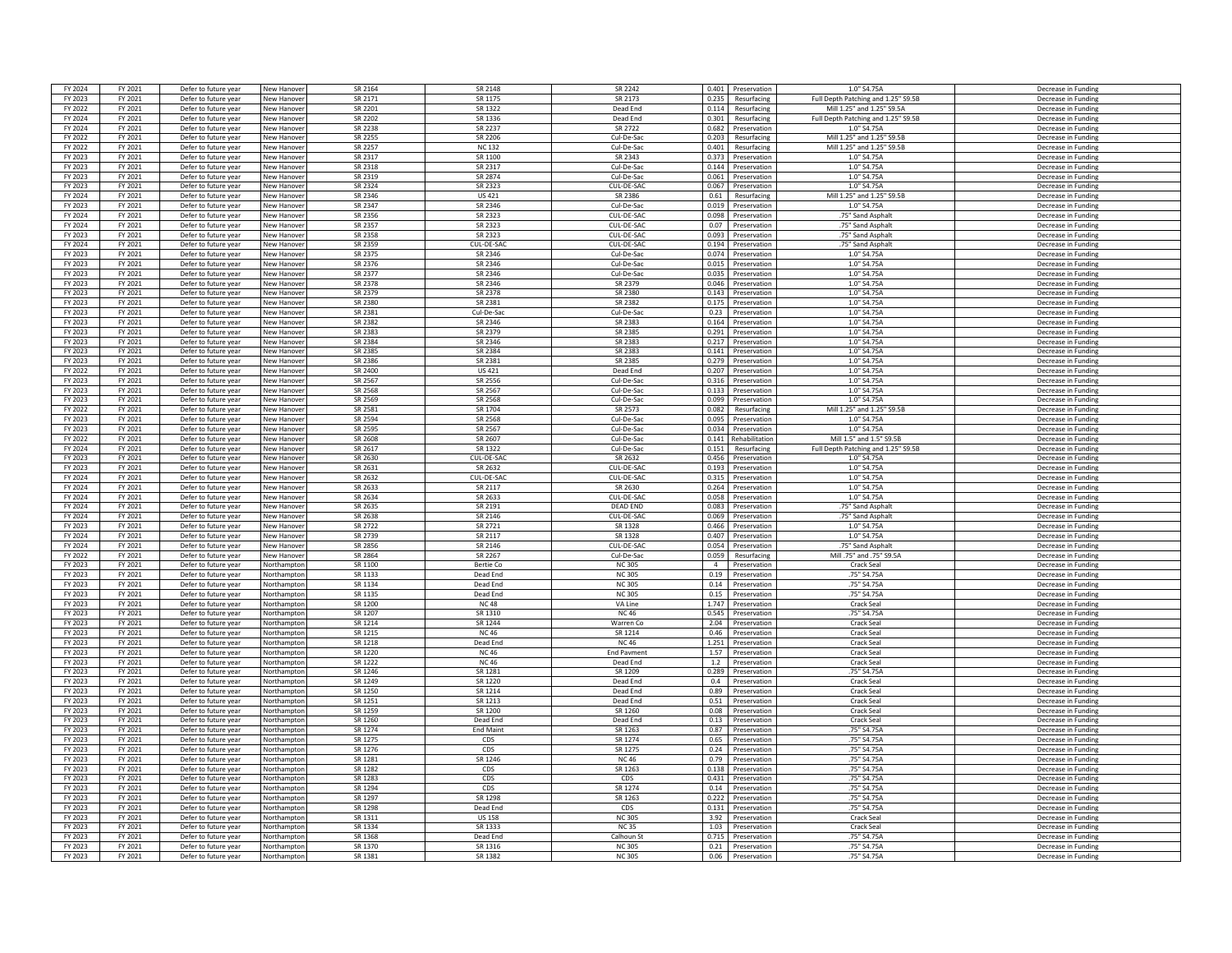| FY 2023            | FY 2021 | Defer to future year         | Northamptor | SR 1382         | Dead End                 | SR 1381                | 0.1   | Preservation      | .75" S4.75A                  | Decrease in Funding                       |
|--------------------|---------|------------------------------|-------------|-----------------|--------------------------|------------------------|-------|-------------------|------------------------------|-------------------------------------------|
| FY 2023            | FY 2021 | Defer to future year         | Northampto  | SR 1384         | SR 1385                  | <b>NC305</b>           |       | 0.41 Preservation | .75" S4.75A                  | Decrease in Funding                       |
| FY 2023            | FY 2021 | Defer to future year         | Northamptor | SR 1385         | SR 1384                  | <b>NC 186</b>          | 0.22  | Preservation      | .75" S4.75A                  | Decrease in Funding                       |
|                    |         |                              |             |                 |                          |                        |       |                   |                              |                                           |
| FY 2023            | FY 2021 | Defer to future year         | Northamptor | SR 1501         | SR 1503                  | <b>NC35</b>            | 3.58  | Preservation      | Crack Seal                   | Decrease in Funding                       |
| FY 2023            | FY 2021 | Defer to future year         | Northamptor | SR 1534         | <b>NC35</b>              | Dead End               | 0.2   | Preservation      | Crack Seal                   | Decrease in Funding                       |
| FY 2023            | FY 2021 | Defer to future year         | Vorthampto  | SR 1562         | <b>US 158</b>            | Dead End               | 0.249 | Preservation      | .75" S4.75A                  | Decrease in Funding                       |
| FY 2021            |         | Addition to plan             | Onslow      | SR 1428         | SR 1744                  | SR 1746                | 0.15  | Resurfacing       | 1.5" S9.5B                   |                                           |
| FY 2021            |         | Addition to plan             | Onslow      | 40001445        | <b>NC 24</b>             | SR 1444                | 0.9   | Resurfacing       | 2.0" S9.5B                   |                                           |
| FY 2021            |         | Addition to plan             | Onslow      | 40001519        | SR 1515                  | <b>NC 210</b>          | 2.167 | Resurfacing       | 2.0" S9.5B                   |                                           |
| FY 2021            |         | Addition to plan             | Onslow      | 40001746        | SR 1744                  | DF                     | 0.25  | Rehabilitation    | 3.0" S9.5B                   |                                           |
| FY 2021            | FY 2023 | Advancement from future year | Onslow      | <b>NC24F</b>    | 0.12 mi. east of SR 1406 | <b>NC172</b>           | 4.945 | Resurfacing       | Mill 2.0" and 2.0" \$9.50    | <b>Accelerated Pavement Deterioration</b> |
| FY 2021            | FY 2023 | Advancement from future vear | Onslow      | <b>NC 24 W</b>  | <b>NC 172</b>            | SR 1406                | 5.06  | Resurfacing       | Mill 2.0" and 2.0" \$9.5     | <b>Accelerated Pavement Deterioration</b> |
| FY 2021            | FY 2023 | Advancement from future year | Onslow      | SR 1139         | SR 1152                  | CDS                    | 0.057 | Preservation      | Full Depth Patching          | <b>Accelerated Pavement Deterioration</b> |
| FY 2021            | FY 2023 | Advancement from future year | Onslow      | SR 1211         | <b>NC 111</b>            | SR 1212                | 4 483 | Resurfacing       | 1.5" S9.5A                   | <b>Accelerated Pavement Deterioration</b> |
| FY 2021            | FY 2022 | Advancement from future year | Onslow      | SR 1518         | SR 1519                  | <b>NC 210</b>          | 2.485 | Resurfacing       | Patching and 1.25" S9.5A     | Accelerated Pavement Deterioration        |
|                    |         |                              |             |                 |                          |                        |       |                   |                              |                                           |
| FY 2021            | FY 2022 | Advancement from future year | Onslow      | SR 1542         | SR 1517                  | <b>END MAINT</b>       | 0.75  | Preservation      | 1.0" Sand Asphalt            | <b>Accelerated Pavement Deterioration</b> |
| FY 2020            | FY 2021 | Advancement to past year     | Onslow      | SR 1189         | SR 1170                  | CDS                    | 0.121 | Preservation      | 1.0" S4.75A                  | <b>Relative Pavement Condition</b>        |
| FY 2020            | FY 2021 | Advancement to past year     | Onslow      | SR 1190         | SR 1170                  | CDS                    | 0.074 | Preservation      | 1.0" S4.75A                  | <b>Relative Pavement Condition</b>        |
| FY 2020            | FY 2021 | Advancement to past year     | Onslow      | SR 1271         | SR 1225                  | EOS                    | 0.196 | Preservation      | 1.0" Sand Asphalt            | <b>Relative Pavement Condition</b>        |
| FY 2020            | FY 2021 | Advancement to past year     | Onslow      | SR 1272         | SR 1271                  | SR 1238                | 0.136 | Preservation      | 1.0" Sand Asphalt            | <b>Relative Pavement Condition</b>        |
| FY 2020            | FY 2021 | Advancement to past year     | Onslow      | SR 1293         | SR 1213                  | SR 2108                | 0.333 | Preservation      | Patching                     | <b>Relative Pavement Condition</b>        |
| FY 2020            | FY 2021 | Advancement to past year     | Onslow      | SR 1294         | SR 1293                  | CUL-DE-SAC             | 0.04  | Preservation      | Patching                     | <b>Relative Pavement Condition</b>        |
| FY 2020            | FY 2021 | Advancement to past year     | Onslow      | SR 1305         | SR 1302                  | SR 1304                | 0.372 | Preservation      | Patching                     | <b>Relative Payement Condition</b>        |
| FY 2020            | FY 2021 | Advancement to past year     | Onslow      | SR 1426         | SR 1423                  | SR 1425                | 0.98  | Preservation      | Patching                     | <b>Relative Pavement Condition</b>        |
| FY 2020            | FY 2021 | Advancement to past year     | Onslow      | SR 1449         | SR 1447                  | Kathleen Lane          | 0.28  | Preservation      | 1.0" S4.75A                  | <b>Relative Pavement Condition</b>        |
| FY 2020            | FY 2021 | Advancement to past year     | Onslow      | SR 1570         | SR 1514                  | <b>End Maint</b>       | 0.12  | Preservation      | Patching                     | <b>Relative Pavement Condition</b>        |
| FY 2020            | FY 2021 | Advancement to past year     | Onslow      | SR 1681         | <b>NC 172</b>            | <b>NC 172</b>          | 0.32  | Preservation      | Patching                     | <b>Relative Pavement Condition</b>        |
|                    |         |                              |             | SR 1738         | SR 1737                  | DFAD FND               |       |                   |                              |                                           |
| FY 2020            | FY 2021 | Advancement to past year     | Onslow      |                 |                          |                        | 0.328 | Preservation      | 1.0" S4.75A                  | <b>Relative Pavement Condition</b>        |
| FY 2020            | FY 2021 | Advancement to past year     | Onslow      | SR 1924         | SR 1920                  | CDS                    | 0.1   | Resurfacing       | 1.5" S9.5B                   | <b>Relative Pavement Condition</b>        |
| FY 2023            | FY 2021 | Defer to future year         | Onslow      | US 17 Bus       | <b>US 258</b>            | Chaney Ave             | 1.499 | Rehabilitation    | Mill 2.0" and 2.0" S9.50     | Proximity of Other Planned Work           |
| FY 2022            | FY 2021 | Defer to future year         | Onslow      | SR 1124         | <b>US 17</b>             | SR 1117                | 0.906 | Resurfacing       | 1.5" S9.5A                   | Decrease in Funding                       |
| FY 2022            | FY 2021 | Defer to future year         | Onslow      | SR 1257         | SR 1212                  | CDS                    | 0.679 | Resurfacing       | 1.5" S9.5B                   | Decrease in Funding                       |
| FY 2022            | FY 2021 | Defer to future year         | Onslow      | SR 1322         | SR 1308                  | End Maint.             | 0.69  | Resurfacing       | 1.5" S9.5B                   | Decrease in Funding                       |
| FY 2022            | FY 2021 | Defer to future year         | Onslow      | SR 1448         | SR 1447                  | <b>End Maint</b>       | 1.069 | Resurfacing       | 1.5" S9.5A                   | Decrease in Funding                       |
| FY 2022            | FY 2021 | Defer to future year         | Onslow      | SR 1531         | SR 1518                  | Dead End               | 3.085 | Resurfacing       | Patching and 1.25" S9.5A     | Decrease in Funding                       |
| FY 2022            | FY 2021 | Defer to future year         | Onslow      | SR 1538         | <b>US17</b>              | End Maint.             | 3.26  | Resurfacing       | 1.5" S9.5B                   | Decrease in Fundin                        |
| FY 2022            | FY 2021 | Defer to future year         | Onslow      | SR 1577         | <b>NC 24</b>             | SR 1578                | 0.093 | Resurfacing       | Mill 1.5" and 1.5" S9.5A     | Decrease in Funding                       |
| FY 2022            |         |                              |             | SR 1578         | SR 1602                  | SR 1579                | 0.081 |                   | 1.5" S9.5A                   |                                           |
|                    | FY 2021 | Defer to future year         | Onslow      |                 |                          |                        |       | Resurfacing       |                              | Decrease in Funding                       |
| FY 2022            | FY 2021 | Defer to future year         | Onslow      | SR 1579         | SR 1578                  | SR 1632                | 0.847 | Resurfacing       | 1.5" S9.5A                   | Decrease in Funding                       |
| FY 2022            | FY 2021 | Defer to future year         | Onslow      | SR 1581         | SR 1579                  | SR 1630                | 0.422 | Resurfacing       | Patching and 1.5" S9.5A      | Decrease in Funding                       |
| FY 2022            | FY 2021 | Defer to future year         | Onslow      | SR 1602         | SR 1579                  | SR 1578                | 0.261 | Resurfacing       | Patching and 1.5" S9.5A      | Decrease in Funding                       |
| FY 2022            | FY 2021 | Defer to future year         | Onslow      | SR 1630         | SR 1581                  | SR 1631                | 0.13  | Resurfacing       | Patching and 1.5" S9.5A      | Decrease in Fundin                        |
| FY 2022            | FY 2021 | Defer to future year         | Onslow      | SR 1631         | SR 1630                  | SR 1632                | 0.539 | Resurfacing       | 1.5" S9.5A                   | Decrease in Fundin                        |
| FY 2022            | FY 2021 | Defer to future year         | Onslow      | SR 1632         | SR 1579                  | <b>End Maint</b>       | 0.264 | Resurfacing       | 1.5" S9.5A                   | Decrease in Funding                       |
| FY 2022            | FY 2021 | Defer to future year         | Onslow      | SR 1653         | SR 1503                  | SR 1654                | 0.075 | Resurfacing       | 1.5" S9.5A                   | Decrease in Funding                       |
| FY 2022            | FY 2021 | Defer to future year         | Onslow      | SR 1654         | SR 1653                  | <b>Fnd Maint</b>       | 0.33  | Resurfacing       | 1.5" S9.5A                   | Decrease in Funding                       |
| FY 2022            | FY 2021 | Defer to future year         | Onslow      | SR 1708         | SR 1406                  | CDS                    | 0.8   | Resurfacing       | 1.5" S9.5B                   | Decrease in Funding                       |
| FY 2022            | FY 2021 | Defer to future year         | Onslow      | SR 1814         | SR 1414                  | SR 1884                | 0.4   | Resurfacing       | 1.5" S9.5E                   | Decrease in Funding                       |
|                    | FY 2021 |                              | Onslow      | <b>SR 1859</b>  | SR 1406                  | CDS                    | 0.6   |                   | 1.5" S9.5B                   | Decrease in Funding                       |
| FY 2022<br>FY 2022 | FY 2021 | Defer to future year         |             | SR 1899         | SR 1406                  | SR 1859                | 1.28  | Resurfacing       | 1.5" S9.5B                   |                                           |
|                    |         | Defer to future year         | Onslow      |                 |                          |                        |       | Resurfacing       |                              | Decrease in Funding                       |
| FY 2022            | FY 2021 | Defer to future year         | Onslow      | SR 1921         | SR 1920                  | CDS                    | 0.1   | Resurfacing       | 1.5" S9.5B                   | Decrease in Funding                       |
| FY 2022            | FY 2021 | Defer to future year         | Onslow      | SR 1922         | SR 1920                  | CDS                    | 0.04  | Resurfacing       | 1.5" S9.5B                   | Decrease in Funding                       |
| FY 2022            | FY 2021 | Defer to future year         | Onslow      | SR 1923         | SR 1920                  | CDS                    | 0.04  | Resurfacing       | 1.5" S9.5B                   | Decrease in Funding                       |
| FY 2022            | FY 2021 | Defer to future year         | Onslow      | SR 1980         | <b>SR 1978</b>           | CDS                    | 0.13  | Resurfacing       | 1.5" S9.5B                   | Decrease in Funding                       |
| FY 2022            | FY 2021 | Defer to future year         | Onslow      | SR 1993         | SR 1920                  | CDS                    | 0.04  | Resurfacing       | 1.5" S9.5B                   | Decrease in Funding                       |
| FY 2022            | FY 2021 | Defer to future year         | Onslow      | SR 1998         | SR 1920                  | CDS                    | 0.11  | Resurfacing       | 1.5" S9.5F                   | Decrease in Funding                       |
| FY 2022            | FY 2021 | Defer to future year         | Onslow      | SR 2004         | SR 1920                  | CDS                    | 0.08  | Resurfacing       | 1.5" S9.5F                   | Decrease in Funding                       |
| FY 2022            | FY 2021 | Defer to future year         | Onslow      | SR 2331         | SR 1877                  | CDS                    | 0.109 | Preservation      | <b>Full Depth Patching</b>   | Decrease in Funding                       |
| FY 2022            | FY 2021 | Defer to future year         | Onslow      | SR 2705         | CDS                      | CDS                    | 0.14  | Resurfacing       | 1.5" S9.5B                   | Decrease in Funding                       |
| FY 2021            |         | Addition to plan             | Orange      | Brookhollow Ct. | <b>US 70</b>             | SR 1322                | 0.11  | Resurfacing       | #78 Mat Seal and 1.5" S9.5A  | <b>Relative Pavement Condition</b>        |
| FY 2021            |         | Addition to plan             | Orange      | Quailview Ct.   | SR 1946                  | CUL-DE-SAC             | 0.35  | Resurfacing       | #78 Mat Seal and 1.25" S9.5A | <b>Relative Pavement Condition</b>        |
| FY 2021            |         | Addition to plar             | Pamlico     | SR 1324         | SR 1325                  | SR 1327                | 2.786 | Preservation      | Seal - Double                | <b>Relative Pavement Condition</b>        |
|                    | FY 2025 | Advancement from future yea  | Pamlico     | SR 1115         | SR 1005                  | <b>DEAD END</b>        | 1.434 |                   | 1.75" S9.5B                  | Proximity of Other Planned Worl           |
| FY 2021            |         |                              |             |                 |                          |                        |       | Resurfacing       |                              |                                           |
| FY 2021            | FY 2025 | Advancement from future year | Pamlico     | SR 1136         | SR 1135                  | DFAD FND               | 0.079 | Resurfacing       | 1.75" S9.5B                  | Proximity of Other Planned Work           |
| FY 2021            |         |                              |             |                 |                          | <b>END MAINTENANCE</b> | 0.193 |                   |                              |                                           |
| FY 2021            | FY 2025 | Advancement from future year | Pamlico     | SR 1138         | CUL-DE-SAC               |                        |       | Resurfacing       | 1.75" S9.5B                  | Proximity of Other Planned Work           |
| FY 2021            | FY 2025 | Advancement from future year | Pamlico     | SR 1141         | SR 1103                  | SR 1103                | 0.326 | Resurfacing       | 1.75" S9.5B                  | Proximity of Other Planned Work           |
|                    | FY 2025 | Advancement from future year | Pamlico     | SR 1142         | SR 1131                  | SR 1133                | 0.308 | Resurfacing       | 1.75" S9.5B                  | Proximity of Other Planned Work           |
| FY 2021            | FY 2025 | Advancement from future year | Pamlico     | SR 1143         | SR 1131                  | <b>END MAINTENANCE</b> | 0.205 | Resurfacing       | 1.75" S9.5B                  | Proximity of Other Planned Work           |
| FY 2021            | FY 2025 | Advancement from future year | Pamlico     | SR 1144         | SR 1131                  | SR 1145                | 0.078 | Resurfacing       | 1.75" S9.5B                  | Proximity of Other Planned Work           |
| FY 2021            | FY 2023 | Advancement from future year | Pamlico     | SR 1217         | <b>NC304</b>             | <b>NC304</b>           | 2.174 | Resurfacing       | 1.5" S9.5C and Widen         | <b>Accelerated Pavement Deterioration</b> |
| FY 2022            | FY 2021 | Defer to future year         | Pasquotank  | <b>US158</b>    | Gates Co                 | <b>US17</b>            | 7.904 | Preservation      | Crack Seal                   | Decrease in Funding                       |
|                    |         |                              |             |                 |                          |                        |       |                   |                              |                                           |
| FY 2022            | FY 2021 | Defer to future year         | Pasquotank  | SR 1148         | SR 1145                  | SR 1147                | 0.22  | Preservation      | .75" S4.75A                  | Decrease in Funding                       |
| FY 2022            | FY 2021 | Defer to future year         | Pasquotank  | SR 1190         | <b>End Maint</b>         | SR 1145                | 0.31  | Preservation      | .75" S4.75A                  | Decrease in Funding                       |
| FY 2022            | FY 2021 | Defer to future year         | Pasquotank  | SR 1201         | <b>Fnd Maint</b>         | SR 1145                | 0.179 | Preservation      | .75" S4.75A                  | Decrease in Funding                       |
| FY 2022            | FY 2021 | Defer to future year         | Pasquotank  | SR 1260         | Dead End                 | SR 1259                | 0.086 | Preservation      | .75" S4.75A                  | Decrease in Funding                       |
| FY 2022            | FY 2021 | Defer to future year         | Pasquotanl  | SR 1272         | SR 1259                  | SR 1275                | 0.215 | Preservation      | .75" S4.75A                  | Decrease in Funding                       |
| FY 2022            | FY 2021 | Defer to future year         | Pasquotanl  | SR 1273         | SR 1259                  | SR 1275                | 0.215 | Preservation      | .75" S4.75A                  | Decrease in Fundin                        |
| FY 2022            | FY 2021 | Defer to future year         | Pasquotank  | SR 1275         | SR 1274                  | SR 1273                | 0.28  | Preservation      | .75" S4.75A                  | Decrease in Funding                       |
| FY 2022            | FY 2021 | Defer to future year         | Pasquotank  | SR 1276         | <b>End Main</b>          | SR 1273                | 0.324 | Preservation      | .75" S4.75A                  | Decrease in Funding                       |
| FY 2022            | FY 2021 | Defer to future year         | Pasquotank  | SR 1277         | Dead End                 | SR 1276                | 0.044 | Preservation      | .75" S4.75A                  | Decrease in Funding                       |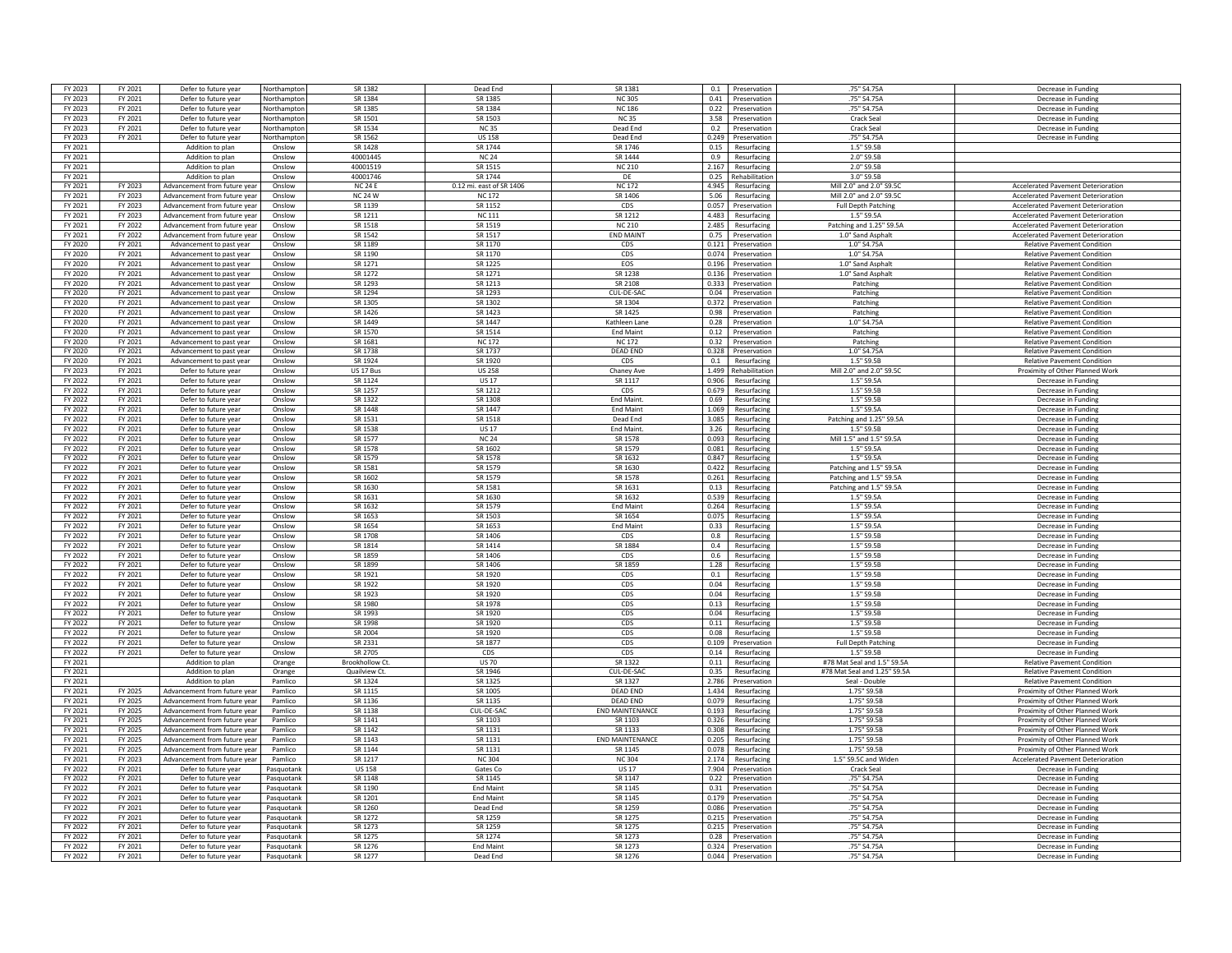| FY 2021 |         | Addition to plan             | Pender     | <b>NC 210</b>      | <b>US 117</b>                 | SR 1409                     | 4.85           | Resurfacing         | 1.5" S9.5C                         |                                           |
|---------|---------|------------------------------|------------|--------------------|-------------------------------|-----------------------------|----------------|---------------------|------------------------------------|-------------------------------------------|
| FY 2021 |         | Addition to plan             | Pender     | SR 1306            | New Pavement                  | <b>Wallace Airport Road</b> | 0.35           | Resurfacing         | Full Depth Patching and 1.5" S9.5B | <b>Relative Pavement Condition</b>        |
| FY 2021 |         | Addition to plan             | Pender     | SR 1306            | <b>Wallace Airport Road</b>   | New Pavement                | 0.3            | Resurfacing         | Full Depth Patching and 1.5" S9.5B | <b>Relative Pavement Condition</b>        |
| FY 2021 |         | Addition to plan             | Pender     | SR 1307            | New Pavement                  | New Pavement                | 1              | Resurfacing         | Full Depth Patching and 1.5" S9.5B | <b>Relative Pavement Condition</b>        |
| FY 2021 | FY 2025 | Advancement from future      | Pender     | <b>NC 210</b>      | SR 1102                       | <b>Bladen County</b>        | 3.032          | Resurfacing         | 1.5" \$9.50                        | <b>Accelerated Pavement Deterioratio</b>  |
| FY 2021 | FY 2022 | Advancement from future vear | Pender     | SR 1201            | <b>BLADEN CO</b>              | <b>NC53</b>                 | 5.9            | Resurfacing         | 1.5" S9.5B                         | <b>Accelerated Pavement Deterioration</b> |
| FY 2022 | FY 2021 | Defer to future year         | Pender     | <b>NC11</b>        | <b>Bladen County</b>          | SR 1100                     | 10.034         | Preservation        | Patching                           | Decrease in Funding                       |
|         |         |                              |            |                    |                               |                             |                |                     |                                    |                                           |
| FY 2024 | FY 2021 | Defer to future year         | Pender     | SR 1206<br>SR 1219 | SR 1201<br>SR 1128            | SR 1207<br><b>FND MAINT</b> | 3.14           | Resurfacing         | Full Depth Patching and 1.5" S9.5B | Decrease in Funding                       |
| FY 2023 | FY 2021 | Defer to future year         | Pender     |                    |                               |                             | 0.1            | Resurfacing         | 1.5" S9.5B                         | Decrease in Funding                       |
| FY 2022 | FY 2021 | Defer to future year         | Pender     | SR 1332            | SR 1345                       | SR 1400                     | 3.76           | Resurfacing         | Full Depth Patching and 1.5" S9.5B | Decrease in Funding                       |
| FY 2023 | FY 2021 | Defer to future year         | Pender     | SR 1335            | SR 1209                       | <b>DEAD END</b>             | 0.79           | Preservation        | .75" S4.75A                        | Decrease in Funding                       |
| FY 2023 | FY 2021 | Defer to future year         | Pender     | SR 1340            | SR 1332                       | SR 1120                     | 1.2            | Resurfacing         | Full Depth Patching and 1.5" S9.5B | Decrease in Funding                       |
| FY 2023 | FY 2021 | Defer to future year         | Pender     | SR 1341            | SR 1340                       | SR 1216                     | 0.9            | Resurfacing         | Full Depth Patching and 1.5" S9.5B | Decrease in Funding                       |
| FY 2022 | FY 2021 | Defer to future year         | Pender     | SR 1400            | <b>NC 53</b>                  | <b>FND MAINT</b>            | 0.4            | Resurfacing         | Full Depth Patching and 1.5" S9.5B | Decrease in Eunding                       |
| FY 2022 | FY 2021 | Defer to future year         | Pender     | SR 1504            | <b>NC 53</b>                  | SR 1318                     | 1.77           | Resurfacing         | Mill 1.5" and 1.5" S9.5B           | Decrease in Funding                       |
| FY 2022 | FY 2021 | Defer to future year         | Pender     | SR 1567            | SR 1565                       | SR 1575                     |                | 1.13 Resurfacing    | Mill 1.5" and 1.5" S9.5B           | Decrease in Funding                       |
| FY 2022 | FY 2021 | Defer to future year         | Pender     | SR 1575            | SR 1567                       | SR 1650                     | 1.66           | Resurfacing         | Mill 1.5" and 1.5" S9.5B           | Decrease in Funding                       |
| FY 2022 | FY 2021 | Defer to future year         | Pender     | SR 1575            | SR 1653                       | SR 1650                     | 0.72           | Preservation        | .75" S4.75A                        | Decrease in Funding                       |
| FY 2023 | FY 2021 | Defer to future year         | Pender     | SR 1630            | <b>NC 210</b>                 | <b>DEAD END</b>             | 0.18           | Resurfacing         | 1.5" S9.5B                         | Decrease in Funding                       |
| FY 2022 | FY 2021 | Defer to future year         | Pender     | SR 1653            | SR 1575                       | SR 1565                     | 1.23           | Preservation        | .75" S4.75A                        | Decrease in Funding                       |
| FY 2021 |         | Addition to plan             | Perquimans | SR 1336            | US 17 Bus                     | US 17 Bypass                | 0.774          | Resurfacing         | 1.5" S9.5B                         | Relative Pavement Condition               |
| FY 2023 | FY 2021 | Defer to future year         | Perguimans | SR 1127            | Dead End                      | <b>US 17</b>                | 0.26           | Preservation        | .75" S4.75A                        | Decrease in Funding                       |
| FY 2023 | FY 2021 | Defer to future year         | Perquimans | SR 1129            | Dead End                      | SR 1109                     | 0.68           | Preservation        | .75" S4.75A                        | Decrease in Funding                       |
| FY 2023 | FY 2021 | Defer to future year         | Perguimans | SR 1130            | SR 1110                       | SR 1109                     | 0.11           | Preservation        | .75" S4.75A                        | Decrease in Funding                       |
|         |         |                              |            | SR 1317            | <b>End Maint</b>              | SR 1300                     |                |                     |                                    |                                           |
| FY 2023 | FY 2021 | Defer to future year         | Perquimans | SR 1325            |                               | SR 1300                     | 0.5            | Preservation        | .75" S4.75A<br>.75" S4.75A         | Decrease in Funding                       |
| FY 2023 | FY 2021 | Defer to future year         | Perquimans |                    | <b>End Pavement</b>           |                             | 1              | Preservation        |                                    | Decrease in Funding                       |
| FY 2023 | FY 2021 | Defer to future year         | Perguimans | SR 1411            | <b>Fnd Maint</b>              | SR 1302                     | 0.12           | Preservation        | .75" S4.75A                        | Decrease in Eunding                       |
| FY 2023 | FY 2021 | Defer to future year         | Perguiman: | SR 1421            | Dead End                      | SR 1300                     | 0.54           | Preservation        | .75" S4.75A                        | Decrease in Funding                       |
| FY 2023 | FY 2021 | Defer to future year         | Perquimans | SR 1426            | Dead End                      | SR 1300                     | 0.4            | Preservation        | .75" S4.75A                        | Decrease in Funding                       |
| FY 2023 | FY 2021 | Defer to future year         | Perquimans | SR 1473            | <b>Fnd Maint</b>              | SR 1336                     | 0.058          | Preservation        | .75" S4.75A                        | Decrease in Funding                       |
| FY 2023 | FY 2021 | Defer to future year         | Perquimans | SR 1474            | <b>Fnd Maint</b>              | SR 1367                     | 0.16           | Preservation        | .75" S4.75A                        | Decrease in Funding                       |
| FY 2023 | FY 2021 | Defer to future year         | Perquimans | SR 1475            | SR 1336                       | SR 1476                     | 0.19           | Preservation        | .75" S4.75A                        | Decrease in Funding                       |
| FY 2023 | FY 2021 | Defer to future year         | Perquimans | SR 1476            | <b>End Maint</b>              | SR 1475                     | 0.36           | Preservation        | .75" S4.75A                        | Decrease in Funding                       |
| FY 2023 | FY 2021 | Defer to future year         | Perquimans | SR 1478            | <b>End Maint</b>              | SR 1336                     | 0.07           | Preservation        | .75" S4.75A                        | Decrease in Funding                       |
| FY 2023 | FY 2021 | Defer to future year         | Perguimans | SR 1479            | <b>End Maint</b>              | SR 1336                     | 0.08           | Preservation        | .75" S4.75A                        | Decrease in Funding                       |
| FY 2023 | FY 2021 | Defer to future year         | Perguimans | SR 1480            | <b>End Maint</b>              | SR 1474                     | 0.13           | Preservation        | .75" S4.75A                        | Decrease in Funding                       |
| FY 2021 |         | Addition to plan             | Pitt       | SR 1134            | <b>NC 11</b>                  | SR 1128                     | 2.08           | Resurfacing         | 1.5" S9.5B                         | <b>Relative Pavement Condition</b>        |
| FY 2021 |         | Addition to plan             | Pitt       | SR 1252            | <b>NC 222</b>                 | DFAD FND                    | 0.79           | Preservation        | Seal - Double                      | <b>Relative Pavement Condition</b>        |
| FY 2021 |         | Addition to plan             | Pitt       | SR 1700            | SR 1708                       | SR 1711                     | 1.87           | Resurfacing         | Mill 1.5" and 1.5" S9.5C           | <b>Relative Pavement Condition</b>        |
| FY 2021 |         | Addition to plan             | Pitt       | SR 1759            | <b>NC33</b>                   | SR 2241                     | 2.78           | Resurfacing         | 1.5" S9.5B                         | Relative Pavement Condition               |
| FY 2021 | FY 2023 | Advancement from future year | Pitt       | <b>US 264 FB</b>   | SW BYPASS INTERCHANGE         | US13/NC-11 N                | 6.838          | Resurfacing         | Mill 1.5" and 1.5" \$9.50          | <b>Relative Pavement Condition</b>        |
| FY 2021 | FY 2023 | Advancement from future year | Pitt       | <b>US 264 WB</b>   | US13/NC-11 N                  | SW BYPASS INTERCHANGE       | 7.192          | Resurfacing         | Mill 1.5" and 1.5" S9.5C           | <b>Relative Pavement Condition</b>        |
| FY 2021 | FY 2024 | Advancement from future year | Pitt       | SR 1135            | <b>US13</b>                   | <b>US 264 ALT</b>           |                | 0.47 Rehabilitation | 2.5" I19.0B and 1.5" S9.5B         | <b>Relative Pavement Condition</b>        |
|         |         |                              |            | SR 1248            |                               |                             |                |                     |                                    |                                           |
| FY 2021 | FY 2025 | Advancement from future year | Pitt       |                    | <b>NC 222</b>                 | EDGECOMBE COUNTY            | 1.93           | Preservation        | Seal - Double                      | <b>Relative Pavement Condition</b>        |
| FY 2021 | FY 2025 | Advancement from future year | Pitt       | SR 1249            | SR 1248                       | SR 1250                     | 2.53           | Preservation        | Seal - Double                      | <b>Relative Pavement Condition</b>        |
| FY 2021 | FY 2025 | Advancement from future year | Pitt       | SR 1250            | N 43                          | <b>EDGECOMBE COUNTY</b>     | 3.762          | Preservation        | Seal - Double                      | <b>Relative Pavement Condition</b>        |
| FY 2021 | FY 2025 | Advancement from future vear | Pitt       | SR 1251            | <b>NC 222</b>                 | SR 1250                     | 1.07           | Preservation        | Seal - Double                      | <b>Relative Pavement Condition</b>        |
| FY 2021 | FY 2025 | Advancement from future vear | Pitt       | SR 1510            | <b>US13</b>                   | <b>NC30</b>                 | 1.82           | Resurfacing         | 1.75" S9.5B                        | <b>Relative Pavement Condition</b>        |
| FY 2021 | FY 2025 | Advancement from future year | Pitt       | SR 1533            | <b>NC33</b>                   | <b>DEAD END</b>             | 0.72           | Resurfacing         | 1.75" S9.5B                        | <b>Relative Pavement Condition</b>        |
| FY 2021 | FY 2022 | Advancement from future year | Pitt       | SR 1713            | SR 1700                       | SR 1149                     | 1.276          | Resurfacing         | 1.5" S9.5C                         | <b>Relative Pavement Condition</b>        |
| FY 2021 | FY 2023 | Advancement from future year | Pitt       | SR 1749            | SR 1746                       | <b>NC43</b>                 | 2.282          | Resurfacing         | 1.5" S9.5B                         | <b>Relative Pavement Condition</b>        |
| FY 2025 | FY 2021 | Defer to future year         | Pitt       | <b>NC121</b>       | US 258 BUSINESS               | BRIDGE 446                  | 1.064          | Resurfacing         | Mill 1.75" and 1.75" S9.5B         | Decrease in Funding                       |
| FY 2022 | FY 2021 | Defer to future year         | Pitt       | <b>NC 903</b>      | <b>BEGIN C&amp;G</b>          | <b>BRIDGE 54</b>            | 1.172          | Resurfacing         | Mill 1.5" and 1.5" S9.5B           | Decrease in Funding                       |
| FY 2022 | FY 2021 | Defer to future year         | Pitt       | SR 1114            | <b>NC 102</b>                 | SR 1125                     | 4.322          | Preservation        | FDR and 1.5" S9.5B and Widen       | Decrease in Funding                       |
| FY 2023 | FY 2021 | Defer to future year         | Pitt       | SR 1117            | SR 1114                       | NC 903                      | 1.766          | Preservation        | FDR and 1.5" S9.5B                 | Decrease in Funding                       |
| FY 2022 | FY 2021 | Defer to future year         | Pitt       | SR 1124            | US <sub>13</sub>              | SR 1117                     | 2.91           | Preservation        | FDR and 1.0" S9.5A and Widen       | Decrease in Funding                       |
| FY 2023 | FY 2021 | Defer to future year         | Pitt       | SR 1127            | SR 1206                       | US 13 / US 264Alt           | 2.542          | Preservation        | FDR and 1.5" S9.5B                 | Decrease in Funding                       |
| FY 2022 | FY 2021 | Defer to future year         | Pitt       | SR 1129            | SR 1130                       | Worthington Street          |                | 0.42 Resurfacing    | 1.5" S9.5B                         | Decrease in Funding                       |
| FY 2022 | FY 2021 | Defer to future year         | Pitt       | SR 1133            | Church Street                 | Chapman Street              | 0.28           | Resurfacing         | Mill 1.5" and 1.5" S9.5C           | Decrease in Funding                       |
| FY 2022 | FY 2021 | Defer to future year         | Pitt       | SR 1149            | <b>Farimont Village Drive</b> | <b>Blount Street</b>        | 3.19           | Rehabilitation      | 1.5" S9.5C and Widen               | Decrease in Funding                       |
| FY 2022 | FY 2021 | Defer to future year         | Pitt       | SR 1149            | <b>Blount Street</b>          | SR 1133                     | 0.17           | Resurfacing         | Mill 1.5" and 1.5" \$9.50          | Decrease in Funding                       |
| FY 2023 | FY 2021 | Defer to future year         | Pitt       | SR 1206            | SR 1200                       | <b>US13</b>                 | 4.748          | Preservation        | FDR and 1.5" S9.5B                 | Decrease in Funding                       |
| FY 2024 | FY 2021 | Defer to future year         | Pitt       | SR 1208            | SR 1206                       | SR 1200                     | 1.69           | Preservation        | FDR and 1.5" S9.5B                 | Decrease in Funding                       |
| FY 2023 | FY 2021 | Defer to future year         | Pitt       | SR 1424            | <b>BEGIN PAVEMENT</b>         | <b>US13</b>                 | 1.7            | Resurfacing         | 1.75" S9.5A                        | Decrease in Funding                       |
|         |         |                              |            | SR 1522            |                               |                             |                |                     |                                    |                                           |
| FY 2023 | FY 2021 | Defer to future year         | Pitt       | SR 1550            | <b>US13</b>                   | SR 1514<br>SR 1607          | 1.27           | Resurfacing         | 1.75" S9.5A                        | Decrease in Funding                       |
| FY 2023 | FY 2021 | Defer to future year         | Pitt       |                    | <b>NC30</b>                   |                             | $\overline{2}$ | Resurfacing         | 1.75" S9.5A                        | Decrease in Funding                       |
| FY 2022 | FY 2021 | Defer to future year         | Pitt       | SR 1711            | SR 1149                       | SR 1700                     | 1.05           | Resurfacing         | Mill 1.5" and 1.5" \$9.5B          | Decrease in Eunding                       |
| FY 2022 | FY 2021 | Defer to future year         | Pitt       | SR 1714            | SR 1713                       | SR1711                      | 0.55           | Resurfacing         | Mill 1.5" and 1.5" S9.5B           | Decrease in Funding                       |
| FY 2022 | FY 2021 | Defer to future year         | Pitt       | SR 1724            | SR 1725                       | <b>NC 102</b>               | 3.31           | Rehabilitation      | 2.5" I19.0B and 1.5" S9.5B         | Decrease in Funding                       |
| FY 2026 | FY 2021 | Defer to future year         | Pitt       | SR 1740            | SR 2241                       | SR 1725                     | 1.26           | Resurfacing         | 1.75" S9.5A                        | Decrease in Funding                       |
| FY 2023 | FY 2021 | Defer to future year         | Pitt       | SR 1842            | <b>SR 1708</b>                | SR 1843                     | 0.34           | Resurfacing         | Mill 1.5" and 1.5" \$9.5B          | Decrease in Funding                       |
| FY 2023 | FY 2021 | Defer to future year         | Pitt       | SR 1843            | SR 1857                       | SR 1887                     | 0.86           | Resurfacing         | Mill 1.5" and 1.5" S9.5B           | Decrease in Funding                       |
| FY 2023 | FY 2021 | Defer to future year         | Pitt       | SR 1854            | SR 1843                       | SR 1857                     | 0.2            | Resurfacing         | Mill 1.5" and 1.5" S9.5B           | Decrease in Funding                       |
| FY 2023 | FY 2021 | Defer to future year         | Pitt       | SR 1855            | SR 1854                       | CUL-DE-SAC                  | 0.06           | Resurfacing         | Mill 1.5" and 1.5" S9.5B           | Decrease in Funding                       |
| FY 2023 | FY 2021 | Defer to future year         | Pitt       | SR 1856            | SR 1843                       | SR 1857                     | 0.16           | Resurfacing         | Mill 1.5" and 1.5" S9.5B           | Decrease in Funding                       |
| FY 2023 | FY 2021 | Defer to future year         | Pitt       | SR 1857            | SR 1843                       | SR 1726                     | 0.41           | Resurfacing         | Mill 1.5" and 1.5" S9.5B           | Decrease in Funding                       |
| FY 2024 | FY 2021 | Defer to future year         | Pitt       | SR 1870            | SR 1843                       | SR 1857                     | 0.2            | Resurfacing         | Mill 1.5" and 1.5" S9.5B           | Decrease in Funding                       |
| FY 2024 | FY 2021 | Defer to future year         | Pitt       | SR 1887            | SR 1857                       | <b>END MAINTENANCE</b>      | 0.24           | Resurfacing         | Mill 1.5" and 1.5" S9.5B           | Decrease in Funding                       |
| FY 2026 | FY 2021 | Defer to future year         | Pitt       | SR 1895            | SR 1709                       | SR 2239                     | 0.54           | Resurfacing         | 1.0" S4.75A                        | Decrease in Funding                       |
| FY 2026 | FY 2021 | Defer to future year         | Pitt       | SR 1896            | SR 1895                       | SR 2218                     | 0.3            | Resurfacing         | 1.0" S4.75A                        | Decrease in Funding                       |
|         |         |                              |            |                    |                               |                             |                |                     |                                    |                                           |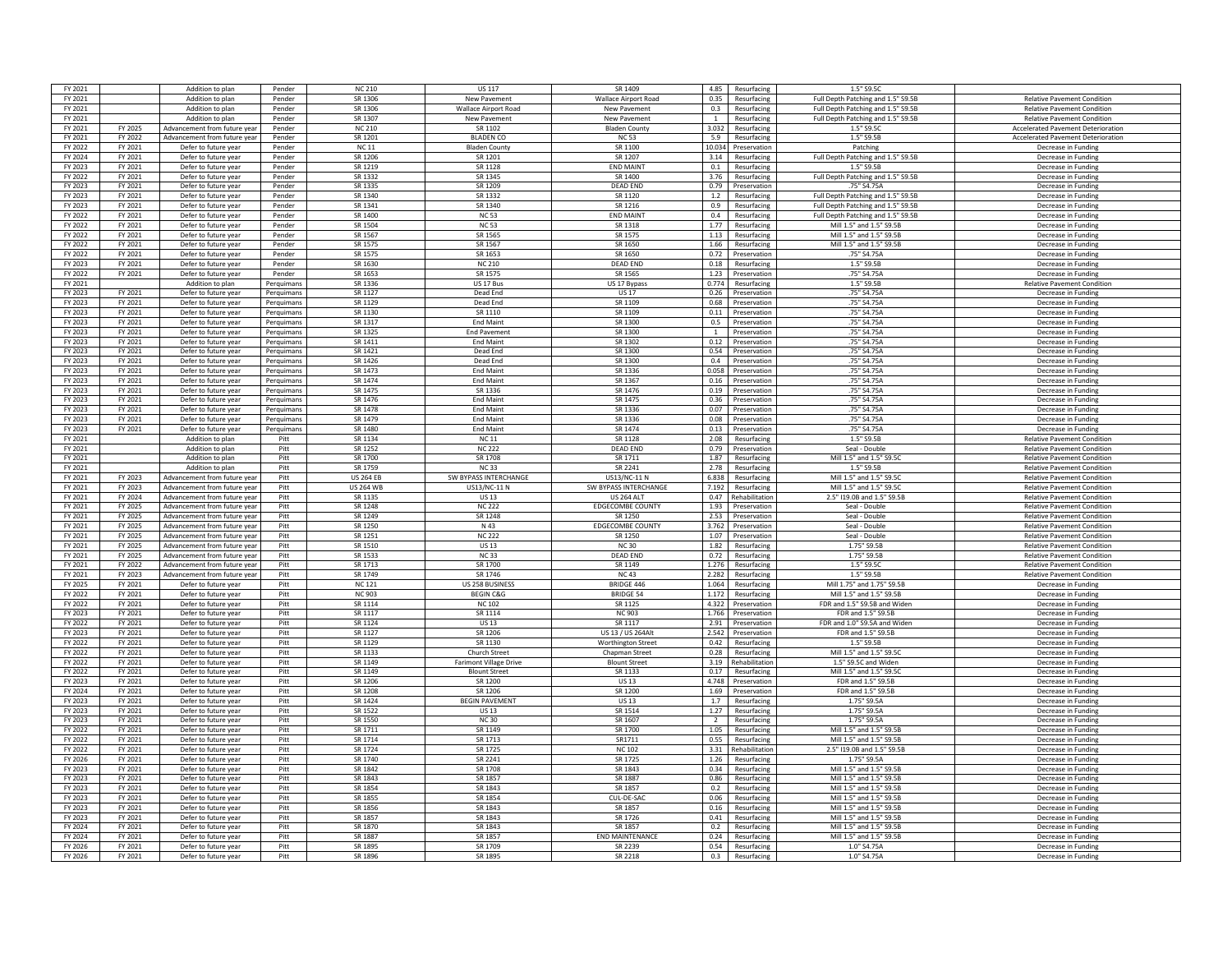| FY 2026            | FY 2021            | Defer to future year                         | Pitt                 | SR 1897                      | <b>SR 1895</b>                        | SR 2216                                  | 0.42           | Resurfacing                | 1.0" S4.75A                                         | Decrease in Funding                       |
|--------------------|--------------------|----------------------------------------------|----------------------|------------------------------|---------------------------------------|------------------------------------------|----------------|----------------------------|-----------------------------------------------------|-------------------------------------------|
| FY 2026            | FY 2021            | Defer to future year                         | Pitt                 | SR 2210                      | SR 1709                               | <b>CUL-DE-SAC</b>                        | 0.29           | Resurfacing                | 1.0" S4.75A                                         | Decrease in Funding                       |
| FY 2026            | FY 2021            | Defer to future year                         | Pitt                 | SR 2215                      | SR 1709                               | CUL-DE-SAC                               | 0.38           | Resurfacing                | 1.0" S4.75A                                         | Decrease in Funding                       |
| FY 2026            | FY 2021            | Defer to future year                         | Pitt                 | SR 2216                      | CUL-DE-SAC                            | CUL-DE-SAC                               | 0.61           | Resurfacing                | 1.0" S4.75A                                         | Decrease in Funding                       |
| FY 2026            |                    |                                              |                      | SR 2217                      |                                       |                                          | 0.32           |                            |                                                     |                                           |
|                    | FY 2021            | Defer to future year                         | Pitt                 |                              | SR 2216                               | SR 2219                                  |                | Resurfacing                | 1.0" S4.75A                                         | Decrease in Funding                       |
| FY 2026            | FY 2021            | Defer to future year                         | Pitt                 | SR 2218                      | SR 2216                               | SR 1895                                  | 0.57           | Resurfacing                | 1.0" S4.75A                                         | Decrease in Funding                       |
| FY 2026            | FY 2021            | Defer to future year                         | Pitt                 | SR 2219                      | SR 2218                               | CUI-DE-SAC                               | 0.14           | Resurfacing                | 1.0" S4.75A                                         | Decrease in Funding                       |
| FY 2026            | FY 2021            | Defer to future year                         | Pitt                 | SR 2231                      | SR 2215                               | SR 2216                                  | 0.24           | Resurfacing                | 1.0" S4.75A                                         | Decrease in Funding                       |
| FY 2026            | FY 2021            | Defer to future year                         | Pitt                 | SR 2239                      | <b>BEGIN MAINTENANCE</b>              | <b>END MAINTENANCE</b>                   | 0.42           | Resurfacing                | 1.0" S4.75A                                         | Decrease in Funding                       |
| FY 2026            | FY 2021            | Defer to future year                         | Pitt                 | SR 2240                      | SR 2239                               | <b>FND MAINTFNANCF</b>                   | 0.09           | Resurfacing                | 1.0" S4.75A                                         | Decrease in Funding                       |
| FY 2021            |                    | Addition to plan                             | Polk                 | SR 1326                      | SR 1005                               | SR 1338                                  | 3.6            | Resurfacing                | 1.25" S9.5B                                         | <b>Accelerated Pavement Deterioration</b> |
| FY 2021            |                    | Addition to plan                             | Polk                 | SR 1339                      | SR 1338                               | SR 1005                                  | 1.13           | Resurfacing                | 1.25" S9.5B                                         | <b>Accelerated Pavement Deterioration</b> |
| FY 2022            | FY 2021            | Defer to future year                         | Polk                 | SR 1005                      | <b>RUTHFRD LINE</b>                   | <b>BRIDGE</b>                            | 2.07           | Preservation               | Seal - Double and Fog Seal                          | Decrease in Fundin                        |
| FY 2022            | FY 2021            | Defer to future year                         | Polk                 | SR 1111                      | <b>NC108</b>                          | <b>FOM</b>                               | 1.553          | Preservation               | Seal - Double and Fog Seal                          | Decrease in Funding                       |
| FY 2022            | FY 2021            | Defer to future year                         | Polk                 | SR 1125                      | SR 1128                               | <b>US 176</b>                            | 2.472          | Preservation               | Seal - Double and Fog Seal                          | Decrease in Funding                       |
|                    |                    |                                              |                      |                              |                                       |                                          |                |                            |                                                     |                                           |
| FY 2023            | FY 2021            | Defer to future year                         | Polk                 | SR 1151                      | NC F&W Fishtop Parking Area           | SR 1138                                  | 8.47           | Resurfacing                | Leveling and 1.25" S9.5A                            | Decrease in Funding                       |
| FY 2022            | FY 2021            | Defer to future year                         | Polk                 | SR 1192                      | SR 1142                               | <b>END PVMT</b>                          | 0.267          | Preservation               | Seal - Double and Fog Seal                          | Decrease in Funding                       |
| FY 2022            | FY 2021            | Defer to future year                         | Polk                 | SR 1352                      | SR 1005                               | SR 1302                                  | 3.84           | Resurfacing                | Leveling and 1.25" S9.5A                            | Decrease in Funding                       |
| FY 2022            | FY 2021            | Defer to future year                         | Polk                 | SR 1355                      | <b>SC LINE</b>                        | SR 1343                                  | 1.569          | Preservation               | Seal - Double and Fog Seal                          | Decrease in Funding                       |
| FY 2022            | FY 2021            | Defer to future year                         | Polk                 | SR 1360                      | SR 1326                               | SR 1326                                  | 0.82           | Resurfacing                | Full Depth Patching and 1.25" S9.5E                 | Decrease in Funding                       |
| FY 2022            | FY 2021            | Defer to future year                         | Polk                 | SR 1515                      | SR 1506                               | SR 1514                                  | 1.6            | Preservation               | Seal - Double and Fog Seal                          | Decrease in Funding                       |
| FY 2022            | FY 2021            | Defer to future year                         | Polk                 | SR 1538                      | NC <sub>9</sub>                       | <b>DEAD END</b>                          | 1.41           | Preservation               | Seal - Double and Fog Seal                          | Decrease in Funding                       |
| FY 2022            | FY 2021            | Defer to future year                         | Polk                 | SR 1547                      | NC <sub>9</sub>                       | <b>DEAD END</b>                          | 0.05           | Preservation               | Seal - Double and Fog Seal                          | Decrease in Funding                       |
| FY 2022            | FY 2021            | Defer to future year                         | Polk                 | SR 1561                      | SR 1519                               | <b>DEAD END</b>                          | 0.2            | Preservation               | Seal - Double and Fog Seal                          | Decrease in Funding                       |
| FY 2021            |                    |                                              |                      | <b>US 64 FB</b>              | PAVEMENT IOINT NEAR MM 17.08          | PAVEMENT JOINT NEAR US 64 BYPASS PROJECT | 1.07           |                            | 1.5" S9.5C                                          |                                           |
|                    |                    | Addition to plan                             | Randolph             |                              |                                       |                                          |                | Resurfacing                |                                                     | <b>Accelerated Payement Deterioration</b> |
| FY 2021            |                    | Addition to plan                             | Randolph             | <b>US 64 FB</b>              | SR2256 DEWEY RD                       | SR2603 IRON MOUNTAIN RD                  | 6.85           | Resurfacing                | 1.5"S9.50                                           | Accelerated Pavement Deterioration        |
| FY 2021            |                    | Addition to plan                             | Randolph             | SR 1004 FLINT HILL RD        | SR 1525 BEESON FARM RD                | SR 1539 EARNHART RD.                     | 0.93           | Resurfacing                | 1.5" S9.5E                                          | <b>Accelerated Pavement Deterioration</b> |
| FY 2021            |                    | Addition to plan                             | Randolph             | SR1504                       | SR 1518 PLAINFIELD RD                 | SR 1502 W. BALFOUR AVE                   | 3.39           | Resurfacing                | 1.5" S9.5F                                          | <b>Accelerated Pavement Deterioration</b> |
| FY 2021            |                    | Addition to plan                             | Randolph             | SR 1504                      | SR 1502 W. BALFOUR AVE                | BUS 220 N. FAYETTEVILLE ST               | 0.95           | Resurfacing                | 1.5" S9.5B                                          | <b>Accelerated Pavement Deterioration</b> |
| FY 2021            |                    | Addition to plan                             | Randolph             | SR 1577                      | <b>GUILFORD CO. LINE</b>              | SR 1603                                  | 1.37           | Resurfacing                | 1.5" S9.5B                                          | <b>Accelerated Pavement Deterioration</b> |
| FY 2021            |                    | Addition to plan                             | Randolph             | SR 1799 WOODLYN WAY          | SR 1004 ARCHDALF RD                   | <b>FND OF MAINTFNANCE</b>                | 0.07           | Preservation               | Seal - Double                                       |                                           |
| FY 2021            |                    | Addition to plan                             | Randolph             | SR 1800 KAY LYNN DR.         | SR 1799 WOODI YN WAY                  | SR 1566 FAIRVIEW CHURCH RD               | 0.18           | Preservation               | Seal - Double                                       |                                           |
| FY 2021            |                    | Addition to plan                             | Randolph             | SR 1911                      | SR-1009 N MAIN ST.                    | GUILFORD CO.                             | 0.15           | Resurfacing                | 1.5" S9.5B                                          | <b>Accelerated Pavement Deterioration</b> |
| FY 2021            |                    |                                              |                      | SR 1938                      | SR 2039 RIVER MILL RD                 | SR 1007 RANDLEMAN RD                     | 1.94           |                            | 1.5" S9.5E                                          | <b>Accelerated Pavement Deterioration</b> |
|                    |                    | Addition to plan                             | Randolph             | SR1944                       |                                       |                                          |                | Resurfacing                | 15"595B                                             |                                           |
| FY 2021            |                    | Addition to plan                             | Randolph             |                              | $1 - 74$                              | SR 1926 DAVIS COUNTRY RD                 | 3.09           | Resurfacing                |                                                     | <b>Accelerated Pavement Deterioration</b> |
| FY 2021            |                    | Addition to plan                             | Randolph             | SR 1955                      | SR-1009 US HWY 311 EXT                | W. ACADEMY ST                            | 1.37           | Resurfacing                | 1.5" S9.5B                                          | <b>Accelerated Pavement Deterioration</b> |
| FY 2021            |                    | Addition to plan                             | Randolph             | SR 2034 HOHN DAVIS RD.       | SR 1926 DAVIS COUNTRY RD              | END OF CUL-DE-SAC                        | 0.74           | Preservation               | Seal - Double                                       |                                           |
| FY 2021            |                    | Addition to plan                             | Randolph             | SR 2128                      | SR 2261 OLD LIBERTY RD                | 2122 WORTHVILLE RD.                      | 2.81           | Resurfacing                | 1.5" S9.5B                                          | Accelerated Pavement Deterioration        |
| FY 2021            |                    | Addition to plan                             | Randolph             | SR2261                       | SR 2261 OLD LIBERTY RD.               | SR 2261 OLD LIBERTY RD.                  | 0.57           | Resurfacing                | 1.5" S9.5B                                          | <b>Accelerated Pavement Deterioration</b> |
| FY 2021            |                    | Addition to plan                             | Randolph             | SR2261                       |                                       |                                          |                |                            |                                                     | <b>Accelerated Pavement Deterioration</b> |
|                    |                    |                                              |                      |                              | SR 2142 WALKER STORE RD.              | <b>NC-22N</b>                            | 2.07           | Resurfacing                | 1.5" S9.5B                                          |                                           |
| FY 2021            |                    | Addition to plan                             | Randolph             | SR2261                       | <b>NC-22</b>                          |                                          | 4.09           |                            | 1.5" S9.5E                                          | <b>Accelerated Pavement Deterioration</b> |
|                    |                    |                                              |                      |                              |                                       | SR 2442 RAMSEUR JULIAN RD                |                | Resurfacing                |                                                     |                                           |
| FY 2021            |                    | Addition to plan                             | Randolph             | SR 2344                      | <b>GREENSBORO ST</b>                  | <b>LOACH ST</b>                          | 0.603          | Resurfacing                | 1.5" S9.5B                                          | <b>Accelerated Pavement Deterioration</b> |
| FY 2021            |                    | Addition to plan                             | Randolph             | SR 2345                      | US-64                                 | <b>LOACH ST</b>                          | 2.12           | Resurfacing                | 1.5" S9.5B                                          | <b>Accelerated Pavement Deterioration</b> |
| FY 2021            |                    | Addition to plan                             | Randolph             | SR 2403 OLD RED CROSS RD     | SR 2407 SHILOH RD.                    | <b>NC 22</b>                             | 2.02           | Preservation               | Seal - Double                                       |                                           |
| FY 2021            |                    | Addition to plan                             | Randolph             | SR 2407 SHILOH RD.           | US-421                                | <b>US421</b>                             | 2.56           | Preservation               | Seal - Double                                       |                                           |
| FY 2021            |                    | Addition to plan                             | Randolph             | SR 2417                      | GUILFORD CO LINE.                     | SR 1006 OLD US 421 RD.                   | 1.97           | Resurfacing                | 1.5" S9.5B                                          | <b>Accelerated Pavement Deterioration</b> |
| FY 2021            |                    | Addition to plan                             | Randolph             | SR2459                       | NC 49                                 | SR 2436                                  | $\overline{1}$ | Resurfacing                | 1.5" S9.5B                                          | <b>Accelerated Payement Deterioration</b> |
| FY 2021            |                    | Addition to plan                             | Randolph             | SR 2481                      | SR 2455 HARDIN ELLISON RD.            | SR 2442 RAMSEUR JULIAN RD.               | 1.97           | Resurfacing                | 1.5" S9.5F                                          | <b>Accelerated Pavement Deterioration</b> |
| FY 2021            |                    | Addition to plan                             | Randolph             | SR 2491                      | SR 2442 RAMSEUR JULIAN RD.            | <b>NC 22 N</b>                           | 2.97           | Resurfacing                | 1.5" S9.5F                                          | <b>Accelerated Pavement Deterioration</b> |
| FY 2021            |                    | Addition to plan                             | Randolph             | SR 2604                      | SR 2605 IRON MOUTAIN RD.              | US 64 FAST                               | 2.81           | Resurfacing                | 1.5" S9.5B                                          | Accelerated Pavement Deterioration        |
| FY 2021            |                    | Addition to plan                             | Randolph             | SR2605                       | <b>US-64 F</b>                        | SR 2606 SPOONS CHAPEL RD.                | 3.58           | Resurfacing                | 1.5" S9.5F                                          | Accelerated Pavement Deterioration        |
| FY 2021            |                    | Addition to plan                             | Randolph             | SR2606                       | <b>NC-42 E</b>                        | SR2606 SPOONS CHAPEL RD.                 | 2.11           | Resurfacing                | 1.5" S9.5B                                          | <b>Accelerated Pavement Deterioration</b> |
| FY 2021            |                    | Addition to plan                             | Randolph             | SR 2628                      |                                       | <b>NC 22</b>                             | 2.18           |                            | Mill 1.5" and 1.5" S9.5B                            |                                           |
|                    |                    |                                              |                      |                              | SR 2642 OLD SILER CITY RD.            |                                          |                | Resurfacing                |                                                     | <b>Accelerated Pavement Deterioration</b> |
| FY 2021            |                    | Addition to plan                             | Randolph             | SR2656                       | <b>NC 22 S</b>                        | <b>NC42E</b>                             | 4.63           | Resurfacing                | 1.5" S9.5B                                          | <b>Accelerated Pavement Deterioration</b> |
| FY 2021            |                    | Addition to plan                             | Randolph             | R 2863 UNION GROVE CHURCH RD | <b>NC HWY 705</b>                     | SR 1002 FORK CREEK MILL RD.              | 3.77           | Preservation               | Seal - Double                                       | <b>Relative Pavement Condition</b>        |
| FY 2021            |                    | Addition to plan                             | Randolph             | SR 2873                      | SR 1003 SR 1003 NEEDHAM GROVE RD.     | SR 1002 BENNETT RD.                      | 3.21           | Resurfacing                | 1.5" S9.5B                                          | <b>Accelerated Pavement Deterioration</b> |
| FY 2021            |                    | Addition to plan                             | Randolph             | SR 2873                      | SR 1002 BENNETT RD.                   | $NC-42F$                                 | 6.5            | Resurfacing                | 1.5" S9.5B                                          | <b>Accelerated Pavement Deterioration</b> |
| FY 2021            |                    | Addition to plan                             | Randolph             | SR2896                       | SR 2895 MOFFITT MILL RD               | SR 1002 FORK CREEK MILL RD               | 3.51           | Resurfacing                | 1.5" S9.5B                                          | <b>Accelerated Pavement Deterioration</b> |
| FY 2021            |                    | Addition to plan                             | Randolph             | SR 3000 WALNUT CREEK LN      | SR 2663 OLD STAGE COACH RD            | CUL DE SAC                               | 0.3            | Preservation               | Seal - Double                                       |                                           |
| FY 2023            | FY 2021            | Defer to future year                         | Randolph             | $1 - 85$                     | Davidson County                       | SR 1547 Finch Farm Rd. + 1.139 miles     | $\overline{2}$ | Resurfacing                | 1.5" S9.5C                                          |                                           |
| FY 2026            | FY 2021            | Defer to future year                         | Randolph             | $1 - 85$                     | DAVIDSON CO                           | <b>GUILFORD COUNTY</b>                   | 1.62           | Resurfacing                | 1.5" S9.5C                                          |                                           |
| FY 2026            | FY 2021            | Defer to future year                         | Randolph             | $1 - 85$                     | SR 1619                               | <b>GUILFORD CO</b>                       | 0.632          | Resurfacing                | 1.5" S9.50                                          | <b>Relative Pavement Condition</b>        |
| FY 2026            | FY 2021            | Defer to future year                         | Randolph             | $1 - 85$                     | <b>GUILFORD CO</b>                    | GUILFORD CO + .434 MILES                 | 0.434          | Resurfacing                | 1.5" S9.5C                                          | <b>Relative Pavement Condition</b>        |
| FY 2026            | FY 2021            | Defer to future year                         | Randolph             | $1 - 85$                     | <b>GUILFORD CO</b>                    | <b>DAVIDSON COUNTY</b>                   | 1.6            | Resurfacing                | 15"5950                                             |                                           |
| FY 2026            | FY 2021            | Defer to future year                         | Randolph             | $1 - 85$                     | GUILFORD CO + .434 MILES              | GUILFORD CO + .497 MILES                 | 0.063          | Resurfacing                | 1.5" S9.5C                                          | <b>Relative Pavement Condition</b>        |
| FY 2026            | FY 2021            | Defer to future year                         | Randolph             | $-85$                        | SR 1619                               | DAVIDSON CO                              | 0.998          | Resurfacing                | 1.5" S9.50                                          | <b>Relative Pavement Condition</b>        |
|                    |                    |                                              |                      |                              |                                       |                                          |                |                            |                                                     |                                           |
| FY 2025            | FY 2021            | Defer to future year                         | Randolph             | $1 - 73$                     | DAWSON MILLER RD. (SR 1138)           | MONTGOMERY COUNTY LINE                   | 8.07           | Resurfacing                | 1.5" S9.5B                                          |                                           |
| FY 2025            | FY 2021            | Defer to future year                         | Randolph             | <b>US421</b>                 | SR 2434 + .696 MILES                  | NC 49                                    | 0.501          | Resurfacing                | 1.5" S9.5B                                          | <b>Relative Pavement Condition</b>        |
| FY 2025            | FY 2021            | Defer to future year                         | Randolph             | US 421                       | SR 2502 + .63 MILES                   | <b>GUILFORD CO</b>                       | 1.047          | Resurfacing                | 1.5" S9.5B                                          | <b>Relative Pavement Condition</b>        |
| FY 2025            | FY 2021            | Defer to future year                         | Randolph             | <b>NC42</b>                  | SR 2683                               | SR 2828                                  | 1.898          | Resurfacing                | Crack Seal and 1.5" S9.5E                           | <b>Relative Pavement Condition</b>        |
| FY 2022            | FY 2021            | Defer to future year                         | Randolph             | <b>NC49</b>                  | SR 1304                               | NC 49 SOUTH                              | 2.301          | Resurfacing                | 1.5" S9.5B                                          | <b>Treated by Another Project</b>         |
| FY 2025            | FY 2021            | Defer to future year                         | Randolph             | <b>NC49</b>                  | Pavement Jt. At (SR 2479) Ferguson Rd | Old US 421 (SR 1006                      | 7.34           | Resurfacing                | 1.5" S9.5C                                          |                                           |
| FY 2026            | FY 2021            | Defer to future year                         | Randolph             | <b>NC49</b>                  | SR 2503 + .312 MILES                  | <b>US421</b>                             | 1.292          | Resurfacing                | 1.5" S9.5B                                          |                                           |
| FY 2022            | FY 2021            | Defer to future year                         | Randolph             | SR 1003                      | SR 1002                               | SR 2890                                  | 1.448          | Resurfacing                | 1.25" SF9.5A                                        |                                           |
| FY 2023            | FY 2021            |                                              | Randolph             | US 311                       | $1 - 73$                              | SR 1518 + 371                            | 1.811          | Resurfacing                | 1.5" \$9.50                                         |                                           |
| FY 2023            |                    | Defer to future year                         | Randolph             |                              |                                       | SR 1518 + .371 MILES                     | 1.811          |                            | 1.5"S9.50                                           |                                           |
|                    | FY 2021            | Defer to future year                         |                      | <b>US 311</b>                | $1 - 73$                              |                                          |                | Resurfacing                |                                                     |                                           |
| FY 2023            | FY 2021            | Defer to future year                         | Randolph             | <b>US311</b>                 | SR 2028                               | SR 1931 + .345 MILES                     | 1.995          | Resurfacing                | 1.5" S9.50                                          |                                           |
| FY 2023            | FY 2021            | Defer to future year                         | Randolph             | <b>US311</b>                 | SR 1931 + .345 MILES                  | US 311 SOUTH                             | 1.143          | Resurfacing                | 1.5" \$9.50                                         |                                           |
| FY 2022<br>FY 2022 | FY 2021<br>FY 2021 | Defer to future year<br>Defer to future year | Randolph<br>Randolph | SR 1105<br>SR 1107           | SR 1181<br>SR 1170                    | PAVEMENT CHANGE<br>SR 1163               | 0.253<br>0.885 | Resurfacing<br>Resurfacing | Full Depth Patching and 1.25" S9.5A<br>1.25" SF9.5A |                                           |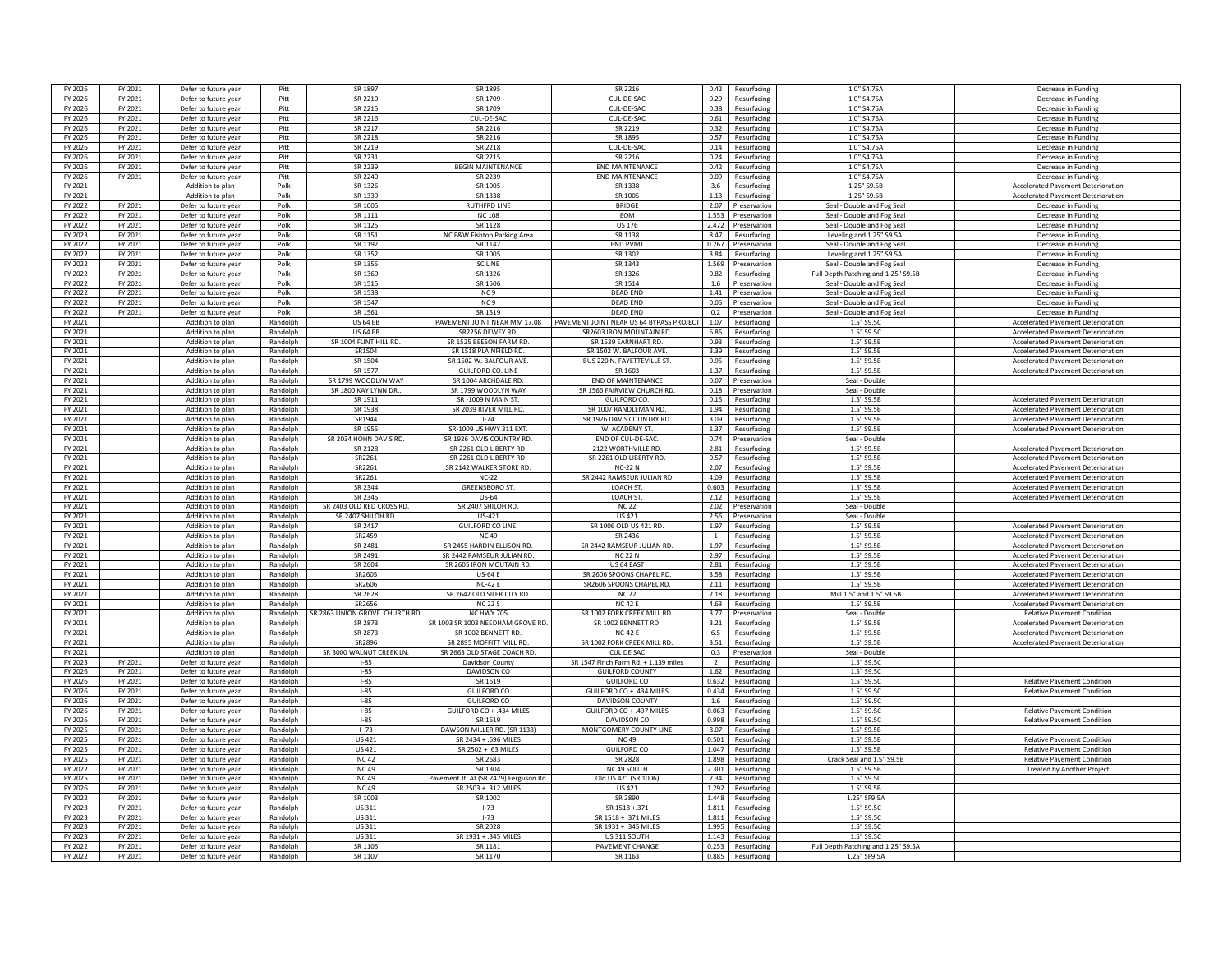| FY 2022 | FY 2021 | Defer to future year         | Randolph | SR 1114                    | SR 1117                    | SR 1109                |                         | 1.111 Resurfacing | 1.25" SF9.5A                        |                                                                      |
|---------|---------|------------------------------|----------|----------------------------|----------------------------|------------------------|-------------------------|-------------------|-------------------------------------|----------------------------------------------------------------------|
| FY 2022 | FY 2021 | Defer to future year         | Randolph | SR 1147                    | <b>US 220 BUS</b>          | SR 1145                |                         | 0.491 Resurfacing | 1.25" SF9.5A                        |                                                                      |
|         |         |                              |          |                            |                            |                        |                         |                   |                                     |                                                                      |
| FY 2022 | FY 2021 | Defer to future year         | Randolph | SR 1162                    | SR 1142                    | <b>BRIDGE</b>          |                         | 1.29 Resurfacing  | 1.25" SF9.5A                        |                                                                      |
| FY 2022 | FY 2021 | Defer to future year         | Randolph | SR 1163                    | SR 1193                    | <b>NC49</b>            |                         | 0.66 Resurfacing  | 1.25" SF9.5A                        |                                                                      |
| FY 2022 | FY 2021 | Defer to future year         | Randolph | SR 1222                    | SR 1144                    | SR 1245                | 0.373                   | Resurfacing       | Full Depth Patching and 1.25" S9.5A |                                                                      |
| FY 2022 | FY 2021 | Defer to future year         | Randolph | SR 1223                    | SR 1222                    | SR 1245                | 0.257                   | Resurfacing       | Full Depth Patching and 1.25" S9.5A |                                                                      |
| FY 2022 | FY 2021 | Defer to future year         | Randolph | SR 1303                    | SR 1301                    | DAVIDSON CO            |                         | 1.087 Resurfacing | 1.25" SF9.5A                        |                                                                      |
| FY 2022 | FY 2021 | Defer to future year         | Randolph | SR 1307                    | DAVIDSON CO                | SR 1001                |                         | 1.144 Resurfacing | 1.25" SF9.5A                        |                                                                      |
| FY 2022 | FY 2021 | Defer to future year         | Randolph | SR 1341                    | PAVEMENT CHANGE            | PAVEMENT CHANGE        |                         | 0.288 Resurfacing | 1.25" SF9.5A                        |                                                                      |
| FY 2022 | FY 2021 | Defer to future year         | Randolph | SR 1341                    | <b>PAVEMENT CHANGE</b>     | SR 1339                |                         |                   | 1.25" SF9.5A                        |                                                                      |
|         |         |                              |          |                            |                            |                        |                         | 0.456 Resurfacing |                                     |                                                                      |
| FY 2022 | FY 2021 | Defer to future year         | Randolph | SR 1353                    | SR 1352                    | <b>DEAD END</b>        | 0.051                   | Resurfacing       | Full Depth Patching and 1.25" S9.5A |                                                                      |
| FY 2022 | FY 2021 | Defer to future year         | Randolph | SR 1375                    | SR 1370                    | CUL DE SAC             | 0.278                   | Resurfacing       | Full Depth Patching and 1.25" S9.5A |                                                                      |
| FY 2022 | FY 2021 | Defer to future year         | Randolph | SR 1401                    | DAVIDSON CO                | SR 1553                | 0.505                   | Resurfacing       | 1.25" SF9.5A                        |                                                                      |
| FY 2022 | FY 2021 | Defer to future year         | Randolph | SR 1401                    | <b>BRIDGE</b>              | SR 1400                | 1.342                   | Resurfacing       | 1.25" SF9.5A                        |                                                                      |
| FY 2022 | FY 2021 | Defer to future year         | Randolph | SR 1404                    | PAVEMENT CHANGE            | <b>PAVEMENT CHANGE</b> | 0.587                   | Resurfacing       | 1.5" S9.5B                          |                                                                      |
| FY 2022 | FY 2021 | Defer to future year         | Randolph | SR 1404                    | PAVEMENT CHANGE            | SR 1547                |                         | 1.183 Resurfacing | 1.5" S9.5B                          |                                                                      |
|         |         |                              |          |                            |                            |                        |                         |                   |                                     |                                                                      |
| FY 2022 | FY 2021 | Defer to future year         | Randolph | SR 1486                    | <b>US 220 BUS</b>          | <b>DEAD END</b>        |                         | 0.293 Resurfacing | Full Depth Patching and 1.25" S9.5A |                                                                      |
| FY 2022 | FY 2021 | Defer to future year         | Randolph | SR 1463                    | <b>PAVEMENT CHANGE</b>     | <b>END MAINT</b>       | 0.3                     | Resurfacing       | Full Depth Patching and 1.25" S9.5A |                                                                      |
| FY 2022 | FY 2021 | Defer to future year         | Randolph | SR 1486                    | <b>US 220 BUS</b>          | <b>DEAD END</b>        | 0.293                   | Resurfacing       | Full Depth Patching and 1.25" S9.5A |                                                                      |
| FY 2022 | FY 2021 | Defer to future year         | Randolph | SR 1547 Fuller Mill Rd. N. | Davidson County            | SR 1547                | 3.61                    | Resurfacing       | 1.5" S9.5B                          |                                                                      |
| FY 2022 | FY 2021 | Defer to future year         | Randolph | SR 1646                    | SR 1511                    | <b>END MAINTENANCE</b> |                         | 0.295 Resurfacing | Full Depth Patching and 1.25" S9.5A |                                                                      |
| FY 2022 | FY 2021 | Defer to future year         | Randolph | SR 1669                    | SR 1526                    | <b>DEAD END</b>        | 0.209                   | Resurfacine       | 1.25" SF9.5A                        |                                                                      |
| FY 2022 | FY 2021 | Defer to future year         | Randolph | SR 1744                    | SR 1740                    | SR 1745                | 0.094                   | Resurfacing       | Full Depth Patching and 1.25" S9.5A |                                                                      |
|         |         |                              |          |                            |                            |                        |                         |                   |                                     |                                                                      |
| FY 2022 | FY 2021 | Defer to future year         | Randolph | SR 1745                    | CUL DE SAC                 | <b>DEAD END</b>        |                         | 0.09 Resurfacing  | Full Depth Patching and 1.25" S9.5A |                                                                      |
| FY 2022 | FY 2021 | Defer to future year         | Randolph | <b>SR 1808</b>             | SR 1738                    | DFAD FND               | 0.083                   | Resurfacing       | Full Depth Patching and 1.25" S9.5A |                                                                      |
| FY 2022 | FY 2021 | Defer to future year         | Randolph | SR 1885                    | <b>NC 62</b>               | CUL DE SAC             | 0.534                   | Resurfacing       | Full Depth Patching and 1.25" S9.5A |                                                                      |
| FY 2022 | FY 2021 | Defer to future year         | Randolph | SR 1899                    | SR 1556                    | <b>CUL DE SAC</b>      | 0.399                   | Resurfacing       | Full Depth Patching and 1.25" S9.5A |                                                                      |
| FY 2022 | FY 2021 | Defer to future year         | Randolph | SR 1926                    | <b>GUILFORD CO</b>         | SR 1921                | 1.435                   | Resurfacing       | 1.25" SF9.5A                        |                                                                      |
| FY 2023 | FY 2021 | Defer to future year         | Randolph | Cedar Square Rd.           | SR 1931 + .345 MILES       | US 311 SOUTH           | 0.015                   | Resurfacing       | 1.5" \$9.5C                         |                                                                      |
|         |         |                              |          |                            |                            |                        |                         |                   |                                     |                                                                      |
| FY 2022 | FY 2021 | Defer to future year         | Randolph | <b>US311</b>               | US 311 SOUTH               | I-74 WEST              |                         | 0.348 Resurfacing | 1.5" S9.5B                          |                                                                      |
| FY 2022 | FY 2021 | Defer to future year         | Randolph | SR 1965                    | SR 1961                    | <b>US 220 BUS</b>      |                         | 1.183 Resurfacing | 1.25" SF9.5A                        |                                                                      |
| FY 2022 | FY 2021 | Defer to future year         | Randolph | SR 2111                    | SR 2132                    | SR 2116                | 2.035                   | Resurfacing       | 1.25" SF9.5A                        |                                                                      |
| FY 2022 | FY 2021 | Defer to future year         | Randolph | SR 2128                    | SR 2261                    | SR 2122                | 2.815                   | Resurfacing       | 1.5" S9.5B                          |                                                                      |
| FY 2022 | FY 2021 | Defer to future year         | Randolph | SR 2134                    | <b>BEGIN PAVEMENT</b>      | SR 2119                | 0.655                   | Resurfacing       | 1.25" SF9.5A                        |                                                                      |
| FY 2022 | FY 2021 | Defer to future year         | Randolph | SR 2138                    | SR 2136                    | SR 2132                |                         | 0.775 Resurfacing | 1.25" SF9.5A                        |                                                                      |
| FY 2022 | FY 2021 | Defer to future year         | Randolph | SR 2150                    | SR 3264                    | SR 2149                | 0.767                   | Resurfacing       | 1.25" SF9.5A                        |                                                                      |
|         |         |                              |          |                            |                            |                        |                         |                   |                                     |                                                                      |
| FY 2022 | FY 2021 | Defer to future year         | Randolph | SR 2194                    | <b>WIDTH CHANGE</b>        | SR 2195                |                         | 0.062 Resurfacing | 1.25" SF9.5A                        |                                                                      |
| FY 2022 | FY 2021 | Defer to future year         | Randolph | SR 2273                    | SR 2271                    | SR 2271                |                         | 0.854 Resurfacing | Full Depth Patching and 1.25" S9.5A |                                                                      |
| FY 2022 | FY 2021 | Defer to future year         | Randolph | SR 2294                    | SR 2295                    | DFAD FND               | 0.232                   | Resurfacing       | Full Depth Patching and 1.25" S9.5A |                                                                      |
| FY 2022 | FY 2021 | Defer to future year         | Randolph | SR 2308                    | SR 2182                    | <b>DEAD END</b>        | 0.279                   | Resurfacing       | 1.5" S9.5B                          |                                                                      |
| FY 2022 | FY 2021 | Defer to future year         | Randolph | SR 2316                    | SR 2187                    | SR 2317                | 0.126                   | Resurfacine       | 1.5" S9.5B                          |                                                                      |
| FY 2022 | FY 2021 | Defer to future year         | Randolph | SR 2317                    | <b>END MAINTENANCE</b>     | <b>END MAINTENANCE</b> | 0.082                   | Resurfacing       | 1.5" S9.5B                          |                                                                      |
| FY 2022 | FY 2021 | Defer to future year         | Randolph | SR 2372                    | <b>US 220 BUS</b>          | <b>DEAD END</b>        |                         | 0.36 Resurfacing  | 1.5" S9.5B                          |                                                                      |
|         |         |                              |          |                            |                            |                        |                         |                   |                                     |                                                                      |
| FY 2022 | FY 2021 | Defer to future year         | Randolph | SR 2387                    | SR 2350                    | CUL DE SAC             | 0.105                   | Resurfacing       | FDR and 1.5" S9.5E                  |                                                                      |
| FY 2022 | FY 2021 | Defer to future year         | Randolph | SR 2404                    | SR 2403                    | <b>FND MAINTFNANCF</b> |                         | 0.796 Resurfacing | 1.5" S9.5B                          |                                                                      |
| FY 2022 | FY 2021 | Defer to future year         | Randolph | SR 2419 Butler Ave         | SR 1006 (OLD 421 RD.)      | Alamance county line   |                         | 2.17 Resurfacing  | 1.5" S9.5B                          |                                                                      |
| FY 2022 | FY 2021 | Defer to future year         | Randolph | SR 2438                    | <b>NC49</b>                | SR 2434                | 1.659                   | Resurfacing       | 1.5" S9.5B                          |                                                                      |
| FY 2022 | FY 2021 | Defer to future year         | Randolph | SR 2442                    | SR 2261                    | SR 2453                | 3.286                   | Resurfacing       | 1.5" S9.5B                          |                                                                      |
| FY 2022 | FY 2021 | Defer to future year         | Randolph | SR 2491                    | SR 2442 Ramseur Julian Rd. | <b>NC 22</b>           |                         | 2.976 Resurfacing | 15" SQ 5B                           |                                                                      |
| FY 2022 | FY 2021 | Defer to future year         | Randolph | <b>US 311</b>              | $1 - 74$                   | <b>US 311</b>          | 0.241                   | Resurfacing       | 1.5" S9.5C                          |                                                                      |
|         |         |                              |          |                            |                            |                        |                         |                   |                                     |                                                                      |
| FY 2023 | FY 2021 | Defer to future year         | Randolph | US 311                     | $1 - 74$                   | <b>US311</b>           | 0.304                   | Resurfacing       | 1.5" S9.5C                          |                                                                      |
| FY 2021 |         | Addition to plan             | Richmond | <b>NC 109</b>              | Anson County               | SR 1168                |                         | 1.391 Resurfacing | 1.5" S9.5B                          | <b>Relative Pavement Condition</b>                                   |
| FY 2021 |         | Addition to plan             | Richmond | SR 1486                    | SR 1424                    | SR 1442                |                         | 1.79 Resurfacing  | 1.5" S9.5B                          | Duplicate Record / Error                                             |
| FY 2021 |         | Addition to plan             | Richmond | SR 2031                    | SR 1915                    | SR 1903                | 1.26                    | Resurfacing       | 1.5" S9.5B                          | Duplicate Record / Error                                             |
| FY 2022 | FY 2021 | Defer to future year         | Richmond | US 74 Bus                  | <b>US 220</b>              | US <sub>1</sub>        | 0.36                    | Resurfacing       | 1.5" S9.5E                          | <b>Relative Pavement Condition</b>                                   |
| FY 2022 | FY 2021 | Defer to future year         | Richmond | <b>US 74 BUS</b>           | SR 1650                    | <b>BEG DIV HWY</b>     | 0.75                    | Resurfacing       | Mill 1.5" and 1.5" S9.5B            | <b>Relative Pavement Condition</b>                                   |
| FY 2022 | FY 2021 | Defer to future year         | Richmond | SR 1003                    | C0000061                   | SR 1466                |                         | 1.51 Resurfacing  | Seal - Single and 1.5" S9.5E        | Decrease in Funding                                                  |
|         |         |                              |          |                            |                            |                        |                         |                   |                                     |                                                                      |
| FY 2022 | FY 2021 | Defer to future year         | Richmond | SR 1003                    | SR 1466                    | SR 1473                |                         | 4.78 Resurfacing  | Seal - Single and 1.5" S9.5B        | Decrease in Eunding                                                  |
| FY 2026 | FY 2021 | Defer to future year         | Richmond | SR 1153                    | <b>NC73</b>                | SR 1005                |                         | 2.42 Preservation | Seal - Double                       | Decrease in Funding                                                  |
| FY 2026 | FY 2021 | Defer to future year         | Richmond | SR 1168                    | SR 1148                    | <b>NC109</b>           |                         | 2.33 Preservation | Seal - Double                       | Decrease in Funding                                                  |
| FY 2026 | FY 2021 | Defer to future year         | Richmond | SR 1338                    | <b>US 220</b>              | <b>END MAINT</b>       |                         | 0.11 Preservation | Seal - Double and Fog Seal          | Decrease in Funding                                                  |
| FY 2026 | FY 2021 | Defer to future year         | Richmond | SR 1464                    | SR 1003                    | SR 1465                | 1.275                   | Preservation      | Crack Seal                          | Duplicate Record / Erro                                              |
| FY 2021 |         | Addition to plan             | Robeson  | SR 1162                    | SR 1207                    | SR 1164                | 0.55                    | Resurfacing       | 1.5" S9.5B and Wider                | Replacement for Removed Rout                                         |
| FY 2021 | FY 2024 |                              | Robeson  | US 74 Alt. EB              | $1 - 95$                   | $1 - 74$               |                         |                   | 1.5" \$9.50                         | Proximity of Other Planned Work                                      |
|         |         | Advancement from future year |          |                            |                            |                        |                         | 0.92 Resurfacing  |                                     |                                                                      |
| FY 2021 |         |                              |          |                            |                            |                        |                         |                   |                                     |                                                                      |
| FY 2021 | FY 2024 | Advancement from future yea  | Robeson  | US 74 Alt. WB              | $1 - 74$                   | $1 - 95$               |                         | 0.001 Resurfacing | 1.5" S9.50                          | Proximity of Other Planned Work                                      |
| FY 2023 | FY 2024 | Advancement from future year | Robeson  | US 74 Alt. WB              | $1 - 74$                   | $1 - 95$               | 0.656                   | Resurfacing       | 1.5" S9.5C                          | Proximity of Other Planned Work                                      |
|         | FY 2021 | Defer to future year         | Robeson  | <b>NC 710</b>              | SR 1339                    | <b>NC 711</b>          | 0.11                    | Resurfacing       | 1.5" S9.5B                          | <b>Relative Pavement Condition</b>                                   |
| FY 2026 | FY 2021 | Defer to future year         | Robeson  | <b>NC 711</b>              | <b>Nc 710</b>              | SR 1561                | 1.37                    | Resurfacing       | 1.5" S9.5B                          | <b>Relative Pavement Condition</b>                                   |
|         |         |                              |          |                            |                            |                        |                         |                   |                                     |                                                                      |
| FY 2023 | FY 2021 | Defer to future year         | Robeson  | SR 1532                    | SR 1528                    | SR1528                 | 3.3                     | Resurfacing       | 1.5" S9.5A                          | <b>Relative Pavement Condition</b>                                   |
| FY 2023 | FY 2021 | Defer to future year         | Robeson  | SR 1553                    | NC711                      | SR 1339                | 1.005                   | Resurfacing       | 1.5" S9.5B                          | <b>Relative Pavement Condition</b>                                   |
| FY 2023 | FY 2021 | Defer to future year         | Robeson  | SR 1556                    | SR 1339                    | <b>NC 711</b>          | 0.91                    | Resurfacing       | 1.5" S9.5A                          | <b>Relative Pavement Condition</b>                                   |
| FY 2023 | FY 2021 | Defer to future year         | Robeson  | SR 1561                    | <b>NC 711</b>              | SR 1515                | 1.15                    | Resurfacing       | Mill 1.5" and 1.5" S9.5A            | <b>Relative Payement Condition</b>                                   |
| FY 2024 | FY 2021 | Defer to future year         | Robeson  | SR 1673                    | SR 1563                    | SR 1003                |                         | 2.27 Resurfacing  | 1.5" S9.5A                          | <b>Relative Pavement Condition</b>                                   |
| FY 2023 |         | Defer to future year         | Robeson  | SR 1760                    | SR 1761                    | SR 1006                |                         | 2.22 Resurfacing  | 1.5" S9.5A                          | <b>Relative Pavement Condition</b>                                   |
|         | FY 2021 |                              |          |                            |                            |                        |                         |                   |                                     |                                                                      |
| FY 2023 | FY 2021 | Defer to future year         | Robeson  | SR 1770                    | SR 1318                    | <b>NC 211</b>          | $\overline{\mathbf{3}}$ | Resurfacing       | 1.5" S9.5A                          | <b>Relative Pavement Condition</b>                                   |
| FY 2022 | FY 2021 | Defer to future year         | Robeson  | SR 1910                    | <b>BGN MAINT</b>           | <b>END PVMT</b>        | 1.06                    | Resurfacing       | 1.0" S9.5A                          | Exhausted Funds (Higher than Anticipated Bids; Material Prices; Etc) |
| FY 2025 | FY 2021 | Defer to future year         | Robeson  | SR 1923                    | <b>NC 20</b>               | <b>DEAD END</b>        | 0.7                     | Resurfacing       | 1.5"59.54                           | <b>Relative Pavement Condition</b>                                   |
| FY 2022 | FY 2021 | Defer to future year         | Robeson  | SR 1982                    | N MIK Ir DR                | DFAD FND               | 0.42                    | Resurfacing       | $1.0"$ S9.5A                        | Exhausted Funds (Higher than Anticipated Bids; Material Prices; Etc) |
| FY 2022 | FY 2021 | Defer to future year         | Robeson  | SR 1993                    | <b>NC 20</b>               | SR 1982                | 0.07                    | Resurfacing       | 1.0" S9.5A                          | Exhausted Funds (Higher than Anticipated Bids; Material Prices; Etc) |
| FY 2024 | FY 2021 | Defer to future year         | Robeson  | SR 1996                    | US 301                     | <b>DEAD END</b>        |                         | 0.21 Resurfacing  | 1.0" S9.5A                          | <b>Relative Pavement Condition</b>                                   |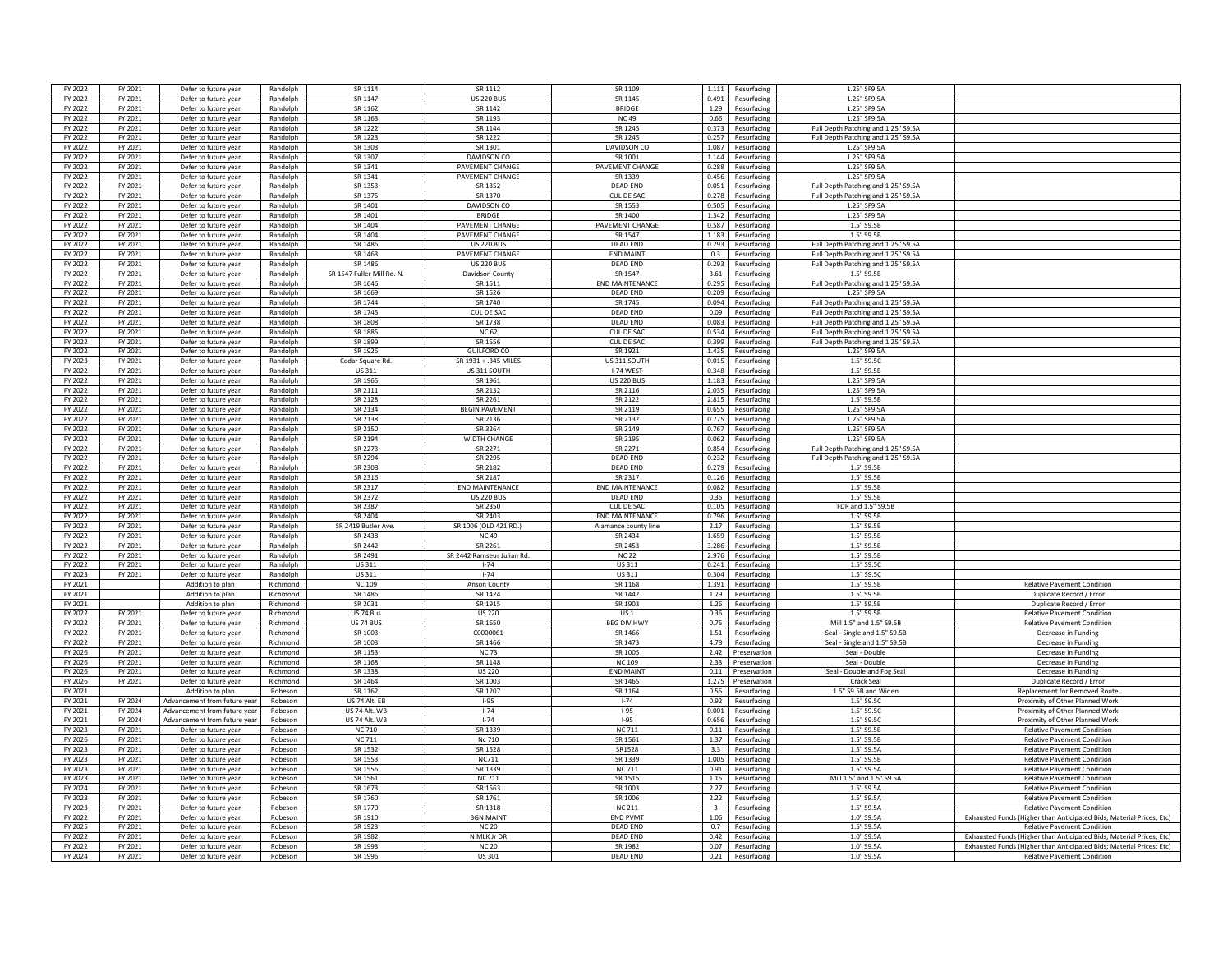| FY 2024            | FY 2021 | Defer to future year                        | Robeson    | SR 2020              | US 301                           | SR 2021         | Resurfacing<br>0.11                | $1.0"$ S9.5A                                             | <b>Relative Pavement Condition</b>                                   |
|--------------------|---------|---------------------------------------------|------------|----------------------|----------------------------------|-----------------|------------------------------------|----------------------------------------------------------|----------------------------------------------------------------------|
| FY 2023            | FY 2021 | Defer to future year                        | Robeson    | SR 2110              | SR 2112                          | <b>NC 211</b>   | 1.11 Resurfacing                   | 1.5" S9.5A                                               | <b>Relative Pavement Condition</b>                                   |
|                    |         |                                             |            |                      | SR 2104                          | SR 2110         | 0.98                               |                                                          |                                                                      |
| FY 2022            | FY 2021 | Defer to future year                        | Robeson    | SR 2111              |                                  |                 | Resurfacing                        | 1.5" S9.5A                                               | Exhausted Funds (Higher than Anticipated Bids; Material Prices; Etc) |
| FY 2026            | FY 2021 | Defer to future year                        | Robeson    | SR 2298              | <b>NC41</b>                      | <b>NC130</b>    | 1.12<br>Resurfacing                | 1.5" S9.5A                                               | <b>Relative Pavement Condition</b>                                   |
| FY 2026            | FY 2021 | Defer to future year                        | Robeson    | SR 2417              | SR 2317                          | SR 2235         | 1.57<br>Resurfacing                | 1.5" S9.5A                                               | <b>Relative Pavement Condition</b>                                   |
| FY 2026            | FY 2021 | Defer to future year                        | Robeson    | SR 2519              | SR 2455                          | Dead End        | 0.19<br>Resurfacing                | 1.5" S9.5A                                               | <b>Relative Pavement Condition</b>                                   |
| FY 2021            | FY 2024 | Advancement from future vear                | Rockingham | <b>Washington St</b> | SR 2282                          | SR 1605         | 0.29 Resurfacing                   | Mill 1.5" and 1.5" \$9.58                                | <b>Relative Payement Condition</b>                                   |
| FY 2026            | FY 2021 | Defer to future yea                         | Rowan      | SR 1129              | SR 1124                          | EOM             | 0.288<br>Preservation              | Seal - Double and Fog Seal                               | Unforeseen Event (Weather; Economic Development; Etc                 |
| FY 2026            | FY 2021 | Defer to future year                        | Rowan      | SR 1130              | SR 1129                          | CABARRUS CO     | 0.157<br>Preservation              | Seal - Double and Fog Seal                               | Unforeseen Event (Weather: Economic Development: Etc.                |
| FY 2022            | FY 2021 | Defer to future year                        | Rowan      | SR 1358              | <b>IREDELL CC</b>                | <b>NC152</b>    | 1.145 Preservation                 | Seal - Double and Fog Seal                               | Unforeseen Event (Weather: Economic Development: Etc)                |
| FY 2022            | FY 2021 | Defer to future year                        | Rowan      | SR 1362              | SR 1360                          | SR 1363         | 1.4<br>Preservation                | Seal - Mat and Triple Seal                               | Exhausted Funds (Higher than Anticipated Bids; Material Prices; Etc) |
| FY 2025            | FY 2021 | Defer to future year                        | Rowan      | SR 1431              | SR 1351                          | SR 1124         | 0.762<br>Preservation              | Seal - Double and Fog Seal                               | Exhausted Funds (Higher than Anticipated Bids; Material Prices; Etc) |
| FY 2026            | FY 2021 | Defer to future year                        | Rowan      | SR 1453              | SR 1351                          | SR 1455         | 0.251<br>Preservation              | Seal - Double and Fog Seal                               | Exhausted Funds (Higher than Anticipated Bids; Material Prices; Etc) |
| FY 2026            | FY 2021 | Defer to future year                        | Rowan      | SR 1454              | SR 1453                          | EOM             | 0.273 Preservation                 | Seal - Double and Fog Seal                               | Decrease in Funding                                                  |
| FY 2026            | FY 2021 | Defer to future year                        | Rowan      | SR 1455              | SR 1351                          | SR 1453         | 0.197<br>Preservation              | Seal - Double and Fog Seal                               | Decrease in Funding                                                  |
| FY 2025            | FY 2021 | Defer to future year                        | Rowan      | SR 1456              | SR 1431                          | SR 1457         | 0.288 Preservation                 | Seal - Double and Fog Seal                               | Exhausted Funds (Higher than Anticipated Bids: Material Prices: Etc) |
| FY 2025            | FY 2021 | Defer to future year                        | Rowan      | SR 1457              | SR 1431                          | SR 1458         | 0.18 Preservation                  | Seal - Double and Fog Seal                               | Exhausted Funds (Higher than Anticipated Bids; Material Prices; Etc) |
| FY 2025            | FY 2021 | Defer to future year                        | Rowan      | SR 1458              | SR 1351                          | EOM             | 0.1<br>Preservation                | Seal - Double and Fog Seal                               | Exhausted Funds (Higher than Anticipated Bids; Material Prices: Etc) |
| FY 2025            | FY 2021 | Defer to future year                        | Rowan      | SR 1465              | SR 1371                          | EOM             | 0.191<br>Preservation              | Seal - Double and Fog Seal                               | Exhausted Funds (Higher than Anticipated Bids; Material Prices; Etc) |
| FY 2025            | FY 2021 | Defer to future year                        | Rowan      | SR 1466              | SR 1465                          | END C&G         | 0.071<br>Preservation              |                                                          |                                                                      |
| FY 2025            | FY 2021 |                                             | Rowan      | SR 1466              | END C&G                          | SR 2702         | 0.133 Preservation                 | Seal - Double and Fog Seal                               | Exhausted Funds (Higher than Anticipated Bids; Material Prices; Etc) |
| FY 2025            | FY 2021 | Defer to future year<br>Defer to future yea | Rowan      | SR 1481              | SR 1124                          | SR 1351         | 0.16<br>Preservation               | Seal - Double and Fog Seal<br>Seal - Double and Fog Seal | Exhausted Funds (Higher than Anticipated Bids; Material Prices; Etc) |
|                    |         |                                             |            | SR 1484              | SR 1124                          | <b>FOM</b>      | 0.32                               |                                                          | Exhausted Funds (Higher than Anticipated Bids; Material Prices; Etc) |
| FY 2025            | FY 2021 | Defer to future year                        | Rowan      |                      |                                  |                 | Preservation                       | Seal - Double and Fog Seal                               | Exhausted Funds (Higher than Anticipated Bids; Material Prices; Etc) |
| FY 2025            | FY 2021 | Defer to future year                        | Rowan      | SR 1499              | SR 1351                          | <b>FOM</b>      | 0.23 Preservation                  | Seal - Double and Fog Seal                               | Exhausted Funds (Higher than Anticipated Bids; Material Prices; Etc) |
| FY 2022            | FY 2021 | Defer to future year                        | Rowan      | SR 1552              | SR 1549                          | <b>NC152</b>    | 4.129<br>Preservation              | Seal - Mat and Triple Seal                               | Unforeseen Event (Weather: Economic Development: Etc)                |
| FY 2022            | FY 2021 | Defer to future year                        | Rowan      | SR 1554              | SR 1350                          | SR 1552         | 3.156<br>Preservation              | Seal - Mat and Triple Seal                               | Unforeseen Event (Weather; Economic Development; Etc)                |
| FY 2022            | FY 2021 | Defer to future year                        | Rowan      | SR 1555              | SR 1552                          | <b>NC 152</b>   | 1.887<br>Preservation              | Seal - Mat and Triple Sea                                | Unforeseen Event (Weather; Economic Development; Etc                 |
| FY 2022            | FY 2021 | Defer to future year                        | Rowan      | SR 1843              | <b>NC150</b>                     | CUL-DE-SAC      | 0.59<br>Preservation               | Seal - Double and Fog Seal                               | Exhausted Funds (Higher than Anticipated Bids; Material Prices; Etc) |
| FY 2022            | FY 2021 | Defer to future year                        | Rowan      | SR 1915              | SR 2125                          | SR 2168         | 2.69<br>Resurfacing                | 1.5" S9.5E                                               | Exhausted Funds (Higher than Anticipated Bids; Material Prices; Etc) |
| FY 2022            | FY 2021 | Defer to future year                        | Rowan      | SR 2133              | SR 1002                          | SR 1004         | 1.579<br>Preservation              | Seal - Mat and Triple Seal                               | Unforeseen Event (Weather: Economic Development: Etc.                |
| FY 2022            | FY 2021 | Defer to future year                        | Rowan      | SR 2135              | SR 2136                          | SR 2134         | 1.92 Preservation                  | Seal - Double and Fog Seal                               | Unforeseen Event (Weather; Economic Development; Etc)                |
| FY 2022            | FY 2021 | Defer to future year                        | Rowan      | SR 2136              | SR 1004                          | SR 1002         | 3.3<br>Preservation                | Seal - Double and Fog Seal                               | Unforeseen Event (Weather; Economic Development; Etc)                |
| FY 2022            | FY 2021 | Defer to future year                        | Rowan      | SR 2137              | SR 2136                          | <b>DEAD END</b> | 1.118<br>Preservation              | Seal - Double and Fog Seal                               | Unforeseen Event (Weather: Economic Development: Etc.                |
| FY 2022            | FY 2021 | Defer to future year                        | Rowan      | SR 2248              | SR 2380                          | CUL-DE-SAG      | 0.18<br>Preservation               | Seal - Double and Fog Seal                               | Exhausted Funds (Higher than Anticipated Bids; Material Prices; Etc) |
| FY 2022            | FY 2021 | Defer to future year                        | Rowan      | SR 2259              | SR 1004                          | SR 2140         | 3.448 Preservation                 | Seal - Double and Fog Seal                               | Unforeseen Event (Weather; Economic Development; Etc                 |
| FY 2022            | FY 2021 | Defer to future yea                         | Rowan      | SR 2260              | SR 2140                          | <b>DEAD END</b> | 0.247<br>Preservation              | Seal - Double and Fog Seal                               | Exhausted Funds (Higher than Anticipated Bids: Material Prices: Etc) |
| FY 2022            | FY 2021 | Defer to future year                        | Rowan      | SR 2261              | SR 2140                          | SR 2264         | 0.241 Preservation                 | Seal - Double and Fog Seal                               | Exhausted Funds (Higher than Anticipated Bids: Material Prices: Etc) |
| FY 2022            | FY 2021 | Defer to future year                        | Rowan      | SR 2262              | SR 2260                          | <b>DEAD END</b> | 0.427 Preservation                 | Seal - Double and Fog Seal                               | Exhausted Funds (Higher than Anticipated Bids; Material Prices; Etc) |
| FY 2022            | FY 2021 | Defer to future year                        | Rowan      | SR 2263              | SR 2260                          | SR 2262         | 0.298<br>Preservation              | Seal - Double and Fog Seal                               | Exhausted Funds (Higher than Anticipated Bids; Material Prices; Etc) |
| FY 2022            | FY 2021 | Defer to future year                        | Rowan      | SR 2264              | SR 2261                          | <b>DEAD END</b> | 0.29<br>Preservation               | Seal - Double and Fog Seal                               | Exhausted Funds (Higher than Anticipated Bids; Material Prices; Etc) |
| FY 2022            | FY 2021 | Defer to future yea                         | Rowan      | SR 2265              | SR 2262                          | SR 2263         | 0.106<br>Preservation              | Seal - Double and Fog Sea                                | Exhausted Funds (Higher than Anticipated Bids: Material Prices: Etc) |
| FY 2022            | FY 2021 | Defer to future year                        | Rowan      | SR 2266              | SR 1002                          | EOM             | 0.46<br>Preservation               | Seal - Double and Fog Seal                               | Exhausted Funds (Higher than Anticipated Bids; Material Prices; Etc) |
| FY 2022            | FY 2021 | Defer to future year                        | Rowan      | SR 2370              | SR 2343                          | <b>US 52</b>    | 2.65<br>Preservation               | Seal - Mat and Triple Seal                               | Unforeseen Event (Weather: Economic Development: Etc.                |
| FY 2022            | FY 2021 | Defer to future year                        | Rowan      | SR 2371              | SR 2370                          | SR 2370         | 1.431<br>Preservation              | Seal - Double and Fog Seal                               | Unforeseen Event (Weather; Economic Development; Etc)                |
| FY 2022            | FY 2021 | Defer to future year                        | Rowan      | SR 2380              | SR 2379                          | SR 1004         | 1.419 Preservation                 | Seal - Double and Fog Seal                               | Unforeseen Event (Weather; Economic Development; Etc)                |
| FY 2022            | FY 2021 | Defer to future year                        | Rowan      | SR 2384              | SR 2366                          | SR 2366         | 1.343 Preservation                 | Seal - Double and Fog Seal                               | Exhausted Funds (Higher than Anticipated Bids; Material Prices; Etc) |
| FY 2022            | FY 2021 | Defer to future year                        | Rowan      | SR 2457              | SR 2380                          | SR 2380         | 0.809<br>Preservation              | Seal - Double and Fog Seal                               |                                                                      |
|                    |         |                                             |            |                      |                                  |                 |                                    |                                                          | Exhausted Funds (Higher than Anticipated Bids; Material Prices; Etc) |
| FY 2026            | FY 2021 | Defer to future year                        | Rowan      | SR 2461<br>SR 2462   | SR 1004                          | SR 2473         | 0.25<br>Preservation               | Seal - Double and Fog Seal                               | Decrease in Funding                                                  |
| FY 2026            | FY 2021 | Defer to future year                        | Rowan      |                      | SR 2461                          | CUL-DE-SAO      | 0.166<br>Preservation              | Seal - Double and Fog Seal                               | Decrease in Funding                                                  |
| FY 2026            | FY 2021 | Defer to future year                        | Rowan      | SR 2463              | SR 2461                          | CUL-DE-SAC      | 0.158<br>Preservation              | Seal - Double and Fog Seal                               | Decrease in Fundin                                                   |
| FY 2026            | FY 2021 | Defer to future year                        | Rowan      | SR 2473              | CUL-DE-SA                        | CUL-DE-SAC      | 0.189<br>Preservation              | Seal - Double and Fog Seal                               | Decrease in Funding                                                  |
| FY 2022            | FY 2021 | Defer to future year                        | Rowan      | SR 2532              | SR 2530                          | SR 2529         | 1.136<br>Resurfacing               | 1.5" S9.5B                                               | Exhausted Funds (Higher than Anticipated Bids; Material Prices; Etc) |
| FY 2025            | FY 2021 | Defer to future year                        | Rowan      | SR 2702              | SR 1371                          | SR 2763         | 0.147<br>Preservation              | Seal - Double and Fog Seal                               | Exhausted Funds (Higher than Anticipated Bids; Material Prices; Etc) |
| FY 2026            | FY 2021 | Defer to future year                        | Rowan      | SR 2725              | SR 1363                          | SR 2725         | 0.569<br>Preservation              | Seal - Double and Fog Seal                               | Decrease in Funding                                                  |
| FY 2025            | FY 2021 | Defer to future year                        | Rowan      | SR 2726              | SR 1351                          | SR 1351         | 0.215<br>Preservation              | Seal - Double and Fog Seal                               | Exhausted Funds (Higher than Anticipated Bids; Material Prices; Etc) |
| FY 2022            | FY 2021 | Defer to future year                        | Rowan      | SR 2729              | SR 1360                          | EOM             | 0.325<br>Preservation              | Seal - Double and Fog Seal                               | Exhausted Funds (Higher than Anticipated Bids; Material Prices; Etc) |
| FY 2025            | FY 2021 | Defer to future year                        | Rowan      | SR 2733              | SR 1351                          | <b>EOM</b>      | 0.274<br>Preservation              | Seal - Double and Fog Seal                               | Exhausted Funds (Higher than Anticipated Bids; Material Prices; Etc) |
| FY 2025            | FY 2021 | Defer to future year                        | Rowan      | SR 2742              | SR 2733                          | <b>FOM</b>      | 0.453<br>Preservation              | Seal - Double and Fog Seal                               | Exhausted Funds (Higher than Anticipated Bids; Material Prices; Etc) |
| FY 2025            | FY 2021 | Defer to future year                        | Rowan      | SR 2763              | SR 2702                          | <b>FOM</b>      | 0.119 Preservation                 | Seal - Double and Fog Seal                               | Exhausted Funds (Higher than Anticipated Bids; Material Prices; Etc) |
| FY 2026            | FY 2021 | Defer to future year                        | Rowan      | SR 2764              | SR 1355                          | <b>FOM</b>      | 0.317 Preservation                 | Seal - Double and Fog Seal                               | Decrease in Funding                                                  |
| FY 2026            | FY 2021 | Defer to future year                        | Rowan      | SR 2765              | SR 1355                          | EOM             | 0.435<br>Preservation              | Seal - Double and Fog Seal                               | Decrease in Funding                                                  |
| FY 2026            | FY 2021 | Defer to future yea                         | Rowan      | SR 2766              | SR 2765                          | EOM             | 0.107<br>Preservation              | Seal - Double and Fog Seal                               | Decrease in Funding                                                  |
| FY 2026            | FY 2021 | Defer to future yea                         | Rowan      | SR 2767              | SR 2765                          | EOM             | 0.126<br>Preservation              | Seal - Double and Fog Sea                                | Decrease in Fundir                                                   |
| FY 2026            | FY 2021 | Defer to future year                        | Rowan      | SR 2768              | SR 2765                          | <b>FOM</b>      | 0.166 Preservation                 | Seal - Double and Fog Seal                               | Decrease in Funding                                                  |
| <b>FY 2022</b>     | FY 2021 | Defer to future year                        | Rowan      | SR 2774              | SR 1360                          | EOM             | 0.174<br>Preservation              | Seal - Double and Fog Seal                               | Exhausted Funds (Higher than Anticipated Bids; Material Prices; Etc) |
| FY 2026            | FY 2021 | Defer to future year                        | Rowan      | SR 2777              | CABARRUS CO                      | <b>EOM</b>      | 0.814<br>Preservation              | Seal - Double and Fog Seal                               | Decrease in Funding                                                  |
| FY 2026            | FY 2021 | Defer to future year                        | Rowan      | SR 2778              | SR 2777                          | <b>FOM</b>      | 0.065<br>Preservation              | Seal - Double and Fog Seal                               | Decrease in Funding                                                  |
| FY 2026            | FY 2021 | Defer to future year                        | Rowan      | SR 2779              | SR 2777                          | EOM             | 0.07<br>Preservation               | Seal - Double and Fog Seal                               | Decrease in Funding                                                  |
| FY 2026            | FY 2021 | Defer to future year                        | Rowan      | SR 2780              | SR 2777                          | EOM             | 0.07<br>Preservation               | Seal - Double and Fog Seal                               | Decrease in Funding                                                  |
| FY 2021            |         | Addition to plan                            | Sampson    | <b>NC 50</b>         | <b>Wayne County</b>              | SR 1707         | 3.79<br>Resurfacing                | 1.5" S9.5B                                               |                                                                      |
| FY 2021            |         | Addition to plan                            | Sampson    | SR 1222              | <b>US 701</b>                    | SR 1228         | 4.27<br>Resurfacing                | 1.5" S9.5B and Wider                                     |                                                                      |
| FY 2021            |         | Addition to plan                            | Sampson    | SR 1231              | SR 1214                          | SR 1855         | 0.07<br>Resurfacing                | Mill 1.5" and 1.5" \$9.5B                                |                                                                      |
| FY 2021            |         | Addition to plan                            | Sampson    | SR 1269              | SR 1251                          | SR 1249         | 0.26<br>Preservation               | 1.0" S4.75A                                              | Proximity of Other Planned Work                                      |
| FY 2021            |         | Addition to plan                            | Sampson    | SR 1285              | Beginning                        | SR 1251         | 0.1 Preservation                   | 1.0" S4.75A                                              | Proximity of Other Planned Work                                      |
| FY 2021            |         | Addition to plan                            | Sampson    | SR 1332              | SR 1006                          | SR 1325         | 1.92<br>Resurfacing                | 1.5" S9.5B                                               |                                                                      |
| FY 2021            |         | Addition to plan                            | Sampson    | SR 1412              | SR 1233                          | SR 1413         | 1.34<br>Resurfacing                | 1.5" S9.5E                                               | Proximity of Other Planned Work                                      |
| FY 2021            |         | Addition to plan                            | Sampson    | SR 1414              |                                  | <b>NC 24</b>    | 1.03                               | 1.5" S9.5F                                               | Proximity of Other Planned Work                                      |
| FY 2021            |         |                                             | Sampson    | SR 1927              | Cumberland co. line<br>Duplin Co | Duplin Co       | Resurfacing<br>5.93<br>Resurfacing | 1.5" S9.5F                                               |                                                                      |
|                    | FY 2023 | Addition to plan                            | Sampson    | SR 1214              | SR 1222                          | SR 1233         | 1.56                               | Mill 1.5" and 1.5" \$9.58                                |                                                                      |
| FY 2021<br>FY 2021 |         | Advancement from future year                |            |                      |                                  |                 | Resurfacing                        |                                                          | Proximity of Other Planned Work                                      |
|                    | FY 2022 | Advancement from future year                | Sampson    | SR 1932              | SR 1924                          | SR 1933         | 1.74<br>Resurfacing                | 1.5" S9.5B                                               | Accelerated Pavement Deterioration                                   |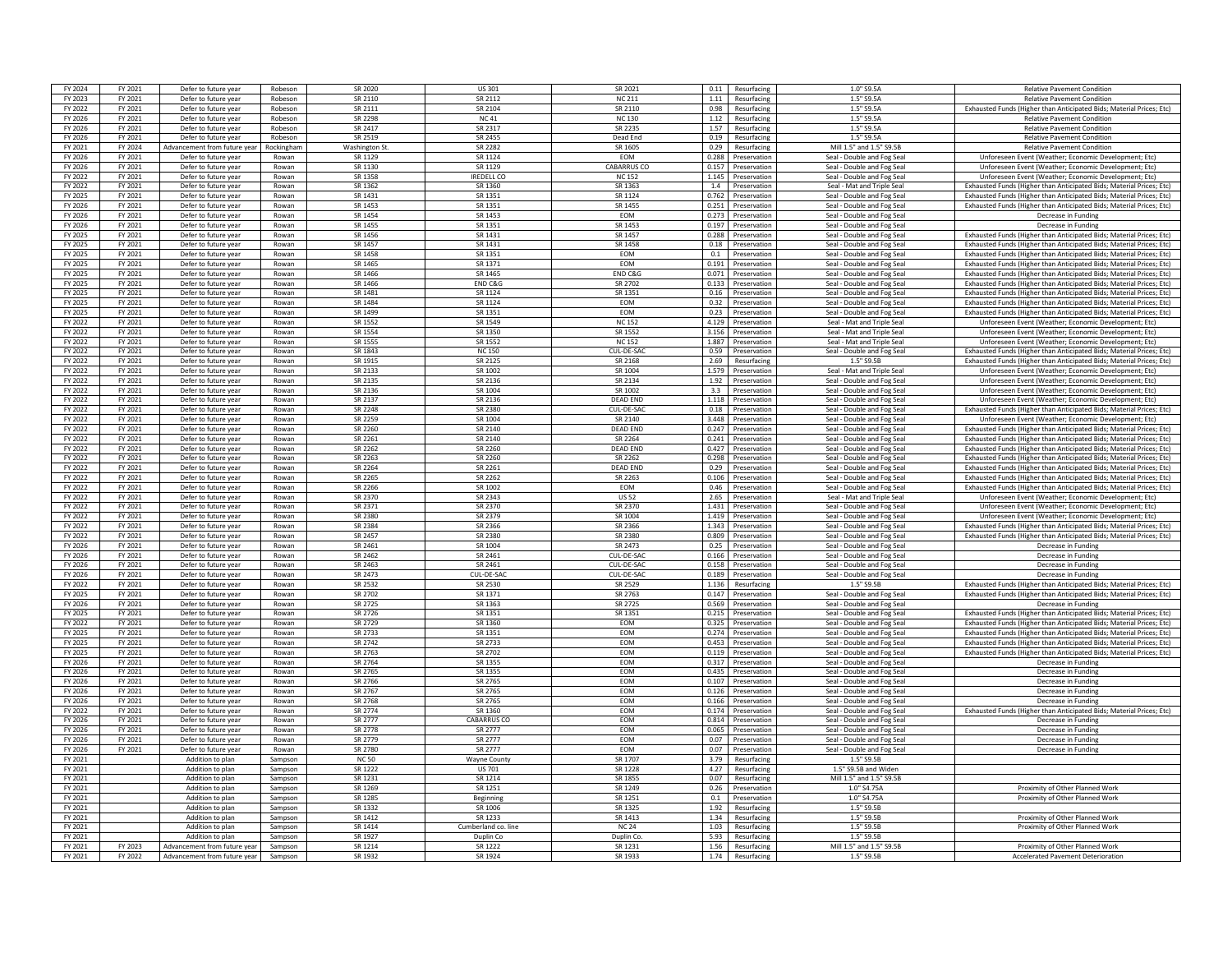| FY 2022        | FY 2021 | Defer to future year        | Sampson       | SR 1757                   | SR 1779           | <b>NC 50</b>                      | 1.197 | Resurfacing        | 1.5" S9.5E                  | <b>Relative Pavement Condition</b>        |
|----------------|---------|-----------------------------|---------------|---------------------------|-------------------|-----------------------------------|-------|--------------------|-----------------------------|-------------------------------------------|
| FY 2022        | FY 2021 | Defer to future year        | Sampson       | SR 1779                   | <b>US 117</b>     | SR 1732                           |       | 1.31 Resurfacing   | 1.5" S9.5B                  | <b>Relative Pavement Condition</b>        |
| FY 2021        |         | Addition to plan            | Scotland      | <b>NC381</b>              | <b>SCLINE</b>     | <b>NC79</b>                       | 0.446 | Preservation       | <b>Crack Seal</b>           | <b>Accelerated Payement Deterioration</b> |
|                |         | Addition to plan            | Scotland      | <b>NC381</b>              |                   | RICHMOND CO                       | 4.9   |                    | Crack Seal                  |                                           |
| FY 2021        |         |                             |               |                           | <b>NC79</b>       |                                   |       | Preservation       |                             | Accelerated Pavement Deterioration        |
| FY 2021        |         | Addition to plar            | Scotland      | SR1001                    | SR1345            | SR1342                            | 1.04  | Resurfacing        | 1.5" S9.5B                  | Increase in Funding                       |
| FY 2021        |         | Addition to plan            | Scotland      | SR1420                    | US74 BUS          | <b>FND MAINT</b>                  | 0.123 | Resurfacing        | Mill 1.5" and 1.5" S9.5B    | <b>Relative Pavement Condition</b>        |
| FY 2021        |         | Addition to plan            | Scotland      | SR1457                    | US74 BUS          | SR1438                            | 0.498 | Resurfacing        | Mill 1.5" and 1.5" S9.5B    | <b>Relative Pavement Condition</b>        |
| FY 2022        | FY 2021 | Defer to future year        | Stanly        | <b>NC731</b>              | <b>US 52</b>      | county line                       | 2.88  | Resurfacing        | #67 Mat Seal and 1.5" S9.5B | Decrease in Funding                       |
| FY 2022        | FY 2021 | Defer to future year        | Stanly        | <b>NC 740</b>             | <b>RR</b>         | SR 1520 Gurley Rd                 |       | 0.86 Resurfacing   | #67 Mat Seal and 1.5" S9.5B | Decrease in Funding                       |
| FY 2022        | FY 2021 | Defer to future year        | Stanly        | SR 1100 Old Sandbar       | <b>NC 742</b>     | NC 205                            | 2.17  | Preservation       | Seal - Double and Widen     | Decrease in Funding                       |
| FY 2022        | FY 2021 | Defer to future year        | Stanly        | SR 1101 Haward            | <b>NC 205</b>     | dead end                          | 0.82  | Preservation       | Seal - Double               | Decrease in Funding                       |
| FY 2022        | FY 2021 | Defer to future year        | Stanly        | SR 1102 Country           | SR 1101           | <b>NC 205</b>                     | 2.08  | Preservation       | Seal - Double               | Decrease in Funding                       |
| <b>FV 2022</b> | FY 2021 | Defer to future year        | Stanly        | SR 1103 Rocky River       | NC 742            | SR 1100                           | 2.98  | Preservation       | Seal - Double               | Decrease in Funding                       |
| FY 2022        | FY 2021 | Defer to future year        | Stanly        | SR 1107 Silver Rd         | SR 1104           | SR 1110                           | 0.98  | Preservation       | Seal - Double               | Decrease in Funding                       |
|                |         |                             |               |                           |                   |                                   |       |                    |                             |                                           |
| FY 2022        | FY 2021 | Defer to future year        | Stanly        | SR 1107 8th St            | SR 1110           | <b>NC 205</b>                     | 1.22  | Preservation       | Seal - Double               | Decrease in Funding                       |
| FY 2022        | FY 2021 | Defer to future year        | Stanly        | SR 1108 Lighthouse Rd     | SR 1107 Eight St  | SR 1109 Buster Rd                 |       | 0.72 Preservation  | FDR and Double Seal         | Decrease in Funding                       |
| FY 2022        | FY 2021 | Defer to future year        | Stanly        | SR 1116 Harris            | SR 1117           | SR 1107                           | 0.705 | Preservation       | Seal - Double and Widen     | Decrease in Funding                       |
| FY 2022        | FY 2021 | Defer to future year        | Stanly        | SR 1119 Brooks            | <b>NC 200</b>     | SR 1118                           | 0.81  | Preservation       | Seal - Double and Widen     | Decrease in Funding                       |
| FY 2022        | FY 2021 | Defer to future year        | Stanly        | <b>SR 1121 Furr</b>       | <b>NC 200</b>     | dead end                          | 0.495 | Preservation       | Seal - Double and Wider     | Decrease in Funding                       |
| FY 2022        | FY 2021 | Defer to future year        | Stanly        | SR 1135 Peachtree         | <b>NC 205</b>     | SR 1134 Millingport               | 1.105 | Preservation       | Seal - Double and Wider     | Decrease in Fundin                        |
| FY 2022        | FY 2021 | Defer to future year        | Stanly        | SR 1214 Austin            | <b>NC73</b>       | SR 1400 Old Salisbury             | 3.24  | Resurfacing        | 1.5" S9.5B                  | Decrease in Funding                       |
| FY 2022        | FY 2021 | Defer to future year        | Stanly        | SR 1400 Old Salisbur      | EOC               | SR 1214 Austin Rd                 | 2.49  | Resurfacing        | 1.5" S9.5E                  | Decrease in Funding                       |
| FY 2024        | FY 2021 | Defer to future year        | Stanly        | SR 1451 Pauls Crossing Rd |                   | <b>Hwy 49</b>                     |       | 2.82 Preservation  | Seal - Double and Widen     | Decrease in Funding                       |
| FY 2022        | FY 2021 | Defer to future year        | Stanly        | SR 1512 Fudy              | Rogers Rd<br>NC 8 | <b>FOP</b>                        | 0.85  | Preservation       | Seal - Double and Widen     | Decrease in Funding                       |
|                |         |                             |               |                           |                   |                                   |       |                    |                             |                                           |
| FY 2022        | FY 2021 | Defer to future year        | Stanly        | SR 1514 Baldwin           | NC <sub>8</sub>   | <b>NC 740</b>                     | 1.75  | Preservation       | Seal - Double and Widen     | Decrease in Funding                       |
| FY 2022        | FY 2021 | Defer to future year        | Stanly        | SR 1515 Herlocker         | NC <sub>8</sub>   | <b>NC 740</b>                     | 1.26  | Preservation       | Seal - Double and Widen     | Decrease in Funding                       |
| FY 2022        | FY 2021 | Defer to future year        | Stanly        | SR 1523 Carter            | <b>US 52</b>      | SR 1522                           | 1.71  | Preservation       | Seal - Double and Widen     | Decrease in Funding                       |
| FY 2022        | FY 2021 | Defer to future year        | Stanly        | SR 1525 Saw Mill          | SR 1924           | SR 1522                           | 0.76  | Preservation       | Seal - Double and Wider     | Decrease in Fundin                        |
| FY 2022        | FY 2021 | Defer to future year        | Stanly        | SR 1577 Azalea            | SR 1523           | <b>US 52</b>                      | 0.27  | Preservation       | Seal - Double and Wider     | Decrease in Funding                       |
| FY 2022        | FY 2021 | Defer to future year        | Stanly        | SR 1587 Saw Mill          | SR 1522           | SR 1523                           | 0.655 | Preservation       | Seal - Double and Widen     | Decrease in Funding                       |
| FY 2022        | FY 2021 | Defer to future year        | Stanly        | SR 1615 Honeybee          | SR 1616           | SR 1616                           | 0.75  | Preservation       | Seal - Double and Widen     | Decrease in Funding                       |
| FY 2022        | FY 2021 | Defer to future year        | Stanly        | SR 1616 Dogwood           | <b>NC740</b>      | SR 1615                           | 0.32  | Preservation       | Seal - Double and Widen     | Decrease in Funding                       |
| FY 2022        | FY 2021 | Defer to future year        | Stanly        | SR 1719                   | EOC               | EOM                               | 1.255 | Preservation       | Seal - Double               | Decrease in Funding                       |
|                |         |                             |               |                           |                   |                                   |       |                    |                             |                                           |
| FY 2022        | FY 2021 | Defer to future year        | Stanly        | SR 1727                   | SR1719            | Dead End                          | 0.667 | Preservation       | Seal - Double               | Decrease in Funding                       |
| FY 2020        | FY 2021 | Advancement to past year    | Stokes        | SR 1958                   | Forsyth Co. Lin   | EOM                               | 0.064 | Preservation       | Seal - Double and Fog Seal  | Replacement for Removed Rout              |
| FY 2023        | FY 2021 | Defer to future year        | Stokes        | <b>NC 66</b>              | FORSYTH CO        | SR 1219                           | 6.85  | Resurfacing        | 1.5" S9.5B                  | Decrease in Funding                       |
| FY 2022        | FY 2021 | Defer to future year        | Stokes        | SR 1001                   | SR 2015           | SR 1484                           |       | 2.63 Resurfacing   | 1.5" S9.5B                  | Decrease in Funding                       |
| FY 2022        | FY 2021 | Defer to future year        | Stokes        | SR 1001                   | SR 1484           | NC 66                             | 2.787 | Resurfacing        | 1.5" S9.5B                  | Decrease in Funding                       |
| FY 2026        | FY 2021 | Defer to future year        | Stokes        | SR 1101                   | SR 1100           | <b>SURRY CO</b>                   | 0.729 | Resurfacing        | 1.5" S9.5C                  | Decrease in Funding                       |
| FY 2026        | FY 2021 | Defer to future year        | Stokes        | SR 1119                   | SR 1122           | <b>NC 65</b>                      | 1.14  | Resurfacing        | 1.5" S9.5C                  | Decrease in Funding                       |
| FY 2026        | FY 2021 | Defer to future year        | Stokes        | SR 1147                   | SURRY CO          | SR 1236                           | 1.973 | Resurfacing        | 1.5" \$9.50                 | Decrease in Funding                       |
| FY 2026        | FY 2021 | Defer to future year        | Stokes        | SR 1222                   | SR 1105           | SCI.                              | 1.4   | Preservation       | <b>Crack Seal</b>           | Decrease in Funding                       |
| FY 2026        | FY 2021 | Defer to future year        | Stokes        | SR 1441                   | <b>NC 704</b>     | NC <sub>8</sub>                   | 1.896 | Preservation       | Seal - Double and Fog Seal  | Decrease in Funding                       |
| FY 2022        | FY 2021 | Defer to future year        | Stokes        | SR 1484                   | SR 1001           | <b>NC 268</b>                     |       | 2.093 Resurfacing  | 1.5" S9.5B                  | Decrease in Funding                       |
|                |         |                             |               |                           |                   |                                   |       |                    |                             |                                           |
| FY 2022        | FY 2021 | Defer to future year        | Stokes        | SR 1720                   | <b>NC89</b>       | Dead End                          | 0.85  | Preservation       | Crack Seal                  | Decrease in Funding                       |
| FY 2022        | FY 2021 | Defer to future year        | Stokes        | SR 1747                   | <b>NC 89</b>      | NC <sub>8</sub>                   | 0.164 | Preservation       | Crack Seal                  | Decrease in Funding                       |
| FY 2022        | FY 2021 | Defer to future year        | Stokes        | SR 1750                   | SR 1720           | Dead End                          | 0.13  | Preservation       | Crack Seal                  | Decrease in Funding                       |
| FY 2022        | FY 2021 | Defer to future year        | <b>Stokes</b> | SR 1754                   | SR 1720           | Dead End                          | 0.13  | Preservation       | Crack Seal                  | Decrease in Funding                       |
| FY 2022        | FY 2021 | Defer to future year        | Stokes        | SR 1945                   | NC <sub>8</sub>   | <b>Bridge Near SR193</b>          | 2.45  | Preservation       | Crack Seal                  | Decrease in Funding                       |
| FY 2023        | FY 2021 | Defer to future year        | Stokes        | SR 2015                   | NC <sub>8</sub>   | <b>Hanging Rock Park Entrance</b> | 1.51  | Preservation       | Crack Seal                  | Decrease in Funding                       |
| FY 2026        | FY 2021 | Defer to future year        | Stokes        | SR 2053                   | SR 2129           | <b>EOM</b>                        |       | 0.361 Preservation | Seal - Double and Fog Seal  | Decrease in Funding                       |
| FY 2026        | FY 2021 | Defer to future year        | Stokes        | SR 2054                   | SR 2012           | <b>FOM</b>                        | 0,454 | Preservation       | Seal - Double and Fog Seal  | Decrease in Funding                       |
| FY 2026        | FY 2021 | Defer to future year        | Stokes        | SR 2073                   | SR 4406           | SR 4405                           | 0.248 | Preservation       | Seal - Double and Fog Seal  | Decrease in Funding                       |
| FY 2023        | FY 2021 | Defer to future year        | Stokes        | SR 2093                   | SR 1975           | Dead End                          | 0.29  | Preservation       | Crack Seal                  | Decrease in Funding                       |
| FY 2021        |         | Addition to plan            | Surry         | SR 1465                   | <b>NC 89</b>      | <b>FOM</b>                        | 0.3   | Resurfacing        | 1.5" S9.5B                  | <b>Relative Pavement Condition</b>        |
|                |         |                             |               |                           |                   |                                   |       |                    |                             |                                           |
| FY 2021        | FY 2026 | Advancement from future vea | Surry         | SR 2110                   | SR 2050           | SR 1857                           | 0.93  | Resurfacing        | 1.5" S9.5B                  | <b>Relative Pavement Condition</b>        |
| FY 2023        | FY 2021 | Defer to future year        | Surry         | SR 1123                   | SR 1100           | SR 1110                           | 1.95  | Preservation       | Seal - Triple               | Decrease in Fundin                        |
| FY 2022        | FY 2021 | Defer to future year        | Surry         | SR 1365                   | SR 1394           | US 601                            |       | 0.4 Resurfacing    | 1.5" S9.5B                  | Decrease in Funding                       |
| FY 2022        | FY 2021 | Defer to future year        | Surry         | SR 1394                   | <b>NC 89</b>      | SR 1376 LONG ST                   | 0.56  | Resurfacing        | 1.5" S9.5B                  | Decrease in Funding                       |
| FY 2022        | FY 2021 | Defer to future year        | Surry         | SR 1394                   | SR 1376           | SR 1365                           | 1.3   | Resurfacing        | 1.5" S9.5B                  | Decrease in Funding                       |
| FY 2022        | FY 2021 | Defer to future year        | Surry         | SR 1395                   | <b>NC89</b>       | SR 1350                           | 1.04  | Resurfacing        | 1.5" S9.5B                  | Decrease in Funding                       |
| FY 2022        | FY 2021 | Defer to future year        | Surry         | SR 1640                   | <b>US 52</b>      | <b>US 52</b>                      | 1.77  | Resurfacing        | 15"595B                     | Decrease in Funding                       |
| FY 2024        | FY 2021 | Defer to future year        | Surry         | SR 1700                   | <b>US 52</b>      | SR 1701                           | 1.21  | Resurfacing        | 1.5" S9.5B                  | Decrease in Funding                       |
| FY 2022        | FY 2021 | Defer to future year        | Surry         | SR 1701                   | SR 1945           | SR 1700                           | 1.17  | Resurfacing        | 1.5" S9.5B                  | Decrease in Fundin                        |
| FY 2026        | FY 2021 | Defer to future year        | Surry         | SR 1702                   | SR 1701           | SR 1717                           |       | 1.31 Resurfacing   | 1.5" S9.5B                  | Decrease in Funding                       |
| FY 2022        | FY 2021 | Defer to future year        | Surry         | SR 1812                   | MP 2.69           | SR 1815                           | 2.09  | Preservation       | Seal - Triple               | Decrease in Funding                       |
| FY 2022        | FY 2021 |                             |               | SR 1826                   | SR 1815           | SR 2012                           | 1.84  |                    | Seal - Triple               |                                           |
|                |         | Defer to future year        | Surry         |                           |                   |                                   |       | Preservation       |                             | Decrease in Funding                       |
| FY 2023        | FY 2021 | Defer to future year        | Surry         | SR 2022                   | SR 2019           | SR 2024                           | 1.45  | Preservation       | Seal - Triple               | Decrease in Funding                       |
| FY 2022        | FY 2021 | Defer to future year        | Surry         | SR 2024                   | SR 2022           | <b>NC 268</b>                     | 1.75  | Preservation       | Seal - Triple               | Decrease in Fundin                        |
| FY 2022        | FY 2021 | Defer to future year        | Surry         | SR 2034                   | SR 1003           | SR 2033                           | 1.35  | Preservation       | Seal - Triple               | Decrease in Fundin                        |
| FY 2022        | FY 2021 | Defer to future year        | Surry         | SR 2038                   | NC 268            | SR 2080                           | 0.34  | Resurfacing        | 1.5" S9.5B                  | Decrease in Fundin                        |
| FY 2022        | FY 2021 | Defer to future year        | Surry         | SR 2038                   | SR 2080           | SR 1003                           |       | 2.59 Resurfacing   | 1.5" S9.5B                  | Decrease in Funding                       |
| FY 2023        | FY 2021 | Defer to future year        | Surry         | SR 2072                   | <b>BRIDGE</b>     | SR 2073                           |       | 0.93 Preservation  | Seal - Triple               | Decrease in Funding                       |
| FY 2022        | FY 2021 | Defer to future year        | Surry         | SR 2073                   | STOKES CO         | <b>DEAD END</b>                   | 1.2   | Preservation       | Seal - Triple               | Decrease in Funding                       |
| FY 2022        | FY 2021 | Defer to future year        | Surry         | <b>SR 2080</b>            | SR 2038           | SR 2083                           | 4.96  | Resurfacing        | 1.5" S9.5B                  | Decrease in Funding                       |
| FY 2023        | FY 2021 |                             |               | SR 2083                   | SR 2080           | <b>END PVMT</b>                   | 1.72  |                    |                             | Decrease in Funding                       |
|                |         | Defer to future year        | Surry         | SR 2097                   | SR 2051           | US 52 RAME                        |       | Preservation       | Seal - Triple               |                                           |
| FY 2022        | FY 2021 | Defer to future year        | Surry         |                           |                   |                                   | 1.61  | Preservation       | Seal - Triple               | Decrease in Funding                       |
| FY 2022        | FY 2021 | Defer to future year        | Surry         | SR 2221                   | SR 2227           | SR 2234                           | 1.6   | Resurfacing        | 1.5" S9.5B                  | Decrease in Funding                       |
| FY 2022        | FY 2021 | Defer to future year        | Surry         | SR 2286                   | SR 2221           | SR 2233                           | 1.79  | Preservation       | Seal - Triple               | Decrease in Funding                       |
|                | FY 2021 | Defer to future year        | Swain         | SR 1121                   | <b>PVT CHG</b>    | PVT CHG                           |       | 1.01 Preservation  | Seal - Double and Fog Seal  | Decrease in Funding                       |
| FY 2022        |         |                             |               |                           |                   |                                   |       |                    |                             |                                           |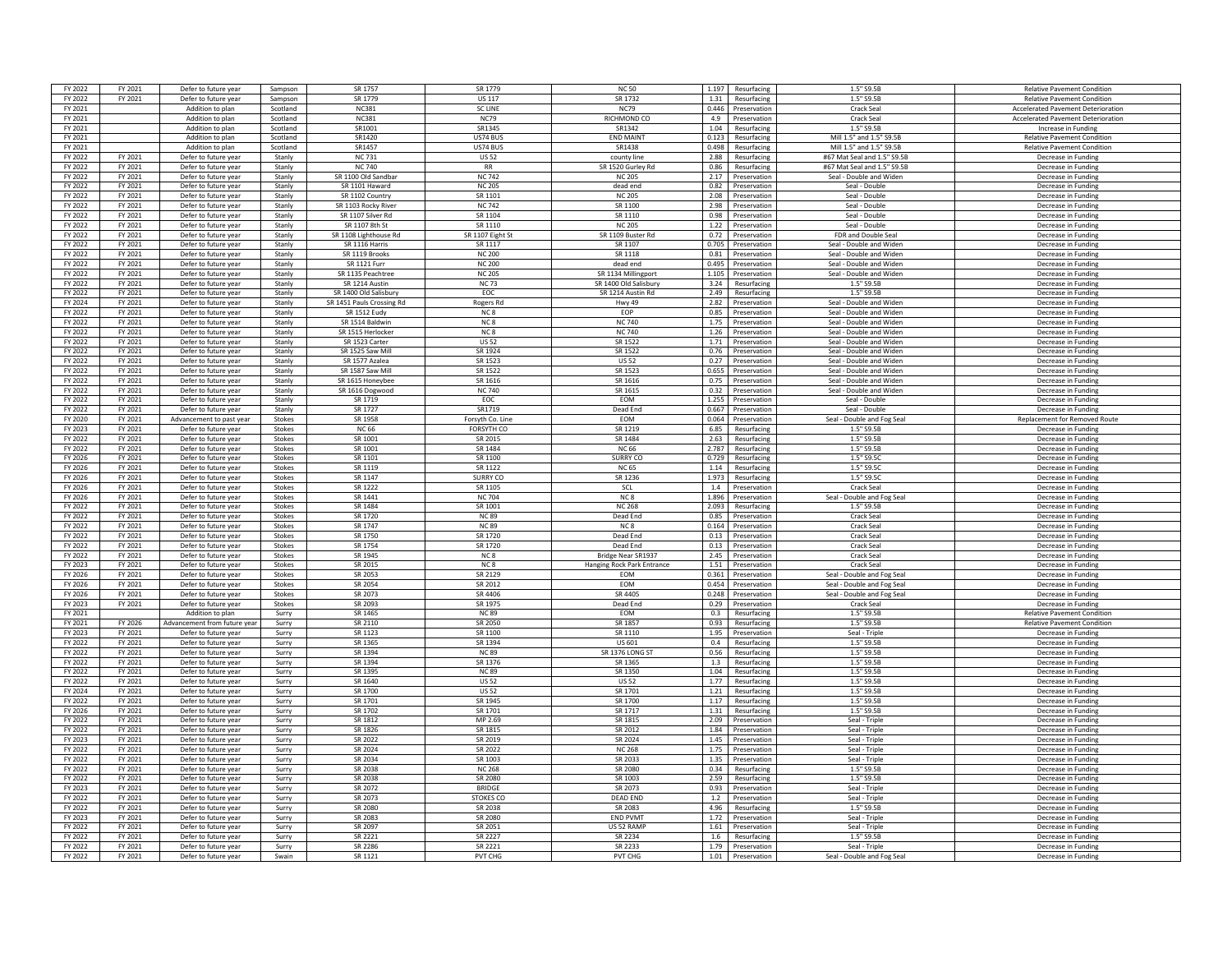| FY 2022            | FY 2021            | Defer to future year                         | Swain          | SR 1135                                 | SR 1137                                 | <b>FOM</b>                               |                | 1.19 Preservation                      | Seal - Double and Fog Seal           | Decrease in Funding                        |
|--------------------|--------------------|----------------------------------------------|----------------|-----------------------------------------|-----------------------------------------|------------------------------------------|----------------|----------------------------------------|--------------------------------------|--------------------------------------------|
| FY 2022            | FY 2021            | Defer to future year                         | Swain          | SR 1150                                 | SR 1140                                 | EOM                                      |                | 0.5 Preservation                       | Seal - Double and Fog Seal           | Decrease in Funding                        |
|                    |                    |                                              |                |                                         |                                         |                                          |                |                                        |                                      |                                            |
| FY 2026            | FY 2021            | Defer to future year                         | Swain          | SR 1312                                 | SR 1314                                 | SR 1311                                  |                | 1.154 Resurfacing                      | 1.5" S9.5B                           | <b>Relative Pavement Condition</b>         |
| FY 2022            | FY 2021            | Defer to future year                         | Swain          | SR 1318                                 | SR 1309                                 | SR 1311                                  |                | 2.03 Preservation                      | Seal - Double and Fog Seal           | Decrease in Funding                        |
| FY 2022            | FY 2021            | Defer to future year                         | Swain          | SR 1323                                 | SR 1322                                 | EOM                                      |                | 1.09 Preservation                      | Seal - Double and Fog Seal           | Decrease in Funding                        |
| FY 2022            | FY 2021            | Defer to future year                         | Swain          | SR 1351                                 | <b>US 19</b>                            | EOM                                      | 0.47           | Preservation                           | Seal - Double and Fog Seal           | Decrease in Funding                        |
| FY 2022            | FY 2021            | Defer to future year                         | Swain          | SR 1355                                 | <b>US19</b>                             | FOP                                      |                | 1.39 Preservation                      | Seal - Double and Fog Seal           | Decrease in Funding                        |
| FY 2021            |                    | Addition to plan                             | Transvlvania   | SR 1306                                 | SR 1375                                 | <b>NC 281</b>                            | 4.49           | Resurfacing                            | Patching and 1.25" S9.5A             | <b>Accelerated Pavement Deterioration</b>  |
|                    |                    |                                              |                |                                         |                                         |                                          |                |                                        |                                      |                                            |
| FY 2021            |                    | Addition to plan                             | Transylvania   | SR 1313                                 | SR 1314                                 | SR 1309                                  | 2.749          | Resurfacing                            | Patching and 1.25" S9.5A             | <b>Accelerated Pavement Deterioration</b>  |
| FY 2021            | FY 2022            | Advancement from future year                 | Transvlvania   | SR 1314                                 | <b>NC 281</b>                           | SR 1313                                  |                | 1.229 Resurfacing                      | Full Depth Patching and 1.25" S9.5A  | <b>Accelerated Pavement Deterioration</b>  |
| FY 2023            | FY 2021            | Defer to future year                         | Transylvania   | SR 1301                                 | <b>PVMT CHNG</b>                        | EOP                                      | 3.198          | Resurfacing                            | Patching and 1.25" S9.5A             | <b>Relative Pavement Condition</b>         |
| FY 2022            | FY 2021            | Defer to future year                         | Transylvania   | SR 1324                                 | SR 1325                                 | <b>JACKSON CI</b>                        | 4.504          | Preservation                           | Seal - Double and Fog Seal           | Decrease in Funding                        |
| FY 2022            | FY 2021            | Defer to future year                         | Transylvania   | SR 1352                                 | SR 1351                                 | EOP                                      | 0.4            | Preservation                           | Seal - Double and Fog Seal           | Decrease in Funding                        |
| FY 2022            | FY 2021            | Defer to future year                         | Transvlvania   | SR 1353                                 | SR 1351                                 | SR 1356                                  | 0.99           | Preservation                           | Seal - Double and Fog Seal           | Decrease in Funding                        |
| FY 2022            | FY 2021            | Defer to future year                         | Transylvania   | SR 1355                                 | SR 1353                                 | <b>DFAD FND</b>                          | 0.15           | Preservation                           | Seal - Double and Fog Seal           | Decrease in Funding                        |
|                    |                    |                                              |                |                                         |                                         |                                          |                |                                        |                                      |                                            |
| FY 2022            | FY 2021            | Defer to future year                         | Transvlvania   | SR 1360                                 | SR 1361                                 | SR 1400                                  |                | 0.21 Preservation                      | Seal - Double and Fog Seal           | Decrease in Funding                        |
| FY 2022            | FY 2021            | Defer to future year                         | Transylvania   | SR 1361                                 | <b>NC 280</b>                           | <b>NC 280</b>                            |                | 1.206 Preservation                     | Seal - Double and Fog Seal           | Decrease in Funding                        |
| FY 2022            | FY 2021            | Defer to future year                         | Transvlvania   | SR 1364                                 | <b>NC 280</b>                           | <b>DEAD END</b>                          |                | 0.58 Preservation                      | Seal - Double and Fog Seal           | Decrease in Funding                        |
| FY 2023            | FY 2021            | Defer to future year                         | Transylvania   | SR 1388                                 | <b>US 178</b>                           | <b>US 64</b>                             | 2.838          | Resurfacing                            | 1.25" SF9.5A                         | <b>Relative Pavement Condition</b>         |
| FY 2022            | FY 2021            | Defer to future year                         | Transvlvania   | SR 1394                                 | <b>US 64</b>                            | <b>US 64</b>                             | 1.129          | Preservation                           | Seal - Double and Fog Seal           | Decrease in Funding                        |
| FY 2022            | FY 2021            | Defer to future year                         | Transvlvania   | SR 1401                                 | <b>US 64</b>                            | <b>FOP</b>                               |                | 0.637 Preservation                     | Seal - Double and Fog Seal           | Decrease in Funding                        |
|                    |                    |                                              |                |                                         |                                         |                                          |                |                                        |                                      |                                            |
| FY 2022            | FY 2021            | Defer to future year                         | Transvlvania   | SR 1502                                 | <b>NC 280</b>                           | <b>US 64</b>                             | 2.89           | Preservation                           | Seal - Double and Fog Seal           | Decrease in Funding                        |
| FY 2022            | FY 2021            | Defer to future year                         | Transylvania   | SR 1580                                 | SR 1540                                 | Dead End                                 | 1.82           | Resurfacing                            | Patching and Leveling and 1.5" S9.5E | Decrease in Funding                        |
| FY 2023            | FY 2021            | Defer to future year                         | Transylvania   | SR 1602                                 | SR 1580                                 | SR 1580                                  |                | 2.28 Resurfacing                       | Full Depth Patching and 1.25" S9.5A  | <b>Relative Pavement Condition</b>         |
| FY 2021            | FY 2022            | Advancement from future vea                  | Tvrrell        | <b>US64</b>                             | Columbia ECI                            | SR 1229                                  | 7.16           | Resurfacing                            | 1.5" S9.5B                           | <b>Accelerated Pavement Deterioration</b>  |
| FY 2023            | FY 2021            | Defer to future year                         | Tyrrell        | SR 1214                                 | SR 1209                                 | SR 1209                                  | 2.46           | Preservation                           | Crack Seal                           | Decrease in Funding                        |
| FY 2023            | FY 2021            | Defer to future year                         | Tyrrell        | SR 1215                                 | SR 1214                                 | SR 1209                                  | 0.16           | Preservation                           | Crack Seal                           | Decrease in Funding                        |
| FY 2023            |                    |                                              |                | SR 1216                                 | SR 1214                                 |                                          |                |                                        | Seal - Double                        |                                            |
|                    | FY 2021            | Defer to future year                         | Tyrrell        |                                         |                                         | SR 1209                                  | 1.24           | Preservation                           |                                      | Decrease in Funding                        |
| FY 2023            | FY 2021            | Defer to future year                         | Tvrrell        | SR 1313                                 | SR 1310                                 | SR 1321                                  | 0.8            | Preservation                           | <b>Crack Seal</b>                    | Decrease in Funding                        |
| FY 2023            | FY 2021            | Defer to future year                         | Tvrrell        | SR 1319                                 | SR 1320                                 | SR 1316                                  |                | 0.38 Preservation                      | Crack Seal                           | Decrease in Funding                        |
| FY 2021            |                    | Addition to plan                             | Union          | <b>US 74 E</b>                          | SR 1223 Dickerson Blvd                  | SR 1501 Secrest Shortcut                 |                | 0.3 Resurfacing                        | Mill 2.0" and 2.0" S9.5C             | <b>Accelerated Pavement Deterioration</b>  |
| FY 2021            |                    | Addition to plan                             | Union          | SR 1719 Olive Branch Rd                 | SR 2102 Medlin Rd                       | <b>US 601 S</b>                          |                | 0.18 Resurfacing                       | Mill 1.5" and 2.0" \$9.50            | <b>Accelerated Pavement Deterioration</b>  |
| FY 2021            | FY 2022            | Advancement from future vea                  | Union          | <b>NC 84</b>                            | pymt joint near SR 3318                 | SR 1377 Wesley Chapel Rd                 | 1.2            | Resurfacing                            | #67 Mat Seal and 2.0" S9.5B          | <b>Accelerated Pavement Deterioration</b>  |
| FY 2023            | FY 2021            | Defer to future year                         | Union          | <b>US 74 E</b>                          | SR 1377 Wesley Chapel Stouts            | Rocky River Rd                           | 2.56           | Resurfacing                            | #67 Mat Seal and 2.0" S9.5C          | Decrease in Funding                        |
|                    |                    |                                              |                | <b>NC 75</b>                            |                                         |                                          | 2.7            |                                        | #67 Mat Seal and 2.0" \$9.50         |                                            |
| FY 2023            | FY 2021            | Defer to future year                         | Union          |                                         | SC state line                           | pvt joint                                |                | Resurfacing                            |                                      | Decrease in Funding                        |
| FY 2023            | FY 2021            | Defer to future year                         | Union          | <b>NC 205</b>                           | West Union St                           | Ridge Run Rd                             | 0.83           | Resurfacing                            | Mill 1.5" and 1.5" S9.5B             | Decrease in Eunding                        |
| FY 2023            | FY 2021            | Defer to future year                         | Union          | <b>NC 205</b>                           | SR 1002 Ansonville Rd                   | SR 1006 Olive Branch                     | 1.84           | Resurfacing                            | 1.5" S9.5B                           | Decrease in Funding                        |
| FY 2023            | FY 2021            | Defer to future year                         | Union          | <b>NC 207</b>                           | SR 2115 Stack Rd                        | SR 2181 Sunset Ave                       |                | 2.03 Resurfacing                       | Mill 1.5" and 1.5" S9.5C             | Decrease in Funding                        |
| FY 2023            | FY 2021            | Defer to future year                         | Union          | NC 207                                  | SR 2181 Sunset Ave                      | Morrow Ave                               | 0.46           | Resurfacing                            | Mill 1.5" and 1.5" \$9.50            | Decrease in Funding                        |
| FY 2023            | FY 2021            | Defer to future year                         | Union          | <b>NC 742</b>                           | Anson County line                       | <b>Stanly County line</b>                | 2.65           | Resurfacing                            | 1.5" S9.5B                           | Decrease in Funding                        |
| FY 2023            | FY 2021            | Defer to future year                         | Union          | SR 1003 White Store                     | SR 1005 Landsford Rd                    | SR 1911 - Leonard Morgan                 | 2.462          | Rehabilitation                         | FDR and 1.0" S9.5/                   | Decrease in Funding                        |
|                    |                    |                                              |                |                                         |                                         |                                          |                |                                        |                                      |                                            |
|                    |                    |                                              |                |                                         |                                         |                                          |                |                                        |                                      |                                            |
| FY 2023            | FY 2021            | Defer to future year                         | Union          | SR 1006 Olive Branch                    | <b>NC 205</b>                           | SR 1745 Lucy Shortcut Rd                 | $\overline{3}$ | Resurfacing                            | 1.5" S9.5F                           | Decrease in Funding                        |
| FY 2023            | FY 2021            | Defer to future year                         | Union          | SR 1006 Olive Branch                    | SR 1714 Monroe-Olive Branch Rd          | SR 1745 Lucy Shortcut Rd                 | 1.71           | Resurfacing                            | 1.5" S9.5B                           | Decrease in Funding                        |
| FY 2022            | FY 2021            | Defer to future year                         | Union          | SR 1111 Old Waxhaw Monroe Rd            | Potters Rd                              | Providence Road South                    |                | 3.14 Resurfacing                       | 2.0" S9.5B and Wider                 | Decrease in Funding                        |
|                    |                    |                                              |                |                                         |                                         |                                          |                |                                        | #67 Mat Seal and 2.0" S9.5B          | Decrease in Funding                        |
| FY 2023<br>FY 2023 | FY 2021<br>FY 2021 | Defer to future year<br>Defer to future year | Union<br>Union | SR 1113 Davis Rd<br>SR 1175 Trails End  | SR 1117 Providence Rd<br><b>NC 75</b>   | SR 1194 Jaars Rd<br>SR 1228 Cheroke Trl  |                | 2.85 Resurfacing<br>0.267 Resurfacing  | 1.5" S9.5B                           | Decrease in Funding                        |
|                    |                    |                                              |                |                                         |                                         |                                          |                |                                        |                                      |                                            |
| FY 2023            | FY 2021            | Defer to future year                         | Union          | SR 1228 Cherokee Trl                    | SR 1175 Trails End                      | eom                                      | 0.243          | Resurfacing                            | 1.5" S9.5B                           | Decrease in Funding                        |
| FY 2023            | FY 2021            | Defer to future year                         | Union          | SR 1268 Rockwood Dr                     | <b>NC75</b>                             | SR 1268 Rockwood Dr                      | 0.83           | Resurfacing                            | #78 Mat Seal and 1.0" S9.5A          | Decrease in Funding                        |
| FY 2023            | FY 2021            | Defer to future year                         | Union          | SR 1269 Ferguson Cir                    | SR 1268 Rockwood Dr                     | SR 1268 Rockwood Dr                      |                | 0.39 Resurfacing                       | #78 Mat Seal and 1.0" S9.5A          | Decrease in Funding                        |
| FY 2023            | FY 2021            | Defer to future year                         | Union          | SR 1270 Rutledge Ct                     | SR 1268 Rockwood Dr                     | eon                                      | 0.21           | Resurfacing                            | #78 Mat Seal and 1.0" S9.5A          | Decrease in Funding                        |
| FY 2022            | FY 2021            | Defer to future year                         | Union          | SR 1351 Price Shortcut                  | SR 1162 Goldmine Rd                     | SR 1007 Rocky River Rd                   | 1.1            | Rehabilitation                         | FDR and 1.0" S9.5A and Widen         | Decrease in Funding                        |
| FY 2023            | FY 2021            | Defer to future year                         | Union          | SR 1455 Viking Dr                       | SR 1301 Waxhaw-Marvin Rd                | SR 2567 Prince Valiant                   |                | 0.73 Resurfacing                       | 1.5" S9.5B                           | Decrease in Funding                        |
|                    |                    |                                              |                |                                         |                                         |                                          |                |                                        |                                      |                                            |
| FY 2023            | FY 2021            | Defer to future year                         | Union          | SR 1504 Baucome Deese                   | <b>NC 200 N</b>                         | <b>US 601 N</b>                          | 1.71           | Resurfacing                            | 1.5" S9.5B                           | Decrease in Funding                        |
| FY 2024            | FY 2021            | Defer to future year                         | Union          | SR 1542 F Old Dutch Rd                  | <b>US 601 N</b>                         | <b>NC 218</b>                            | 1.53           | Rehabilitation                         | FDR and 1.0" S9.5A and Widen         | Decrease in Funding                        |
| FY 2022            | FY 2021            | Defer to future year                         | Union          | SR 1547 Brief Rd                        | <b>US 601 N</b>                         | SR 1600 Hopewell Ch                      | 1.37           | Rehabilitatio                          | FDR and 1.0" S9.5A and Wider         | Decrease in Funding                        |
| FY 2023            | FY 2021            | Defer to future year                         | Union          | SR 1627 New Salem Ro                    | <b>NC 200</b>                           | SR 1633 Rila Hamilton Rd                 | 1.93           | Rehabilitatio                          | 2.5" I19.0B and 1.5" S9.5B           | Decrease in Funding                        |
| FY 2023            | FY 2021            | Defer to future year                         | Union          | SR 1627 New Salem Rd                    | SR 1658 New Hope Rd                     | NC 205                                   | 1.85           | Resurfacing                            | 1.5" S9.5B                           | Decrease in Funding                        |
| FY 2022            | FY 2021            | Defer to future year                         | Union          | SR 1758 Witmore Rd                      | pvmt jnt                                | SR 1957 Monroe-Marshville Rd             | 1.6            | Rehabilitation                         | FDR and 1.0" S9.5A and Widen         | Decrease in Funding                        |
| FY 2022            | FY 2021            | Defer to future year                         | Union          | SR 1915 Smith Town Rd                   | SR 1005 Landsford Rd                    | SR 1916 White Store-Pageland             |                | 3.8 Resurfacing                        | 1.5" S9.5B                           | Decrease in Funding                        |
| FY 2022            | FY 2021            | Defer to future year                         | Union          | SR 1921 State Line Rd                   |                                         | SR 1922 Philiadelphia Ch Rd              |                |                                        | 1.5" S9.5B                           | Decrease in Funding                        |
|                    |                    |                                              |                |                                         | SR 1937 Old Pageland Marshville Rd      |                                          |                | 0.75 Resurfacing                       |                                      |                                            |
| FY 2023            | FY 2021            | Defer to future year                         | Union          | SR 1935 Tanner Rd                       | SR 1903 Gilboa Rd                       | SR 1934 Camden Rd                        | 0.92           | Rehabilitatio                          | FDR and 1.0" S9.5A and Widen         | Decrease in Funding                        |
| FY 2022            | FY 2021            | Defer to future year                         | Union          | SR 1937 Old Pageland Marshville Re      | Old Pageland Monroe Rd                  | Landsford Rd                             | 2.53           | Preservation                           | FDR and 1.0" S9.5A                   | Decrease in Funding                        |
| FY 2022            | FY 2021            | Defer to future year                         | Union          | SR 1963 Presson Rd                      | <b>US74</b>                             | <b>US74</b>                              | 0.74           | Resurfacing                            | 1.0" S9.5A                           | Decrease in Funding                        |
| FY 2022            | FY 2021            | Defer to future year                         | Union          | SR 2116 Bud Plyler Rd                   | SC state line                           | SR 2115 Stack Rd                         | 0.75           | Preservation                           | Seal - Double                        | Decrease in Eunding                        |
| FY 2022            | FY 2021            | Defer to future year                         | Union          | SR 2117 Arant Rd                        | SC state line                           | SR 2254 Landsford Rd                     | 1.46           | Preservation                           | Seal - Double                        | Decrease in Funding                        |
|                    |                    |                                              |                |                                         |                                         |                                          | 0.9            |                                        |                                      | Decrease in Funding                        |
| FY 2022            | FY 2021            | Defer to future year                         | Union          | SR 2118 Dudley Rd                       | SC state line                           | SR 2254 Landsford Rd<br>SR 2115 Stack Rd | 1.28           | Preservation                           | Seal - Double                        |                                            |
| FY 2022            | FY 2021            | Defer to future year                         | Union          | SR 2118 Dudley Rd                       | SR 2254 Landsford Rd                    |                                          |                | Preservation                           | Seal - Double                        | Decrease in Funding                        |
| FY 2022            | FY 2021            | Defer to future year                         | Union          | SR 2119 Walters Rd                      | SR 2254 Landsford Rd                    | SR 2118 Dudley Rd                        | 1.42           | Preservation                           | Seal - Double                        | Decrease in Funding                        |
| FY 2022            | FY 2021            | Defer to future year                         | Union          | SR 2121 Eubanks Rd                      | <b>NC 207</b>                           | SR 2122 Walters Mill Ro                  | 1.39           | Preservation                           | Seal - Double                        | Decrease in Funding                        |
| FY 2022            | FY 2021            | Defer to future year                         | Union          | SR 2122 Rape RD                         | SR 2125 Jack Davis Rd                   | SR 2122 Walters Mill Rd                  | 1.95           | Preservation                           | Seal - Double                        | Decrease in Funding                        |
| FY 2022            | FY 2021            | Defer to future year                         | Union          | SR 2122 Walters Mill Rd                 | SR 2254 Landsford Rd                    | SR 2122 Rane RD                          |                | 0.85 Preservation                      | Seal - Double                        | Decrease in Funding                        |
| FY 2022            | FY 2021            | Defer to future year                         | Union          | SR 2124 Sarah Hinson Rd                 | SR 2115 Stack Rd                        | SR 2122 Rape RD                          |                | 1.14 Preservation                      | Seal - Double                        |                                            |
|                    |                    |                                              |                |                                         |                                         |                                          |                |                                        |                                      | Decrease in Funding                        |
| FY 2022            | FY 2021            | Defer to future year                         | Union          | SR 2129 Jug Broome Rd                   | SR 2115 Stack Rd                        | <b>NC 207</b>                            |                | 2.4 Preservation                       | Seal - Double                        | Decrease in Funding                        |
| FY 2022            | FY 2021            | Defer to future year                         | Union          | SR 2132 Bruce Thomas Rd                 | SR 2115 Stack Rd                        | SR 2133                                  |                | 0.88 Preservation                      | Seal - Double                        | Decrease in Funding                        |
| FY 2022            | FY 2021            | Defer to future year                         | Union          | SR 2135 W. G. Medlin Rd                 | SR 2136 Macidonia Ch Rd                 | eom                                      | 0.94           | Preservation                           | Seal - Double                        | Decrease in Funding                        |
| FY 2022            | FY 2021            | Defer to future year                         | Union          | SR 2144 Helms Shortcut Rd               | SR 2146 Plyler Mill Rd                  | SR 2139 Griffith Rd                      | 1.3            | Preservation                           | Seal - Double                        | Decrease in Funding                        |
| FY 2022            | FY 2021            | Defer to future year                         | Union          | SR 2150 Joe Collins Rd                  | <b>NC207</b>                            | eom                                      | 0.89           | Preservation                           | Seal - Double                        | Decrease in Funding                        |
| FY 2022            | FY 2021            | Defer to future year                         | Union          | SR 2163 Starnes Cemetery                | SR 2146 Plyler Mill Rd                  | eom                                      |                | 0.85 Preservation                      | Seal - Double                        | Decrease in Funding                        |
| FY 2022            | FY 2021            |                                              | Union          |                                         |                                         |                                          |                |                                        | Seal - Double                        |                                            |
| FY 2022            | FY 2021            | Defer to future year<br>Defer to future year | Union          | SR 2164 Gus Eubanks<br>SR 2201 Baker Rd | SR 2146 Plyler Mill Rd<br><b>NC 207</b> | SC state line<br>eom                     |                | 1.65 Preservation<br>0.39 Preservation | Seal - Double                        | Decrease in Funding<br>Decrease in Funding |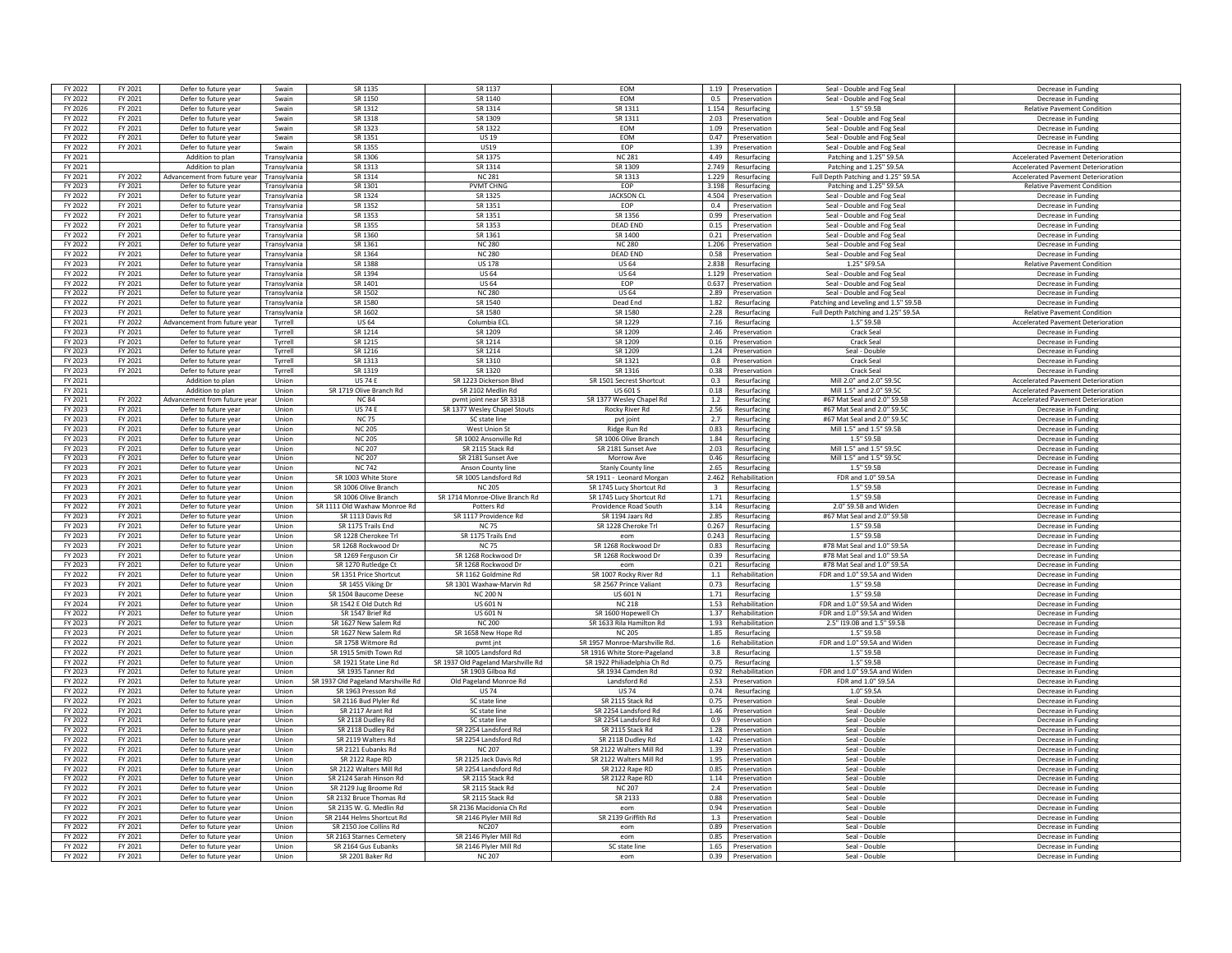| FY 2022            | FY 2021            | Defer to future year                         | Union              | SR 2221 Folger Dr        | SR 2139 Griffith Ro         | eom                                  | 0.165 | Rehabilitation                         | FDR and 1.0" S9.5A and Widen                     | Decrease in Funding                                    |
|--------------------|--------------------|----------------------------------------------|--------------------|--------------------------|-----------------------------|--------------------------------------|-------|----------------------------------------|--------------------------------------------------|--------------------------------------------------------|
| FY 2023            | FY 2021            | Defer to future year                         | Union              | SR 12254 Landsford Rd    | SR 2102 Medlin Rd           | <b>US 601 S</b>                      | 1.1   | Resurfacing                            | 1.5" S9.5C                                       | Decrease in Funding                                    |
| FY 2023            | FY 2021            | Defer to future year                         | Union              | SR 2394 Gray Fox         | <b>US 74</b>                | SR 1551 Helmsville Rd                | 0.96  | Preservation                           | Seal - Double                                    | Decrease in Funding                                    |
|                    |                    |                                              |                    |                          |                             |                                      |       |                                        |                                                  |                                                        |
| FY 2023            | FY 2021            | Defer to future year                         | Union              | SR 2449 Woodbridge Ln    | SR 2451 Tallwood Dr         | eom                                  | 0.24  | Resurfacing                            | #78 Mat Seal and 1.0" S9.5A                      | Decrease in Funding                                    |
| FY 2023            | FY 2021            | Defer to future year                         | Union              | SR 2450 Thornridge Dr    | SR 2449 Woodbrige In        | eom                                  | 0.43  | Resurfacing                            | #78 Mat Seal and 1.0" S9.5A                      | Decrease in Funding                                    |
| FY 2023            | FY 2021            | Defer to future year                         | Union              | SR 2451 Tallwood Dr      | SR 1547 Brief Rd            | SR 2452 Running Cedar Ln             | 0.59  | Resurfacing                            | #78 Mat Seal and 1.0" S9.5A                      | Decrease in Funding                                    |
| FY 2023            | FY 2021            | Defer to future year                         | Union              | SR 2452 Running Cedar Ln | SR 2451 Tallwood Dr         | eom                                  |       | 0.52 Resurfacing                       | #78 Mat Seal and 1.0" S9.54                      | Decrease in Funding                                    |
| FY 2023            | FY 2021            | Defer to future year                         | Union              | SR 2552 Porter           | Roscoe Howley               | EOM                                  | 0.825 | Rehabilitation                         | FDR and 1.0" S9.5A                               | Decrease in Funding                                    |
| FY 2023            | FY 2021            | Defer to future year                         | Union              | SR 2567 Prince Valiant   | SR 1301 Waxhaw-Marvin Rd    | SR 1306 Gray Byrum Rd                | 0.88  | Resurfacing                            | 1.5" S9.5B                                       | Decrease in Funding                                    |
| FY 2023            | FY 2021            | Defer to future year                         | Union              | SR 2621 Rainbow Dr       | SR 2567 Prince Valiant      | eom                                  |       | 0.22 Resurfacing                       | 1.5" S9.5B                                       | Decrease in Funding                                    |
| FY 2023            | FY 2021            | Defer to future year                         | Union              | SR 2824 Monte Dr         | SR 1333 Clarence Secrest Rd | eom                                  | 0.57  | Resurfacing                            | 1.0" S9.5A                                       | Decrease in Eunding                                    |
| FY 2023            | FY 2021            | Defer to future year                         | Union              | SR 2825 Kristen Cir      | SR 2824 Monte Dr            | eom                                  | 0.14  | Resurfacing                            | 1.0" S9.5A                                       | Decrease in Funding                                    |
| FY 2023            | FY 2021            | Defer to future year                         | Union              | SR 2826 Karen Ln         | SR 2827 Tammy Dr            | eom                                  | 0.38  | Resurfacing                            | 1.0" S9.5A                                       | Decrease in Funding                                    |
| FY 2023            | FY 2021            | Defer to future year                         | Union              | SR 2827 Tammy Dr         | SR 1333 Clarence Secrest Rd | SR 2824 Monte D                      | 0.37  |                                        | $1.0"$ S9.5A                                     | Decrease in Funding                                    |
| FY 2023            | FY 2021            |                                              | Union              |                          | SR 2567 Prince Valiant      | eom                                  | 0.19  | Resurfacing                            | 1.5" S9.5B                                       |                                                        |
|                    |                    | Defer to future year                         |                    | SR 2828 King Olaf Dr     |                             |                                      |       | Resurfacing                            |                                                  | Decrease in Funding                                    |
| FY 2023            | FY 2021            | Defer to future year                         | Union              | SR 2985 Royster Run      | SR 1308 Wingard Rd          | eom                                  | 0.4   | Resurfacing                            | Mill 1.25" and 2.5" S9.5A                        | Decrease in Funding                                    |
| FY 2023            | FY 2021            | Defer to future year                         | Union              | SR 2986 Grigg In         | SR 2985 Royster Run         | pvt joint approx. 0.13               |       | 0.13 Resurfacing                       | Mill 1.25" and 1.25" S9.5A                       | Decrease in Funding                                    |
| FY 2023            | FY 2021            | Defer to future year                         | Union              | SR 2987 Astrid Ct        | SR 2985 Royster Run         | eom                                  | 0.11  | Resurfacing                            | Mill 1.25" and 1.25" S9.5A                       | Decrease in Funding                                    |
| FY 2023            | FY 2021            | Defer to future year                         | Union              | SR 3004 Foxglove Ln      | SR 2450 Thornridge Dr       | eom                                  | 0.36  | Resurfacing                            | #78 Mat Seal and 1.0" S9.5A                      | Decrease in Funding                                    |
| FY 2023            | FY 2021            | Defer to future year                         | Union              | SR 3005 Windrow Dr       | SR 3004 Foxglove Ln         | eom                                  | 0.26  | Resurfacing                            | #78 Mat Seal and 1.0" S9.5A                      | Decrease in Funding                                    |
| FY 2023            | FY 2021            | Defer to future year                         | Union              | SR 3006 Wood Lark Ct     | SR 3005 Windrow Dr          | eom                                  |       | 0.18 Resurfacing                       | #78 Mat Seal and 1.0" S9.54                      | Decrease in Funding                                    |
| FY 2023            | FY 2021            | Defer to future year                         | Union              | SR 3007 Post Oak Ct      | SR 2450 Thornridge Dr       | eom                                  | 0.04  | Resurfacing                            | #78 Mat Seal and 1.0" S9.5A                      | Decrease in Funding                                    |
| FY 2023            | FY 2021            | Defer to future year                         | Union              | SR 3325 Avocet Dr        | SR 1349 Airport Rd          | SR 3326 Dexter P                     | 0.035 | Resurfacing                            | Mill 1.25" and 1.25" S9.5A                       | Decrease in Funding                                    |
| FY 2023            | FY 2021            | Defer to future year                         | Union              | SR 3326 Dexter PL        | eom                         | enm                                  |       | 0.23 Resurfacing                       | Mill 1.25" and 1.25" S9.5A                       | Decrease in Funding                                    |
| FY 2021            |                    | Addition to plan                             | Vance              | Pollvanna Rd             | SR 1344                     | <b>END MAINT</b>                     | 0.33  | Preservation                           | Full Depth Patching and Double Seal and Fog Seal | Proximity of Other Planned Work                        |
| FY 2022            | FY 2021            | Defer to future year                         | Vance              | Eastern Blvd             | <b>ECL HNDF</b>             | <b>END MAINT</b>                     | 0.311 | Resurfacing                            | 1.5" S9.5B                                       | Decrease in Funding                                    |
|                    |                    |                                              |                    |                          |                             |                                      |       |                                        |                                                  |                                                        |
| FY 2022            | FY 2021            | Defer to future year                         | Vance              | Tharrington Ln           | SR 1399                     | SR 1407                              | 0.108 | Resurfacing                            | 1.25" S9.5E                                      | Decrease in Funding                                    |
| FY 2022            | FY 2021            | Defer to future year                         | Vance              | Pine Crest Rd            | SR 1312                     | SR 1407                              | 0.269 | Resurfacing                            | 1.25" S9.5B                                      | Decrease in Funding                                    |
| FY 2022            | FY 2021            | Defer to future year                         | Vance              | <b>Wesley Dr</b>         | SR 1312                     | <b>FND MAIN</b>                      | 0.177 | Resurfacing                            | 1.25" S9.5B                                      | Decrease in Funding                                    |
| FY 2021            |                    | Addition to plan                             | Wake               | US <sub>1</sub> Alt      | <b>Begin Divided</b>        | <b>End Divided</b>                   |       | 0.52 Resurfacing                       | Mill 1.5" and 1.5" S9.5B                         | Duplicate Record / Error                               |
| FY 2021            |                    | Addition to plan                             | Wake               | Little Beaverdam Ct      | SR 1111                     | Cul-de-sac                           | 0.16  | Resurfacing                            | Full Depth Patching and 1.5" S9.5B               | <b>Accelerated Pavement Deterioration</b>              |
| FY 2021            |                    | Addition to plan                             | Wake               | Forest Mill Cir          | SR 4253                     | SR 4920                              | 0.374 | Resurfacing                            | Mill 1.5" and 1.5" S9.5B                         | Proximity of Other Planned Work                        |
| FY 2021            |                    | Addition to plan                             | Wake               | Old Mill Ridge Ct        | SR 4920                     | Cul-de-sac                           | 0.029 | Resurfacing                            | Mill 1.5" and 1.5" S9.5B                         | Proximity of Other Planned Work                        |
| FY 2021            |                    | Addition to plan                             | Wake               | Mill Bluff Ct            | SR 4920                     | Cul-de-sac                           | 0.026 | Resurfacing                            | Mill 1.5" and 1.5" S9.5B                         | Proximity of Other Planned Work                        |
| FY 2021            |                    | Addition to plan                             | Wake               | N Salem St               | SR 1613                     | Pavement Ioint                       |       | 0.094 Resurfacing                      | Mill 1.5" and 1.5" \$9.5B                        | Split Original Section (Treatment: Shoulder Type: Etc. |
| FY 2021            |                    | Addition to plan                             | Wake               | N Salem St               | Pavement Joint              | Apex Peakway                         | 0.281 | Resurfacing                            | Mill 1.5" and 1.5" S9.5B                         | Split Original Section (Treatment; Shoulder Type; Etc) |
|                    |                    |                                              |                    |                          |                             |                                      |       |                                        |                                                  |                                                        |
| FY 2021            |                    | Addition to plan                             | Wake               | Daviton Ct               | Jansmith Ln                 | Cul-De-Sac                           | 0.048 | Resurfacing                            | 1.5" S9.5B                                       | Proximity of Other Planned Work                        |
| FY 2022            | FY 2021            | Defer to future year                         | Wake               | <b>NC 96</b>             | <b>NC 98</b>                | <b>FRANKLIN CO</b>                   |       | 1.617 Resurfacing                      | Full Depth Patching and 1.5" S9.5B               | Unforeseen Event (Weather; Economic Development; Etc)  |
| FY 2022            | FY 2021            | Defer to future year                         | Wake               | <b>Industrial Dr</b>     | SR 2362                     | <b>END PVMT</b>                      | 0.1   | Resurfacing                            | 1.5" S9.5B                                       | Proximity of Other Planned Work                        |
| FY 2022            | FY 2021            | Defer to future year                         | Wake               | Liles Dean Rd            | <b>US 64 BUS</b>            | <b>US 64 BUS</b>                     | 1.133 | Resurfacing                            | 1.25" S9.5B                                      | Proximity of Other Planned Work                        |
| FY 2023            | FY 2021            | Defer to future year                         | Wake               | <b>Hospital Rd</b>       | <b>US 64 BUS</b>            | SR 2367                              | 0.156 | Preservation                           | 1.0" S4.75A                                      | Proximity of Other Planned Work                        |
| FY 2023            | FY 2021            | Defer to future year                         | Wake               | Air Park Rd              | <b>US 401</b>               | <b>FND MAINT</b>                     | 1.01  | Resurfacing                            | Full Depth Patching and 1.5" S9.5B               | Conflicts with Other Projects (STIP; Municipal; Etc)   |
| FY 2023            | FY 2021            | Defer to future year                         | Wake               | Wind Haven Dr            | SR 2752                     | SR 3717                              | 0.21  | Resurfacing                            | Full Depth Patching and 1.25" S9.5B              | Conflicts with Other Projects (STIP; Municipal; Etc)   |
| FY 2023            | FY 2021            | Defer to future year                         |                    | April Wind Dr            | Dead End                    | Cul-de-sac                           |       | 0.22 Resurfacing                       | Full Depth Patching and 1.25" S9.5B              | Conflicts with Other Projects (STIP: Municipal: Etc)   |
|                    |                    |                                              |                    |                          |                             |                                      |       |                                        |                                                  |                                                        |
|                    |                    |                                              | Wake               |                          |                             |                                      |       |                                        |                                                  |                                                        |
| FY 2023            | FY 2021            | Defer to future year                         | Wake               | Soft Wind Dr             | SR 2752                     | SR 3757                              |       | 0.61 Resurfacing                       | Full Depth Patching and 1.25" S9.5B              | Conflicts with Other Projects (STIP; Municipal; Etc)   |
| FY 2023            | FY 2021            | Defer to future year                         | Wake               | Laura Ashley Cir         | Cul-de-sac                  | Cul-de-sac                           | 0.25  | Resurfacing                            | Full Depth Patching and 1.25" S9.5B              | Conflicts with Other Projects (STIP: Municipal: Etc)   |
| FY 2023            | FY 2021            | Defer to future year                         | Wake               | Lorena Lynn Ct           | Cul-de-sac                  | Cul-de-sac                           | 0.2   | Resurfacing                            | Full Depth Patching and 1.25" S9.5B              | Conflicts with Other Projects (STIP; Municipal; Etc)   |
| FY 2023            | FY 2021            | Defer to future year                         | Wake               | Dunallie Dr              | SR 2752                     | Cul-de-sac                           | 0.26  | Resurfacing                            | Full Depth Patching and 1.25" S9.5B              | Conflicts with Other Projects (STIP; Municipal; Etc)   |
| FY 2021            |                    | Addition to plan                             | Washington         | <b>US 64 FB</b>          | <b>NC32</b>                 | SR 1125                              |       | 4.08 Resurfacing                       | 1.5" S9.5B                                       | <b>Accelerated Pavement Deterioration</b>              |
| FY 2021            |                    | Addition to plan                             | Washington         | <b>US 64 WB</b>          | <b>NC32</b>                 | SR 1125                              | 4.02  | Resurfacing                            | $1.5"$ S9.58                                     | <b>Accelerated Pavement Deterioration</b>              |
| FY 2023            | FY 2021            | Defer to future year                         | Washington         | SR 1139                  | SR 1136                     | <b>NC32</b>                          | 0.575 | Preservation                           | <b>Crack Seal</b>                                | Decrease in Funding                                    |
| FY 2023            | FY 2021            | Defer to future year                         | Washington         | SR 1100                  | SR 1106                     | Beaufort Co                          | 8.96  | Preservation                           | Crack Seal                                       | Decrease in Funding                                    |
| FY 2023            | FY 2021            | Defer to future year                         | Washington         | SR 1103                  | SR 1100                     | Martin Co.                           | 0.59  | Preservation                           | Crack Seal                                       | Decrease in Funding                                    |
| FY 2023            | FY 2021            | Defer to future year                         | Washington         | SR 1105                  | SR 1100                     | <b>End Maint</b>                     | 0.86  | Preservation                           | Crack Seal                                       | Decrease in Funding                                    |
| FY 2023            |                    |                                              |                    | SR 1118                  |                             |                                      |       | Preservation                           |                                                  | Decrease in Funding                                    |
|                    | FY 2021            | Defer to future year                         | Washington         | SR 1136                  | CDS                         | <b>NC32</b>                          | 0.52  |                                        | Seal - Double<br>Crack Seal                      |                                                        |
| FY 2023<br>FY 2023 | FY 2021            | Defer to future year                         | Washington         | SR 1139                  | <b>NC32</b><br>SR 1136      | SR 1139                              | 1.061 | Preservation                           |                                                  | Decrease in Funding                                    |
|                    | FY 2021            | Defer to future year                         | Washington         |                          |                             | <b>NC32</b>                          |       | 1.088 Preservation                     | <b>Crack Seal</b>                                | Decrease in Funding                                    |
| FY 2023            | FY 2021            | Defer to future year                         | Washington         | SR 1156                  | SR 1166                     | SR 1155                              |       | 3.31 Preservation                      | Seal - Double                                    | Decrease in Funding                                    |
| FY 2023            | FY 2021            | Defer to future year                         | Washington         | SR 1174                  | Dead End                    | SR 1104                              | 0.7   | Preservation                           | Crack Seal                                       | Decrease in Funding                                    |
| FY 2023            | FY 2021            | Defer to future year                         | Watauga            | <b>US 221</b>            | Caldwell Co. Line           | SR 1559                              | 1.82  | Resurfacing                            | 1.5" S9.5B                                       | Decrease in Funding                                    |
| FY 2022            | FY 2021            | Defer to future year                         | Watauga            | US 221                   | SR 1542                     | <b>NC 105</b>                        | 1.35  | Resurfacing                            | $1.5"$ S9.5B                                     | Decrease in Funding                                    |
| FY 2024            | FY 2021            | Defer to future year                         | Watauga            | <b>NC 105</b>            | SR 1568                     | SR 1109                              | 1.62  | Resurfacing                            | 1.5" S9.5B                                       | Decrease in Funding                                    |
| FY 2022            | FY 2021            | Defer to future year                         | Watauga            | SR1529                   | SR 1112                     | <b>US321</b>                         |       | 3.72 Resurfacing                       | 1.5" S9.5B                                       | Decrease in Funding                                    |
| FY 2023            | FY 2021            | Defer to future year                         | Watauga            | SR 1122                  | <b>NC 194</b>               | SR 1166                              | 1.76  | Preservation                           | Seal - Triple                                    | Decrease in Funding                                    |
| FY 2023            | FY 2021            | Defer to future year                         | Watauga            | SR 1131                  | <b>BRIDGE #0140</b>         | <b>NC 194</b>                        | 0.95  | Resurfacing                            | 1.5" S9.5B                                       | Decrease in Funding                                    |
| FY 2022            | FY 2021            | Defer to future year                         |                    | SR 1166                  | SR 1222                     | <b>FND MAINTFNANCF</b>               | 0.51  | Preservation                           | Seal - Trinle                                    | Decrease in Funding                                    |
| FY 2022            | FY 2021            | Defer to future year                         | Watauga            | SR 1209                  | <b>PVMT CHG</b>             | SR 1210                              | 0.731 | Preservation                           | Seal - Triple                                    | Decrease in Funding                                    |
|                    |                    |                                              | Watauga            |                          |                             |                                      |       |                                        |                                                  |                                                        |
| FY 2022            | FY 2021            | Defer to future year                         | Watauga            | SR 1225                  | TN LINE                     | SR 1226                              | 2.171 | Preservation                           | Seal - Triple                                    | Decrease in Funding                                    |
| FY 2022            | FY 2021            | Defer to future year                         | Watauga            | SR 1306                  | SR 1323                     | SR1102/END PVMT                      | 1.275 | Preservation                           | Seal - Triple                                    | Decrease in Funding                                    |
| <b>FY 2022</b>     | FY 2021            | Defer to future year                         | Watauga            | SR 1309                  | SR 1233                     | END 18' PVM1                         | 0.98  | Preservation                           | Seal - Triple                                    | Decrease in Funding                                    |
| FY 2022            | FY 2021            | Defer to future year                         | Watauga            | SR 1309                  | END 18' PVMT                | US421                                | 0.27  | Preservation                           | Seal - Triple                                    | Decrease in Funding                                    |
| FY 2022            | FY 2021            | Defer to future year                         | Watauga            | SR 1326                  | <b>NC 194</b>               | <b>EOM</b>                           |       | 1.71 Preservation                      | Seal - Triple                                    | Decrease in Funding                                    |
| FY 2022            | FY 2021            | Defer to future year                         | Watauga            | SR 1335                  | <b>BEG PVMT</b>             | SR 1340                              |       | 0.57 Preservation                      | Seal - Triple                                    | Decrease in Funding                                    |
| FY 2022            | FY 2021            | Defer to future year                         | Watauga            | SR 1341                  | SR 1340                     | ASHE CO                              |       | 1.21 Preservation                      | Seal - Triple                                    | Decrease in Funding                                    |
| FY 2022            | FY 2021            | Defer to future year                         | Watauga            | SR 1351                  | SR 1334                     | SR 1354                              | 1     | Preservation                           | Seal - Triple                                    | Decrease in Funding                                    |
| FY 2022            | FY 2021            | Defer to future year                         | Watauga            | SR 1355                  | <b>BRIDGE #0147</b>         | SR 1671                              | 1.21  | Preservation                           | Seal - Triple                                    | Decrease in Funding                                    |
| FY 2022            | FY 2021            | Defer to future year                         | Watauga            | SR 1363                  | <b>US 421</b>               | FOP                                  |       | 0.227 Preservation                     | Seal - Trinle                                    | Decrease in Funding                                    |
|                    |                    |                                              |                    |                          |                             |                                      |       |                                        |                                                  | Decrease in Funding                                    |
| FY 2022            | FY 2021            | Defer to future year                         | Watauga            | SR 1404                  | SR 1326                     | <b>END PVMT</b>                      | 0.51  | Preservation                           | Seal - Triple                                    |                                                        |
| FY 2023<br>FY 2023 | FY 2021<br>FY 2021 | Defer to future year<br>Defer to future year | Watauga<br>Watauga | SR 1412<br>SR 1505       | SR 1416<br>END 20' PVMT     | <b>END Maintenance</b><br><b>FOM</b> |       | 0.88 Preservation<br>2.47 Preservation | Seal - Triple<br>Seal - Trinle                   | Decrease in Funding<br>Decrease in Funding             |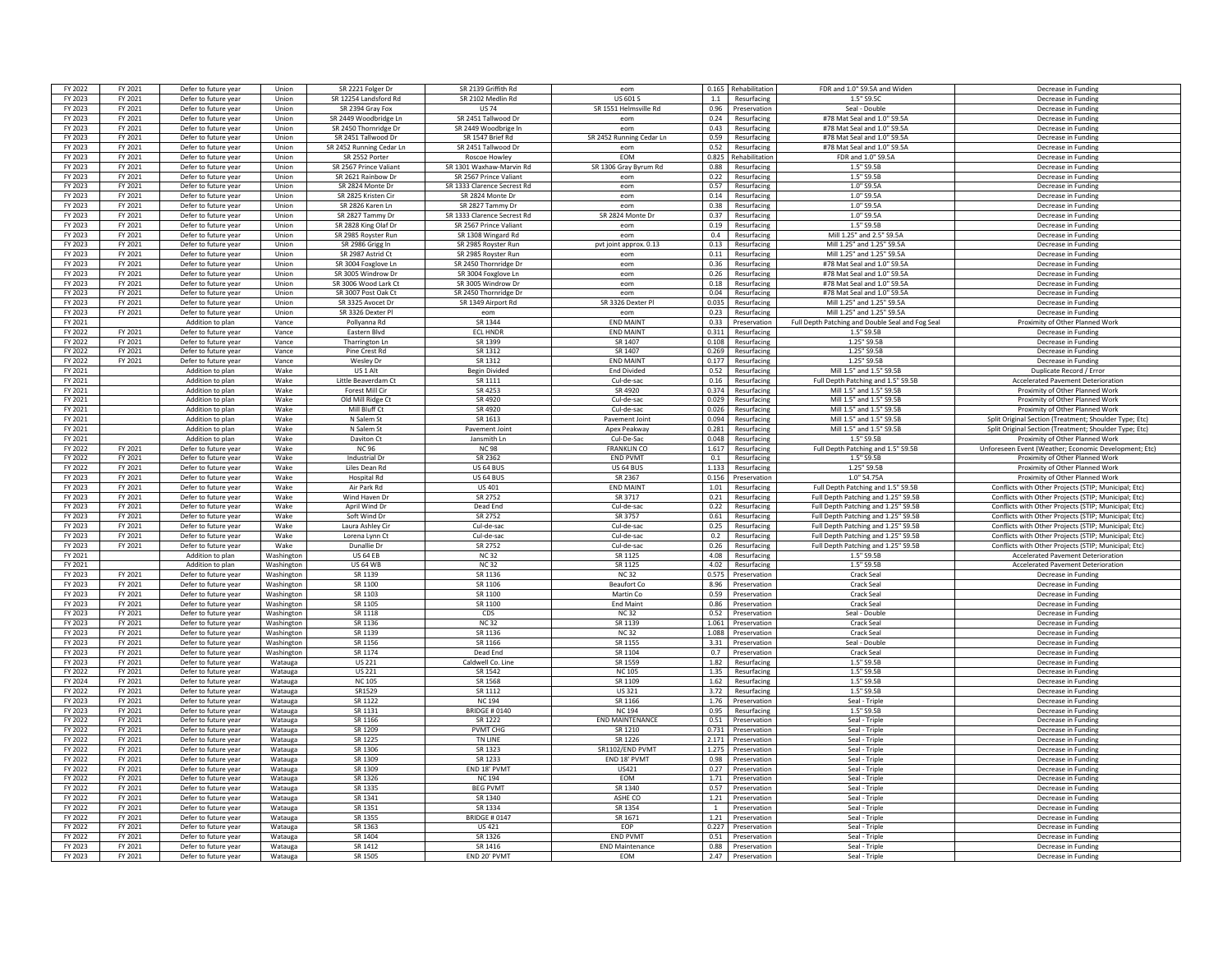| FY 2022            | FY 2021            | Defer to future year     | Watauga          | SR 1511                 | SR 1510                                           | FND 18' PVM                                             | 1.22           | Preservation      | Seal - Triple                                        | Decrease in Funding                        |
|--------------------|--------------------|--------------------------|------------------|-------------------------|---------------------------------------------------|---------------------------------------------------------|----------------|-------------------|------------------------------------------------------|--------------------------------------------|
| FY 2028            | FY 2021            | Defer to future year     | Watauga          | SR 1513                 | SR 1672                                           | SR 1514                                                 | 2.16           | Resurfacing       | 1.5" S9.5B                                           | Decrease in Funding                        |
| FY 2028            | FY 2021            | Defer to future year     | Watauga          | SR 1514                 | <b>US 221</b>                                     | SR 1513                                                 | 2.07           | Resurfacing       | 1.5" S9.5B                                           | Decrease in Funding                        |
| FY 2024            | FY 2021            | Defer to future year     | Watauga          | SR 1530                 | <b>BRP</b>                                        | SR 1333                                                 | 1.94           | Resurfacing       | 1.5" S9.5B                                           |                                            |
|                    |                    |                          |                  |                         |                                                   |                                                         |                |                   |                                                      | Decrease in Funding                        |
| FY 2024            | FY 2021            | Defer to future year     | Watauga          | SR 1533                 | US 321                                            | SR 1530                                                 | 0.44           | Resurfacing       | 1.5" S9.5B                                           | Decrease in Funding                        |
| FY 2022            | FY 2021            | Defer to future year     | Watauga          | SR 1553                 | SR 1552                                           | <b>END PVMT</b>                                         | 0.15           | Preservation      | Seal - Triple                                        | Decrease in Funding                        |
| FY 2022            | FY 2021            | Defer to future year     | Watauga          | SR 1559                 | SR 1560                                           | <b>NC105</b>                                            | 0.72           | Preservation      | Seal - Triple                                        | Decrease in Funding                        |
| FY 2022            | FY 2021            | Defer to future year     | Watauga          | SR 1564                 | US221                                             | US221                                                   | 0.25           | Preservation      | Seal - Triple                                        | Decrease in Funding                        |
| FY 2022            | FY 2021            | Defer to future year     | Watauga          | SR 1568                 | <b>NC105</b>                                      | <b>NC105</b>                                            | 1.095          | Preservation      | Seal - Triple                                        | Decrease in Funding                        |
| FY 2022            | FY 2021            | Defer to future year     | Watauga          | SR 1578                 | SR 1511                                           | SR 1651                                                 | 0.6            | Preservation      | Seal - Triple                                        | Decrease in Funding                        |
| FY 2022            | FY 2021            | Defer to future year     | Watauga          | SR 1597                 | SR 1557                                           | EOM                                                     | 0.5            | Preservation      | Seal - Triple                                        | Decrease in Funding                        |
| FY 2023            | FY 2021            | Defer to future year     | Watauga          | SR 1651                 | SR 1578                                           | <b>END Maintenance</b>                                  | 0.13           | Preservation      | Seal - Triple                                        | Decrease in Funding                        |
| FY 2021            |                    | Addition to plan         | Wayne            | SR 1003                 | SR 1556                                           | <b>US13</b>                                             | 2.12           | Resurfacing       | Mill 1.5" and 1.5" S9.5C                             | <b>Relative Pavement Condition</b>         |
| FY 2022            | FY 2021            | Defer to future year     | Wayne            | <b>US 117 Bus</b>       | SR 1560                                           | US 70 / US 13                                           | 0.63           | Preservation      | Crack Seal                                           |                                            |
| FY 2022            | FY 2021            | Defer to future year     | Wayne            | SR 1219                 | <b>SR 1006</b>                                    | SR 1223                                                 | 4.58           | Resurfacing       | 1.5" S9.5B                                           |                                            |
| FY 2020            | FY 2021            | Advancement to past year | Wilkes           | SR 1181                 | SR 1146                                           | <b>EOM</b>                                              | 0.7            | Preservation      | Seal - Double                                        | <b>Relative Pavement Condition</b>         |
| FY 2020            | FY 2021            | Advancement to past year | Wilkes           | SR 1728                 | <b>NC18</b>                                       | SR 1730                                                 | 4.24           | Preservation      | Seal - Double                                        | <b>Relative Pavement Condition</b>         |
| FY 2022            | FY 2021            | Defer to future year     | Wilkes           | <b>NC16</b>             | <b>US421</b>                                      | SR 1555                                                 | 3.56           | Resurfacing       | 1.5" S9.5B                                           | Decrease in Funding                        |
| FY 2022            | FY 2021            | Defer to future year     | Wilkes           | <b>NC 268</b>           | SR 1141                                           | Begin 5-Lane                                            | 3.57           | Resurfacing       | 1.5" S9.5E                                           | Decrease in Funding                        |
|                    |                    | Defer to future year     |                  |                         |                                                   |                                                         |                |                   |                                                      |                                            |
| FY 2022<br>FY 2022 | FY 2021<br>FY 2021 | Defer to future year     | Wilkes<br>Wilkes | <b>NC 268</b><br>NC 268 | Begin 5-Lane<br>Bridge # 0073 over Moravian Creek | Bridge # 0073 over Moravian Creek<br>NC 18/S. Cherry St | 1.345<br>0.898 | Resurfacing       | Mill Curb and 1.5" S9.5E<br>Mill Curb and 1.5" S9.5B | Decrease in Funding<br>Decrease in Funding |
|                    |                    |                          |                  |                         |                                                   |                                                         |                | Resurfacing       |                                                      |                                            |
| FY 2022            | FY 2021            | Defer to future year     | Wilkes           | SR 1146                 | SR 1147                                           | US 421                                                  | 0.77           | Preservation      | Seal - Double                                        | Decrease in Funding                        |
| FY 2022            | FY 2021            | Defer to future year     | Wilkes           | SR 1146                 | <b>US421</b>                                      | EOM                                                     | 1.44           | Preservation      | Seal - Double                                        | Decrease in Funding                        |
| FY 2022            | FY 2021            | Defer to future year     | <b>Wilkes</b>    | <b>SR 1148</b>          | SR 1154                                           | SR 1150                                                 | 2.47           | Preservation      | Seal - Double                                        | Decrease in Funding                        |
| FY 2022            | FY 2021            | Defer to future year     | Wilkes           | SR 1148                 | SR 1150                                           | END 20' PVMT                                            | 0.76           | Preservation      | Seal - Double                                        | Decrease in Funding                        |
| FY 2022            | FY 2021            | Defer to future year     | Wilkes           | SR 1148                 | END 20' PVMT                                      | CUL-DE-SAC                                              | 1.195          | Preservation      | Seal - Double                                        | Decrease in Funding                        |
| FY 2022            | FY 2021            | Defer to future year     | Wilkes           | SR 1195                 | <b>US 421</b>                                     | <b>EOM</b>                                              | 0.4            | Preservation      | Seal - Double and Fog Seal                           | Decrease in Fundin                         |
| FY 2022            | FY 2021            | Defer to future year     | Wilkes           | SR 1217                 | <b>NC18</b>                                       | CUL-DE-SAC                                              | 0.04           | Preservation      | Seal - Double and Fog Sea                            | Decrease in Funding                        |
| FY 2022            | FY 2021            | Defer to future year     | Wilkes           | SR 1264                 | SR 119 <sup>e</sup>                               | CUL-DE-SAC                                              | 0.225          | Preservation      | Seal - Double and Fog Seal                           | Decrease in Funding                        |
| FY 2022            | FY 2021            | Defer to future year     | Wilkes           | SR 1300                 | SR 1360                                           | SR 1304                                                 | 4.855          | Resurfacing       | 1.5" S9.5B                                           | Decrease in Funding                        |
| FY 2022            | FY 2021            | Defer to future year     | Wilkes           | SR 1376                 | <b>NC16</b>                                       | <b>NC 16</b>                                            | 0.33           | Preservation      | Seal - Double and Fog Seal                           | Decrease in Funding                        |
| FY 2022            | FY 2021            | Defer to future year     | Wilkes           | SR 1385                 | <b>NC16</b>                                       | CUL-DE-SA                                               | 0.34           | Preservation      | Seal - Double and Fog Seal                           | Decrease in Funding                        |
| FY 2022            | FY 2021            | Defer to future year     | Wilkes           | SR 1423                 | SR 1316                                           | SR 1316                                                 | 0.26           | Preservation      | Seal - Double and Fog Seal                           | Decrease in Funding                        |
| FY 2022            | FY 2021            | Defer to future year     | Wilkes           | SR 1505                 | SR 1500                                           | SR 1500                                                 | 0.66           | Preservation      | Seal - Double and Fog Sea                            | Decrease in Funding                        |
| FY 2022            | FY 2021            | Defer to future year     | Wilkes           | SR 1557                 | SR 1315                                           | CUL-DE-SAC                                              | 0.61           | Preservation      | Seal - Double and Fog Seal                           | Decrease in Funding                        |
| FY 2022            | FY 2021            | Defer to future year     | Wilkes           | SR 1562                 | SR 1559                                           | SR 1563                                                 | 2.08           | Preservation      | Seal - Double                                        | Decrease in Funding                        |
| FY 2022            | FY 2021            | Defer to future year     | Wilkes           | SR 1576                 | SR 1517                                           | EOM                                                     | 0.15           | Preservation      | Seal - Double and Fog Seal                           | Decrease in Funding                        |
| FY 2022            | FY 2021            |                          | Wilkes           | SR 1579                 | SR 1505                                           | <b>FOM</b>                                              | 0.2            | Preservation      | Seal - Double and Fog Seal                           | Decrease in Funding                        |
| FY 2022            | FY 2021            | Defer to future year     | Wilkes           | SR 1585                 | <b>NC16</b>                                       | EOM                                                     | 0.1            | Preservation      | Seal - Double and Fog Seal                           |                                            |
|                    |                    | Defer to future year     |                  |                         |                                                   |                                                         |                |                   |                                                      | Decrease in Funding                        |
| FY 2022            | FY 2021            | Defer to future year     | Wilkes           | SR 1589                 | SR 1540                                           | EOM                                                     | 0.11           | Preservation      | Seal - Double and Fog Seal                           | Decrease in Funding                        |
| FY 2022            | FY 2021            | Defer to future year     | Wilkes           | SR 1590                 | <b>SR 1589</b>                                    | CUL-DE-SAC                                              | 0.1            | Preservation      | Seal - Double and Fog Seal                           | Decrease in Fundin                         |
| FY 2022            | FY 2021            | Defer to future year     | Wilkes           | SR 1610                 | SR 0540                                           | EOM                                                     | 0.3            | Preservation      | Seal - Double and Fog Seal                           | Decrease in Fundin                         |
| FY 2022            | FY 2021            | Defer to future year     | Wilkes           | SR 1619                 | <b>NC18</b>                                       | <b>FOM</b>                                              | 0.208          | Preservation      | Seal - Double and Fog Seal                           | Decrease in Funding                        |
| FY 2022            | FY 2021            | Defer to future year     | Wilkes           | SR 1620                 | SR 1619                                           | EOM                                                     | 0.05           | Preservation      | Seal - Double and Fog Seal                           | Decrease in Funding                        |
| FY 2022            | FY 2021            | Defer to future year     | Wilkes           | SR 1628                 | SR 1534                                           | EOM                                                     | 0.36           | Preservation      | Seal - Double and Fog Seal                           | Decrease in Funding                        |
| FY 2022            | FY 2021            | Defer to future year     | Wilkes           | SR 1641                 | SR 1514                                           | CUL-DE-SA                                               | 0.08           | Preservation      | Seal - Double and Fog Seal                           | Decrease in Funding                        |
| FY 2022            | FY 2021            | Defer to future year     | Wilkes           | SR 1643                 | SR 1514                                           | CUL-DE-SAC                                              | 0.1            | Preservation      | Seal - Double and Fog Seal                           | Decrease in Funding                        |
| FY 2022            | FY 2021            | Defer to future year     | Wilkes           | SR 1646                 | SR 1648                                           | CUL-DE-SAC                                              | 0.1            | Preservation      | Seal - Double and Fog Seal                           | Decrease in Funding                        |
| FY 2022            | FY 2021            | Defer to future year     | Wilkes           | SR 1647                 | SR 1648                                           | CUI-DE-SAC                                              | 0.08           | Preservation      | Seal - Double and Fog Seal                           | Decrease in Eunding                        |
| FY 2022            | FY 2021            | Defer to future year     | Wilkes           | SR 1648                 | SR 1372                                           | SR 1652                                                 | 0.31           | Preservation      | Seal - Double and Fog Seal                           | Decrease in Funding                        |
| FY 2022            | FY 2021            | Defer to future year     | Wilkes           | SR 1649                 | SR 1514                                           | CUL-DE-SAC                                              | 0.18           | Preservation      | Seal - Double and Fog Seal                           | Decrease in Funding                        |
| FY 2022            | FY 2021            | Defer to future year     | Wilkes           | SR 1650                 | SR 1514                                           | CUL-DE-SAC                                              | 0.18           | Preservation      | Seal - Double and Fog Seal                           | Decrease in Funding                        |
| FY 2022            | FY 2021            | Defer to future year     | Wilkes           | SR 1651                 | <b>NC18</b>                                       | CUL-DE-SAC                                              | 0.96           | Preservation      | Seal - Double and Fog Seal                           | Decrease in Funding                        |
| FY 2022            | FY 2021            | Defer to future year     | Wilkes           | SR 1652                 | SR 1372                                           | SR 1648                                                 | 0.05           | Preservation      | Seal - Double and Fog Seal                           | Decrease in Funding                        |
|                    |                    |                          |                  | SR 1653                 |                                                   |                                                         |                |                   |                                                      |                                            |
| FY 2022            | FY 2021            | Defer to future year     | Wilkes           | SR 1654                 | SR 1652<br>SR 1648                                | CUL-DE-SAC                                              | 0.07           | Preservation      | Seal - Double and Fog Seal                           | Decrease in Funding                        |
| FY 2022            | FY 2021            | Defer to future year     | Wilkes           | SR 1536                 |                                                   | CUL-DE-SAC                                              | 0.06<br>0.422  | Preservation      | Seal - Double and Fog Seal                           | Decrease in Fundin                         |
| FY 2022            | FY 2021            | Defer to future year     | Wilkes           |                         | SR 1535                                           | CUL-DE-SAC                                              |                | Preservation      | Seal - Double and Fog Seal                           | Decrease in Funding                        |
| FY 2022            | FY 2021            | Defer to future year     | Wilkes           | SR 1741                 | SR 1737                                           | EOM                                                     | 0.94           | Preservation      | Seal - Double                                        | Decrease in Funding                        |
| FY 2022            | FY 2021            | Defer to future year     | Wilkes           | SR 1767                 | SR 1002                                           | SR 1769                                                 | 0.14           | Preservation      | Seal - Double and Fog Seal                           | Decrease in Funding                        |
| FY 2022            | FY 2021            | Defer to future year     | Wilkes           | SR 1768                 | SR 1701                                           | CUL-DE-SA                                               | 0.3            | Preservation      | Seal - Double and Fog Seal                           | Decrease in Funding                        |
| FY 2022            | FY 2021            | Defer to future year     | <b>Wilkes</b>    | SR 1769                 | SR 1701                                           | CUL-DE-SAC                                              | 0.27           | Preservation      | Seal - Double and Fog Seal                           | Decrease in Funding                        |
| FY 2022            | FY 2021            | Defer to future year     | Wilkes           | SR 1771                 | SR 1002                                           | CUL-DE-SAC                                              | 0.3            | Preservation      | Seal - Double and Fog Seal                           | Decrease in Funding                        |
| FY 2022            | FY 2021            | Defer to future year     | Wilkes           | SR 1774                 | <b>NC18</b>                                       | SR 1775                                                 | 0.6            | Preservation      | Seal - Double and Fog Seal                           | Decrease in Funding                        |
| FY 2022            | FY 2021            | Defer to future year     | Wilkes           | SR 1775                 | CUL-DE-SAO                                        | CUL-DE-SAC                                              | 0.18           | Preservation      | Seal - Double and Fog Seal                           | Decrease in Fundin                         |
| FY 2022            | FY 2021            | Defer to future year     | Wilkes           | SR 1780                 | SR 1701                                           | CUL-DE-SAC                                              | 0.1            | Preservation      | Seal - Double and Fog Seal                           | Decrease in Funding                        |
| FY 2022            | FY 2021            | Defer to future year     | Wilkes           | SR 1927                 | SR 1752                                           | <b>FOM</b>                                              | 0.5            | Preservation      | Seal - Double                                        | Decrease in Funding                        |
| FY 2022            | FY 2021            | Defer to future year     | <b>Wilkes</b>    | SR 1967                 | SR 1966                                           | EOM                                                     | 0.1            | Preservation      | Seal - Double and Fog Seal                           | Decrease in Funding                        |
| FY 2023            | FY 2021            | Defer to future year     | Wilkes           | SR 1971                 | SR 2162                                           | <b>NC 268</b>                                           | 1.09           | Resurfacing       | 1.5" S9.5B                                           | Decrease in Funding                        |
| FY 2022            | FY 2021            | Defer to future year     | Wilkes           | SR 2032                 | SR 1752                                           | SR 2026                                                 | 1.6            | Preservation      | Seal - Double                                        | Decrease in Fundin                         |
| FY 2022            | FY 2021            | Defer to future year     | Wilkes           | <b>SR 2059</b>          | SR 2026                                           | SR 2061                                                 | 0.21           | Preservation      | Seal - Double and Fog Seal                           | Decrease in Fundin                         |
| FY 2022            | FY 2021            | Defer to future year     | Wilkes           | SR 2060                 | SR 2026                                           | SR 2059                                                 | 0.07           | Preservation      | Seal - Double and Fog Seal                           | Decrease in Funding                        |
| FY 2022            | FY 2021            | Defer to future year     | Wilkes           | SR 2061                 | SR 2026                                           | <b>EOM</b>                                              | 0.3            | Preservation      | Seal - Double and Fog Seal                           | Decrease in Funding                        |
| FY 2022            | FY 2021            | Defer to future year     | Wilkes           | SR 2089                 | SR 1962                                           | CUL-DE-SAC                                              | 0.33           | Preservation      | Seal - Double and Fog Seal                           | Decrease in Funding                        |
| FY 2022            | FY 2021            | Defer to future year     | Wilkes           | SR 2097                 | SR 1002                                           | CUL-DE-SAC                                              | 0.22           | Preservation      | Seal - Cape                                          | Decrease in Funding                        |
|                    |                    |                          | <b>Wilkes</b>    | SR 2104                 |                                                   | <b>FOM</b>                                              | 0.21           |                   |                                                      |                                            |
| FY 2022<br>FY 2022 | FY 2021<br>FY 2021 | Defer to future year     | Wilkes           | SR 2108                 | SR 2026<br>SR 2127                                | CUL-DE-SAC                                              | 0.09           | Preservation      | Seal - Double and Fog Seal                           | Decrease in Funding<br>Decrease in Funding |
|                    |                    | Defer to future year     |                  |                         |                                                   |                                                         |                | Preservation      | Seal - Double and Fog Seal                           |                                            |
| FY 2022            | FY 2021            | Defer to future year     | Wilkes           | SR 2109                 | SR 2127                                           | CUL-DE-SAC                                              | 0.12           | Preservation      | Seal - Double and Fog Seal                           | Decrease in Funding                        |
| FY 2022            | FY 2021            | Defer to future year     | Wilkes           | SR 2114                 | SR 1769                                           | CUL-DE-SAC                                              | 0.15           | Preservation      | Seal - Double and Fog Seal                           | Decrease in Funding                        |
| FY 2022            | FY 2021            | Defer to future year     | Wilkes           | <b>SR 2115</b>          | SR 2038                                           | SR 2116                                                 | 0.18           | Preservation      | Seal - Cape                                          | Decrease in Funding                        |
| FY 2022            | FY 2021            | Defer to future year     | Wilkes           | SR 2116                 | SR 2115                                           | <b>FOM</b>                                              |                | 0.12 Preservation | Seal - Cape                                          | Decrease in Funding                        |